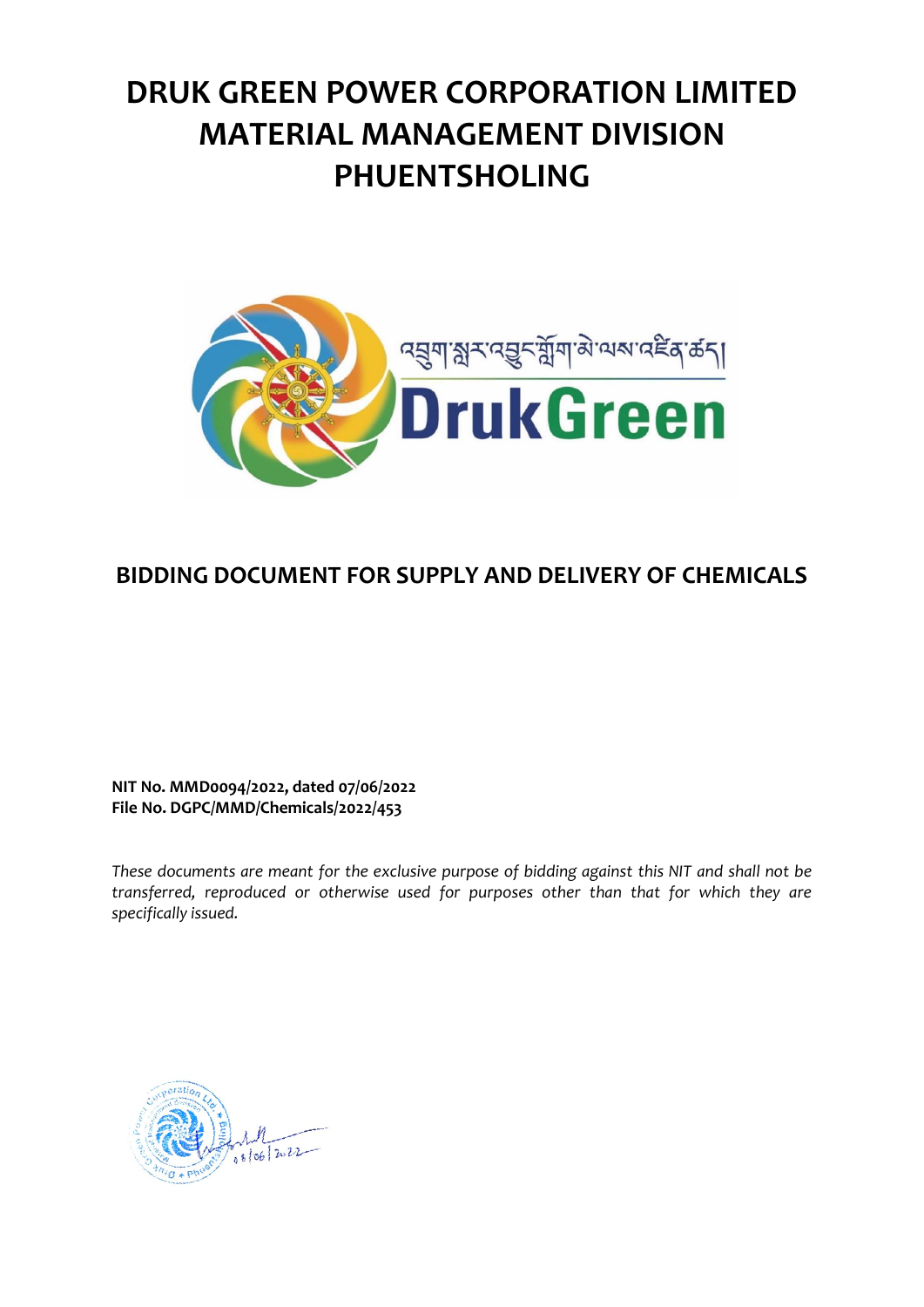#### **TABLE OF CONTENTS**

| SECTION I - INSTRUCTION TO BIDDERS<br>$\overline{7}$ |                                                  |                |  |
|------------------------------------------------------|--------------------------------------------------|----------------|--|
| А.                                                   | <b>INTRODUCTION</b>                              | 7              |  |
| ITB.1.                                               | Definitions and Interpretations                  | 7              |  |
| IFB.2.                                               | Source of Funds                                  | 7              |  |
| ITB. $3$ .                                           | Scope of Supply                                  | 7              |  |
| ITB. 4.                                              | Fraud and Corruption                             | 7              |  |
| ITB. 5.                                              | Eligibility of Bidders                           | $\overline{7}$ |  |
| ITB. 6.                                              | <b>Exclusion of Bidders</b>                      | 9              |  |
| ITB.7.                                               | Eligible Countries                               | 9              |  |
| ITB. 8.                                              | Joint Venture Bids                               | 9              |  |
| ITB. 9.                                              | Responsibility of Bidders                        | 10             |  |
|                                                      | <b>B.BIDDING DOCUMENTS</b>                       | 10             |  |
| ITB. 10.                                             | <b>Contents of Bidding Documents</b>             | 10             |  |
| ITB. 11.                                             | <b>Clarifications on Bidding Documents</b>       | 11             |  |
| ITB. 12.                                             | Pre-Bid Meeting                                  | 11             |  |
| ITB. 13.                                             | Amendment of Bidding Documents                   | 12             |  |
|                                                      | C. PREPARATION OF BIDS                           | 12             |  |
| ITB. 14.                                             | Cost of bidding                                  | 12             |  |
| ITB. 15.                                             | Language of the Bid and Unit of Measure          | 12             |  |
| ITB. 16.                                             | Alternative Bids                                 | 12             |  |
| ITB. 17.                                             | Documents Constituting the Bid                   | 13             |  |
| ITB. 18.                                             | <b>Bid Submission Form and Price Schedules</b>   | 14             |  |
| ITB. 19.                                             | <b>Bid Prices and Discounts</b>                  | 14             |  |
| ITB. 20.                                             | Price Adjustment                                 | 15             |  |
| ITB. 21.                                             | Currencies of Bid                                | 16             |  |
| ITB. 22.                                             | Period of Validity of Bids                       | 16             |  |
| ITB. 23.                                             | <b>Bid Security</b>                              | 16             |  |
| ITB. 24.                                             | Signing of Bids                                  | 17             |  |
|                                                      | D. SUBMISSION OF BIDS                            | 17             |  |
| ITB. 25.                                             | Submission of Bids                               | 17             |  |
| ITB. 26.                                             | Deadline for Submission of Bids                  | 18             |  |
| ITB. 27.                                             | Late Bids                                        | 18             |  |
| ITB. 28.                                             | Withdrawal, Substitution or Modification of Bids | 18             |  |
|                                                      | E. BID OPENING, EVALUATION AND COMPARISON        | 19             |  |
| ITB. 29.                                             | <b>Bid Opening</b>                               | 19             |  |
|                                                      |                                                  |                |  |



ii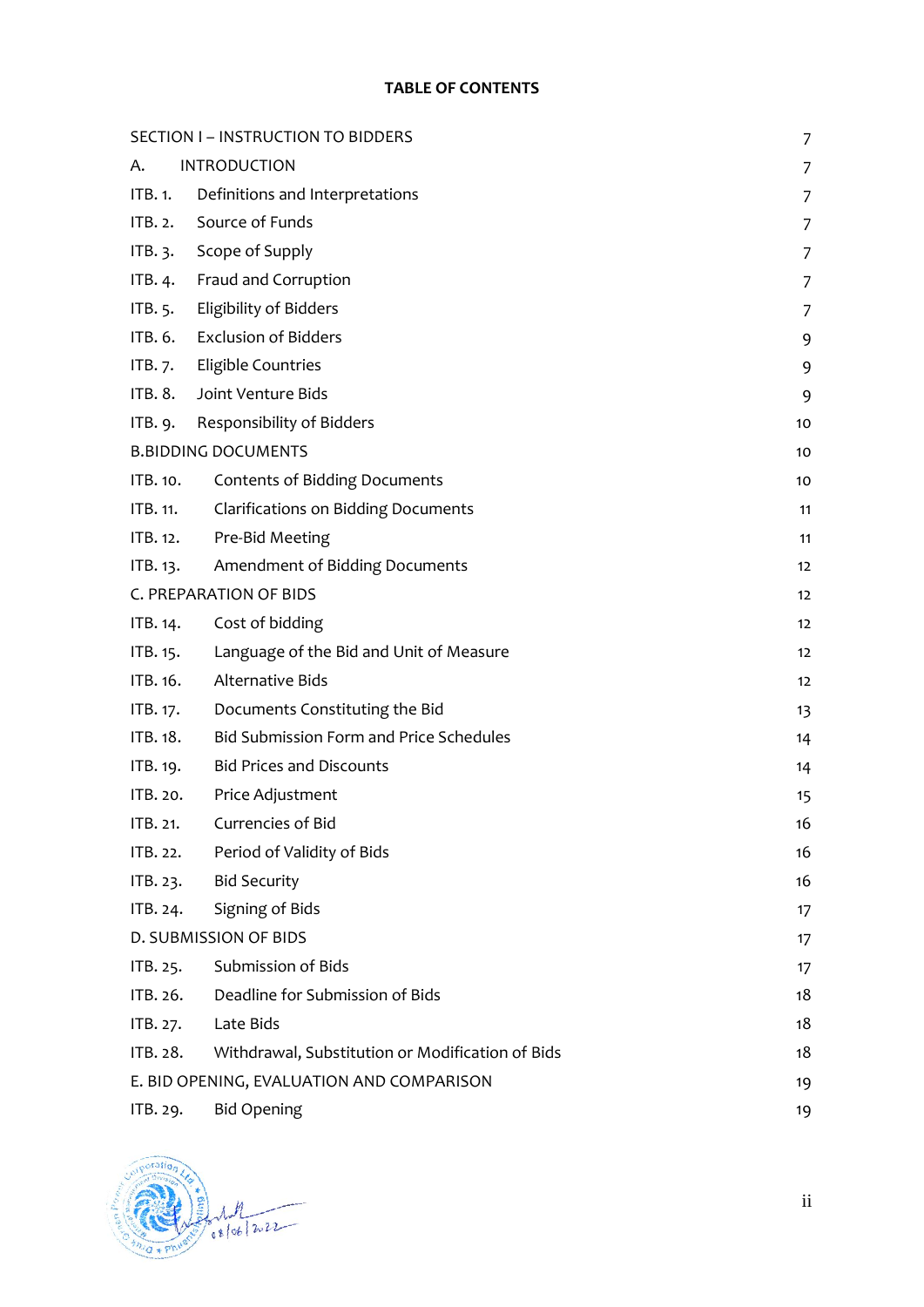| ITB. 30.                                                         |                                      | Confidentiality                                                                       | 20 |
|------------------------------------------------------------------|--------------------------------------|---------------------------------------------------------------------------------------|----|
| ITB. 31.                                                         |                                      | <b>Clarification of Bids</b>                                                          | 21 |
| ITB. 32.                                                         |                                      | Responsiveness of Bids                                                                | 21 |
| ITB. 33.                                                         |                                      | <b>Technical Evaluation</b>                                                           | 22 |
| ITB. 34.                                                         |                                      | Correction of Arithmetical Errors in Price Bid                                        | 22 |
| ITB. 35.                                                         |                                      | Evaluation and Comparison of Bids                                                     | 23 |
| ITB. 36.                                                         |                                      | Post-qualification of the Bidder                                                      | 26 |
| ITB. 37.                                                         |                                      | DGPC's Right to Accept any Bid and to Reject any or all Bids                          | 26 |
|                                                                  |                                      | F. AWARD OF CONTRACT                                                                  | 26 |
| ITB. 38.                                                         |                                      | Award Criteria                                                                        | 26 |
| ITB. 39.                                                         |                                      | Notification of Award                                                                 | 26 |
| ITB. 40.                                                         |                                      | Debriefing by DGPC                                                                    | 27 |
| ITB. 41.                                                         |                                      | Signing of Contract Agreement                                                         | 27 |
| ITB. 42.                                                         |                                      | Performance Security                                                                  | 27 |
|                                                                  |                                      | <b>G. VENDOR RATING SYSTEM</b>                                                        | 28 |
| ITB. 43.                                                         |                                      | Vendor Rating System                                                                  | 28 |
| 1.                                                               |                                      | Background about DGPC                                                                 | 33 |
| Scope of Supply<br>33<br>2.                                      |                                      |                                                                                       |    |
| <b>Guaranteed Technical Particulars</b><br>3.<br>33              |                                      |                                                                                       |    |
| 4.                                                               |                                      | <b>Technical Specifications</b>                                                       | 33 |
| Inspection and Tests<br>5.                                       |                                      |                                                                                       | 33 |
| Drawings<br>6.<br>33                                             |                                      |                                                                                       |    |
| Form 1: Bid Security (Bank Guarantee)<br>34                      |                                      |                                                                                       |    |
| Form 2: Certificate Regarding Acceptance of Important Conditions |                                      |                                                                                       | 36 |
| Form 3: Integrity Pact Statement                                 |                                      |                                                                                       | 37 |
|                                                                  |                                      | Form 4: Bidder's Information Form                                                     | 40 |
|                                                                  |                                      | Form 5: Power of Attorney                                                             | 41 |
|                                                                  |                                      | Form 7: Affidavit/ Self-declaration Regarding Eligibility of Bidders - NOT APPLICABLE | 47 |
|                                                                  |                                      | Form 8: Manufacturer's Authorization Form - NOT APPLICABLE                            | 48 |
|                                                                  |                                      | Form 9: Form of Joint Venture Agreement - NOT APPLICABLE                              | 48 |
| Form 10A: Deviations Schedule of Technical Bid                   |                                      |                                                                                       | 52 |
|                                                                  |                                      | Form 12A: Bid Submission Form for Technical Bid                                       | 55 |
| Form 12B: Financial Bid Submission                               |                                      |                                                                                       | 58 |
|                                                                  |                                      | Form 13: Price Schedule                                                               | 61 |
|                                                                  |                                      | Form 14: Vendor Rating System Acceptance                                              | 62 |
|                                                                  | A. CONTRACT AND INTERPRETATION<br>63 |                                                                                       |    |
| GCC.1.                                                           |                                      | Definitions                                                                           | 63 |



iii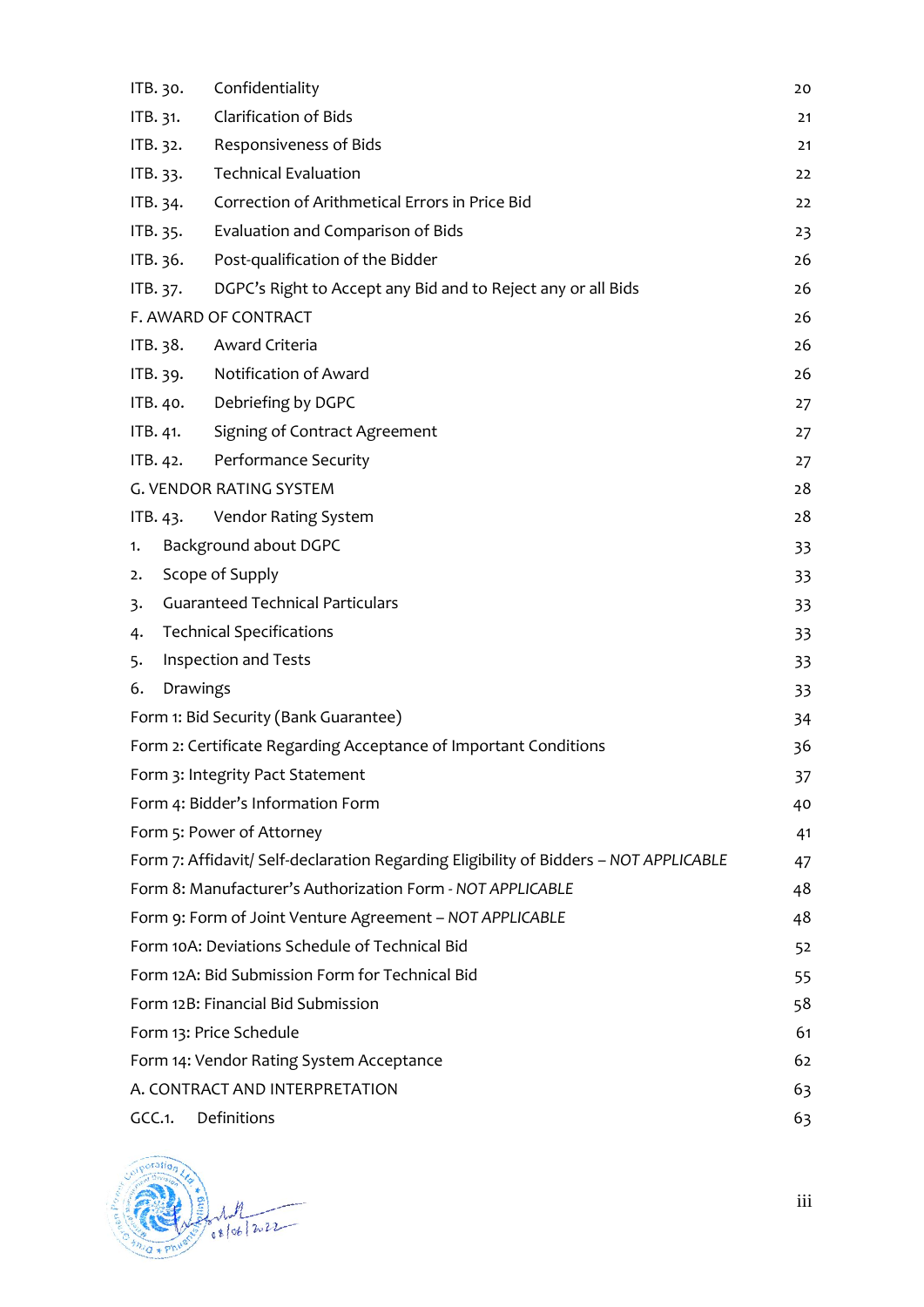| GCC.2.     | <b>Contract Documents</b>              | 64 |
|------------|----------------------------------------|----|
| GCC.3.     | Interpretation                         | 65 |
| GCC.4.     | Fraud and Corruption                   | 66 |
| GCC.5.     | Language                               | 67 |
| GCC.6.     | Joint Venture                          | 67 |
| GCC.7.     | Notices                                | 67 |
| GCC.8.     | Governing Law                          | 67 |
| GCC.9.     | Settlement of Disputes                 | 67 |
|            | <b>B. SUBJECT MATTER OF CONTRACT</b>   | 69 |
| GCC.10.    | Supplier's Responsibilities            | 69 |
| GCC.11.    | DGPC's Responsibilities                | 69 |
| GCC.12.    | Subcontracting                         | 69 |
| GCC.13.    | Specifications and Standards           | 69 |
| GCC.14.    | Quality Assurance Plan                 | 70 |
| GCC.15.    | Inspection and Tests                   | 70 |
| GCC.16.    | Packing, Delivery and Documents        | 71 |
| GCC.17.    | Insurance and Transportation           | 71 |
| C. PAYMENT |                                        | 72 |
| CCC.18.    | <b>Contract Price</b>                  | 72 |
| GCC.19.    | Terms of Payment                       | 72 |
| GCC.20.    | <b>Taxes and Duties</b>                | 72 |
| GCC.21.    | Performance Security                   | 73 |
| GCC.22.    | Advance Payment                        | 73 |
| D.         | <b>INTELLECTUAL PROPERTY</b>           | 73 |
|            | GCC.23. Copyright                      | 73 |
| GCC.24.    | Confidential Information               | 73 |
| GCC.25.    | Patent Indemnity                       | 74 |
|            | E. GUARANTEES AND LIABILITIES          | 75 |
| CCC.26.    | Liquidated Damages                     | 75 |
| GCC.27.    | Warranty                               | 75 |
| CCC.28.    | Limitations of Liability               | 76 |
|            | F. RISK DISTRIBUTION                   | 76 |
| GCC.29.    | Change in Laws and Regulations         | 76 |
| GCC.30.    | Force Majeure                          | 76 |
| G.         | <b>CHANGE IN CONTRACT ELEMENTS</b>     | 77 |
| GCC.31.    | Variations                             | 77 |
|            | GCC.32. Extension of Time for Delivery | 77 |



iv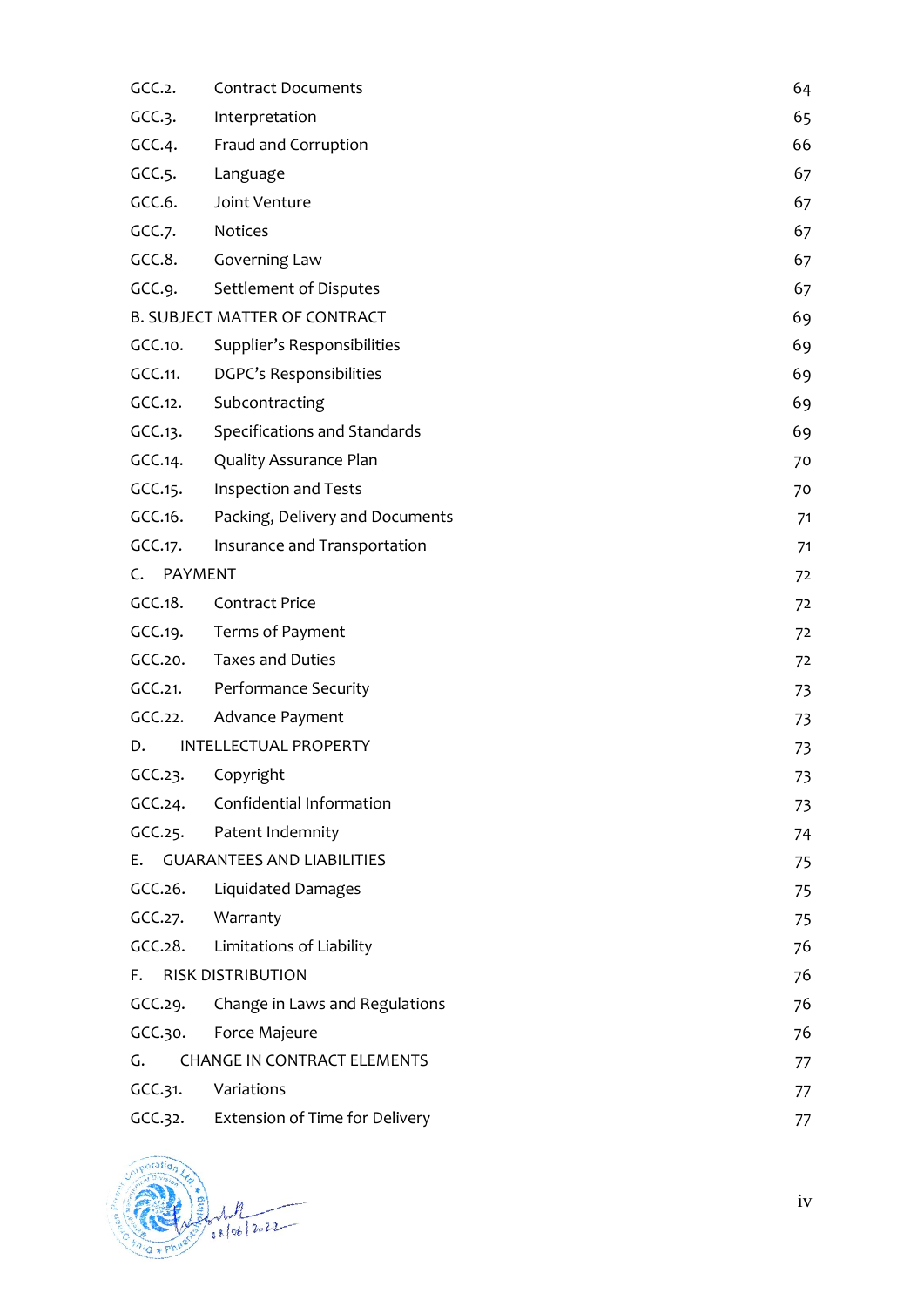|         | GCC.33. Export Restrictions                                           | 78 |  |
|---------|-----------------------------------------------------------------------|----|--|
|         | GCC.34. Termination                                                   | 78 |  |
| GCC.35. | Assignment                                                            | 80 |  |
|         | Form 1: Purchase Order                                                | 85 |  |
|         | 86<br>Form 2: Contract Agreement                                      |    |  |
|         | Form 3: Bank Guarantee for Contract Performance (If applicable)<br>89 |    |  |
|         | Form 4: Bank Guarantee for Advance Payment (If applicable)<br>91      |    |  |
|         | Form 4: Validity extension of Bank Guarantee<br>93                    |    |  |
| 1.      | Details of Electronic Bidding Procedure (If applicable)               | 94 |  |

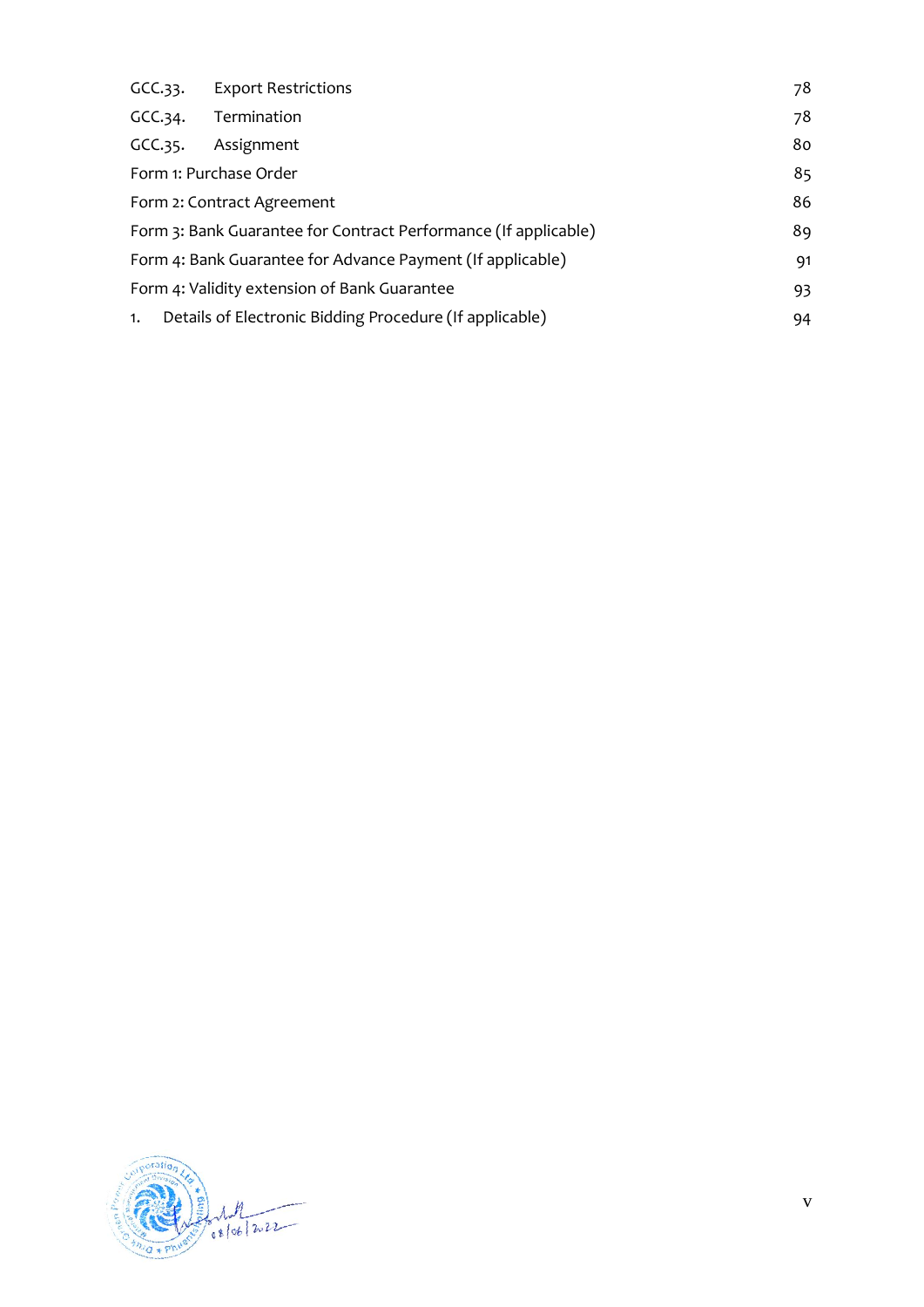



*ABRIDGED NOTICE INVITING TENDER* Druk Green Power Corporation Limited Material Management Division Phuentsholing

#### **Date: 07/06/2022**

Material Management Division, DGPC, Phuentsholing invites sealed bids from eligible national bidders on single stage single envelope basis for the supply and delivery of the following goods:

|              |                                                                                                       | <b>SBDs</b>             | Last Date of             | <b>Bid</b>               | <b>Bid</b>      |
|--------------|-------------------------------------------------------------------------------------------------------|-------------------------|--------------------------|--------------------------|-----------------|
| <b>SN</b>    | Name of the Tender                                                                                    | download                | <b>Bid</b>               | <b>Opening</b>           | <b>Security</b> |
|              |                                                                                                       | available from          | <b>Submission</b>        | Date                     | (Nu.)           |
| 1            | NIT No. MMDoo92/2022 dated<br>07/06/2022 for the Supply and<br>Delivery of Furniture.                 | 9:00 hrs.<br>08/06/2022 | 15:00 hrs.<br>28/06/2022 | 15:30 hrs.<br>28/06/2022 | 30,000.00       |
| $\mathbf{2}$ | NIT No. MMDoo91/2022 dated<br>01/06/2022 for the Supply and<br>Delivery of Instrument<br>Transformer. | 9:00 hrs.<br>09/06/2022 | 15:00 hrs.<br>29/06/2022 | 15:30 hrs.<br>29/06/2022 | 28,000.00       |
| 3            | NIT No. MMD0093/2022 dated<br>07/06/2022 for the Supply and<br>Delivery of Station Battery.           | 9:00 hrs.<br>09/06/2022 | 15:00 hrs.<br>29/06/2022 | 15:30 hrs.<br>29/06/2022 | 17,000.00       |
| 4            | NIT No. MMDoo94/2022 dated<br>07/06/2022 for the Supply and<br>Delivery of Chemicals.                 | 9:00 hrs.<br>09/06/2022 | 15:00 hrs.<br>29/06/2022 | 15:30 hrs.<br>29/06/2022 | 11,000.00       |
| 5            | NIT No. MMD0095/2022 dated<br>07/06/2022 for the Supply and<br>Delivery of Steel Items.               | 9:00 hrs.<br>13/06/2022 | 15:00 hrs.<br>04/07/2022 | 15:30 hrs.<br>04/07/2022 | 35,000.00       |

The detailed Notice Inviting Tender (NIT) are available at DGPC website (www.drukgreen.bt) and can be downloaded from the website at free of cost during the period.

Bidders downloading the documents from the website should register themselves by informing to the nodal officer mentioned in above tender(s) immediately after the document is downloaded or, before the deadline for submission of the Bid.

*Head, Material Management Division*

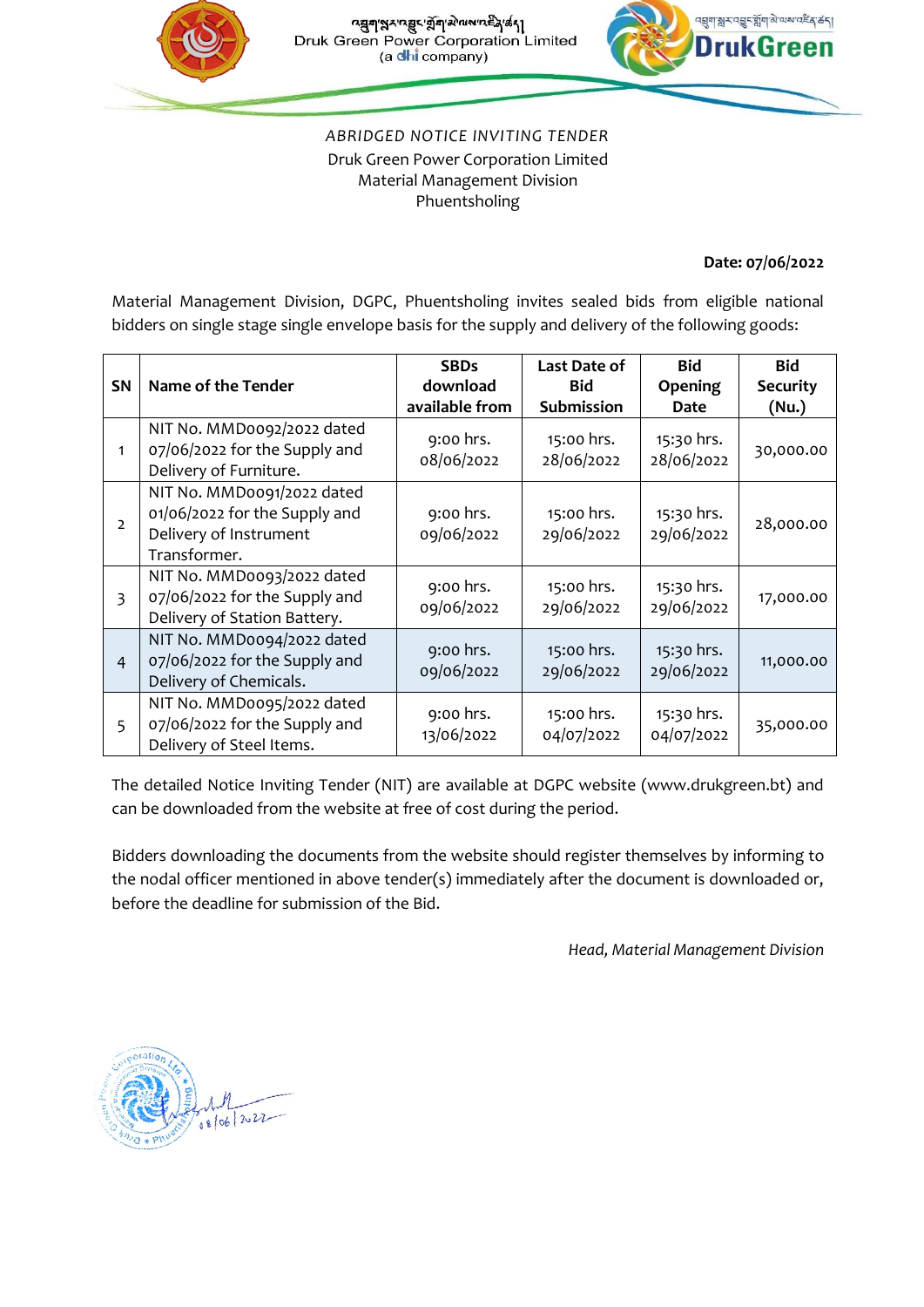#### **SECTION I – INSTRUCTION TO BIDDERS**

#### **A. INTRODUCTION**

#### <span id="page-6-2"></span><span id="page-6-1"></span><span id="page-6-0"></span>**ITB. 1. Definitions and Interpretations**

ITB.1.1. Unless otherwise stated, throughout this Bidding Document definitions and interpretations shall be as prescribed in the General Conditions of Contract (GCC).

#### <span id="page-6-3"></span>**ITB. 2. Source of Funds**

<span id="page-6-11"></span>ITB.2.1. Druk Green Power Corporation Limited (DGPC) intends to finance the procurement covered under these Bidding Documents from the source as mentioned in Bidding Data Sheet (BDS).

#### <span id="page-6-4"></span>**ITB. 3. Scope of Supply**

- ITB.3.1. The scope of supply of Goods and services incidental thereto shall be as specified in Part 2, Section III, Technical Specification. The name and identification number of the Contract is provided in the NIT.
- ITB.3.2. The successful Bidder will be required to complete the supply of goods within the delivery schedule specified in the SCC.

#### <span id="page-6-5"></span>**ITB. 4. Fraud and Corruption**

- ITB.4.1. DGPC requires that the Bidders, Contractors and their Subcontractors and their respective employees, consultants & agents, shall observe the highest standards of ethics during the bidding process and execution of contracts. In pursuance of this policy, the terms "Corrupt practice", "Fraudulent practice", "Collusive practice", "Coercive practice" and "Obstructive practice" shall be as per definition in **GCC.4.**
- <span id="page-6-7"></span>ITB.4.2.DGPC will reject a Bid for award if it determines that the Bidder recommended for award has, directly or through an agent, engaged in corrupt, fraudulent, collusive, coercive or obstructive practices in competing for the Contract in question;
- <span id="page-6-8"></span>ITB.4.3.DGPC will declare the Bidder ineligible, either indefinitely or for a stated period of time, if at any time determines that the Bidder has, directly or through an agent, engaged in corrupt, fraudulent, collusive, coercive or obstructive practices in competing for, or in executing, a Contract;
- <span id="page-6-9"></span>ITB.4.4.DGPC requires that Bidders, as a condition of admission to eligibility, execute and attach to their Bids an Integrity Pact Statement as per Form: 3 of Part 2, Section IV. Failure to provide a duly executed Integrity Pact Statement may result in disqualification of the Bid; and
- <span id="page-6-10"></span>ITB.4.5.DGPC will report any case of corrupt, fraudulent, collusive, coercive or obstructive practice to the relevant agencies, including but not limited to the Anti-corruption Commission (ACC) of the Kingdom of Bhutan, for necessary action in accordance with the statutes and provisions of the relevant agency.
- ITB.4.6.DGPC shall have the discretion to take any or all of the actions specified under [ITB.4.2,](#page-6-7) [ITB.4.3,](#page-6-8) [ITB.4.4](#page-6-9) an[d ITB.4.5.](#page-6-10)
- ITB.4.7. Furthermore, the Bidders shall make them fully aware of the provisions stated i[nGCC.4](#page-65-0) with regard to Fraud and Corruption.

#### <span id="page-6-6"></span>**ITB. 5. Eligibility of Bidders**

ITB.5.1. A Bidder shall be an incorporated legal entity or a Joint Venture (JV) of such entities under an existing agreement where JVs are permitted. A Bidder, and all parties

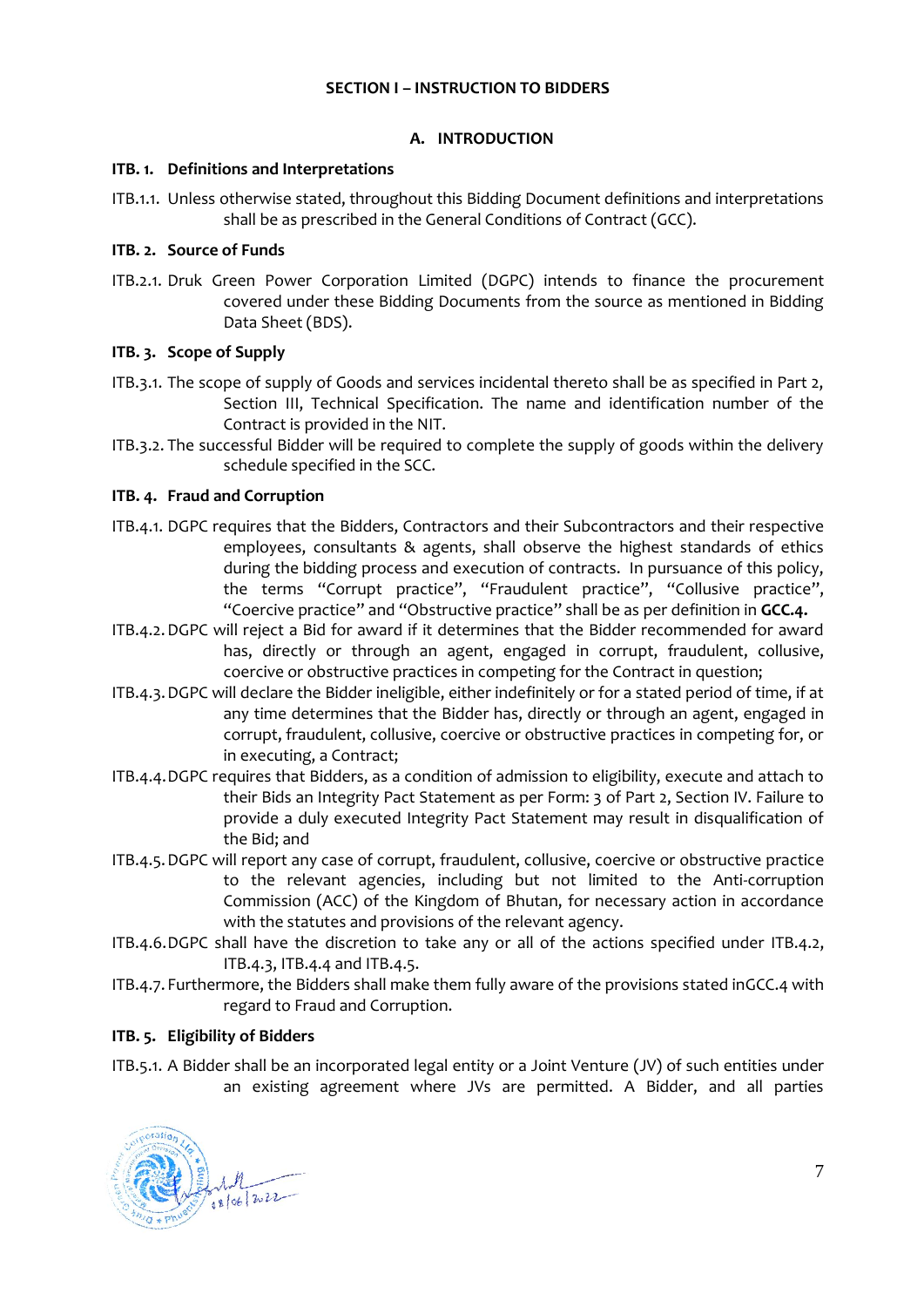constituting the Bidder, may have the nationality of any country, subject to the restrictions specified in [ITB. 7.](#page-8-1)A Bidder shall be deemed to have the nationality of a country if the Bidder is constituted, incorporated, or registered and operates in conformity with the provisions of the laws of that country. These criteria shall also apply to the determination of the nationality of the proposed Subcontractors for any part of the Contract.

- ITB.5.2. A Bidder shall not have conflict of interest. Any Bidder, found to have a conflict of interest, shall be disqualified. Bidders may be considered to have a conflict of interest with one or more parties in the same bidding process if they:
	- a) are associated, or have been associated in the past, with a firm or any of its Affiliates, which has been engaged by DGPC to provide consulting services for the preparation of the design, specifications and/or other documents to be used for the procurement of the Goods to be purchased pursuant to these Bidding Documents, or
	- b) submit more than one Bid in this bidding process either individually or as a partner in the JV, except for alternative offers permitted under [ITB. 16.](#page-11-4) Participation by a Bidder in more than one Bid shall result in rejection of all Bids in which the Bidder has participated. However, this does not limit the participation of a Bidder as a Subcontractor in another Bid or more than one Bid, or
	- c) Employ or otherwise engage, either directly or through any of their Affiliates, a DGPC employee, his spouse or any of the dependent parent or close relative of a DGPC employee. For the purposes of this sub-paragraph, a close relative is defined as immediate family which includes, brother, sister and own children.
- ITB.5.3. A company formed by the merger of two or more companies or divisions of such companies engaged in procurement of Goods as specified in the Bidding Documents can also participate, provided the constituent companies or divisions before merger, individually or jointly meet the stipulated qualification requirements fully.
- <span id="page-7-0"></span>ITB.5.4.If so specified in the BDS, in the case of a Bidder not doing business within the Kingdom of Bhutan, the Bidder will be (if awarded the Contract) represented by an agent in the Kingdom of Bhutan, who shall be a legal entity, equipped and able to carry out the Supplier's maintenance, repair and spare parts-stocking obligations prescribed in the Technical Specifications.
- ITB.5.4.1. Where an agent is permitted to submit the Bid on behalf of the foreign Bidder, payment of agency commission, if any, to the foreign Bidders shall only be made in the local currency.
- ITB.5.4.2. Both the agent as well as foreign Bidder shall not be permitted to submit the Bid in the same bidding process and one agent working for more than one parties will not be permitted to represent multiple parties in different Bids.
- ITB.5.4.3. In case of JVs with any of the Bhutanese Bidder the payment to the Bhutanese member of the JV for the services and supply from within Bhutan shall be in local currency.
- ITB.5.5. The Bidder shall provide such evidence of their continued eligibility satisfactory to the DGPC as the DGPC shall reasonably request till the award of the contract.

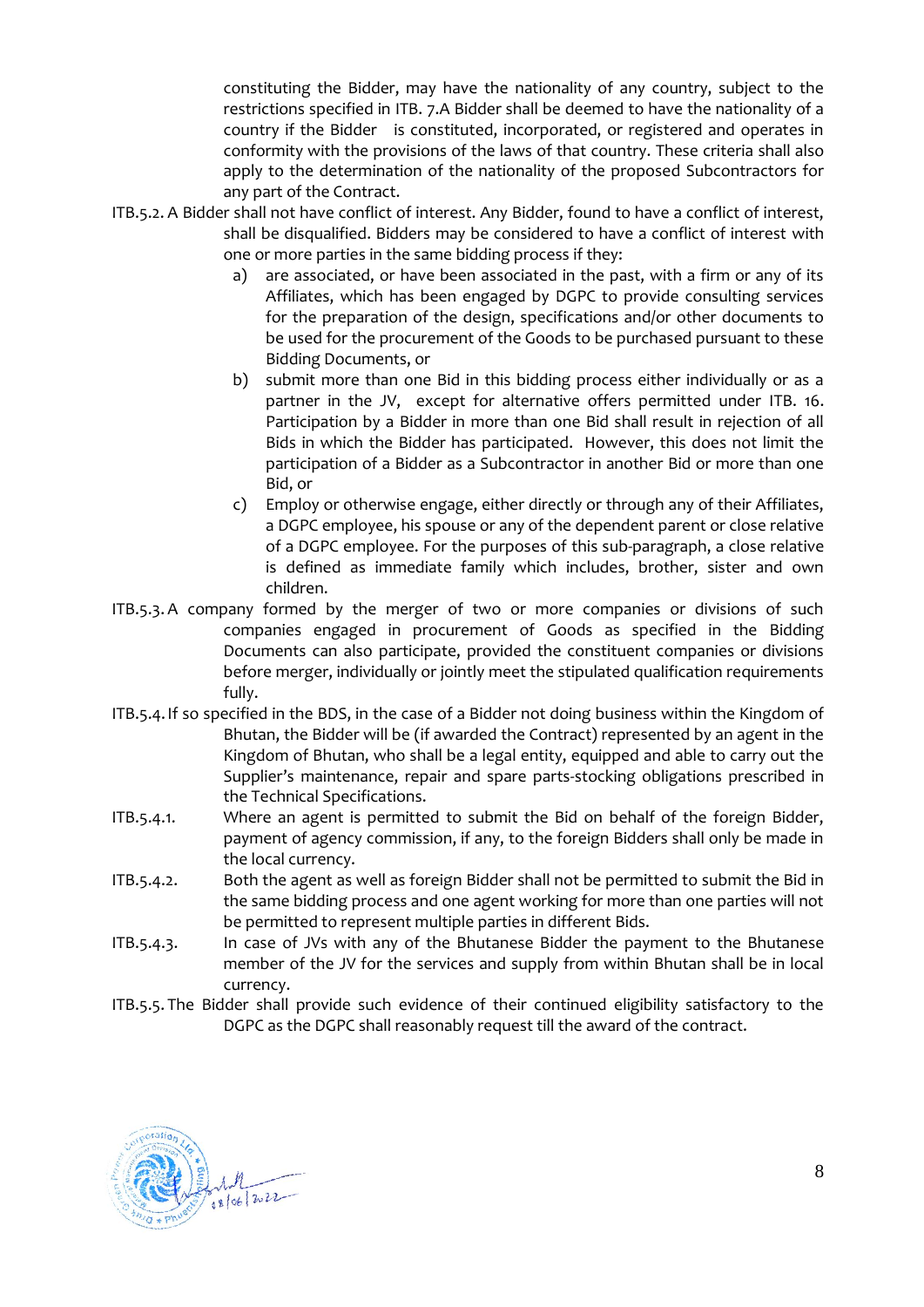#### <span id="page-8-0"></span>**ITB. 6. Exclusion of Bidders**

ITB.6.1. A Bidder shall be ineligible for participating in this bidding process under the following circumstances:

- a) The Bidders is insolvent or is in receivership or is a bankrupt or is in the process of being wound up; or has entered into an arrangement with the creditors; or
- b) The Bidders' affairs are being administered by a court, judicial officer or appointed liquidator; or
- c) The Bidder has suspended business or is in any analogous situation arising from similar procedures under the laws and regulations of his country of establishment; or
- d) The Bidder has been found guilty of professional misconduct by any competent authority as per law or any professional body; or
- e) Have at least one controlling shareholder in common; or
- f) Receive or have received any direct or indirect subsidy from either party;
- g) Have a relationship with each other, directly or through common third parties, that puts them in the position to have access to the information about or influence on the bid of another bidder, or influence the decision of the employer regarding this bidding process; or
- h) The Bidder has not fulfilled his obligations with regard to the payment of taxes, social security or other payments due in accordance with the laws of the country in which he is established or of the Kingdom of Bhutan; or
- i) The Bidder has been declared by DGPC to be ineligible for participation in tenders on account of any fraud and/or corruption in competing or executing a Contract; or
- j) The Bidder has been debarred from participation in public procurement by any competent authority as per law.

#### <span id="page-8-1"></span>**ITB. 7. Eligible Countries**

- ITB.7.1. DGPC shall permit legal entities from all countries to submit their Bids for supply of Goods under the Bidding Documents having origin in any country.
- ITB.7.2. As an exception, Bidders of a country, and /or Goods manufactured/ originated in a country or provided from or by a country shall be excluded if:
	- a) as a matter of law or official regulation, the Royal Government of Bhutan (RGoB) prohibits commercial relations with that country; or
	- b) by an act of compliance pursuant to a decision of the United Nations Security Council taken under Chapter VII of the Charter of the United Nations, the RGoB prohibits any import of Goods from that country or any payments to persons or entities in that country.
- ITB.7.2.1. For the purposes of this Clause the term "origin" means the country where the Goods have been mined, grown, cultivated, produced, manufactured or processed; or, through manufacture, processing, or assembly, another commercially recognized article results that differs substantially in its basic characteristics from its components.

#### <span id="page-8-2"></span>**ITB. 8. Joint Venture Bids**

<span id="page-8-3"></span>ITB.8.1. If so permitted in the BDS, Bids submitted by a JV of number of legal entities as specified in the BDS subject to the condition that the total number of legal entities shall not

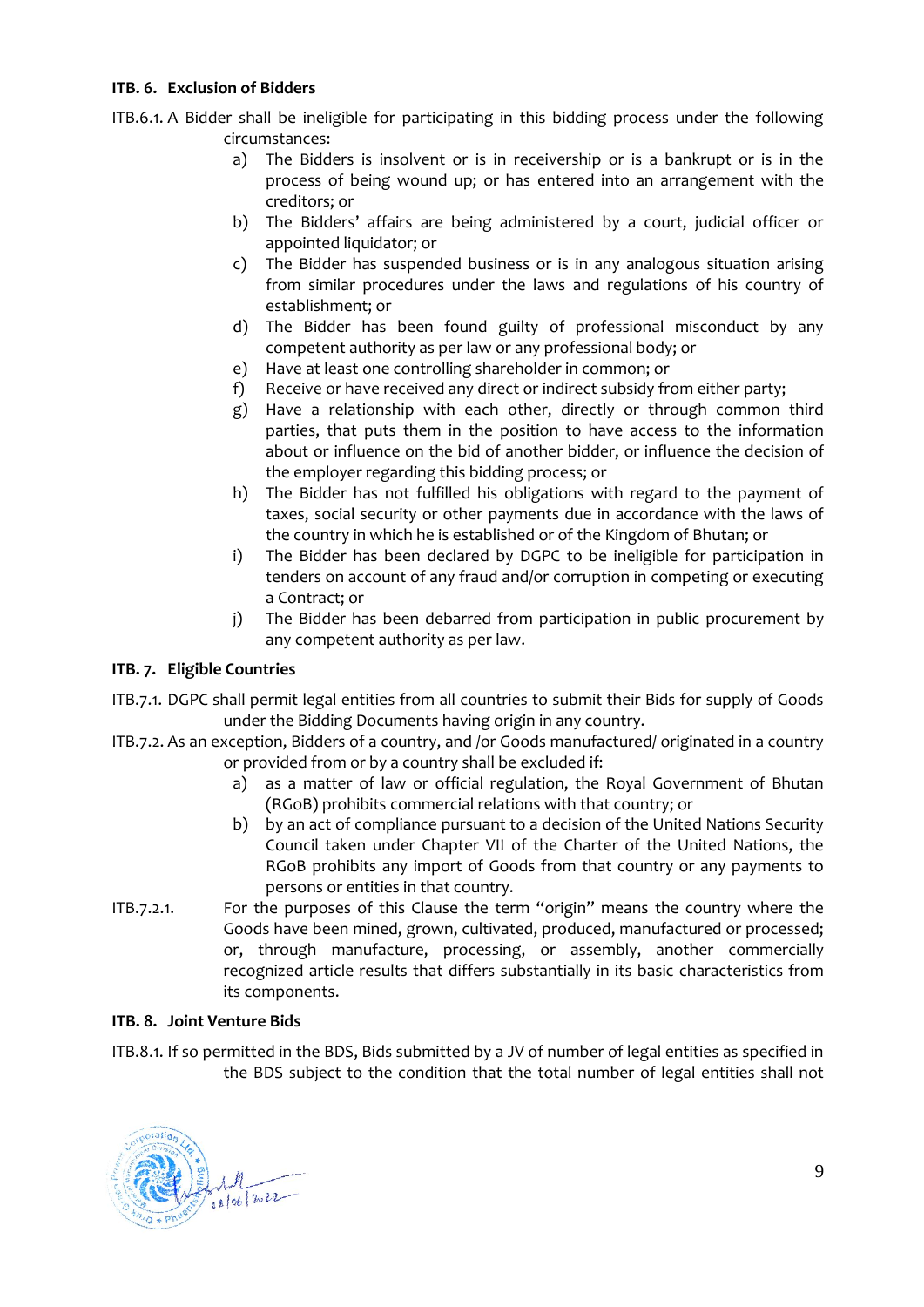exceed the number of entities as specified in the BDS, shall comply with the following requirements:

- a. The Bid shall be signed by the authorised signatory of the member, who have been authorised by all the other members of the JV, so that the Bid is legally binding on all members.
- b. One of the members shall be designated as leader who shall have the authority to conduct all business for and behalf of any and all members of the JV; this authorisation shall be evidenced by submitting with the Bid a power of attorney signed by legally authorised signatories of the other members.
- c. The leader shall be authorised to receive instructions for and on behalf of any and all members of the JV and the entire execution of the Contract, including payment, shall be done exclusively with the leader.
- d. All members of the JV shall be liable jointly and severally for the execution of the Contract in accordance with its terms.
- e. A copy of the agreement entered into by the JV members as per the format provided in the Bidding Documents shall be submitted with the Bid.
- ITB.8.2.In order for JV to qualify, either the lead partner must meet the minimum technical qualification requirements or the technical qualification requirement can be met jointly by the JV partners, if so, specified in the BDS.
- ITB.8.3.The financial qualification requirements however may be met jointly by the members of the JV subject to the condition that each member can independently meet at least the minimum financial qualification requirements as specified in the BDS. Failure to comply with this requirement will result in rejection of the JV's Bid.
- ITB.8.4.A firm can be a member in only one JV; Bids submitted by JVs including the same firm as member in more than one JV in the same bidding process will be rejected.
- ITB.8.5.Domestic bidders and JVs, consortia or associations of domestic bidders who may be eligible for a margin of preference in Bid evaluation shall supply all information to satisfy the criteria for eligibility as described in [ITB. 5.](#page-6-6)

#### <span id="page-9-0"></span>**ITB. 9. Responsibility of Bidders**

- ITB.9.1. DGPC will not assume any responsibility regarding information gathered, interpretations or conclusions made by the Bidder or regarding information, interpretations or deductions the Bidder may derive from the data furnished by DGPC. Verbal communication or conversation with any officer, employee of DGPC either before or after the submission of Bid shall not affect or modify any of the terms or obligations contained herein.
- ITB.9.2.It shall be the sole responsibility of Bidders to determine and to satisfy themselves by such means as they consider necessary or desirable as to all matters pertaining to this bidding process including in particular all factors that may affect the performance of the Contract in the event of award.

#### **B. BIDDING DOCUMENTS**

#### <span id="page-9-2"></span><span id="page-9-1"></span>**ITB. 10. Contents of Bidding Documents**

ITB.10.1. The scope of work, bidding procedures, Contract terms and conditions and technical specifications are prescribed in the Bidding Documents. The set of Bidding Documents issued for the purpose of bidding includes the sections stated

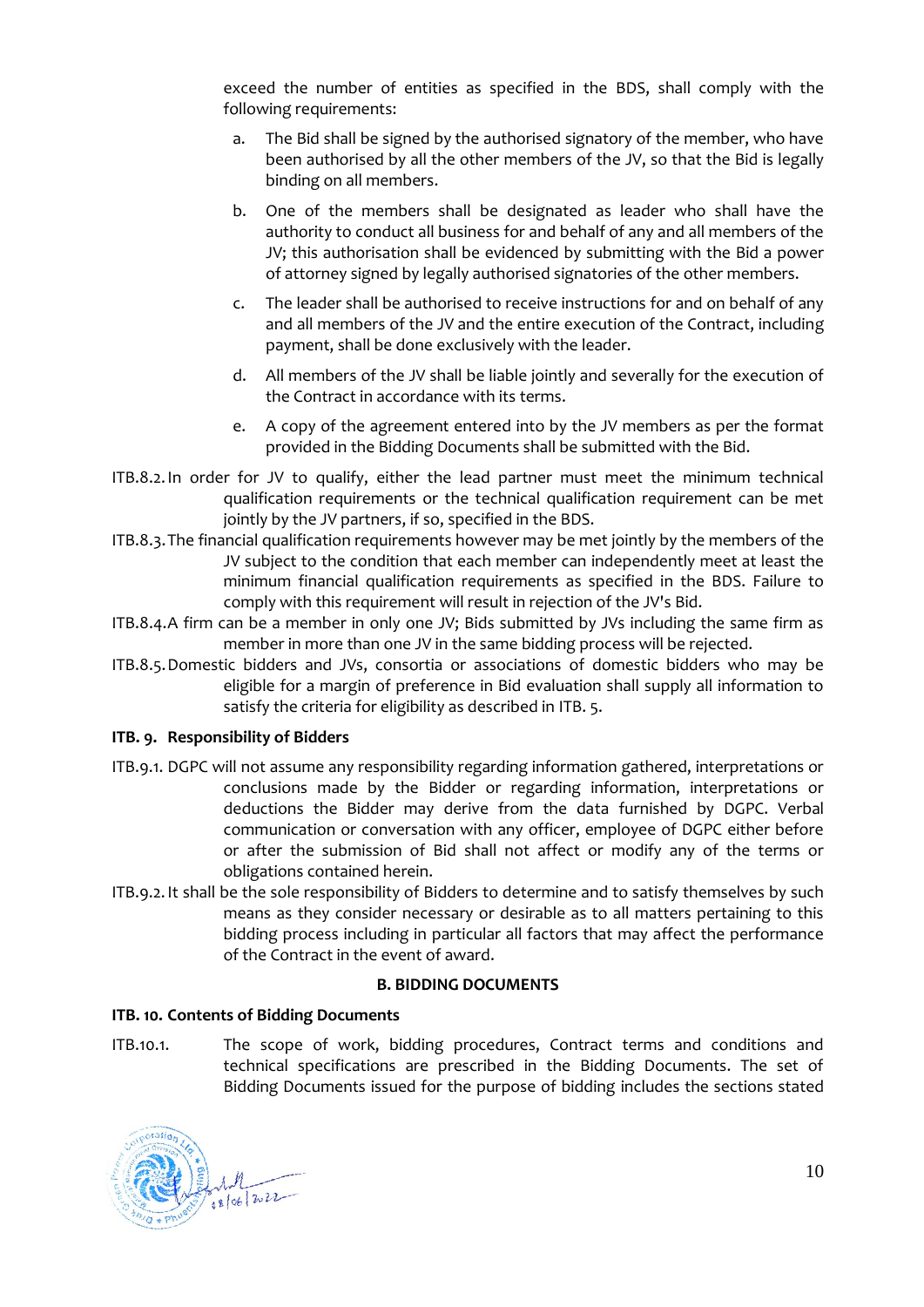below together with any addendum/amendment to be issued in accordance with [ITB. 13.](#page-11-0)

NOTICE INVITING TENDER

| Section I           |                | Instructions to Bidders              |
|---------------------|----------------|--------------------------------------|
| Section II          | $\ddot{\cdot}$ | Bid Data Sheet (BDS)                 |
| Section III         | $\cdot$        | <b>Technical Specifications</b>      |
| Section IV          | $\cdot$        | <b>Bidding Forms</b>                 |
| Section V           | $\ddot{\cdot}$ | General Conditions of Contract (GCC) |
| Section VI          | $\cdot$        | Special Conditions of Contract (SCC) |
| Section VII         | $\cdot$        | <b>Contract Forms</b>                |
| <b>Section VIII</b> | $\ddot{\cdot}$ | Annexure                             |
| Section IX          |                | Vendor Rating System                 |
|                     |                |                                      |

ITB.10.2. Failure to furnish all information required as per the Bidding Documents or submission of a Bid not substantially responsive to the Bidding Documents in every respect will be at the Bidder's risk and may result in rejection of his Bid.

#### <span id="page-10-0"></span>**ITB. 11. Clarifications on Bidding Documents**

- <span id="page-10-2"></span>ITB.11.1.The Bidder shall examine the Bidding Documents thoroughly in all respects and if any conflict, discrepancy, error or omission is observed, Bidder may request clarification promptly. A prospective Bidder requiring any clarification on Bidding Documents may notify DGPC in writing, to the address mentioned in BDS, not later than the date and time specified in BDS.
- ITB.11.2. DGPC will issue clarification(s) as it may think fit in writing not later than fifteen (15) days prior to the deadline/ extended deadline for submission of Bids prescribed by DGPC. All such clarifications shall form part of the Bidding Document sand shall accompany the Bidder's Proposal. Copies of DGPC's response (including an explanation of the query but without identifying its source) will be sent to all prospective Bidders who have registered with DGPC.
- ITB.11.3. For the information of Bidders, the clarifications shall also be uploaded on the website. The Bidders are advised to visit the website of the company from time to time in their own interest.
- <span id="page-10-3"></span>ITB.11.4. Bidders shall not be allowed to seek any clarification of the Bidding Documents in person or by telephone or other verbal means. Any queries sent by the Bidders after the date and time notified as per BDS or extended date, if any, shall not be entertained.
- ITB.11.5. Should DGPC deem it necessary to amend the Bidding Documents as a result of a clarification, it shall do so following the procedure unde[r ITB. 13.](#page-11-0)
- ITB.11.6. Any failure by the Bidder to comply with the aforesaid requirement shall not excuse the Bidder for performing the works in accordance with the contract, in case of award.

#### <span id="page-10-1"></span>**ITB. 12. Pre-Bid Meeting**

- <span id="page-10-4"></span>ITB.12.1. A pre-bid meeting shall be conducted only if necessary, to clarify doubts and concerns of the Bidders prior to submission of Bids. The Bidders who have registered with DGPC for the tender shall be invited to attend pre-bid meeting to be held on the date, time and location specified in BDS.
- ITB.12.2. Non-attendance at the pre-bid meeting will not be a cause for disqualification of Bidders but at the same time shall not entitle them to raise any query at a later date.

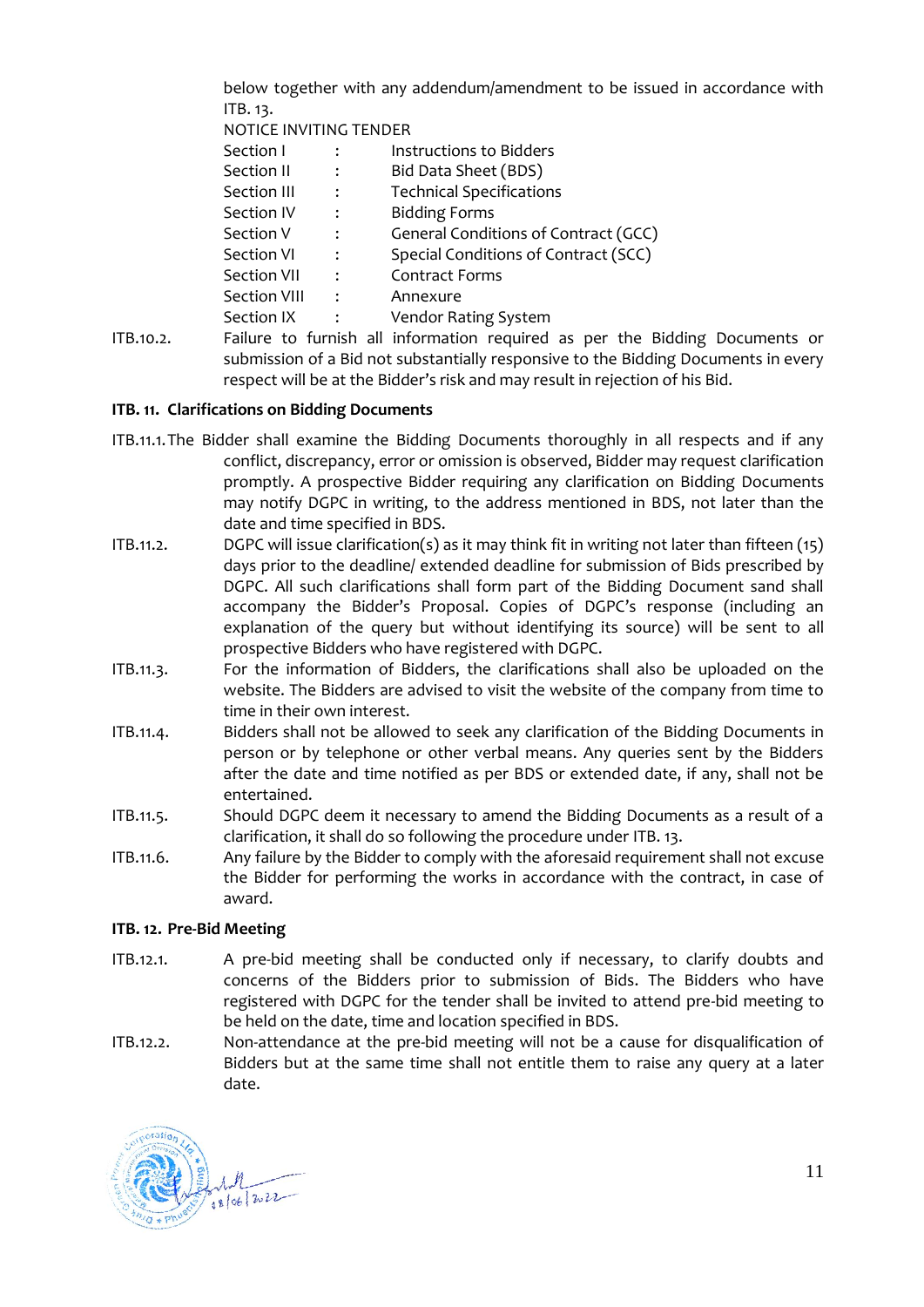- ITB.12.3. The Bidders are requested to submit their questions and queries in writing to reach DGPC not later than one week before the meeting. Clarifications to the queries raised in the pre-bid meeting, including the text of the questions raised without identifying the source, and the responses given together with any responses prepared after the meeting, shall be circulated to all registered Bidders and also uploaded on the DGPC website.
- ITB.12.4. Any modification to the Bidding Documents that may become necessary as a result of the pre-bid meeting shall be made by DGPC through the issue of an addendum pursuant to ITB.13 and not through the clarifications to the queries of pre bid meeting.

#### <span id="page-11-0"></span>**ITB. 13. Amendment of Bidding Documents**

- <span id="page-11-5"></span>ITB.13.1. At any time after the NIT date, but not later than fifteen (15) days prior to the deadline for submission of Bids, DGPC may amend the Bidding Documents by issuing an addendum/amendment. This may be done either on DGPC's own initiative or in response to clarification requests from any prospective Bidders who have registered with DGPC, provided such request is received by the date specified in the BDS.
- ITB.13.2. The addendum/amendment will be sent in writing to all prospective Bidders who have registered with DGPC for the tender. DGPC shall in no way be responsible for any ignorance of the Bidder about the amendment to the Bidding Documents.
- ITB.13.3. Such addendum shall be part of the Bidding Documents and binding on the prospective Bidders. DGPC shall assume that the information contained therein have been taken into account by the Bidder in its Bid and shall bear no responsibility or liability arising out of non-receipt of the same in time or otherwise by the Bidder.
- ITB.13.4. DGPC may, at its discretion, extend the deadline for submission of Bids pursuant to [ITB.26.2t](#page-17-3)o allow prospective Bidders reasonable time to take the addendum into account in preparation of their Bids.

#### **C. PREPARATION OF BIDS**

#### <span id="page-11-2"></span><span id="page-11-1"></span>**ITB. 14. Cost of bidding**

ITB.14.1. The Bidder shall bear all costs associated with the preparation and submission of his Bid (including pre-bid meetings) and DGPC in no case shall be responsible or liable for these costs, regardless of the conduct or outcome of the bidding process.

#### <span id="page-11-3"></span>**ITB. 15. Language of the Bid and Unit of Measure**

- ITB.15.1. The Bid, and all correspondence and documents related to the Bid shall be in English. Additional/supporting documents provided by the Bidder related to the Bid shall be in English and if in any other language, should be translated to English. The English translation shall prevail on the interpretation.
- ITB.15.2. The Unit of measurement shall be metric system unless otherwise specified.

#### <span id="page-11-4"></span>**ITB. 16. Alternative Bids**

- <span id="page-11-6"></span>ITB.16.1. Unless otherwise indicated in the BDS alternative Bids shall not be considered.
- <span id="page-11-7"></span>ITB.16.2. If so, permitted in the BDS, a Bidder may submit an alternative Bid for the Goods as specified in Section III, Technical Specifications. In case of multiple alternative Bids, DGPC shall evaluate, compare and rank the alternative Bids subject to technical conformance suitability & acceptability in accordance with ITB. 35. In case of single

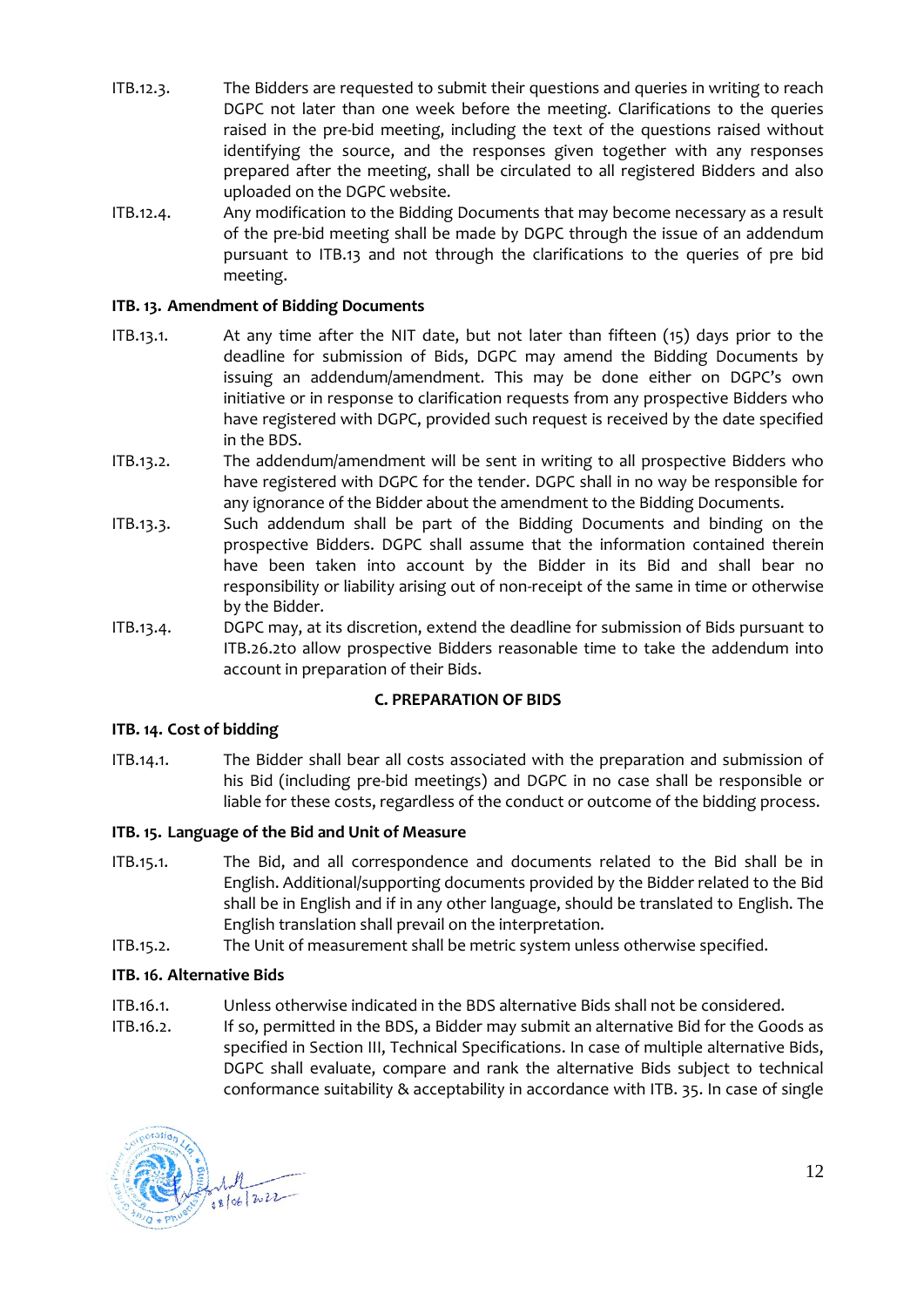alternative Bid, subject to technical conformance suitability & acceptability and price reasonability, the Bid may be accepted.

#### <span id="page-12-0"></span>**ITB. 17. Documents Constituting the Bid**

- ITB.17.1. The Bid to be prepared and submitted by the Bidder shall consist of the following documents:
- ITB.17.1.1. Envelope I shall contain:
	- a. **Bid Security** in accordance with [ITB. 23](#page-15-2) and Form: 1 of Section IV in case of a Bank Guarantee. Bids accompanied by bid security of inadequate value and validity, shall not be entertained and Envelope II and III of such Bids shall be returned to the Bidder without being opened.
- <span id="page-12-2"></span><span id="page-12-1"></span>ITB.17.1.2. Envelope II shall contain:
	- a. **Integrity Pact Statement**, duly executed by the bidder as per Form: 3 of Section IV;
	- b. **Valid Tax Clearance Certificate** from the tax authority of the respective country or any other equivalent document to confirm that the bidder is tax compliant in the country of its incorporation;
	- c. **Valid Trade License** (for Bhutanese Bidders) and Certificate of Incorporation (For International Bidders);
	- d. No deviation, whatsoever, is permitted by DGPC to the provisions of the Bidding Documents listed in the BDS. The Bidders are advised that while preparing their Bids and quoting prices, these conditions may appropriately be taken into consideration. Bidders are required to furnish Certificate regarding acceptance of important conditions in accordance with Form: 2 of Section IV indicating their compliance to the provisions listed in the BDS;
	- e. **Bidder's Information Form,** in accordance with Form: 4 of Section IV;
	- f. **A Power of Attorney,** in original, as per Form: 5 of Section IV authorising that the person(s) signing the Bid has/have the authority to sign the Bid and to make the Bid binding upon the Bidder during the full period of its validity in accordance with [ITB. 22;](#page-15-1)
	- g. **Bidders Qualification,** in the absence of pre-qualification process, documentary evidence establishing that the Bidder is qualified to perform the Contract, if it's Bid is accepted, shall be furnished. The documentary evidence of the Bidder's qualifications to perform the Contract, if its Bid is accepted, shall establish to DGPC's satisfaction that the Bidder has the capacities and capabilities necessary to perform the Contract;

Particulars for meeting the prescribed qualification requirement as per BDS and details for assessment of capacity and capability of Bidder to perform the Contract as per Form: 6A to Form: 6C of Section IV;

- h. **An affidavit** (for International Bidders)/self-declaration form (for Bhutanese Bidders) as per Form: 7 of Section IV affirming the eligibility of the Bidder;
- i. **Manufacturer's Authorization** as per Form: 8 of Section IV to demonstrate that the Bidder has been duly authorized by the manufacturer or producer of

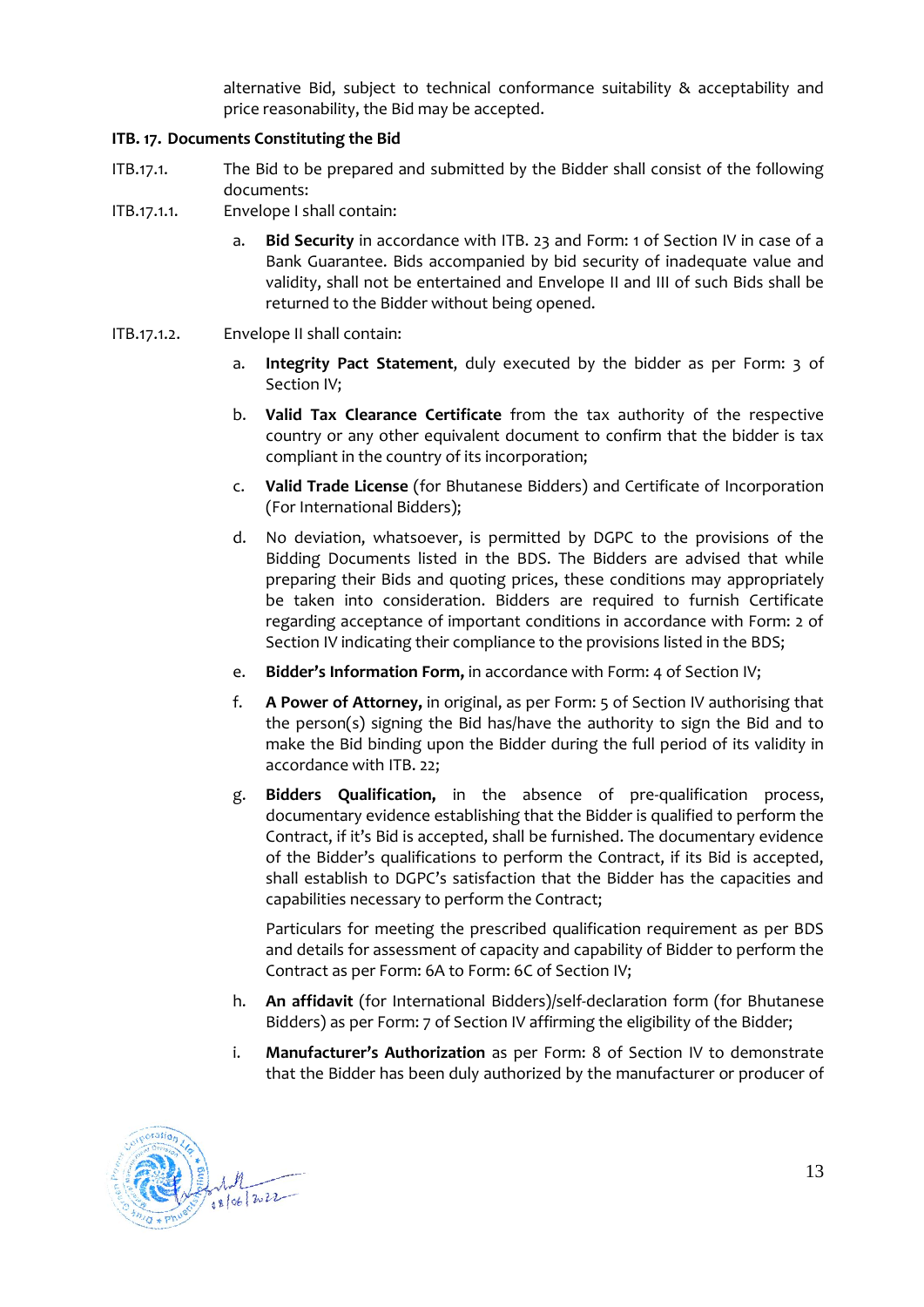the Goods to supply these Goods in the Kingdom of Bhutan (applicable only in cases where the Bidder is not a manufacturer himself);

- j. **Joint Venture Agreement** entered into by the members of the JV as per the form included in Form: 9 of Section IV in cases where JV Bids are permitted as specified in the BDS;
- k. **Signed Bidding Documents** SCC, GCC, BDS and Technical Specifications including any clarifications and/ or amendments thereto, duly signed by an authorized signatory of the Bidder as a condition of acceptance to be enclosed with original copy of bid only;
- l. **Technical drawings and documentation** including Guaranteed Technical Particulars/Parameters as specified in relevant part of Section III, Technical Specification;
- m. **Deviations**, if any from the terms and conditions and technical specification of the bidding document shall be listed as per Form 10A of Section IV. The Bidder shall also provide the additional price, if any, for withdrawal of the deviations in Form 10B of Section IV;
- n. Technical Alternative Bids, if applicable, as per [ITB. 16;](#page-11-4)
- o. **Vendor Rating Acceptance** in Form: 14 of Section IV;
- p. Any other **additional information**/ document considered relevant to the Bid as per BDS and Form: 11 of Section IV.
- ITB.17.1.3. Envelope III shall contain:
	- a. Bid Submission Form in accordance with Form :12;
	- b. Price Schedules, in accordance with Form: 13 of Section IV;
	- c. Alternative Price Bids, if applicable, as per [ITB. 16;](#page-11-4)
	- d. Details regarding Contract Price Adjustment as per SCC.
- ITB.17.1.4. In case where Bids are invited under Single Stage Single Envelope mode, the documents contained in Envelope III shall also be kept in Envelope II.

#### <span id="page-13-0"></span>**ITB. 18. Bid Submission Form and Price Schedules**

- ITB.18.1. The Bidder shall submit the Bid Submission Form using the form furnished in Form: 12of Section IV. This form must be completed without any alterations to its text, and no substitutes shall be accepted. All blank spaces shall be filled in with the information requested.
- ITB.18.2. The Bidder shall submit the Price Schedules for Goods, according to their origin as appropriate, using the forms furnished in Form: 13 of Section IV.
- ITB.18.3. The Bid Form and Price Schedules shall be signed as per [ITB. 24.](#page-16-0)

#### <span id="page-13-1"></span>**ITB. 19. Bid Prices and Discounts**

- ITB.19.1. The prices and discounts quoted by the Bidder in the Bid Submission Form and in the Price Schedules shall conform to the requirements specified below.
- ITB.19.1.1. The price to be quoted in the Price Schedule shall be the unit price and total price for each item excluding any discounts offered except where the Bid document requires quotation of price otherwise.

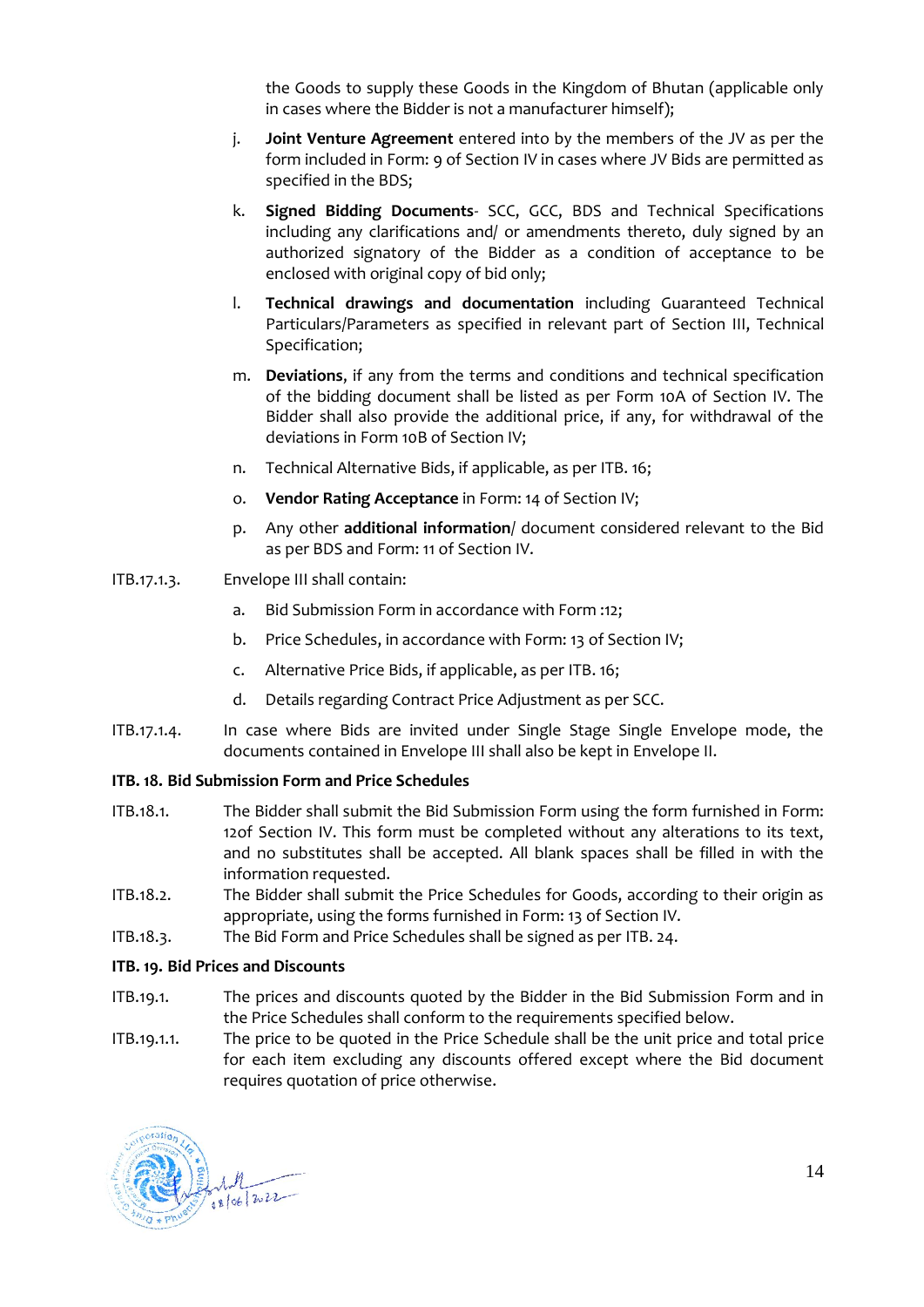- <span id="page-14-1"></span>ITB.19.1.2. The Bidder shall quote any unconditional discounts, if any, and the methodology for its application in the Financial Bid Submission Form.
- ITB.19.2. Items for which no rate or price is entered by the Bidder in the Price Schedule shall not be paid by DGPC when executed and shall be deemed covered by the other rates and prices mentioned in the Price Schedule.
- ITB.19.3. Prices shall be quoted in the Price Schedules included in Form: 13of Section IV in the following manner:
	- a) Goods and mandatory spares to be supplied from third countries shall be quoted on CIF Place of Delivery basis as per Schedule A.
	- b) Goods and mandatory spares manufactured or fabricated within the Kingdom of Bhutan shall be quoted ex-works at the Place of Delivery basis as per Schedule B, and shall be inclusive of all costs as well as duties and taxes paid or payable on components and raw materials incorporated or to be incorporated in the Goods.
	- c) Goods and mandatory spares to be supplied from India shall be quoted on exworks at the Place of Delivery as per Schedule C.
	- d) Local Transportation, transit insurance and other local costs incidental to Delivery of the Goods including mandatory spares shall be quoted in Schedule D. DGPC shall be responsible and be liable only for payment of applicable custom duty and import duties or any other levies applicable beyond the CIF port of disembarkation on the Goods including mandatory spares quoted in Schedule A on CIF Place of Delivery basis.
	- e) Related Services shall be quoted as per schedule E.
	- f) Grand Summary Schedule F (Aggregate of Schedules A to E).
- ITB.19.3.1. Bidders participating from India, for supply and bonafide use in the Kingdom of Bhutan shall quote the rates and prices for the items in the Price Schedule exclusive of any effect of Integrated Goods and Service Tax (IGST) of India. **The IGST on the export of goods and services or both are covered under Zero Rated Supply as per Chapter VII, 16(1) of the INTEGRATED GOODS AND SERVICES TAX ACT, 2017 of India.**
- <span id="page-14-2"></span>ITB.19.4. The trade terms used in the Bidding Documents shall be governed by the rules prescribed in the current edition of Incoterms, published by the International Chamber of Commerce as specified in the BDS.

#### <span id="page-14-0"></span>**ITB. 20.Price Adjustment**

- <span id="page-14-3"></span>ITB.20.1. Prices quoted by the Bidder shall be fixed during the Bidder's performance of the Contract and not subject to variation on any account, unless otherwise specified in the BDS. A Bid submitted with an adjustable price quotation shall be treated as non-responsive and shall be rejected pursuant to [ITB. 32](#page-20-1) unless adjustable price quotations are permitted in the BDS.
- ITB.20.2. A Bid submitted with a fixed price quotation when Bids have been invited with price variation will not be rejected, but the price adjustment shall be treated as zero.
- ITB.20.2.1. The estimated effect of the price adjustment provision applied over the period of execution of the Contract shall not be taken into consideration in Bid evaluation.
- ITB.20.2.2. DGPC shall indicate the name, source and origin of indices along with their base values and corresponding coefficients as per SCC.

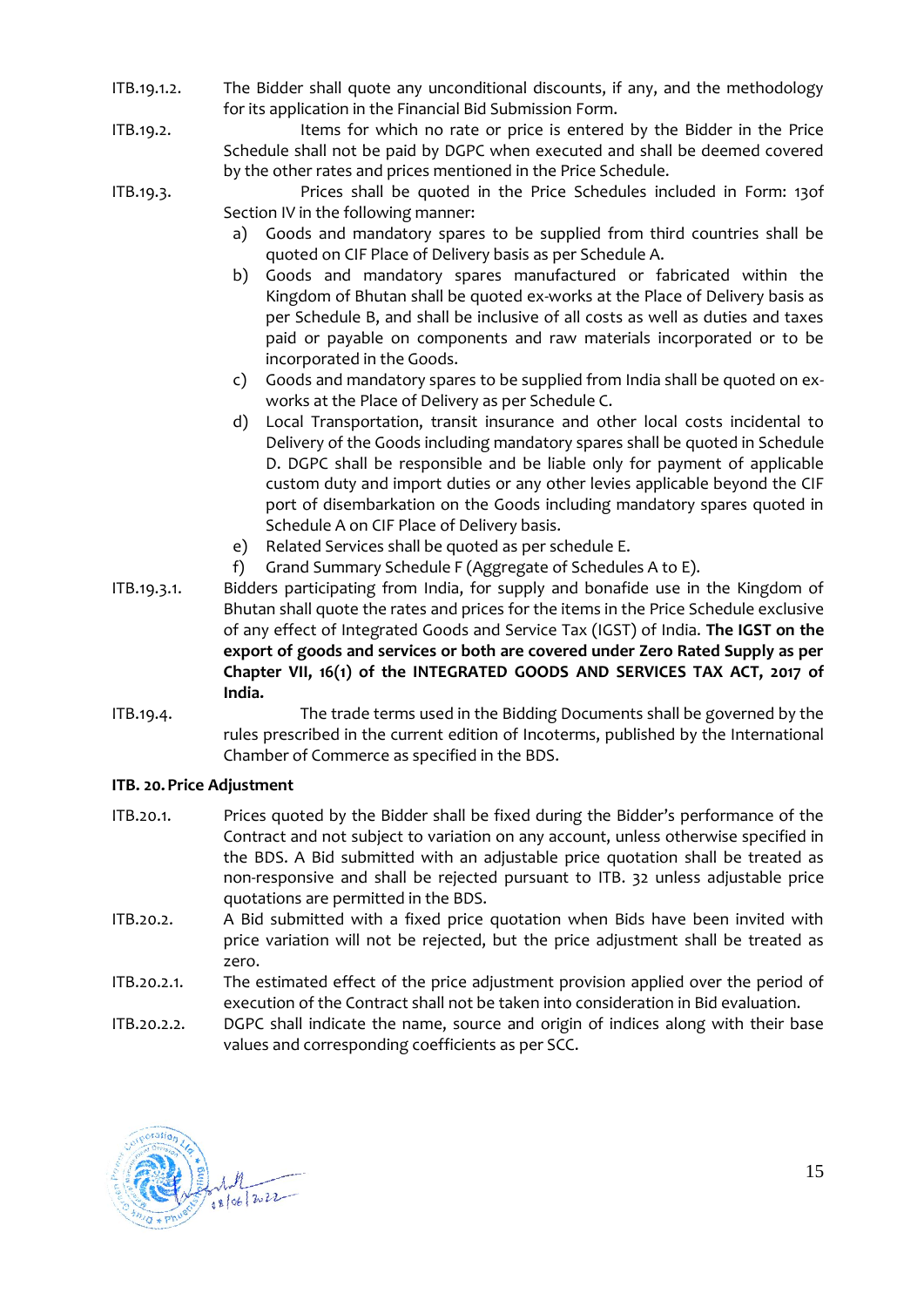#### <span id="page-15-0"></span>**ITB. 21. Currencies of Bid**

- <span id="page-15-3"></span>ITB.21.1. The unit rates and prices shall be quoted by the Bidder in the currencies specified in the BDS.
- ITB.21.2. The rates of exchange to be used for conversion into BTN for evaluation and comparison, shall be the reference rates on the date of Bid opening or immediately proceeding date if rate of exchange for the date of Bid opening is not available. The reference exchange rate (selling rate) prevailing at that date as posted by the Royal Monetary Authority of the Kingdom of Bhutan shall be used for the conversion of prices.
- ITB.21.3. The Bids shall be evaluated in accordance with [ITB.21.1,](#page-15-3) but the payment shall be made in the currency of Bid.
- ITB.21.4. Notwithstanding the provision contained in clause ITB 21.1, Indian Bidders must quote the unit rates in INR only.

#### <span id="page-15-1"></span>**ITB. 22. Period of Validity of Bids**

- <span id="page-15-5"></span>ITB.22.1. Bids shall remain valid till the date specified in the BDS. A Bid valid for a shorter period shall be liable for rejection by DGPC as non-responsive.
- <span id="page-15-4"></span>ITB.22.2. In exceptional circumstances, prior to expiry of the Bid validity period, DGPC may request Bidders to extend the period of validity of their Bids. The request and the responses shall be made in writing to all the participating Bidders. A Bidder may refuse the request to extend the validity of its Bid without forfeiting its Bid Security. In such a case, the Bid of the Bidder, refusing to extend the validity of its Bid, shall not be considered for evaluation and award. A Bidder granting the request will be required to extend the validity of their Bid securities correspondingly but shall not be required or permitted to modify its Bid, except as provided i[n ITB. 28.](#page-17-2)
- ITB.22.3. The provisions of [ITB.23.6r](#page-16-3)egarding discharge and forfeiture of Bid security shall continue to apply during the extended period of Bid validity.

#### <span id="page-15-2"></span>**ITB. 23. Bid Security**

- <span id="page-15-6"></span>ITB.23.1. The Bidder shall furnish, as part of its Bid, a Bid Security in original form, denominated in the currency and in the amount specified in the BDS.
- <span id="page-15-7"></span>ITB.23.2. The Bid Security shall:
	- a) at the Bidder's option, be in any of the following forms:
		- i. an irrevocable Bank Guarantee; or
		- ii. Cash Warrant; or
		- iii. Demand Draft; or
		- iv. Banker's Cheque/Cash Order
	- b) the bank guarantee shall be in favour of DGPC, issued by Financial Institution of Bhutan or any foreign bank acceptable and enforceable by Financial Institutions in Bhutan;
	- c) in the case of a bank guarantee, be in accordance with the form of Bid Security included in Form: 1 of Section IV;
	- d) be promptly payable upon written demand by DGPC in case any of the conditions listed i[n ITB.23.6a](#page-16-3)re invoked;
	- e) in case of bank guarantee, it should remain valid for a period of thirty (30) days beyond the end of the validity period of the Bid, as extended, if applicable, in accordance with [ITB.22.2.](#page-15-4) Accordingly, the Bid security shall remain valid till the date specified in the BDS.

<span id="page-15-8"></span>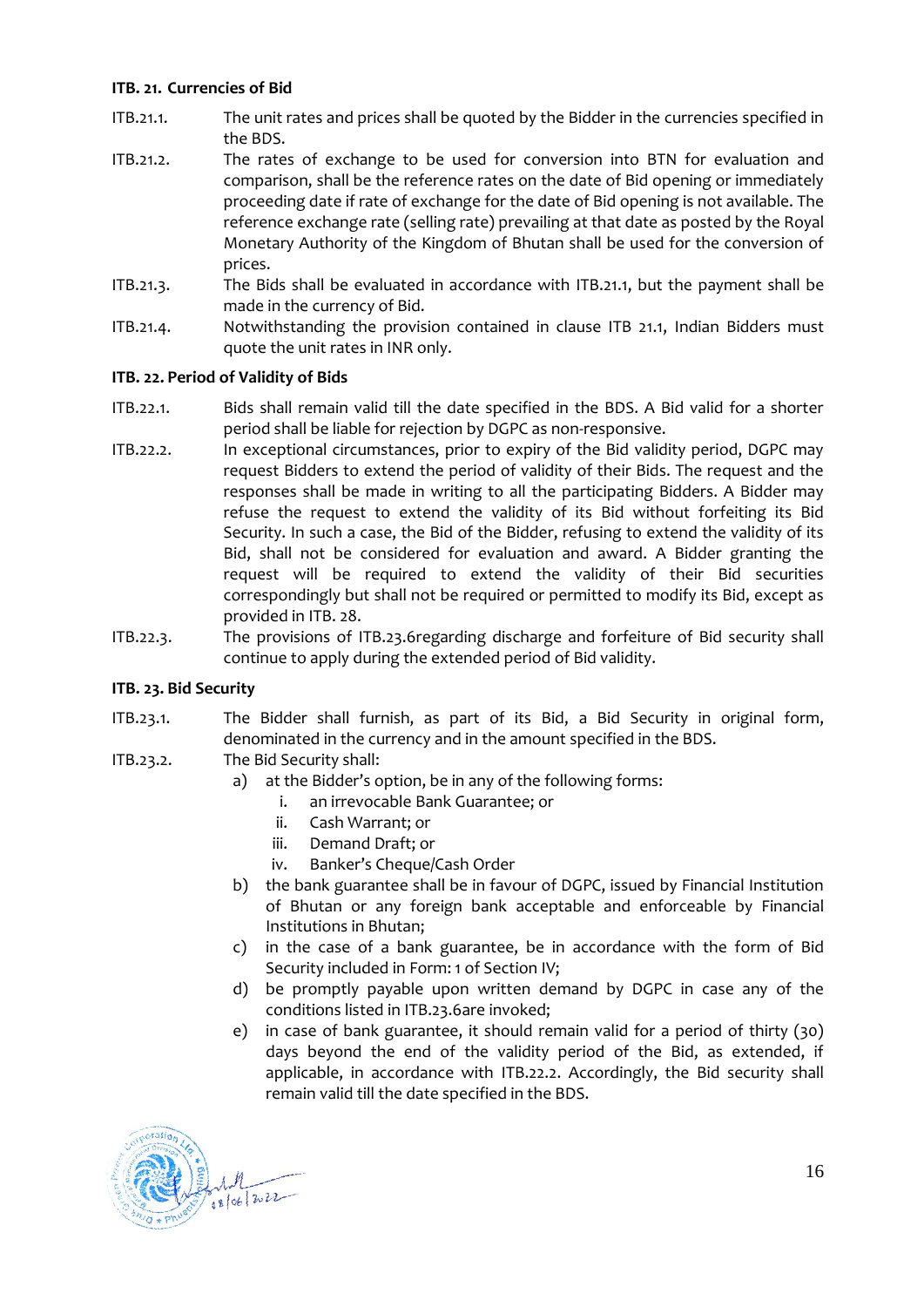- ITB.23.3. The Bid Security is to be submitted as a part of the Bid in a separate sealed envelope. Any Bid not accompanied by Bid Security of adequate value and validity shall be rejected by DGPC as non-responsive.
- ITB.23.4. No interest shall be paid by DGPC on the Bid Security.
- ITB.23.5. Return of Bid Security
- ITB.23.5.1. The Bid Security shall be returned to successful and unsuccessful bidders as promptly as possible upon signing of Contract and receipt of Performance Security from successful Bidder in accordance wit[h ITB. 42.](#page-26-2)
- ITB.23.5.2. In case of single stage two envelope mode of tendering, Bid Security of nonresponsive Bids shall be returned immediately after technical evaluation.
- <span id="page-16-3"></span>ITB.23.6. The Bid Security shall be forfeited:
	- a) if a Bidder withdraws its Bid as a whole or in part during the period of Bid validity specified by the Bidder on the Bid Form, except as provided in [ITB.22.2;](#page-15-4)orif the bidder has been found practicing corrupt or fraudulent or collusive or coercive practices during bidding process ;
	- b) if the successful Bidder fails to:
		- i. accept the correction of its Bid Price pursuant to [ITB. 34;](#page-21-1)
		- ii. accept the letter of award or fails to sign the Contract in accordance wit[h ITB. 41;](#page-26-1)
		- iii. furnish a Contract Performance Security in accordance with [ITB. 42;](#page-26-2)
		- iv. withdraw the deviations proposed by him in the Bid at the cost of withdrawal mentioned by him in Form 10 of Section IV of his Bid.
- ITB.23.7. The Bid Security of a JV must be in the name of the lead member.

#### <span id="page-16-0"></span>**ITB. 24.Signing of Bids**

<span id="page-16-5"></span>ITB.24.1. The Bidder shall prepare one (1) original and copies (number as specified in BDS)of the complete set of documents constituting the Bid as described in [ITB. 17,](#page-12-0) and clearly marked each as "Original Bid" and 'Copy No: 1', 'Copy No: 2', etc. In the event of any discrepancy between the Copies and Original Bid, the Original shall prevail. The BDS, GCC, SCC, Technical Specification and Drawings including any clarifications and or amendments thereto, duly sealed and signed by an authorized signatory of the Bidder as a condition of acceptance.

- ITB.24.2. The original and all copies of the Bid shall be in indelible inkand signed by a person(s) duly authorized by the Bidder with official seal as per the power of attorney. However, any published document submitted along with the Bid shall be signed by the authorized signatory (ies) at least on the first page and last page of such document.
- ITB.24.3. A Bid submitted by a JV shall be signed by the authorised signatory of the lead member so as to be legally binding on all members.
- ITB.24.4. Any interlineations, erasures, overwriting, cutting or alteration shall only be valid if they are initialed by the authorized signatory (ies) to the Bid.

#### **D. SUBMISSION OF BIDS**

#### <span id="page-16-2"></span><span id="page-16-1"></span>**ITB. 25. Submission of Bids**

<span id="page-16-4"></span>ITB.25.1. Each Bidder, including its Affiliate, shall be permitted to submit only one Bid against any NIT. In case, a Bidder and its Affiliate has submitted separate Bids, against the same NIT, all such Bids shall be rejected.

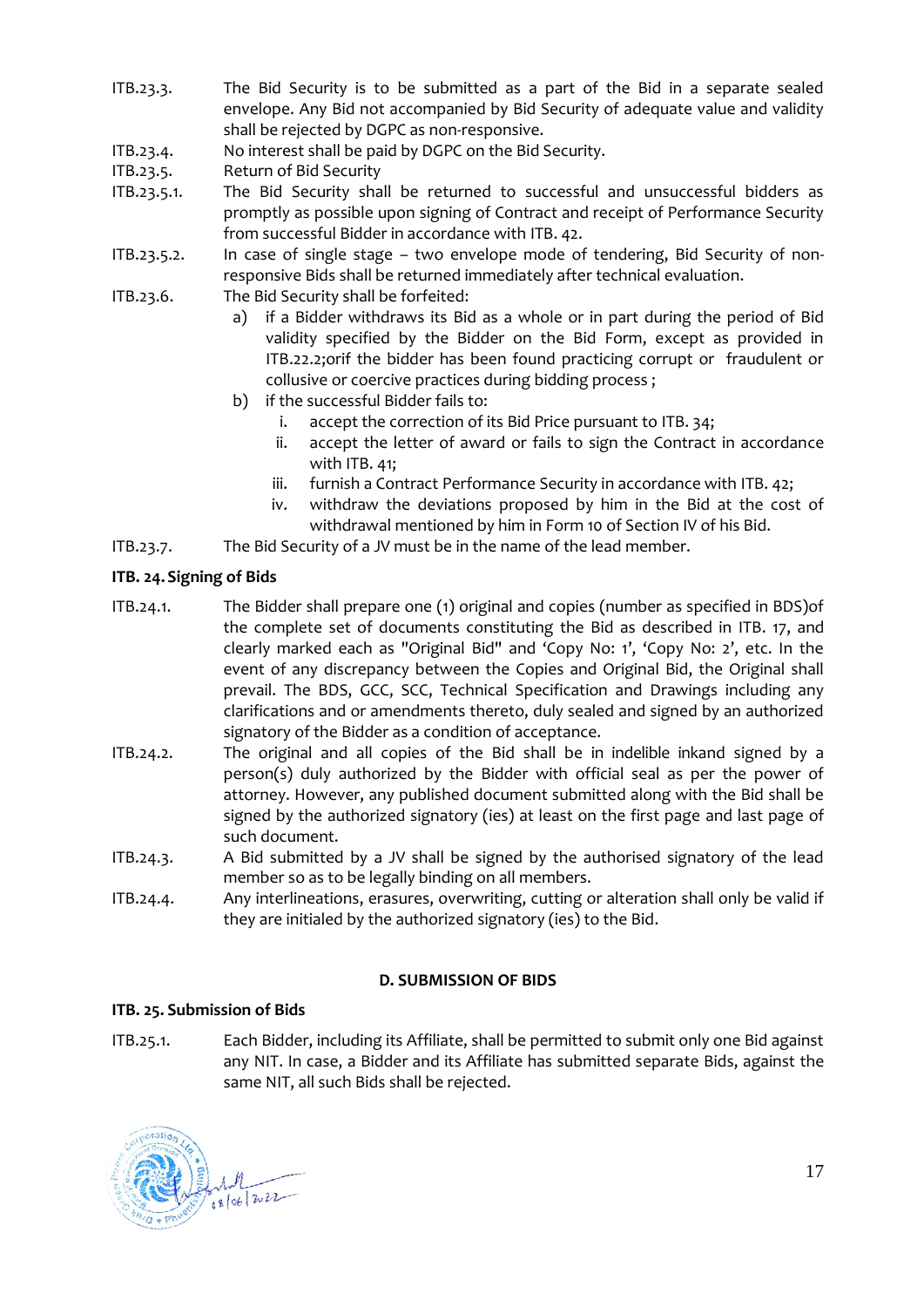- <span id="page-17-6"></span>ITB.25.2. Bids shall be delivered by hand, courier or registered post so as to reach DGPC at the address specified in BDS on or before the date and time mentioned in BDS. Bids submitted by telex / telegram / fax / e-mail shall not be considered under any circumstances. DGPC shall not be responsible for any delay in receipt of the Bid.
- <span id="page-17-7"></span>ITB.25.3. In case of hand delivery, Bids shall be deposited in a sealed Tender Box (if specified in the BDS) or handed over to the Nodal officer at the address as specified in BDS.
- <span id="page-17-8"></span>ITB.25.4. Bids shall be submitted in the manner specified in the BDS as under:
- <span id="page-17-9"></span>ITB.25.4.1. Bids are to be submitted in a single closed cover Envelope containing Envelope I and Envelope II (in case of Single Stage Single Envelope) or Envelope I, Envelope II and Envelop III (in case of Single Stage Two Envelope) with superscription on each envelope as specified in the BDS.
- ITB.25.4.2. All envelopes shall be sealed with adhesive or other sealant to prevent reopening and be signed across their seals by the person authorized to sign the Bid on behalf of the Bidder.
- ITB.25.4.3. If the envelopes are not sealed and marked as above, DGPC shall assume no responsibility for the misplacement or premature opening of the Bid.
- <span id="page-17-10"></span>ITB.25.5. When so specified in the BDS, Bidders shall have the option of submitting their Bids electronically. Bidders submitting Bids electronically shall follow the procedures specified in the BDS.

#### <span id="page-17-4"></span><span id="page-17-0"></span>**ITB. 26.Deadline for Submission of Bids**

- ITB.26.1. Bids must be received by DGPC in accordance wit[hITB.25.1.](#page-16-4) In the event of the specified date for submission of Bids being declared a holiday for DGPC, the Bids will be received up to the specified time on the next working day. Such postponement of date will not have any impact on the other dates specified in the Bidding Documents (i.e. Bid validity and validity of Bid security).
- <span id="page-17-3"></span>ITB.26.2. DGPC may extend the deadline for the submission of Bids/ opening of Bids by issuing an addendum and hosting the same on the website, in which case all rights and obligations of DGPC and the Bidders previously subject to the original deadline shall thereafter be subject to the deadline as extended.
- ITB.26.3. In the event, the deadline for submission of Bid is extended by DGPC, the Bidders who have already submitted their Bids within the original deadline of submission shall have the option to submit their revised Bid in substitution either in full or in part of earlier Bid. In the absence of a revised Bid, the original Bid shall be considered for opening and subsequent evaluation if otherwise in order. Wherever, the Bidder has submitted the revised Bid in modification of earlier Bid, the earlier Bid shall be returned unopened to the Bidder.

#### <span id="page-17-1"></span>**ITB. 27. Late Bids**

ITB.27.1. Any Bid received by DGPC after the Bid submission deadline as per [ITB. 26w](#page-17-0)ill be declared late, rejected and returned unopened to the Bidder.

#### <span id="page-17-2"></span>**ITB. 28.Withdrawal, Substitution or Modification of Bids**

- <span id="page-17-5"></span>ITB.28.1. A Bidder may withdraw, substitute or modify its Bid after it has been submitted by sending a written withdrawal/ substitution/ modification notice prior to the deadline for submission of Bids, duly signed by an authorized representative, including a copy of the authorization as per Power of Attorney. The Bid requested to be withdrawn shall be returned unopened to the Bidder.
- ITB.28.2. The withdrawal, substitution or modification of the Bid must accompany the respective written notice and must be:



18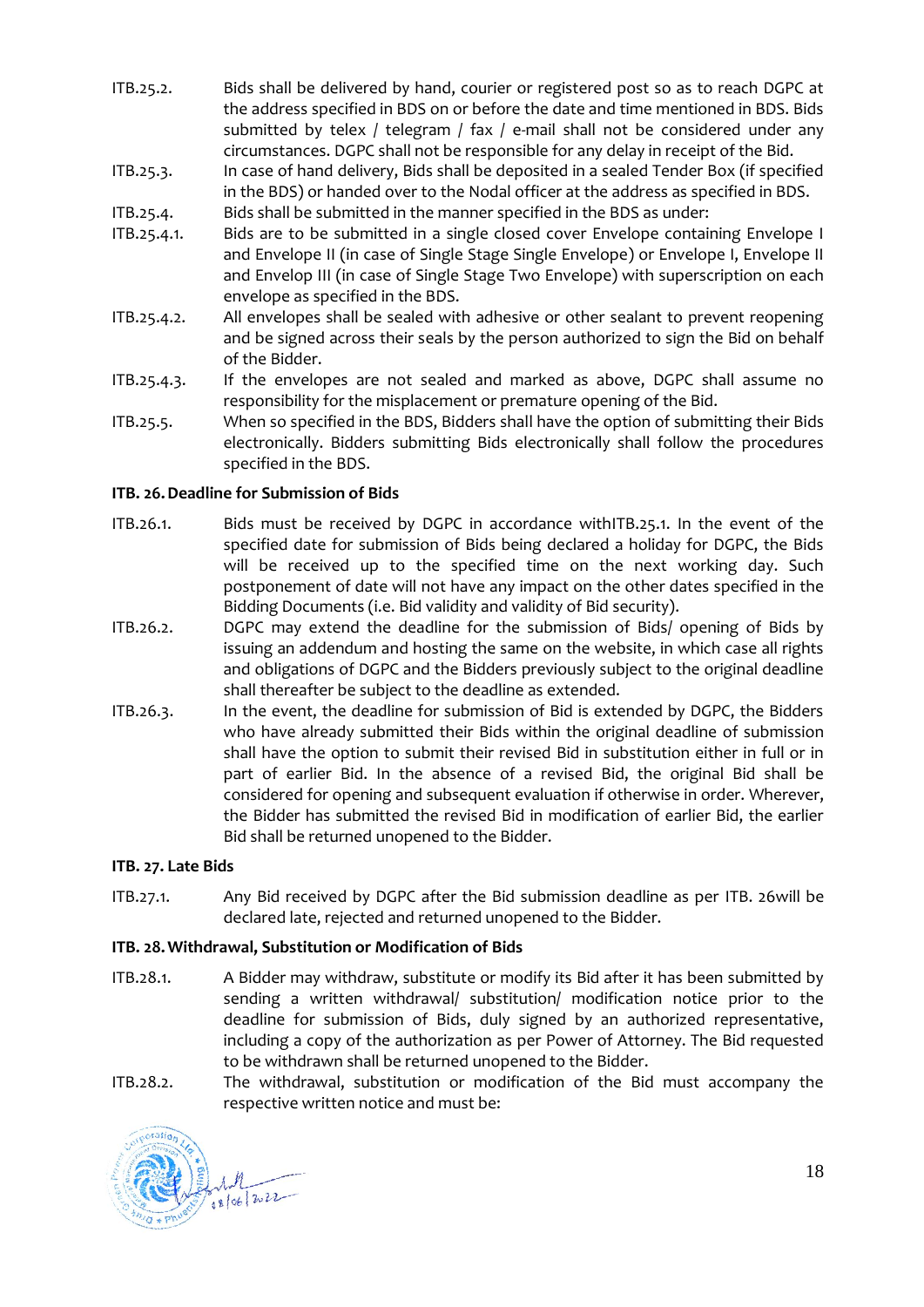- a) Submitted in accordance with [ITB. 25a](#page-16-2)nd, in addition, the respective cover envelopes shall be clearly marked "WITHDRAWAL", "SUBSTITUTION" or "MODIFICATION;" and
- b) Received by DGPC prior to the deadline prescribed for submission of Bids, in accordance with [ITB.25.5.](#page-17-4)
- ITB.28.3. No Bid may be withdrawn, substituted or modified in the interval between the deadline for submission of Bids and the expiry of the period of Bid validity specified by DGPCi[nITB.22.1o](#page-15-5)r any extension thereof pursuant to [ITB.22.2.](#page-15-4)
- ITB.28.4. Withdrawal, substitution or modification of a Bid between the deadline for submission of Bids and expiration of the period of Bid validity (or any extension thereto) shall result in the forfeiture of the Bid Security pursuant t[o ITB.23.6.](#page-16-3)

#### **E. BID OPENING, EVALUATION AND COMPARISON**

#### <span id="page-18-1"></span><span id="page-18-0"></span>**ITB. 29.Bid Opening**

- <span id="page-18-2"></span>ITB.29.1. DGPC shall conduct the Bid opening at the address, date and time specified in the BDS. Any specific electronic Bid Opening procedures required if electronic bidding is permitted shall be as specified in the BDS.
- ITB.29.2. Bidders or their authorized representatives (not more than two) shall be allowed to attend the Bid opening. Bidders who choose to attend shall sign the attendance sheet provided in the record of Bid opening with their name, firm name and phone number or any other particulars as may be required. Bidders who chose to attend the opening shall not be allowed to speak on matters related to the Bid until and unless required by the committee members or by seeking permission from the Chairperson by raising hand. Bidders who have any complain with regard to the Bid opening shall write in the complaint sheet and duly sign the sheet.
- ITB.29.3. The written withdrawal notice duly signed by an authorized representative of the Bidder for withdrawal of Bids, if any, shall be read out and such Bids shall be returned to the Bidder unopened.
- ITB.29.4. Written substitution/ modification notice duly signed by an authorized representative of the Bidder in accordance with [ITB.28.1](#page-17-5) shall be read out and corresponding cover envelopes marked "SUBSTITUTION"/ "MODIFICATION" shall be opened. Substituted Bids shall be exchanged with the corresponding Bid being substituted, which shall not be opened, but returned to the Bidder. In case of single stage two envelope system, technical and financial modifications shall be submitted sealed in two separate envelopes.
- ITB.29.5. The following information shall be publicly announced during the Bid opening for the Bidders to note:
	- a. The name of the Bidder;
	- b. The presence or absence of Bid security and its amount;
	- c. The total price offered (applicable for Single Stage Single Envelope);
	- d. Discounts offered, (applicable for Single Stage Single Envelope);
	- e. Alternative Bids, if any;
	- f. Such other details as DGPC may consider appropriate.
- ITB.29.6. DGPC shall prepare a record of the Bid Opening, which shall include the information disclosed to those present. The record of the Bid Opening shall include, as a minimum:
	- a) the NIT title and reference number;
	- b) the Bid submission deadline date and time;

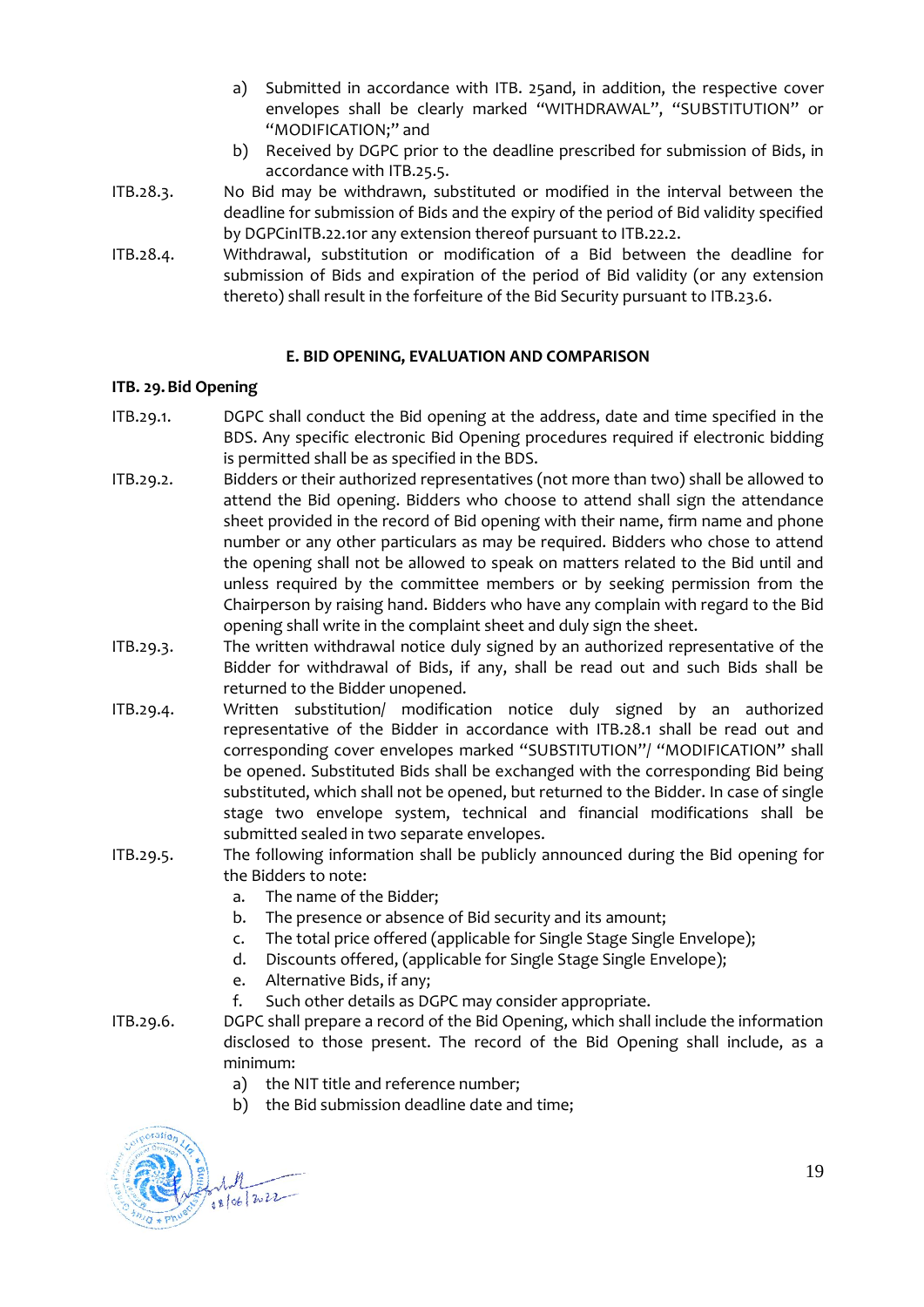- c) the date, time and place of Bid opening;
- d) Bid prices, offered by the Bidders, including any discounts and alternative offers (applicable for single stage single envelop);
- e) the presence or absence of Bid Security and, if present, its amount;
- f) the name and nationality of each Bidder;
- g) the names and signature of attendees at the Bid opening, and name of the Bidders they represent (if any);
- h) details of any complaints or other comments made by attendees/representatives attending the Bid opening, including the names and signatures of the attendees/representatives making the complaint(s) and/or comment(s); and
- i) the names, designations and signatures of the members of the Bid Opening Committee.
- ITB.29.7. The Bidders' representatives who are present shall be requested to sign the record. The omission of a Bidder's representatives' signature on the record shall not invalidate the contents and effect of the record.
- ITB.29.8. The Bid form including appendices to Bid form, Price Schedules, Bid Securities, any discounts offered, and any other important documents shall be initialled by all members of the Bid Opening Committee/Tender Committee. All corrections/overwriting will be noted and recorded on each page of the Price Schedules. The Bid evaluation will be done using the copies while the original will be kept in safe custody.
- ITB.29.9. In the case of Single Stage Two Envelope Bids, on the deadline for submission of Bid the non-financial Bid shall only be opened. The date for opening of the Price Bid shall be intimated at the appropriate time to the Bidders whose Bid is found responsive in the techno-commercial evaluation. The Bid shall be opened on the date and time so specified in the presence of representatives of the Bidder. During the Price Bid opening the following information shall be publicly announced for the Bidders to note:
	- a. The name of the Bidder;
	- b. The total price offered;
	- c. Discounts offered;
	- d. Alternative Bids, if any;
	- e. Such other details as DGPC may consider appropriate.

#### <span id="page-19-0"></span>**ITB. 30.Confidentiality**

- ITB.30.1. Except as may be required by law, information relating to the examination, clarification, evaluation, comparison and post-qualification of Bids, and recommendation of Contract Award, or any other matter concerning the Bid shall not be disclosed to Bidders or any other persons not officially concerned with such process after the public opening of the Bids until issuance of the Letter of Award.
- <span id="page-19-1"></span>ITB.30.2. Subject to [ITB. 31,](#page-20-0) no Bidder shall contact DGPC on any matter related to its Bid from the time of the opening of the Bid to the time the Contract is awarded. Any attempt by a Bidder to influence DGPC in the examination, evaluation, comparison and post-qualification of the Bids or Contract award decisions may result in the rejection of its Bid.
- ITB.30.3. Notwithstanding [ITB.30.2,](#page-19-1) from the time of Bid opening to the time of Contract award, if any Bidder wishes to contact DGPC on any matter related to the bidding process, it should do so in writing.

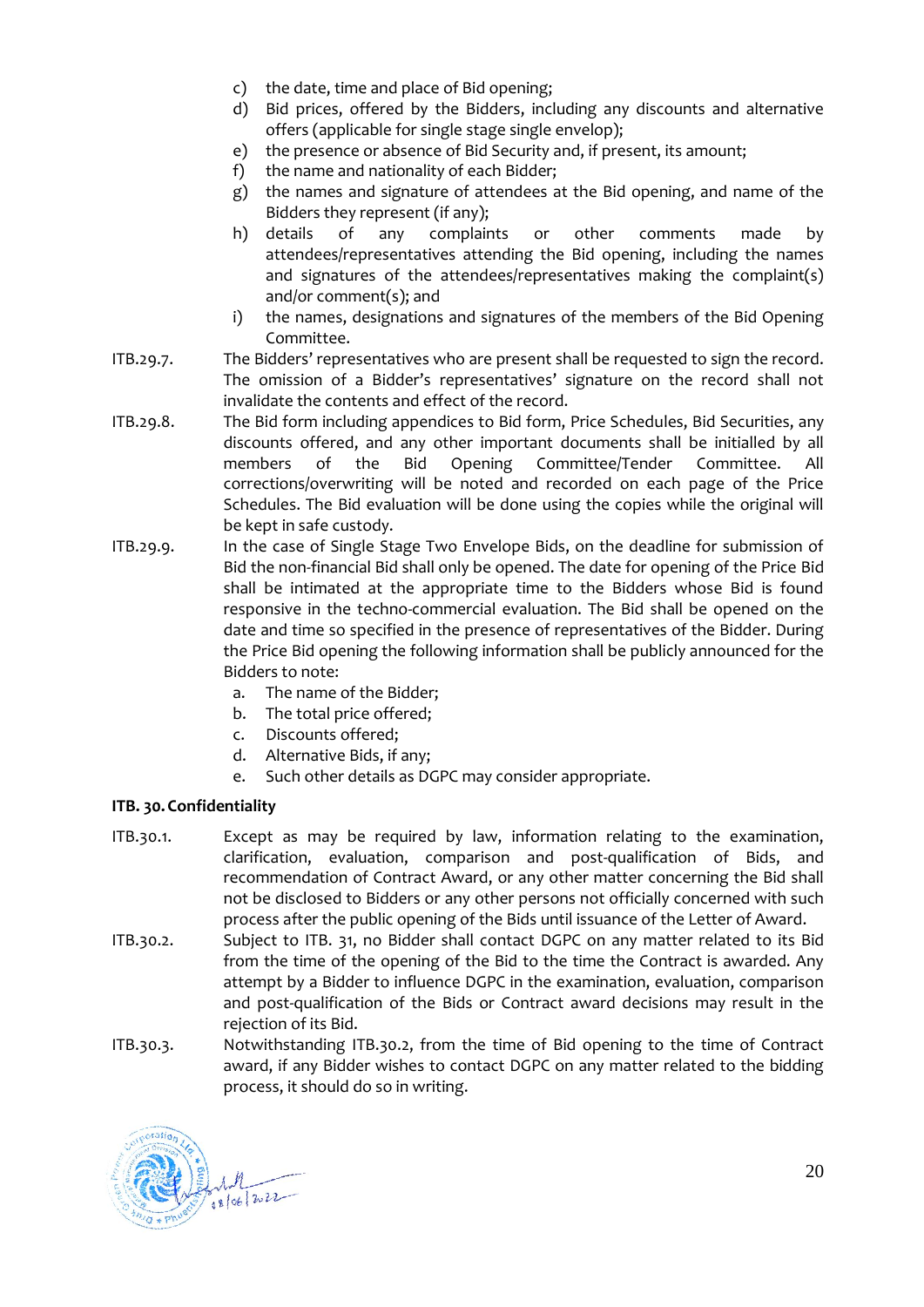ITB.30.4. All documents, correspondence, decisions and other matters concerning the Contract shall be considered of confidential and restricted nature by the Bidder and he shall not divulge or allow access thereto by any unauthorised persons.

#### <span id="page-20-0"></span>**ITB. 31. Clarification of Bids**

- ITB.31.1. To assist in the examination, evaluation, comparison and post-qualification of the Bids, DGPC may, at its discretion, ask any Bidder for a clarification on its Bid including justification and breakup of the rates quoted. Any clarification submitted by a Bidder that is not in response to a request by DGPC shall not be considered. The documents/ information so submitted by the bidder in response to DGPC request shall be as of the date prior to the date of the bid submission. Events occurring after the date of submission of the Bid shall not be considered for evaluation of the Bid. DGPC's request for clarification and the response thereto shall be in writing. DGPC may also seek any document in support of meeting the Qualification Requirements only for those mentioned in the bid.
- ITB.31.2. No change in the prices or substance of the Bid shall be sought, offered or permitted, except to confirm the correction of arithmetic errors discovered by DGPC in the evaluation of the Bids, in accordance wit[h ITB. 34.](#page-21-1)
- ITB.31.3. If a Bidder does not provide clarifications/ documents of its Bid by the date and time set in DGPC's request for clarification, its Bid may be rejected.

#### <span id="page-20-1"></span>**ITB. 32. Responsiveness of Bids**

- ITB.32.1. For the purpose of this clause, a substantially responsive Bid is one which conforms to all the terms, conditions and specifications of the Bidding Documents without material deviation, reservation, objection, conditionality or omission.
- ITB.32.2. DGPC shall examine the Bid to confirm that all terms and conditions specified in the Bidding Documents have been accepted by the Bidder without any material deviation, reservation, objection, conditionality or omission. DGPC's determination of a Bid's responsiveness shall be based on the contents of the Bid itself without recourse to extrinsic evidence.
- ITB.32.3. A material deviation, reservation, objection, conditionality or omission is one that:
	- a) affects in any substantial way the scope, quality or performance of the Contract; or
	- b) limits in any substantial way or is inconsistent with the Bidding Documents, DGPC's rights or the Bidder's obligations under the Contract; or
	- c) if rectified would affect unfairly the competitive position of other Bidders presenting responsive Bids; or
	- d) is incomplete or does not include all the scope of Supply covered in the technical specifications.
- ITB.32.4. If a Bid is not substantially responsive to the requirements of the Bidding Documents, it shall be rejected by DGPC and the same cannot subsequently be made responsive by the Bidder by correction of the material deviation, reservation, conditionality or omission.
- ITB.32.5. DGPC may waive any minor infirmity, non-conformity or irregularity in a Bid that does not constitute a material deviation, reservation or omission whether or not identified by the Bidder in its Bid and that does not prejudice or affect the relative ranking of any Bidder, as a result of the technical and commercial evaluation pursuant to [ITB. 33,](#page-21-0) [ITB. 34](#page-21-1) and [ITB. 35.](#page-22-0) DGPC may request that the Bidder submit the necessary information or documentation, within a reasonable period of time, to rectify non-material deviations or omissions in the Bid related to documentation

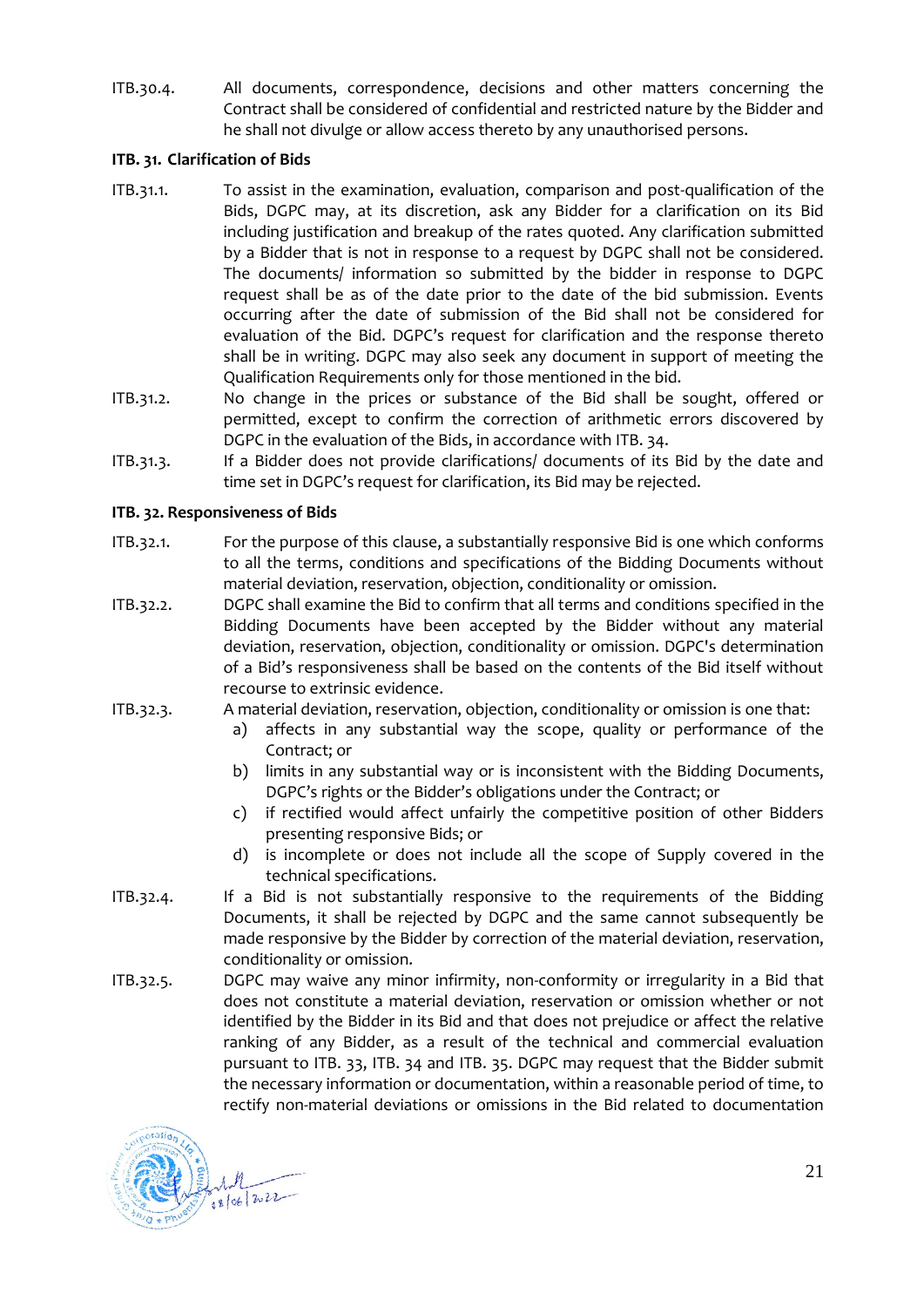requirements. Such omission shall not be related to any aspect of the price of the Bid. Failure of the Bidder to comply with the request may result in the rejection of the Bid.

#### <span id="page-21-0"></span>**ITB. 33. Technical Evaluation**

- ITB.33.1. DGPC shall examine the Bids to confirm that all documents requested i[n ITB. 17h](#page-12-0)ave been provided, and to determine the completeness of each document submitted.
- ITB.33.2. DGPC shall evaluate the technical aspects of the Bid submitted to confirm that all requirements specified in Section III, Technical Specification of the Bidding Documents have been met without any material deviation or reservation except those declared by the Bidder in Form 10 of Section IV.
- ITB.33.2.1. In case a minimum or maximum level of performance characteristics has been specified in Section III, Technical Specification of the Bids to be considered to be responsive, Bids offering Goods with less than the minimum or more than the maximum may be rejected.
- ITB.33.3. If, after the examination of responsiveness of the Bids and the technical evaluation, DGPC determines that the Bid is not substantially responsive in accordance with [ITB. 32,](#page-20-1) the Bid shall be rejected.
- ITB.33.4. Where alternative bids have been allowed in accordance to [ITB. 16](#page-11-4) and offered by the bidder, DGPC will make similar evaluation of the alternative. Where alternatives have not been allowed but have been offered, they shall be ignored.
- ITB.33.5. At the time of award of Contract, if so desired by the DGPC the Bidder shall withdraw these deviations listed in Form 10 of Section IV at the cost of withdrawal stated by him in the Bid. In case the Bidder does not withdraw the deviations proposed by him, if any, at the cost of withdrawal stated in the Bid, his Bid will be rejected and bid security forfeited.

#### <span id="page-21-1"></span>**ITB. 34. Correction of Arithmetical Errors in Price Bid**

- ITB.34.1. Arithmetical errors will be corrected at the time of evaluation of Price Bid and the corrected figure will be considered as evaluated Bid price. The corrections in the Bid price shall be done as per the provisions of this clause and shall be binding on the Bidder. If the Bidder does not accept the correction of errors as per the provisions of this clause, the Bid will be rejected, and the Bid security will be forfeited.
- ITB.34.2. If there is a discrepancy between the product of unit price and quantity for any item, and the total for such price, the product of unit price and quantity will prevail and the total price shall be corrected unless in the opinion of DGPC there is an obviously gross misplacement of decimal point in the unit rate, or ignoring to put any zero or putting any extra Zero in the unit price in which case, the total of line item as quoted will govern and unit rate will be corrected accordingly.
- ITB.34.3. If there is discrepancy between summation of subtotals and total price, the summation of subtotal price shall prevail, and the total price shall be corrected.
- ITB.34.4. If there is a discrepancy between words and figure of the total price for each item, wherever the Bid document requires the figures to be written in both words and figures, the amount in words will prevail unless the amount expressed in word has an arithmetic error.
- ITB.34.5. In case the Bidder has not filled up unit price against any item, DGPC shall treat the price of unfilled items as zero for the purpose of evaluation, comparison and award (if such Bidder emerges as the lowest evaluated Bidder), with the assumption that the cost have been absorbed elsewhere in the Price Bid.



22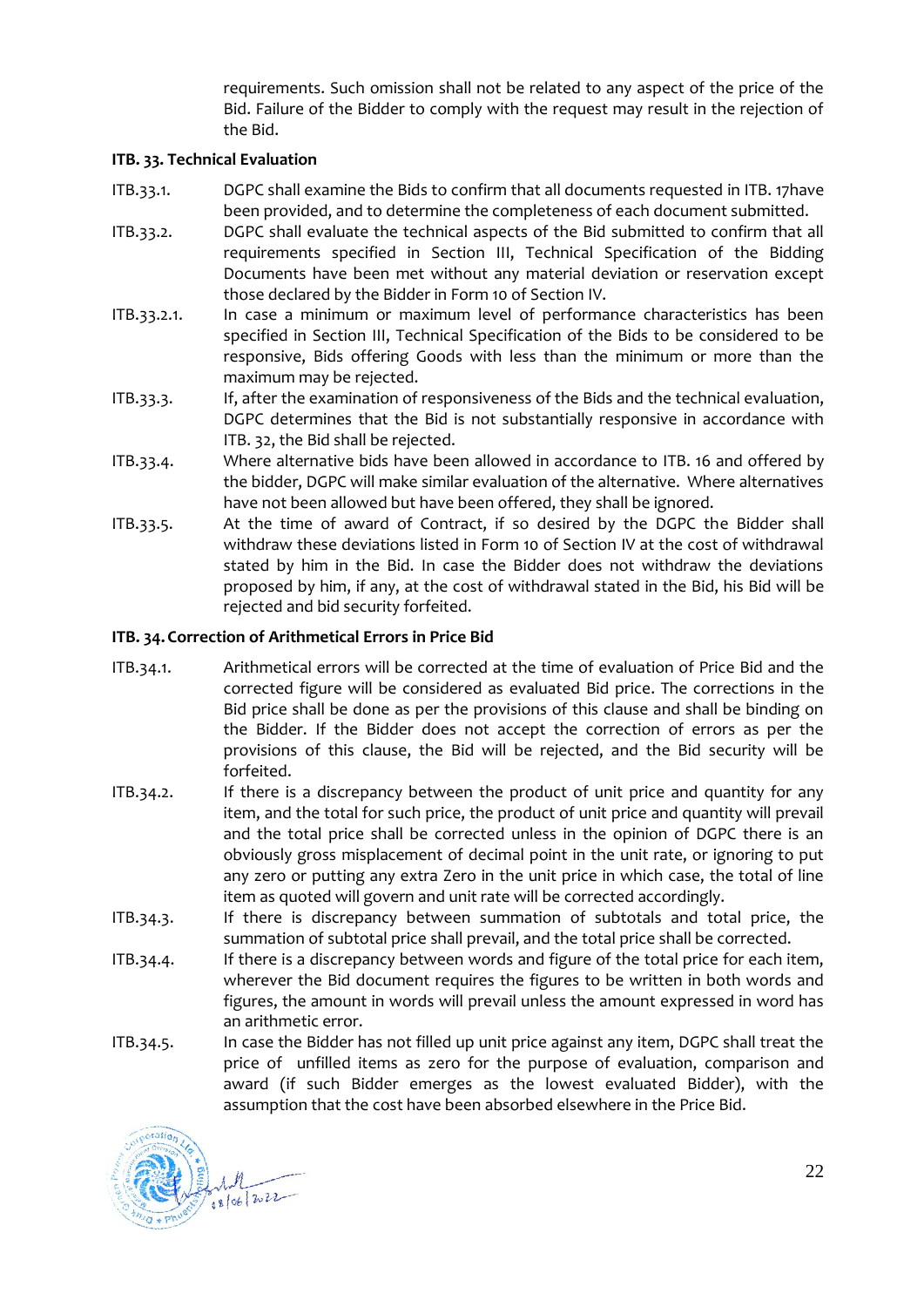ITB.34.6. In case price for any specific item is given by a Bidder as lump sum instead of unit rates as required, DGPC reserves the right to arrive at unit rate on the basis of dividing the quoted lump sum amount by the specified quantity in the Price Schedule. In case evaluation is to be done on unit price and not on lump sum amount, the breakup of the unit price where the Bidder has quoted lump sum price may be obtained during pre-award discussion.

#### <span id="page-22-0"></span>**ITB. 35. Evaluation and Comparison of Bids**

- ITB.35.1. DGPC shall evaluate each Bid, which has been determined, to be substantially responsive in terms of [ITB. 32](#page-20-1) and [ITB. 33,](#page-21-0) and bidders meet the qualification criteria. The evaluation of bids shall be done based on the factors, methodologies and criteria defined i[n ITB. 35.](#page-22-0)
- <span id="page-22-1"></span>ITB.35.2. To evaluate and compare Bids, DGPC shall consider the following:
	- a) the Bid Price, as quoted in accordance with [ITB. 19i](#page-13-1)n the price schedules;
	- b) price adjustment for correction of arithmetic errors in accordance with [ITB.](#page-21-1)  [34;](#page-21-1)
	- c) price adjustment due to discounts offered in accordance with [ITB.19.1.2;](#page-14-1)
	- d) The cost of withdrawal of declared deviations as per Form 10 of Section IV;
	- e) Differential cost for performance parameters of the goods as specified in the BDS;
	- f) The domestic preference as may be permitted as per [ITB.35.13](#page-23-0).
- <span id="page-22-2"></span>ITB.35.3. The evaluation shall be based on the evaluated cost of fulfilling the contract in compliance with all commercial, contractual and technical obligations under the bidding documents. In arriving at the evaluated cost, the price for withdrawal of deviations shown in Form 10 of Section IV of the Bid will be used. Where necessary, if cost of withdrawal of any deviation is not given in Form 10 of Section IV, the DGPC will make its own assessment of the cost of such a deviation for the purpose of ensuring fair comparison of Bids.
- ITB.35.4. For Goods manufactured in the Kingdom of Bhutan, sales and other similar taxes which will be payable on the Goods if the Contract is awarded to the Bidder shall not be considered for evaluation.
- ITB.35.5. For Goods manufactured outside the Kingdom of Bhutan, customs duties and other import taxes levied on the imported Goods, and other similar taxes which will be payable on the Goods in the Kingdom of Bhutan beyond the Place of Delivery shall not be considered.
- ITB.35.6. Any allowance for price adjustment during the period of execution of the Contract shall not be considered.
- <span id="page-22-3"></span>ITB.35.7. DGPC's evaluation of a Bid may require the consideration of other factors in addition to the Bid Price quoted. These factors may be related to the characteristics, performance, and terms and conditions of purchase of the Goods. The effect of the factors selected and adjustments, if any, shall be expressed in monetary terms to facilitate comparison of Bids, as specified in the BDS.
- ITB.35.7.1. For the purpose of evaluation, the adjustment as specified in the BDS will be added to the bid price for each drop or excess in the respective parameter offered by the bidder below or above from the best parameter offered by the responsive Bid. The adjustment shall be converted to such currency as specified in BDS.
- <span id="page-22-4"></span>ITB.35.8. The evaluation shall be done on the basis of total price for the procurement covered in the NIT. Where there is only one single NIT consisting of multiple number of items, the Bidder shall be allowed to quote only for all the items covered

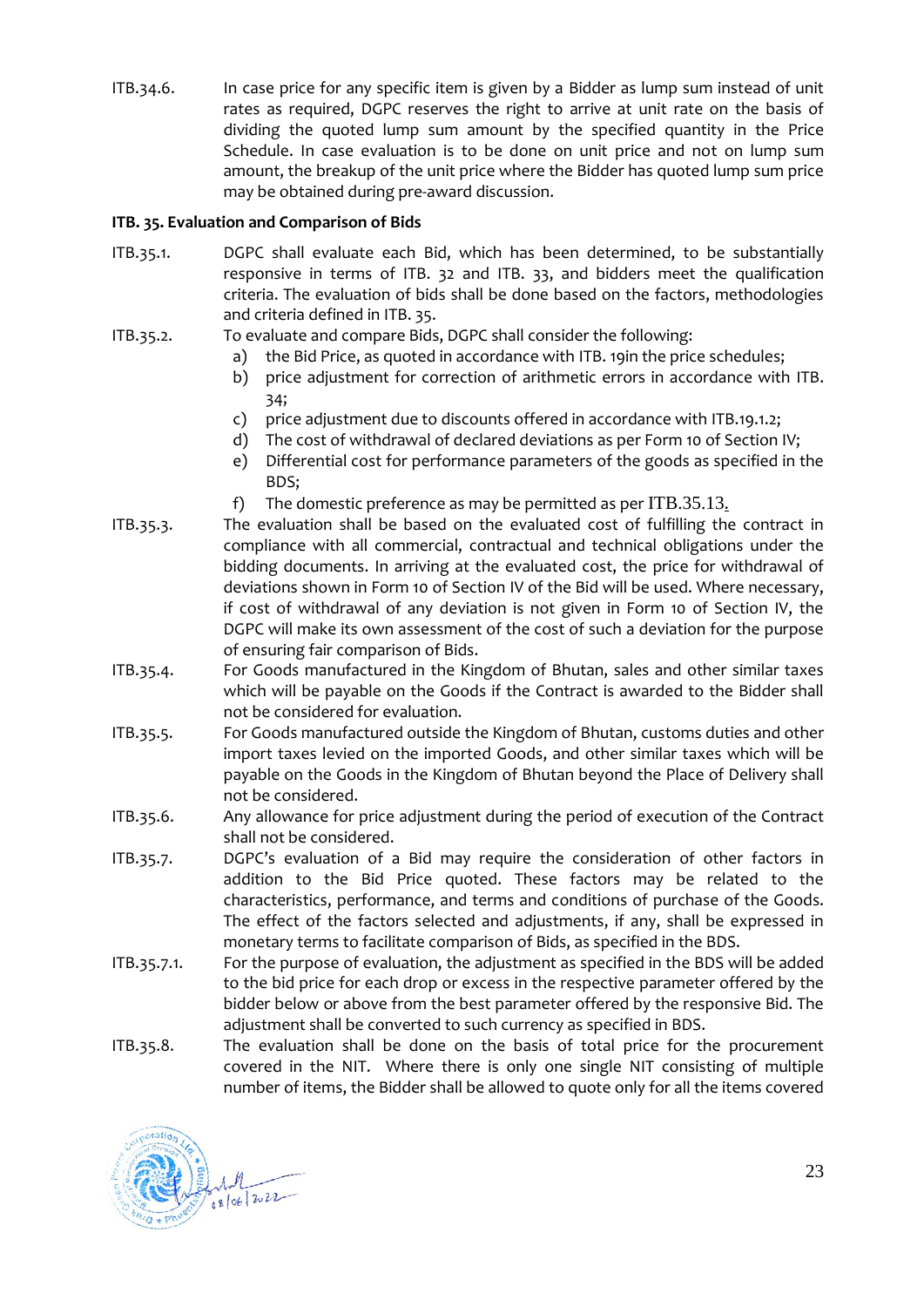in the package. In such cases, the evaluation of Bids shall be done for each item or for total procurement as a whole as specified in the BDS.

- ITB.35.9. The total evaluated price shall be calculated based on [ITB.35.2D](#page-22-1)GPC shall compare the total evaluated price for all substantially responsive Bids of qualified bidders to determine the lowest evaluated Bid.
- ITB.35.10. If the Bid price of the lowest evaluated Bid appears abnormally low and/or seriously unbalanced DGPC may require the Bidder to produce written explanations of justifications and detailed price analysis for any or all items offered. Abnormally low Bid may or may not be accepted. If DGPC decides to accept the abnormally low Bid/or the bid with serious unbalanced rates after considering the above, the Bidder shall be required to provide additional differential security in addition to the performance security equivalent to the difference between the estimated and quoted price to a maximum of ten percent (10%) of the quoted price, to protect DGPC against any financial loss in the event of default of the successful Bidder under the Contract. If the prices of all the received bids are abnormally high in the discretion of the DGPC, then the DGPC may seek justification from the bidder for the high rates and if necessary, negotiate with the lowest evaluated bidder and may reject the bids if considered to be abnormally higher than the estimated cost.
- ITB.35.11. The basic consideration and the essence of the Contract shall be the strict adherence to the time schedule, as specified in the SCC, for completion of the Delivery of Goods covered in the Contract after the Commencement Date. No credit will be given for earlier completion for the purpose of evaluation.
- ITB.35.12. DGPC reserves the right to accept or reject any variation, deviation or alternative offer. Variations, deviations and alternative offers and other factors which are in excess of the requirements of the Bidding Documents or otherwise result in unsolicited benefits for DGPC shall not be taken into account in Bid evaluation.
- <span id="page-23-0"></span>ITB.35.13. If BDS so specifies, DGPC may grant a margin of preference to goods manufactured in the Kingdom of Bhutan for the purpose of bid comparison, in accordance with the procedure outlined in [ITB.35.13.1.](#page-23-1) To avail a margin of preference, the Bidder shall provide a value addition certificate from Ministry of Economic Affairs.
- <span id="page-23-1"></span>ITB.35.13.1. Bids may be classified in one of the three groups as follows:
	- a) Group A: Goods shall be considered to be of Bhutanese Origin based on the percentage of value addition as prescribed by Ministry of Economic Affairs, Bhutan.
	- b) Group B: All other bids offering Goods manufactured in Bhutan<sup>1</sup>
	- c) Group C: Bids offering Goods manufactured outside Bhutan that have been already imported or that will be imported.
- ITB.35.13.2. The price quoted for goods in bids of Group A and B shall include all duties and taxes paid or payable on the basic materials or components purchased in the domestic market or imported but shall exclude the sales and similar taxes on the finished product. The price quoted for goods in bids of Group C shall be on CIF or CIP (place of destination), which is exclusive of customs duties and other import taxes already paid or to be paid. The first step, all evaluated bids in each group shall be compared to determine the lowest bid in each group. Such lowest evaluated bids shall be compared with each other and if, as a result of this comparison, a bid from Group A or Group B is the lowest, it shall be selected for the award.

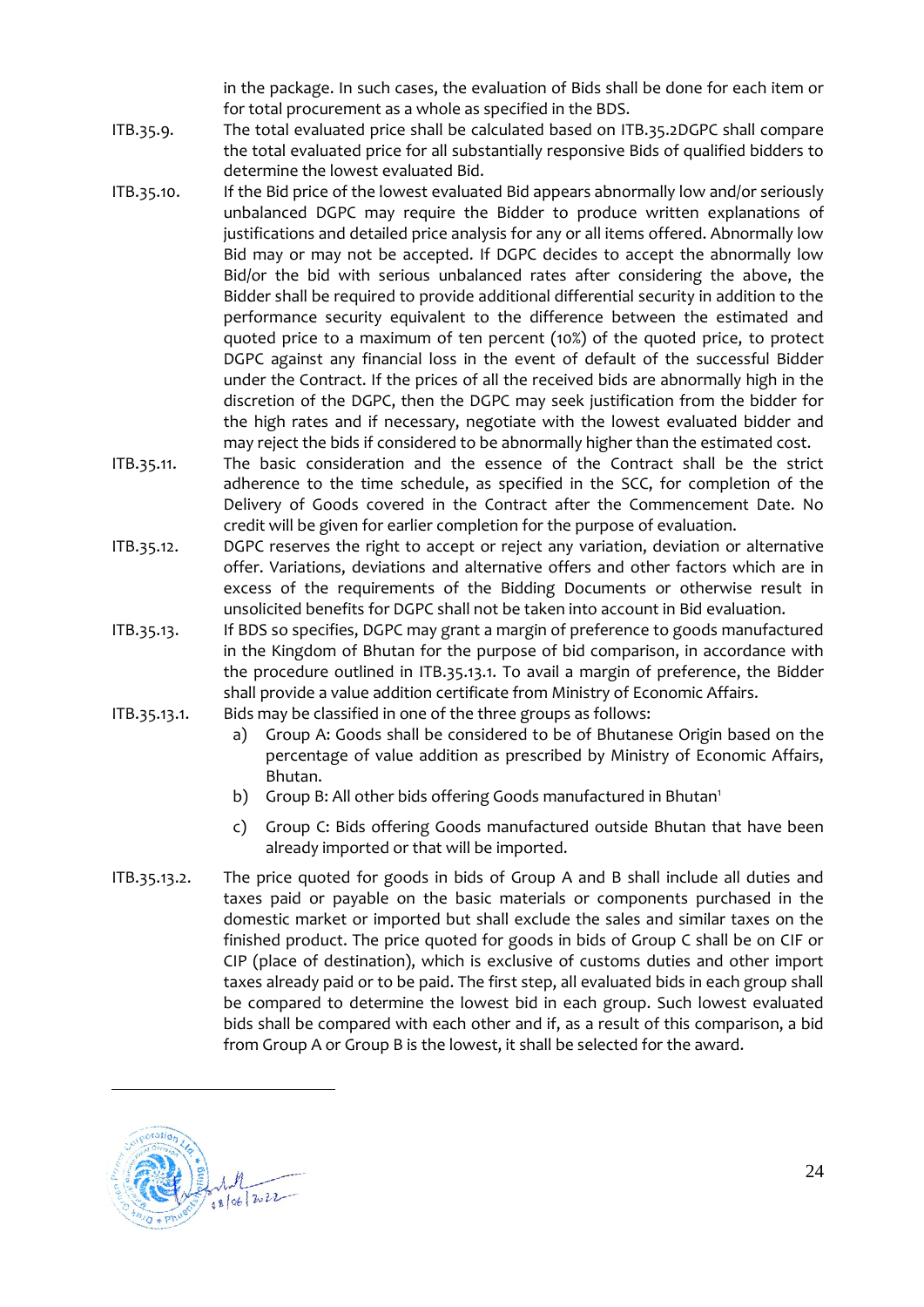ITB.35.13.3. If as a result of preceding comparison, the lowest evaluated bid is a bid from Group C, the lowest evaluated bid from Group C shall be further compared with the lowest evaluated bid from Group A after adding to the lowest evaluated price of goods offered in the bid from Group C, for the purpose of this further comparison only, an amount equal to ten (10) percent of the CIF or CIP bid price. The lowest evaluated bid determined form this last comparison shall be selected for the award.

#### **Illustration 1:**

Suppose against a tender, DGPC received 6 bids from following group:

|                  | Group-A | Group-B | Group C |
|------------------|---------|---------|---------|
| Bidder-I         | 100     |         |         |
| Bidder-II        | 103     |         |         |
| Bidder-III       |         | 104     |         |
| Bidder IV        |         |         | 105     |
| Bidder V         |         |         | 105     |
| <b>Bidder VI</b> |         |         | 109     |

In the first step, all evaluated bids in each group shall be compared to determine the lowest bid in each group. So, Bidder-I, Bidder-III and Bidder-V are selected from the Group-A, Group-B and Group-C respectively based on the lowest bid in each group. Among the lowest bid of each group, Bidder-I of Group A is the lowest, it shall be selected for award.

#### **Illustration 2:**

Suppose against a tender, DGPC received 6 bids from following group:

|                  | Group-A | Group-B | Group-C |
|------------------|---------|---------|---------|
| Bidder-I         | 100     |         |         |
| Bidder-II        | 103     |         |         |
| Bidder-III       |         | 104     |         |
| <b>Bidder IV</b> |         | 105     |         |
| Bidder V         |         |         | 99      |
| <b>Bidder VI</b> |         |         | 105     |

In the first step, all evaluated bids in each group shall be compared to determine the lowest bid in each group. So, Bidder-I, Bidder-III and Bidder-V are selected from the Group-A, Group-B and Group-C respectively based on the lowest bid in each group. Among the lowest bid of each group, Bidder-V of Group C is the lowest, then Bidder-V will compare with Bidder I (Lowest bidder of Group) after adding the mark-up 10% on Bid price of Bidder V of Group C.

Group A Group C

Bidder 1 100



25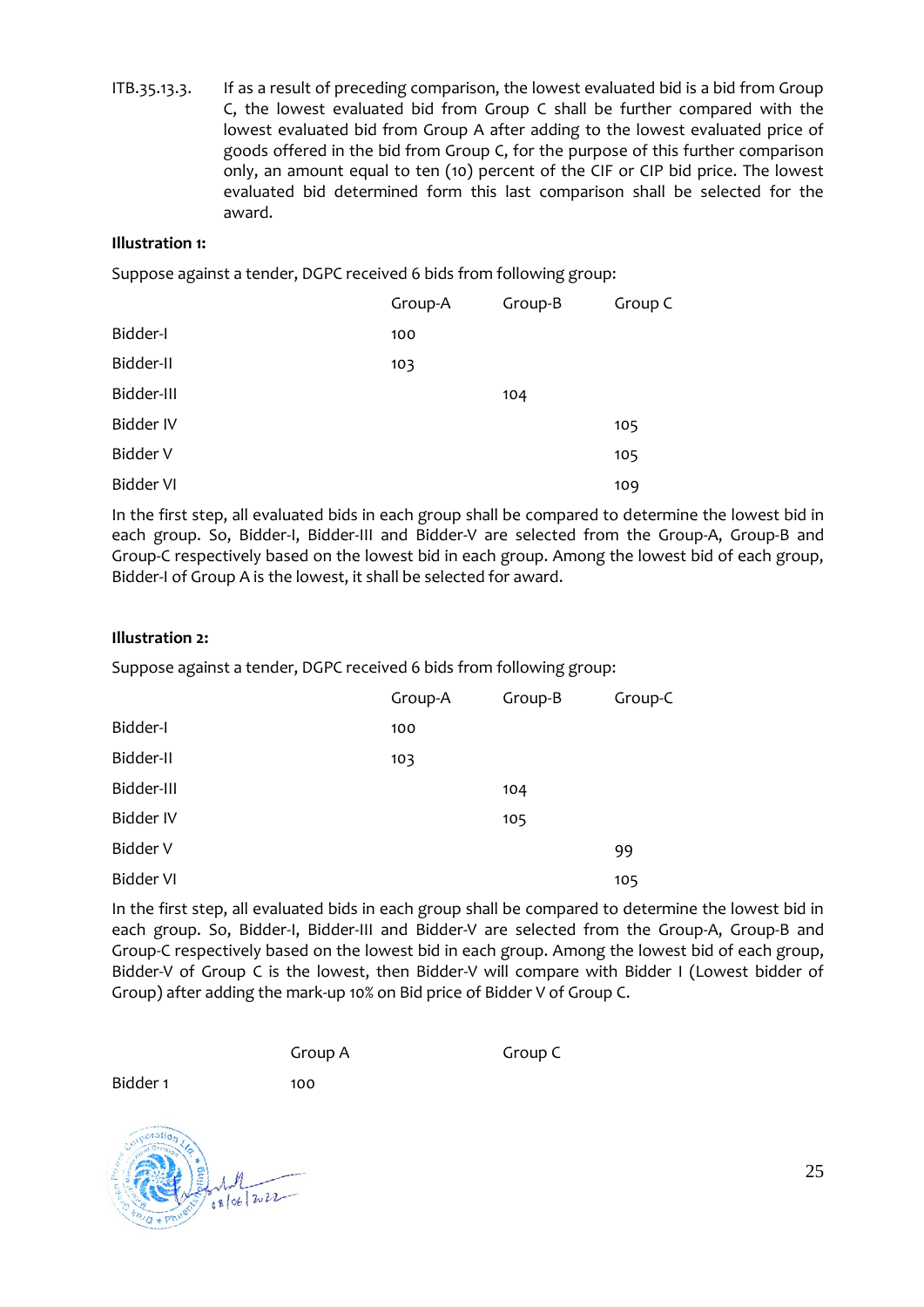| Bidder-V                       |     | gg    |
|--------------------------------|-----|-------|
| Add mark-up10%                 |     | 9.9   |
| Total Bid Price for comparison | 100 | 108.9 |

The lowest evaluated bid (Bidder-I) determined from this comparison shall be selected for the award.

#### <span id="page-25-0"></span>**ITB. 36. Post-qualification of the Bidder**

- <span id="page-25-6"></span>ITB.36.1. DGPC will determine to its satisfaction whether the Bidder selected as having submitted the lowest evaluated responsive Bid is qualified in terms of the requirements stipulated in BDS and have capacity and capability to perform the Contract.
- ITB.36.2. The determination shall be based upon an examination of the documentary evidence, including its authenticity, of the Bidder's qualifications and capacity & capability, submitted by the Bidder as per Form: 6A to 6C of Section IV as well as such other information as the DGPC deems necessary and appropriate.
- ITB.36.3. An inspection of Bidders' factories, if required prior to award of the Contract may be carried out by DGPC or its designated agency. DGPC shall notify in advance of the date in writing on which the inspection will be made. The cost of the inspection shall be borne by DGPC.

An affirmative determination will be a prerequisite for award of the Contract to the Bidder. A negative determination will result in rejection of the Bidder's Bid, in which event DGPC will proceed to the next lowest evaluated Bid to make a similar determination of that Bidder's capabilities to perform satisfactorily based on prescribed qualification requirements.

#### <span id="page-25-1"></span>**ITB. 37. DGPC's Right to Accept any Bid and to Reject any or all Bids**

ITB.37.1. DGPC reserves the right to accept or reject any Bid, and to annul the bidding process and reject all Bids at any time prior to Contract award, without thereby incurring any liability to Bidders or any obligation to inform the affected Bidders of the grounds for such action of the DGPC.

#### <span id="page-25-5"></span>**F. AWARD OF CONTRACT**

#### <span id="page-25-3"></span><span id="page-25-2"></span>**ITB. 38.Award Criteria**

ITB.38.1. DGPC will award the Contract to the successful Bidder whose Bid has been determined to be substantially responsive and lowest evaluated Bid based on Bid evaluation and the Bidder meets the standards of capability and financial resources as provided in the Bidding Documents. DGPC shall be the sole judge in this regard.

#### <span id="page-25-4"></span>**ITB. 39.Notification of Award**

ITB.39.1. Prior to expiry of the period of Bid validity, DGPC shall notify the successful Bidder, by a notification of award or in the form of letter of intent / letter of award in writing, that its Bid has been accepted indicating the contract price. The successful bidder shall return a copy of the notification of award to DGPC after duly recording "Accepted Unconditionally" under the signature of the authorised signatory within seven (7) days of the date of notification of award.

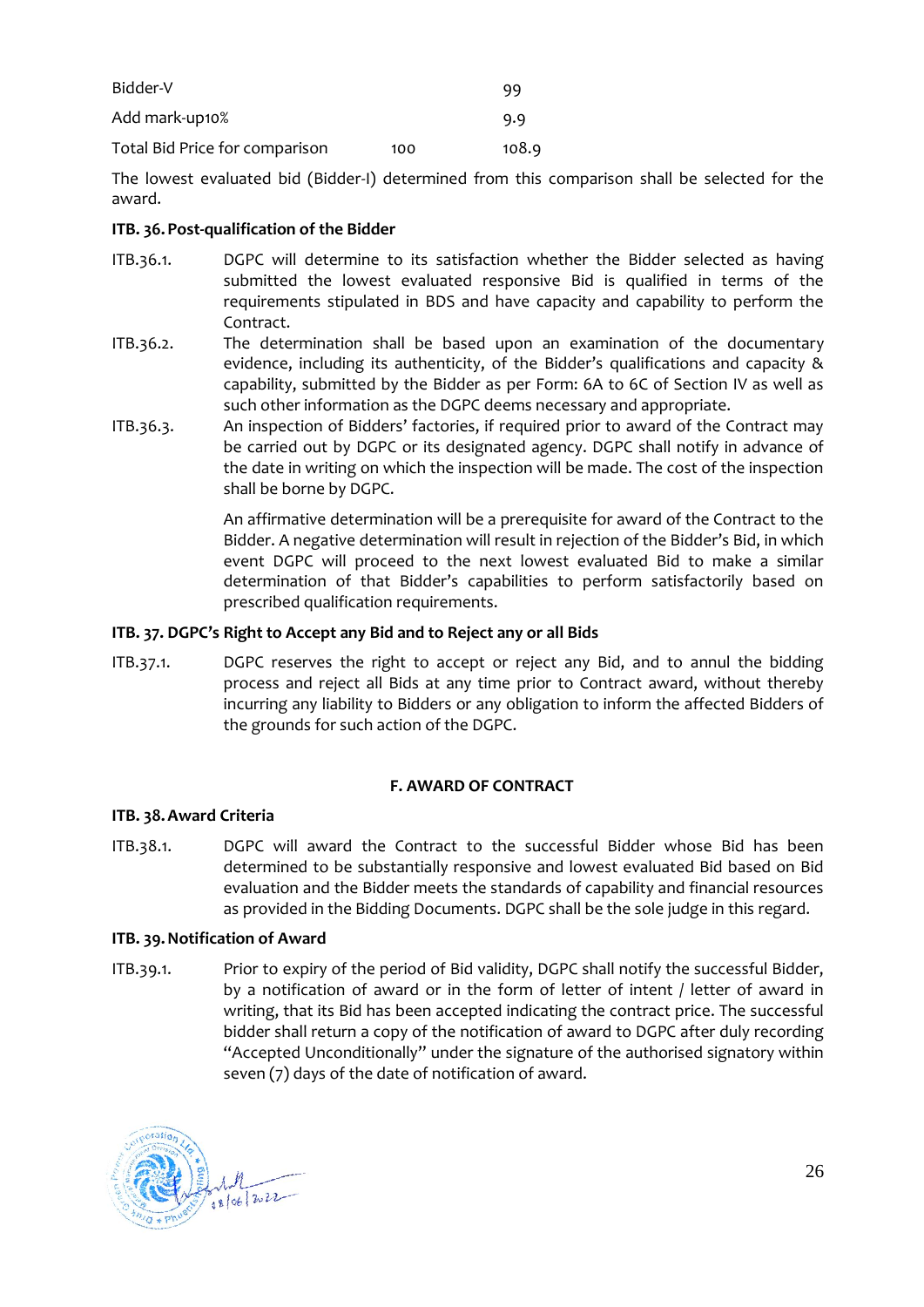- ITB.39.2. Until a formal Contract is prepared and executed, the notification of award shall constitute a binding Contract between the successful Bidder and DGPC.
- ITB.39.3. Upon the successful Bidder's furnishing of the performance security pursuant to [ITB. 42.](#page-26-2) DGPC will promptly notify each unsuccessful Bidder and will return its Bid Security.

#### <span id="page-26-0"></span>**ITB. 40.Debriefing by DGPC**

- ITB.40.1. On receipt of DGPC's Notification of Award referred to i[nITB.38.1,](#page-25-5) an unsuccessful bidder has three (3) working days to make a written request to DGPC for a debriefing. DGPC shall provide a debriefing to all unsuccessful bidders whose request has been received within this deadline.
- ITB.40.2. Where a request for debriefing has been received within the deadline, DGPC shall provide a debriefing within five (5) working days.
- ITB.40.3. DGPC shall discuss only such Bid and not the bids of other competitors. The debriefing shall not include:
	- a) point-by-point comparisons with another Bid; and
	- b) Information that is confidential or commercially sensitive to other Bidders.
- ITB.40.4. The purpose of debriefing is to inform the aggrieved bidder of the reasons for lack of success, pointing out the specific shortcomings in its bid without disclosing contents of other bids.

#### <span id="page-26-1"></span>**ITB. 41. Signing of Contract Agreement**

- <span id="page-26-3"></span>ITB.41.1. Upon accepting the unconditional "Letter of Award", the successful bidder will submit the Performance Security to DGPC within thirty (30) days of Letter of Award.
- ITB.41.2. Once the Performance Security is received DGPC shall send the successful Bidder the Contract Agreement as per Form 2 of Part 2-section VII.
- ITB.41.3. Within thirty (30) days of receipt of the Contract Agreement, the successful Bidder shall sign, date and return it to DGPC.
- ITB.41.4. Notwithstandin[gITB.41.1a](#page-26-3)bove, in case signing of the Contract Agreement is prevented by any export restrictions, attributable to DGPC, to the Kingdom of Bhutan, or to the use of the products/goods, systems or services to be supplied, where such export restrictions arise from trade regulations from a country supplying those products/Goods, systems or services, the Bidder shall not be bound by its Bid, always provided, however, that the Bidder can demonstrate to the satisfaction of DGPC that signing of the Contract Agreement has not been prevented by any lack of diligence on the part of the Bidder in completing any formalities, including applying for permits, authorizations and/or licenses necessary for the export of the products/Goods, systems or services under the terms of the Contract.

#### <span id="page-26-2"></span>**ITB. 42.Performance Security**

ITB.42.1. The successful Bidder shall submit the performance security equal to ten percent (10%) of the contract price in accordance with BDS. The performance security shall be valid till thirty (30) days beyond the end of the warranty period. The DGPC reserves the right to verify independently the genuineness of the Performance security from the issuing bank or a correspondent bank of such issuing bank in the Kingdom of Bhutan.

<span id="page-26-4"></span>ITB.42.2. The performance security shall be submitted in any of the following forms:



27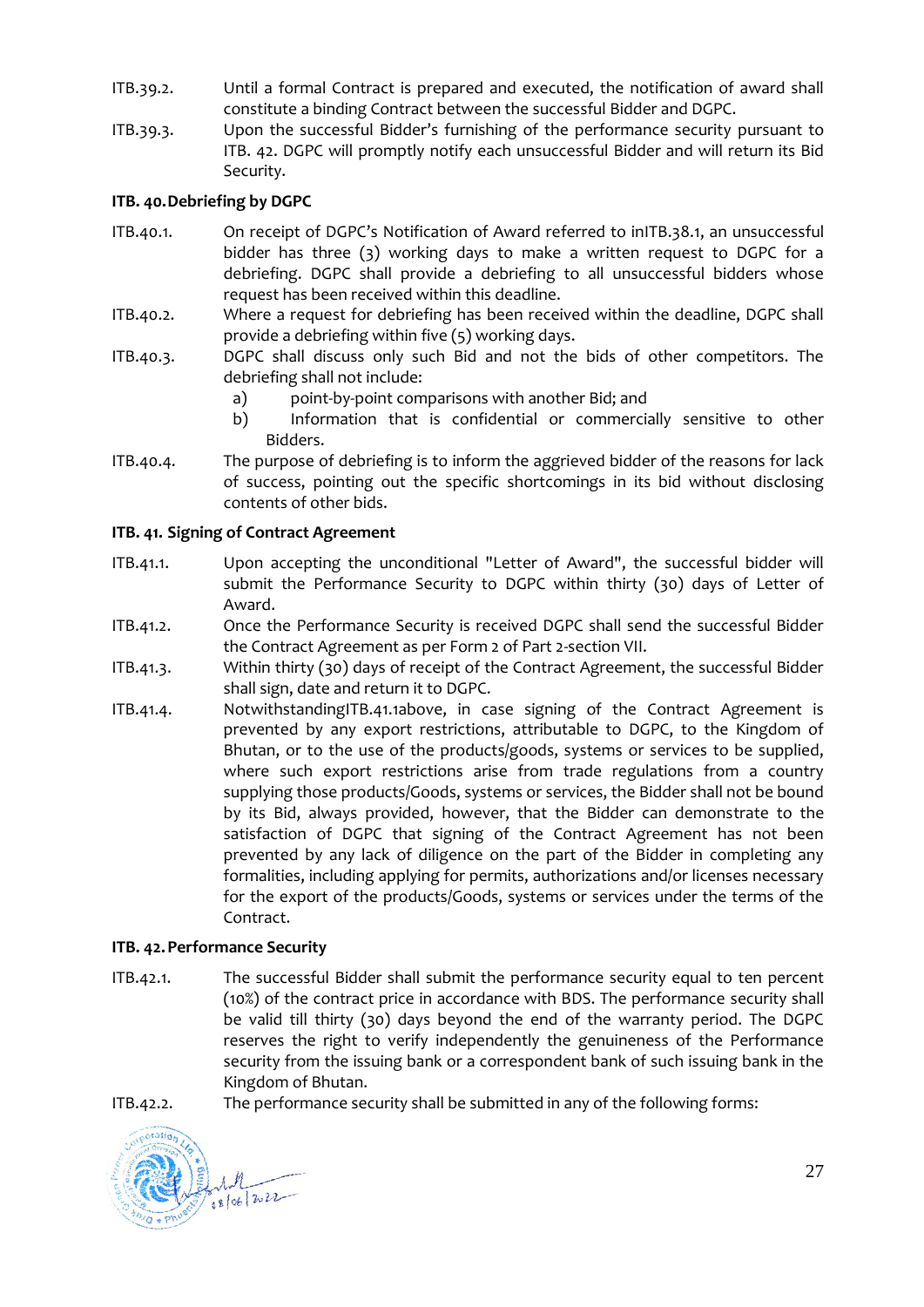- a) irrevocable bank guarantee in the form provided for in Section VII, Contract Forms, or
- b) cash warrant, or
- c) demand draft.
- ITB.42.3. Failure of the successful Bidder to submit the above-mentioned performance security or accept the award or sign the Contract shall constitute sufficient grounds for the annulment of the award and forfeiture of the Bid security. In that event DGPC may award the Contract to the next lowest evaluated Bidder whose offer is substantially responsive and is determined by DGPC to be qualified to perform the Contract satisfactorily or call for fresh bids.
- ITB.42.4. The validity of the Performance Security shall be extended by the successful bidder whenever any time extension for contract completion is granted by DGPC.
- ITB.42.5. If the supplier fails to remedy any reported defect within the Warranty Period, the DGPC shall be entitled to remedy the defect at the expense of the successful Bidder and appropriate the cost of such remedying defects out of the Performance Security.
- ITB.42.6. The performance security will be returned to the Contractor within thirty (30) days after the expiry of the Warranty Period.

#### **G. VENDOR RATING SYSTEM**

#### <span id="page-27-1"></span><span id="page-27-0"></span>**ITB. 43.Vendor Rating System**

- ITB.43.1. Vendor rating is the measurement of suppliers' performance using criteria or key performance indicators (KPIs).
- ITB.43.2. The purpose of this system is to enable DGPC to evaluate supplier's performance to ensure best suppliers are considered for the procurement of goods and its related services. It is also to develop and maintain good working relationship with the suppliers which in turn shall benefit both DGPC and the suppliers.
- ITB.43.3. The vendor shall sign and submit *[Form 14: Vendor Rating System Acceptance](#page-61-0)* along with their bid

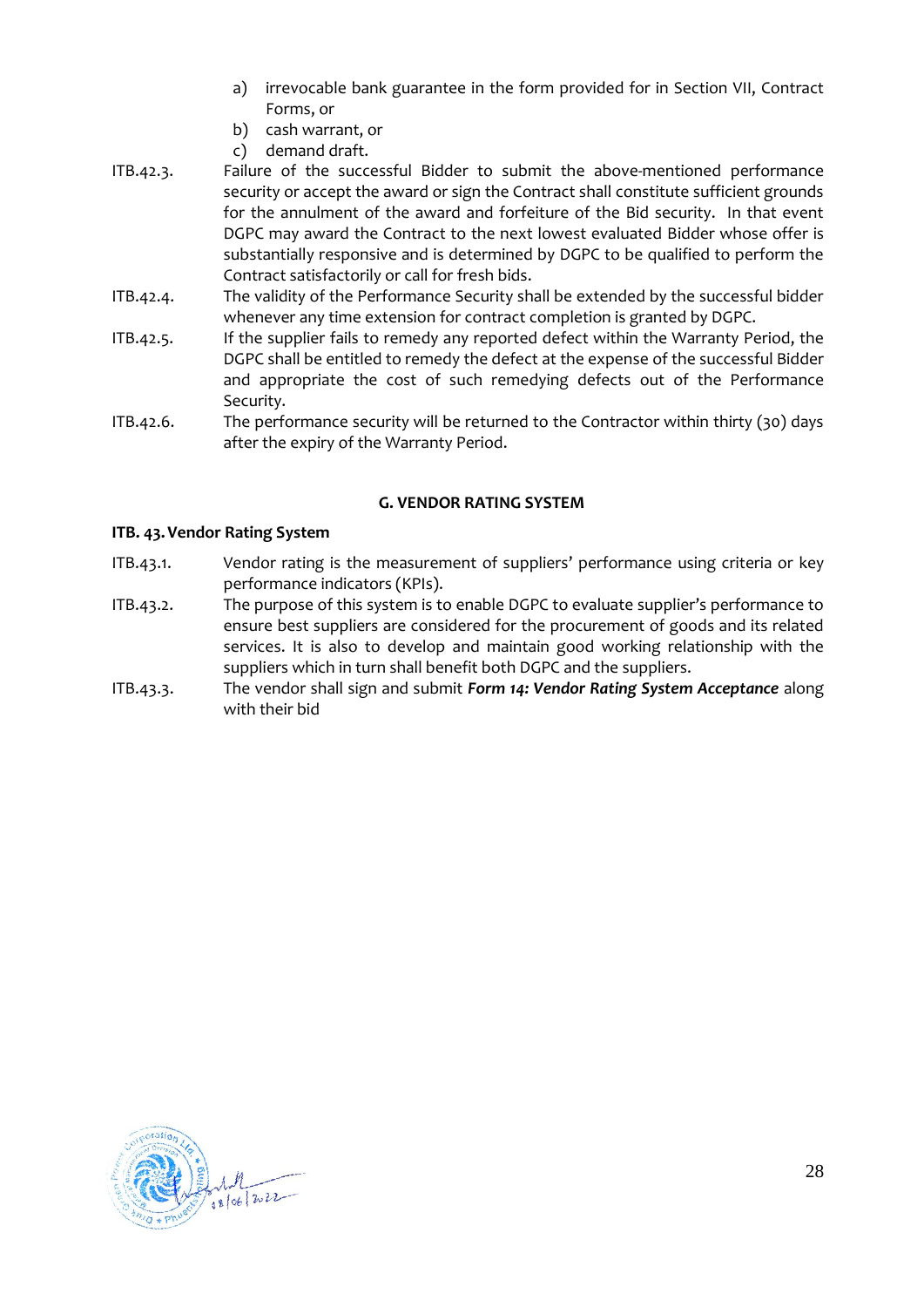#### **SECTION II – BID DATA SHEET**

The following Bid specific data for the Goods to be procured shall amend and/or supplement the clauses in the Instructions to Bidders (ITB). Whenever there is a conflict, the provisions herein shall prevail over those in the ITB.

| <b>ITB</b> Clause | <b>Data</b>                                                                                                                                                                                                                                                                                                                                           |
|-------------------|-------------------------------------------------------------------------------------------------------------------------------------------------------------------------------------------------------------------------------------------------------------------------------------------------------------------------------------------------------|
| Reference         |                                                                                                                                                                                                                                                                                                                                                       |
|                   | A. INTRODUCTION                                                                                                                                                                                                                                                                                                                                       |
| ITB.2.1           | DGPC intends to finance this procurement through: Internal Sources                                                                                                                                                                                                                                                                                    |
| ITB.5.4           | After sales maintenance, repair, spare parts stocking and related services are<br>required, and the Bidder therefore is required to be represented by a suitably<br>equipped and able agent in Bhutan. The name and contact details and<br>consideration payable to such agent shall be indicated in the Bidders<br>Information Form (NOT APPLICABLE) |
| ITB.8.1           | Whether Joint Venture Bids are permitted: NO                                                                                                                                                                                                                                                                                                          |
|                   | THE BIDDING DOCUMENTS<br>В.                                                                                                                                                                                                                                                                                                                           |
| ITB.11.1,         | Clarifications on Bidding Documents may be obtained from                                                                                                                                                                                                                                                                                              |
| ITB.11.4          | Name: Thinley Penjor                                                                                                                                                                                                                                                                                                                                  |
| and               | Designation: Dy. Manager (Procurement)                                                                                                                                                                                                                                                                                                                |
| ITB.13.1          | Address: Material Management Division                                                                                                                                                                                                                                                                                                                 |
|                   | Telephone: +975-5-254386, 17279677                                                                                                                                                                                                                                                                                                                    |
|                   | E-mail: t.penjor2239@drukgreen.bt                                                                                                                                                                                                                                                                                                                     |
|                   | Date & Time up to which clarification requests will be received:                                                                                                                                                                                                                                                                                      |
|                   | Date: 14/06/2022                                                                                                                                                                                                                                                                                                                                      |
|                   | Time (Bhutan Time): 15: 00 hours                                                                                                                                                                                                                                                                                                                      |
| ITB.17.1.2d       | Deviation to any of these clauses anywhere in the bid shall not be permitted:                                                                                                                                                                                                                                                                         |
|                   | Governing Laws (GCC.8).<br>i.                                                                                                                                                                                                                                                                                                                         |
|                   | Settlement of Disputes (GCC.9).<br>ii.                                                                                                                                                                                                                                                                                                                |
|                   | Terms of Payment (GCC.19).<br>iii.                                                                                                                                                                                                                                                                                                                    |
|                   | Performance Security (GCC.21).<br>iv.                                                                                                                                                                                                                                                                                                                 |
|                   | Patent Indemnity (GCC.25).<br>V.<br>Liquidated Damage (GCC.26).<br>vi.                                                                                                                                                                                                                                                                                |
|                   | Limitation of Liability (GCC.28).<br>vii.                                                                                                                                                                                                                                                                                                             |
|                   | viii.<br>Price Adjustment                                                                                                                                                                                                                                                                                                                             |
|                   | Delivery Schedule<br>ix.                                                                                                                                                                                                                                                                                                                              |
| ITB.12.1          | Pre-bid Meeting: NOT APPLICABLE                                                                                                                                                                                                                                                                                                                       |
|                   |                                                                                                                                                                                                                                                                                                                                                       |
|                   | PREPARATION OF BIDS<br>C.                                                                                                                                                                                                                                                                                                                             |
| ITB.16.1          | Alternative Bids shall not be permitted.                                                                                                                                                                                                                                                                                                              |
| and               |                                                                                                                                                                                                                                                                                                                                                       |
| ITB.16.2          |                                                                                                                                                                                                                                                                                                                                                       |
| ITB.17.1.2        | The following Qualifying Requirement has to be met by the Bidder:                                                                                                                                                                                                                                                                                     |

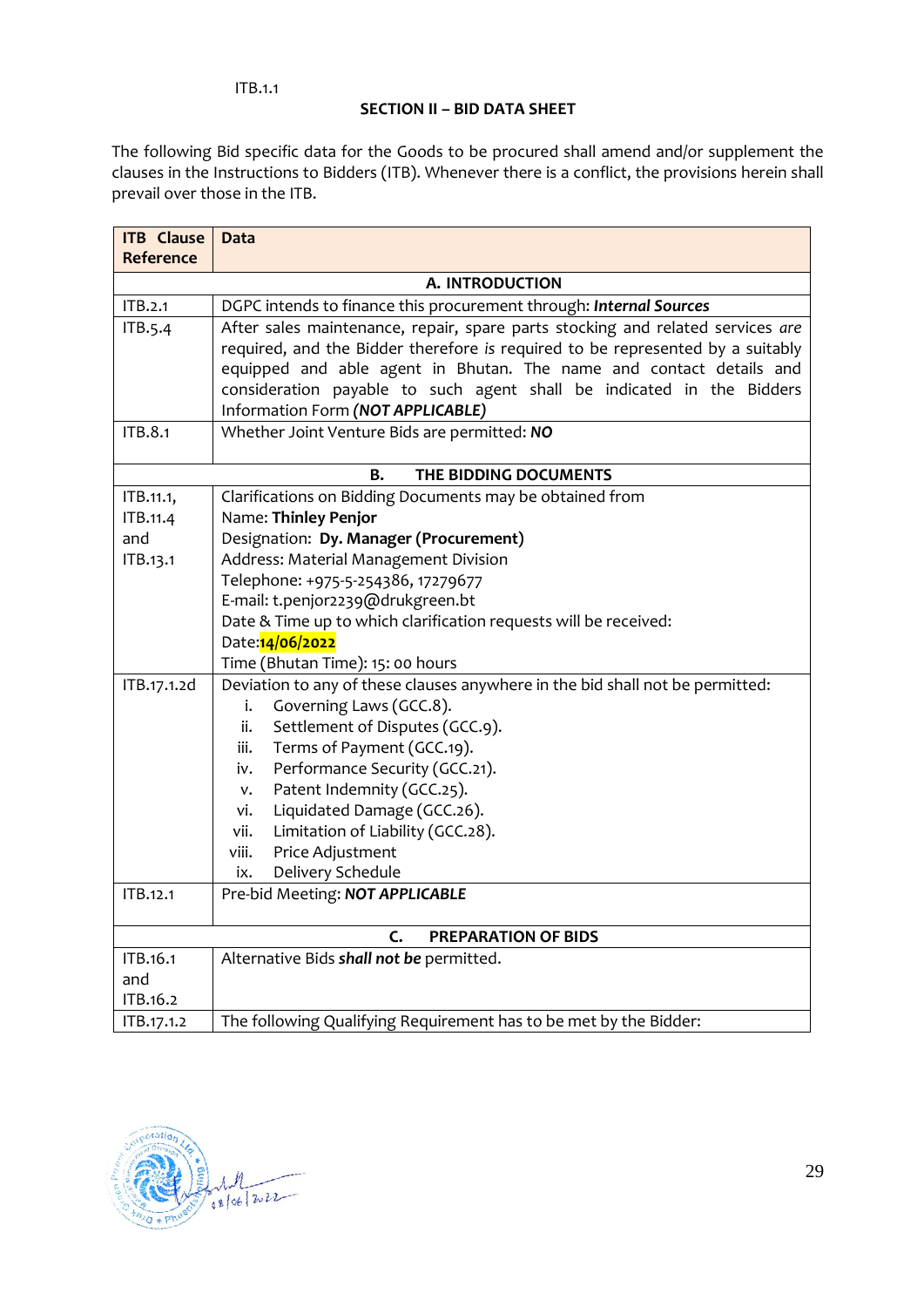| <b>ITB</b> Clause      | <b>Data</b>                                                                                                                                                                                                                                                                                                                                                                                                                                                                                                                                                                                                                                                                                                                                                                                                                                                                                                                                                                                                                                                                                                                                                                                                                                                                                                                                                                                                                                                                                                                                                                                                                                                                                                                                                                                                                                                                                                                                       |
|------------------------|---------------------------------------------------------------------------------------------------------------------------------------------------------------------------------------------------------------------------------------------------------------------------------------------------------------------------------------------------------------------------------------------------------------------------------------------------------------------------------------------------------------------------------------------------------------------------------------------------------------------------------------------------------------------------------------------------------------------------------------------------------------------------------------------------------------------------------------------------------------------------------------------------------------------------------------------------------------------------------------------------------------------------------------------------------------------------------------------------------------------------------------------------------------------------------------------------------------------------------------------------------------------------------------------------------------------------------------------------------------------------------------------------------------------------------------------------------------------------------------------------------------------------------------------------------------------------------------------------------------------------------------------------------------------------------------------------------------------------------------------------------------------------------------------------------------------------------------------------------------------------------------------------------------------------------------------------|
| Reference              |                                                                                                                                                                                                                                                                                                                                                                                                                                                                                                                                                                                                                                                                                                                                                                                                                                                                                                                                                                                                                                                                                                                                                                                                                                                                                                                                                                                                                                                                                                                                                                                                                                                                                                                                                                                                                                                                                                                                                   |
| (g)<br>and<br>ITB.36.1 | <b>Financial (NOT APPLICABLE)</b><br>Net-worth of the Bidder for the financial year immediately preceding the<br>(i)<br>date of Bid Opening shall be equal to  [insert value] <sup>2</sup> ;<br>[Net worth for this purpose shall be defined as:<br>Paid up share capital<br>$=$<br>Reserves net of losses<br>Add:<br>Subtract: Revaluation reserves<br>Subtract: Intangible Assets<br>Subtract: Miscellaneous expenditures to the extent not written off]<br>Net-worth of the Company shall be based on the audited accounts.                                                                                                                                                                                                                                                                                                                                                                                                                                                                                                                                                                                                                                                                                                                                                                                                                                                                                                                                                                                                                                                                                                                                                                                                                                                                                                                                                                                                                    |
|                        | (ii) Average annual turnover [insert no. of years in words and figures<br>between three to five] immediately preceding the last date of Bid<br>submission shall be equal to [insert value] <sup>3</sup> ;<br>In case where the bidders do not have the operations for the number of<br>completed financial years as prescribed above, the annual turnover of the<br>bidder for the completed financial years immediately preceding the last day<br>of submission of bids based on audited accounts as available shall be<br>considered but for the purpose of calculation of the average annual<br>turnover, the turnover shall be divided by the number of years prescribed<br>and the figures so obtained shall be compared with the prescribed<br>qualifying requirement.<br>The value of completed supplies or turnover for the part of the financial<br>year shall also be considered for the purpose of meeting the qualification<br>criteria in regard to turnover provided the bidder has completed at least its<br>operations for one (1) financial year. The value of completed supplies for<br>part of the financial year shall be considered based on the certificate issued<br>by the Chartered Accountant. In such cases also, the average annual<br>turnover will be calculated by dividing the turnover by the number of years<br>as prescribed.<br>The financial qualification requirements regarding Net Worth and Average<br>Annual Turnover can be met jointly by the members of the Joint Venture,<br>where the Bidder is a Joint Venture, provided that each member shall meet<br>a minimum requirement of % (insert percentage) of the prescribed<br>financial parameters.<br>(iii) The Bidder must have following <sup>4</sup> credit facilities <sup>5</sup> :<br>a. BG Limits    [Insert value]<br>b. LC Limits [Insert value]<br>c. Overdraft/ Cash credit Limits  [Insert value]<br><b>Technical (NOT APPLICABLE)</b> |
|                        | The Bidder should have executed at least one order for similar type of<br>(i)                                                                                                                                                                                                                                                                                                                                                                                                                                                                                                                                                                                                                                                                                                                                                                                                                                                                                                                                                                                                                                                                                                                                                                                                                                                                                                                                                                                                                                                                                                                                                                                                                                                                                                                                                                                                                                                                     |
|                        |                                                                                                                                                                                                                                                                                                                                                                                                                                                                                                                                                                                                                                                                                                                                                                                                                                                                                                                                                                                                                                                                                                                                                                                                                                                                                                                                                                                                                                                                                                                                                                                                                                                                                                                                                                                                                                                                                                                                                   |

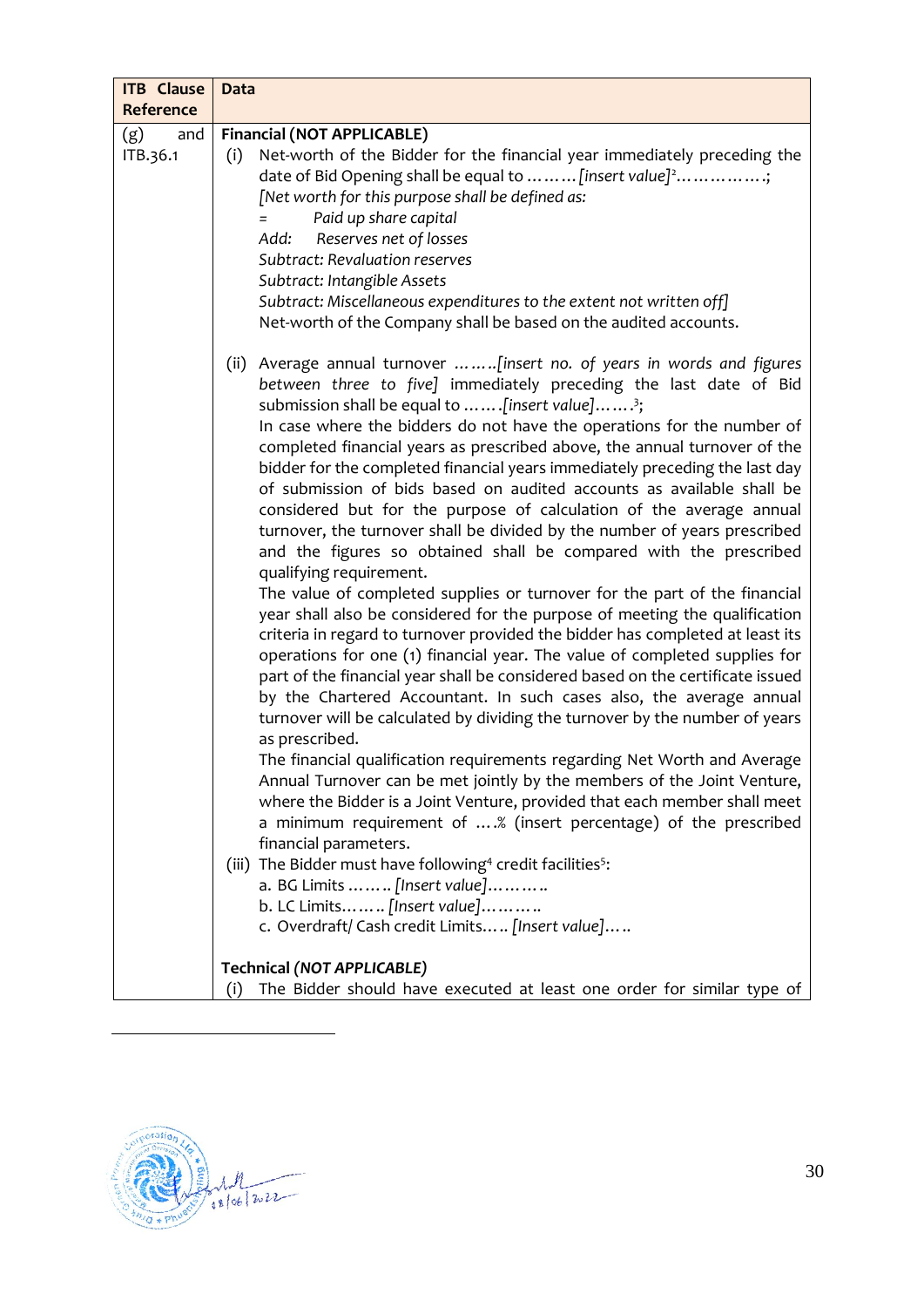| <b>ITB</b> Clause<br>Reference | <b>Data</b>                                                                                                                                                                                                                                                                                                                                |
|--------------------------------|--------------------------------------------------------------------------------------------------------------------------------------------------------------------------------------------------------------------------------------------------------------------------------------------------------------------------------------------|
|                                | Goods and of similar quantity in the last three years <sup>6</sup><br>The technical qualification requirement shall be met by the lead partner of<br>(ii)<br>the joint venture<br>or,<br>The technical qualification requirement can also be met jointly by lead<br>partner and other partners of the Joint Venture including lead partner |
| ITB.17.1.2<br>(o)              | The Bidder shall submit with its Bid the following additional documents: None                                                                                                                                                                                                                                                              |
| ITB.19.4                       | The Incoterms edition is: [2020]                                                                                                                                                                                                                                                                                                           |
| ITB.20.1                       | The prices quoted by the Bidder shall not be adjustable.                                                                                                                                                                                                                                                                                   |
| ITB.21.1                       | The Currencies of Bid shall be: [BTN]                                                                                                                                                                                                                                                                                                      |
| ITB.22.1                       | The Bid shall be valid till: [28/08/2022]                                                                                                                                                                                                                                                                                                  |
| ITB.23.1                       | The amount and currency of the Bid Security is $[BTN 11,000.00]$                                                                                                                                                                                                                                                                           |
|                                | The Bid Security shall be valid till: [27/09/2022]                                                                                                                                                                                                                                                                                         |
| ITB.23.2(e)                    |                                                                                                                                                                                                                                                                                                                                            |
| ITB.24.1                       | In addition to the original of the Bid, the number of copies of Bid required shall<br>be: NIL                                                                                                                                                                                                                                              |
|                                | <b>SUBMISSION OF BIDS</b><br>D.                                                                                                                                                                                                                                                                                                            |
| ITB.25.2                       | Bids to be addressed to and submitted to:                                                                                                                                                                                                                                                                                                  |
|                                | Name: Sangay Pema                                                                                                                                                                                                                                                                                                                          |
|                                | Designation: Head                                                                                                                                                                                                                                                                                                                          |
|                                | Address: Material Management Division, Phuentsholing, Lower Damdara,                                                                                                                                                                                                                                                                       |
|                                | Telephone: 05-254465                                                                                                                                                                                                                                                                                                                       |
|                                | E-mail: s.pema1815@drukgreen.bt                                                                                                                                                                                                                                                                                                            |
|                                | Date & Time (Bhutan Time) up to which Bids will be received:                                                                                                                                                                                                                                                                               |
|                                | Date: 29/06/2022                                                                                                                                                                                                                                                                                                                           |
|                                | Time: 15:00 Hours                                                                                                                                                                                                                                                                                                                          |
| ITB.25.3                       | Bids shall be deposited in a sealed Tender Box when delivered by hand: YES                                                                                                                                                                                                                                                                 |
| ITB.25.4                       | The Mode of Tendering is [Single Stage Single Envelope]                                                                                                                                                                                                                                                                                    |
| ITB.25.4.1                     | 1. Single Stage Single Envelope                                                                                                                                                                                                                                                                                                            |
|                                | <b>Superscript of Cover Envelope:</b>                                                                                                                                                                                                                                                                                                      |
|                                |                                                                                                                                                                                                                                                                                                                                            |
|                                | "CONFIDENTIAL"                                                                                                                                                                                                                                                                                                                             |
|                                | Bid for Supply and Delivery of Chemicals NIT No. MMD0094/2022 dated 07/06/2022                                                                                                                                                                                                                                                             |
|                                |                                                                                                                                                                                                                                                                                                                                            |
|                                |                                                                                                                                                                                                                                                                                                                                            |
|                                | Not to be Opened Before Due Date for Opening on: 29/06/2022 at 15.30 hours                                                                                                                                                                                                                                                                 |
|                                | Sangay Pema,                                                                                                                                                                                                                                                                                                                               |
|                                | Head, Material Management Division,                                                                                                                                                                                                                                                                                                        |
|                                | Druk Green Power Corporation, Lower Damdara,                                                                                                                                                                                                                                                                                               |
|                                | Phuentsholing.                                                                                                                                                                                                                                                                                                                             |

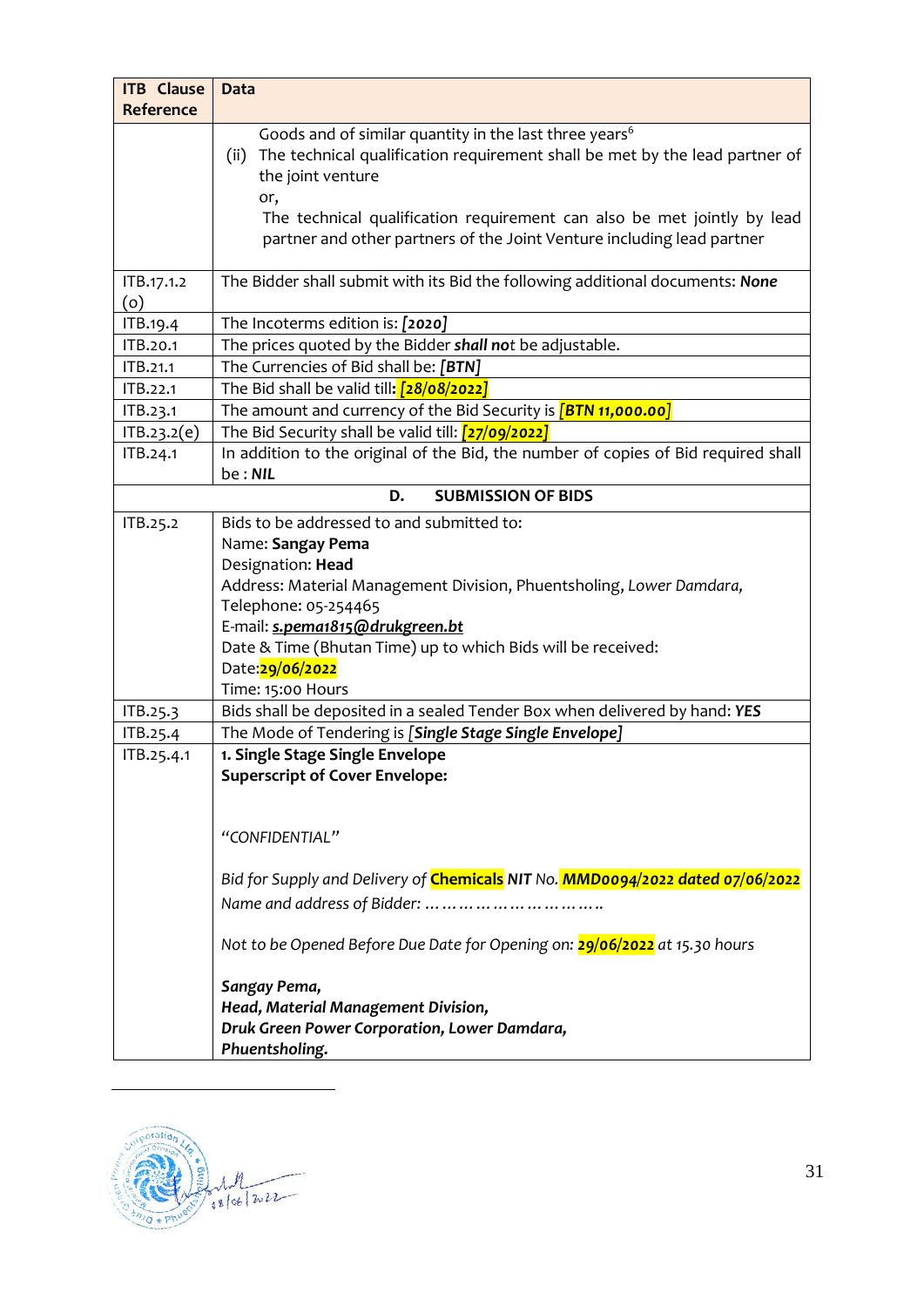| <b>ITB</b> Clause       | <b>Data</b>                                                                                                                                                                                           |
|-------------------------|-------------------------------------------------------------------------------------------------------------------------------------------------------------------------------------------------------|
| Reference               |                                                                                                                                                                                                       |
|                         | <b>Superscript of Envelope 1:</b><br>"Bid Security for Supply and Delivery of ----------"                                                                                                             |
|                         | <b>Superscript of Envelope 2:</b>                                                                                                                                                                     |
|                         | Bid for Chemicals NIT No. MMD0094/2022 dated 07/06/2022                                                                                                                                               |
|                         |                                                                                                                                                                                                       |
|                         | Not to be Opened Before Due Date for Opening on: 29/06/2022 at 15:30 Hours                                                                                                                            |
| ITB.25.5                | Bidders shall not have the option of submitting their Bids electronically.                                                                                                                            |
| ITB.29.1                | Venue: Material Management Division,<br>Druk Green Power Corporation, Lower Damdara, Phuentsholing<br>Date: 29/06/2022<br>Time (Bhutan Time): 15.30 hours                                             |
| ITB.35.2e)<br>&ITB.35.7 | The factors related to the characteristics, performance of the goods, and<br>adjustment cost to be added to the bid price which is to be considered for Bid<br>evaluation, if any<br><b>NIL</b><br>1. |
| ITB.35.8                | Bidders shall not be allowed to quote separate prices for one or more packages.<br>In case of single package consisting of multiple items, the evaluation shall be<br>done for "INDIVIDUAL ITEMS".    |
| ITB.35.13               | A margin of ten percent (10%) Domestic Preference shall not apply.                                                                                                                                    |
| ITB.42.1                | The Performance Security shall be submitted in the form of a demand draft/ Bank<br>Guarantee/Cash Warrant.                                                                                            |

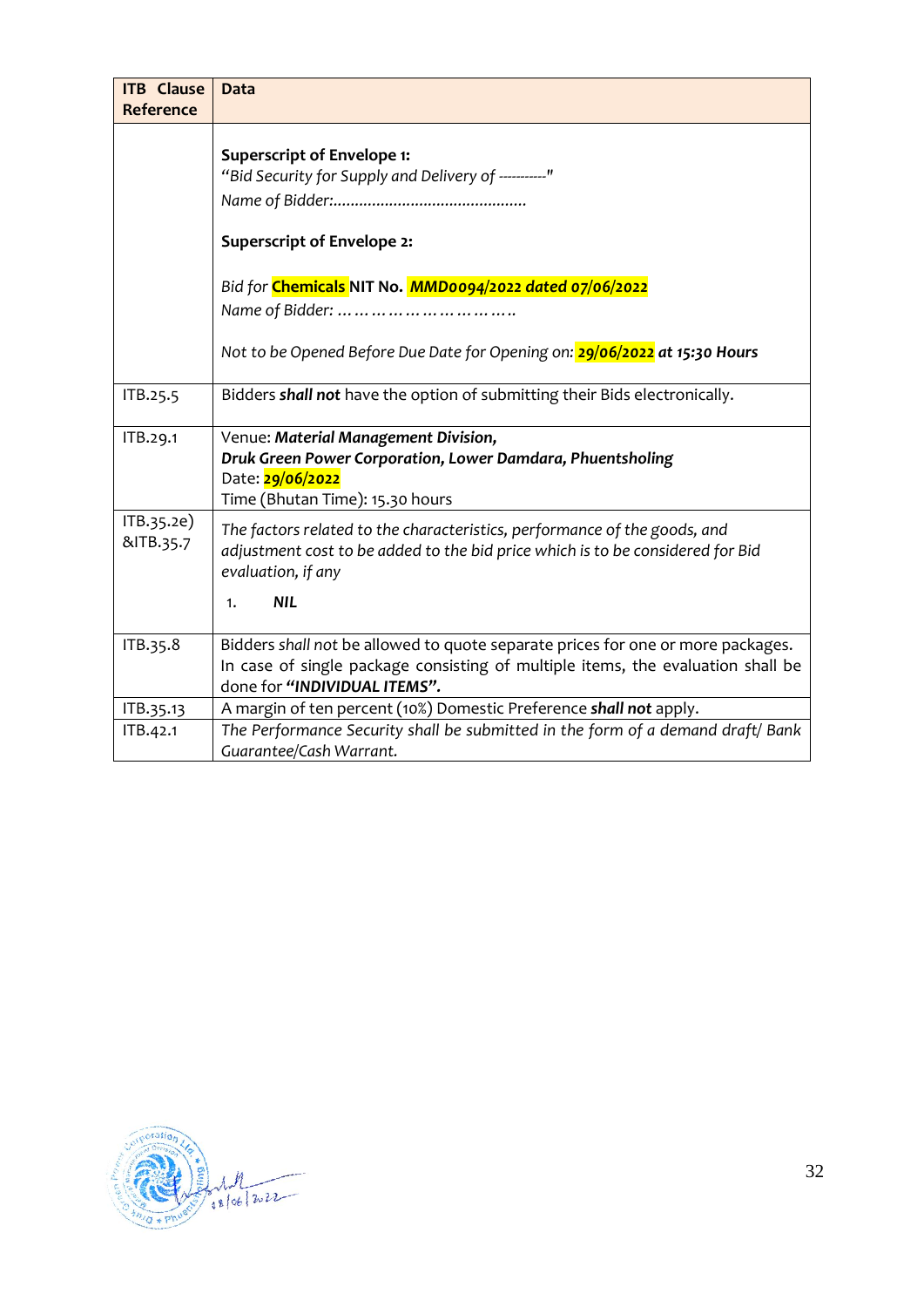#### **SECTION III – TECHNICAL SPECIFICATIONS**

#### <span id="page-32-0"></span>**1. Background about DGPC**

Druk Green Power Corporation Limited (DGPC) is a hydropower company that operates and maintains hydropower assets of Bhutan. DGPC was incorporated under the Companies Act of the Kingdom of Bhutan on 1st January, 2008 through the merger of the three hydropower corporations of Basochhu, Chhukha and Kurichhu. Tala was merged with DGPC in 2009. DGPC is the largest wholly-owned government entity under Druk Holding and Investments (DHI) with more than 1,600 employees. It owns assets worth over Nu. 53 billion as at 31<sup>st</sup> December, 2018.

Its registered Office is based at Thimphu, Bhutan, about 171 km from Phuentsholing, a South-West Border Town of Bhutan.

Material Management Division (MMD) under the Contracts and Procurement Department is the centralized Office for procurement, receipt and dispatch of Goods for DGPC.

#### <span id="page-32-1"></span>**2. Scope of Supply**

Supply and Delivery of **Chemicals.**

#### <span id="page-32-2"></span>**3. Guaranteed Technical Particulars**

Nil

#### <span id="page-32-3"></span>**4. Technical Specifications**

As per technical specifications mentioned in price schedule of NIT.

#### <span id="page-32-4"></span>**5. Inspection and Tests**

*Inspection of all items including test (test where applicable) shall be carried out at the final point of delivery.*

#### <span id="page-32-5"></span>**6. Drawings**

NIL

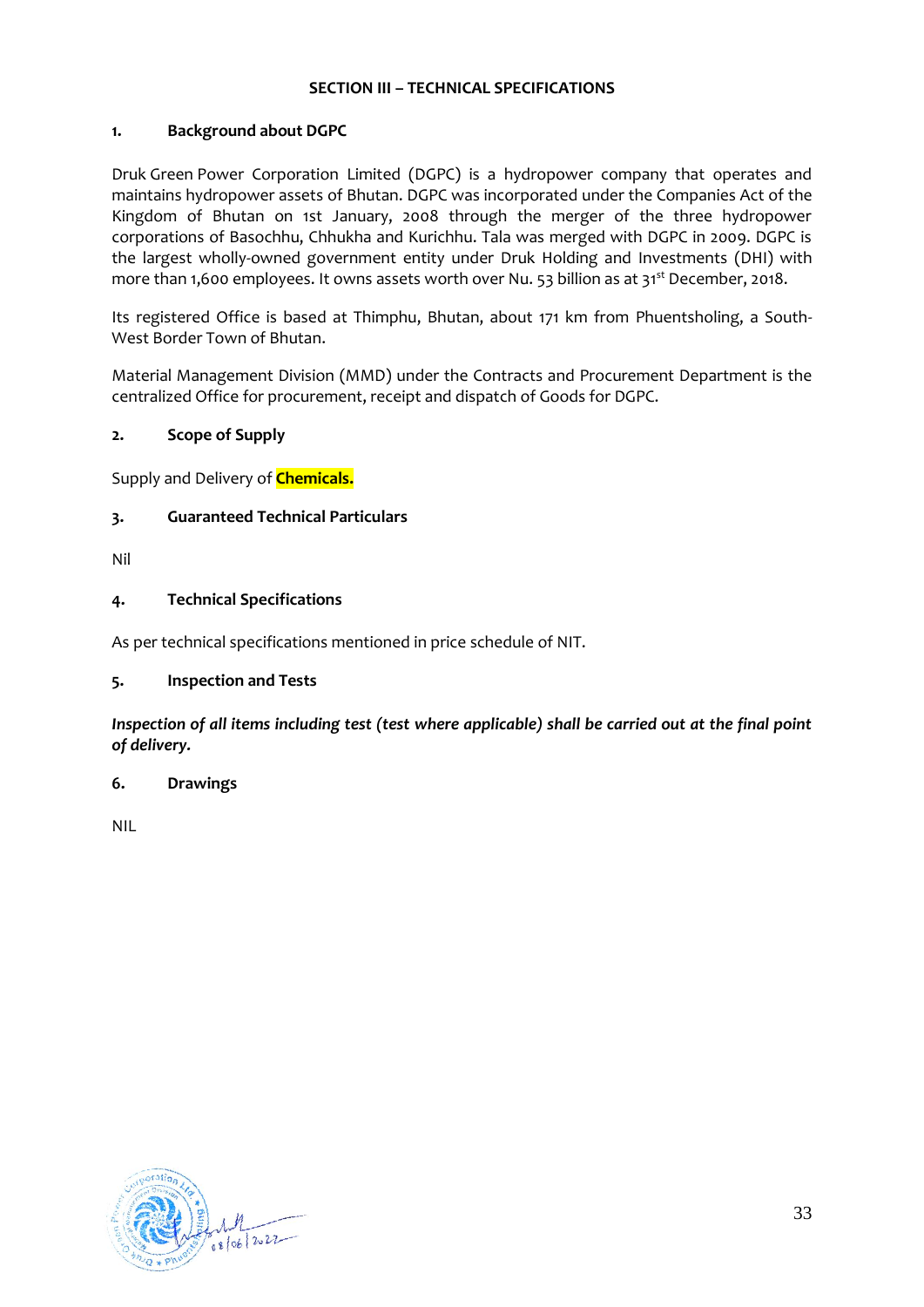#### **SECTION IV – BIDDING FORMS**

*Applicable Forms from this Bidding Forms section is to be submitted by the Bidder along with his Bid*

#### <span id="page-33-0"></span>**Form 1: Bid Security (Bank Guarantee)**

*(On non-judicial stamp paper of the value relevant to the place of execution)*

Bank Guarantee No. ........................ Date..................................................

To

[DGPC's Name and Address]

Dear Sir/ Madam,

In accordance with NIT No. ..................................., M/s ........................................ having its Registered/Head Office at ................................................. (here-in-after called the 'Bidder') wish to participate in the said Tender for ....................*[Name of Tender]* ................................

As an irrevocable bank guarantee against Bid Security for an amount of .............[*insert in words and figures\*]*....................... valid up to...............*[insert date@]*..................is required to be submitted by the Bidder as a condition precedent for participation in the said Tender which amount is liable to be forfeited on the happening of any events mentioned in the Bidding Documents.

We, the ...........................................*[Name & address of the Bank]* ....................................... having our Head Office at ........................... (#) ...................... guarantee and undertake to pay immediately on demand by the Druk Green Power Corporation Limited (DGPC) or its authorized representative, the amount of .....................*[insert in words and figures*\**]*..................... without any reservation, protest, demand and recourse. Any such demand made by DGPC shall be conclusive and binding on us irrespective of any dispute or difference raised by the Bidder.

This Guarantee shall be irrevocable and shall remain valid up to ......................(@)........... If any further extension of this guarantee is required, the same shall be extended to such required period on receiving instructions from M/s...................... *[Bidder's Name]*....................... on whose behalf this guarantee is issued.

All rights of DGPC under this Guarantee shall be forfeited and the Bank shall be relieved and discharged from all liabilities there under unless a demand or claim is lodged by DGPC under this Guarantee against the Bank within thirty (30) days from the above mentioned expiry date of validity or, from that of the extended date.

In witness where of the Bank, through its authorised officer, has set its hand and stamp on this............................day of................................20..........at.......

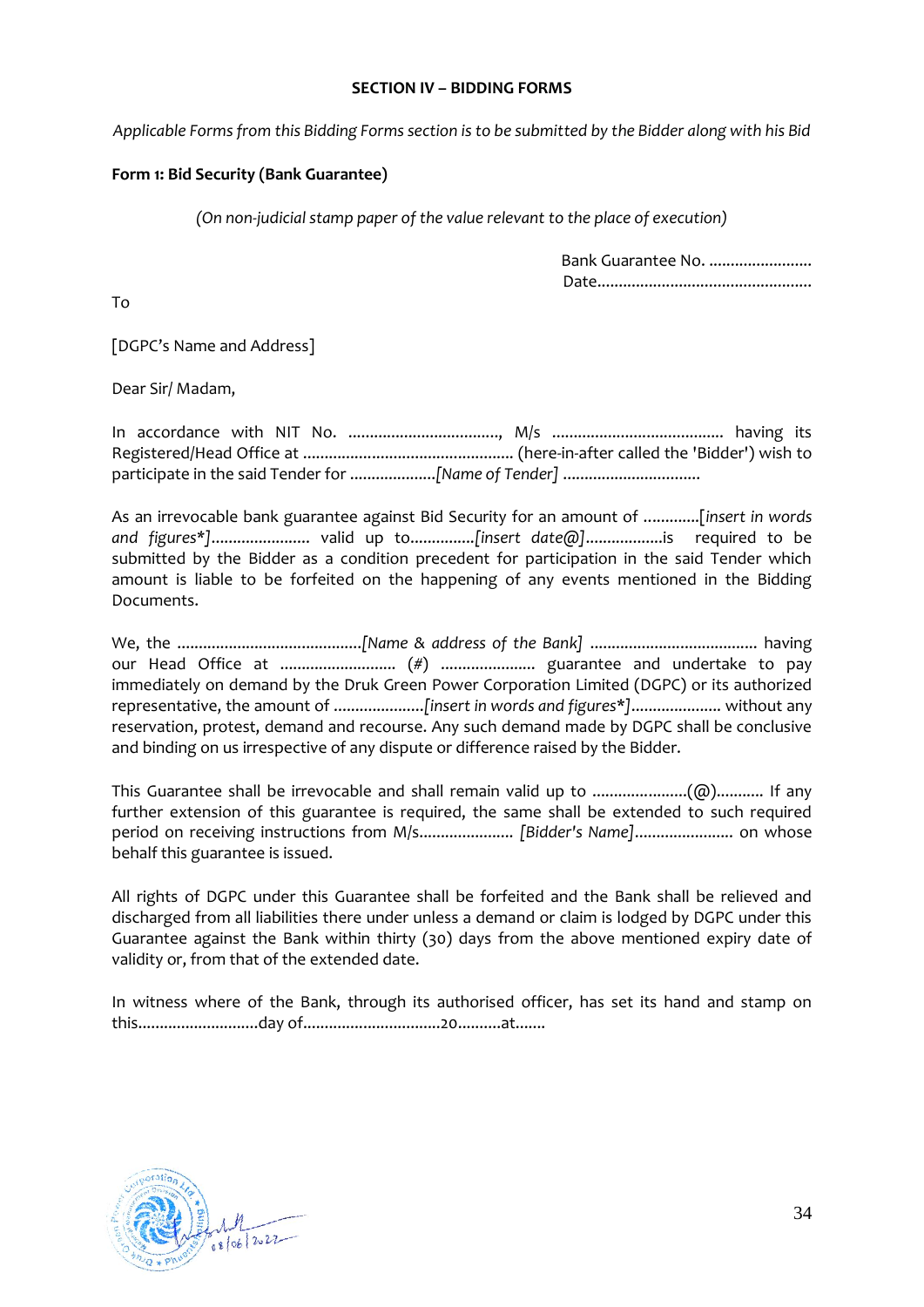### **WITNESSES: SIGNATURE OF AUTHORIZED SIGNATORY OF THE BANK**

| 1.                 | 1.                    |
|--------------------|-----------------------|
| (Signature)        | (Signature)           |
| (Name)             | (Name)                |
| (Official Address) | (Designation)         |
|                    | Authorized vide       |
|                    | Power of Attorney No: |
|                    |                       |

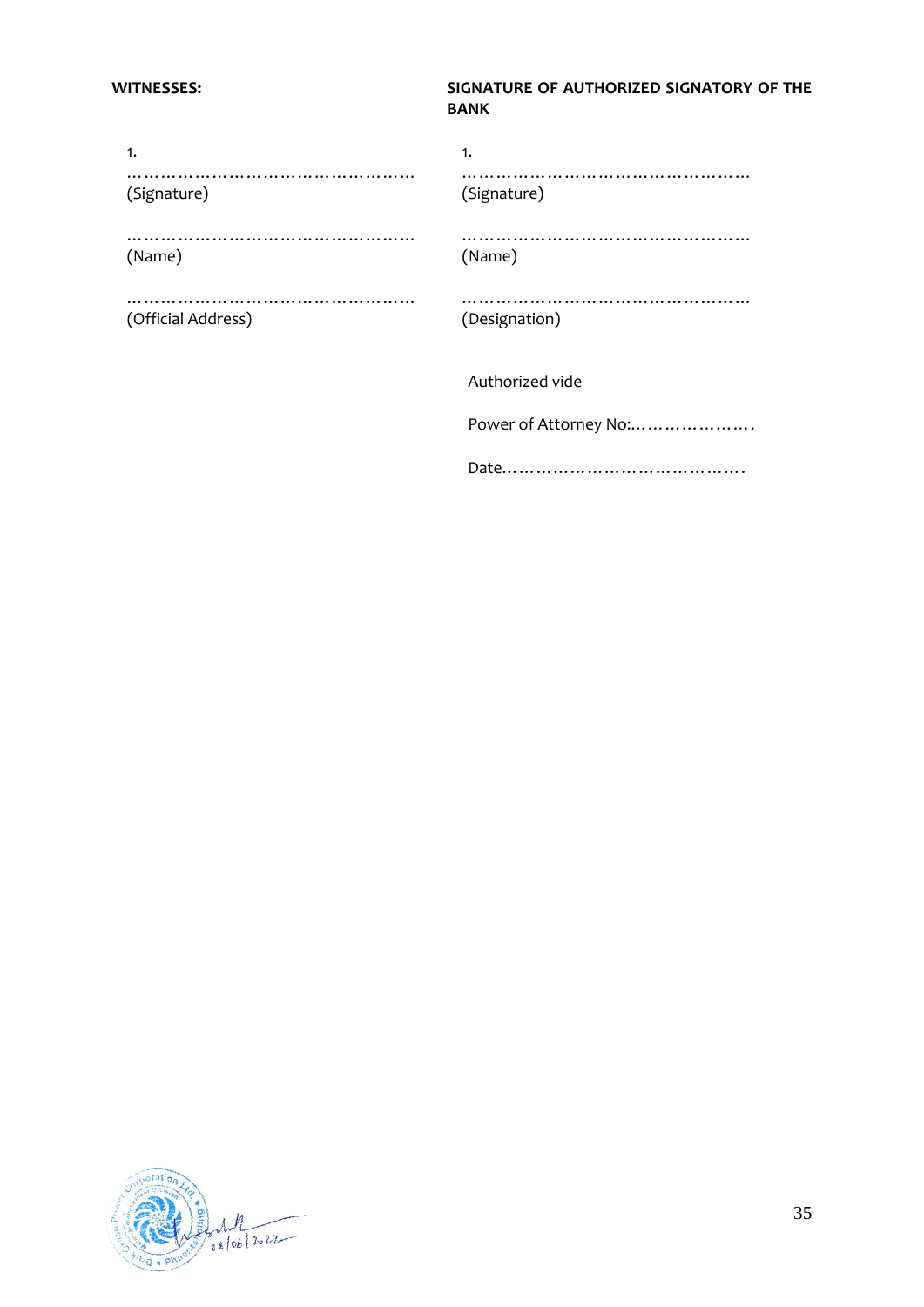#### <span id="page-35-0"></span>**Form 2: Certificate Regarding Acceptance of Important Conditions**

*(To be kept in Envelope II)*

To

Head, Material Management Division, Druk Green Power Corporation Ltd. *Lower Damdara,* Phuentsholing

Dear Sir/Madam,

With reference to our Bid dated........................for supply of **Chemicals** against NIT No: *MMD0094/2022 dated 07/06/2022*, we hereby conform that we have read the provisions of following clauses and further confirm that notwithstanding anything stated elsewhere to the contrary, the stipulations of these clauses are acceptable to us and we have not taken any deviation to any of these clauses anywhere in the Bid:

- (i) Governing Laws [\(GCC.8\)](#page-66-3).
- (ii) Settlement of Disputes [\(GCC.9\)](#page-66-4).
- (iii) Terms of Payment (GCC.19)
- (iv) Performance Security [\(GCC.21\)](#page-72-0).
- (v) Patent Indemnity [\(GCC.25\)](#page-73-0).
- (vi) Liquidated Damage (GCC.26).
- (vii) Warranty [\(GCC.27\)](#page-74-2).
- (viii) Limitation of Liability [\(GCC.28\)](#page-75-0).
- (ix) Price Adjustment.
- (x) Delivery Schedule.

We further confirm that any deviation to the above clauses, found anywhere in our Bid, implicit or explicit, shall stand unconditionally withdrawn without any cost implication whatsoever to DGPC failing which the Bid security may be forfeited.

Sealed and Signed

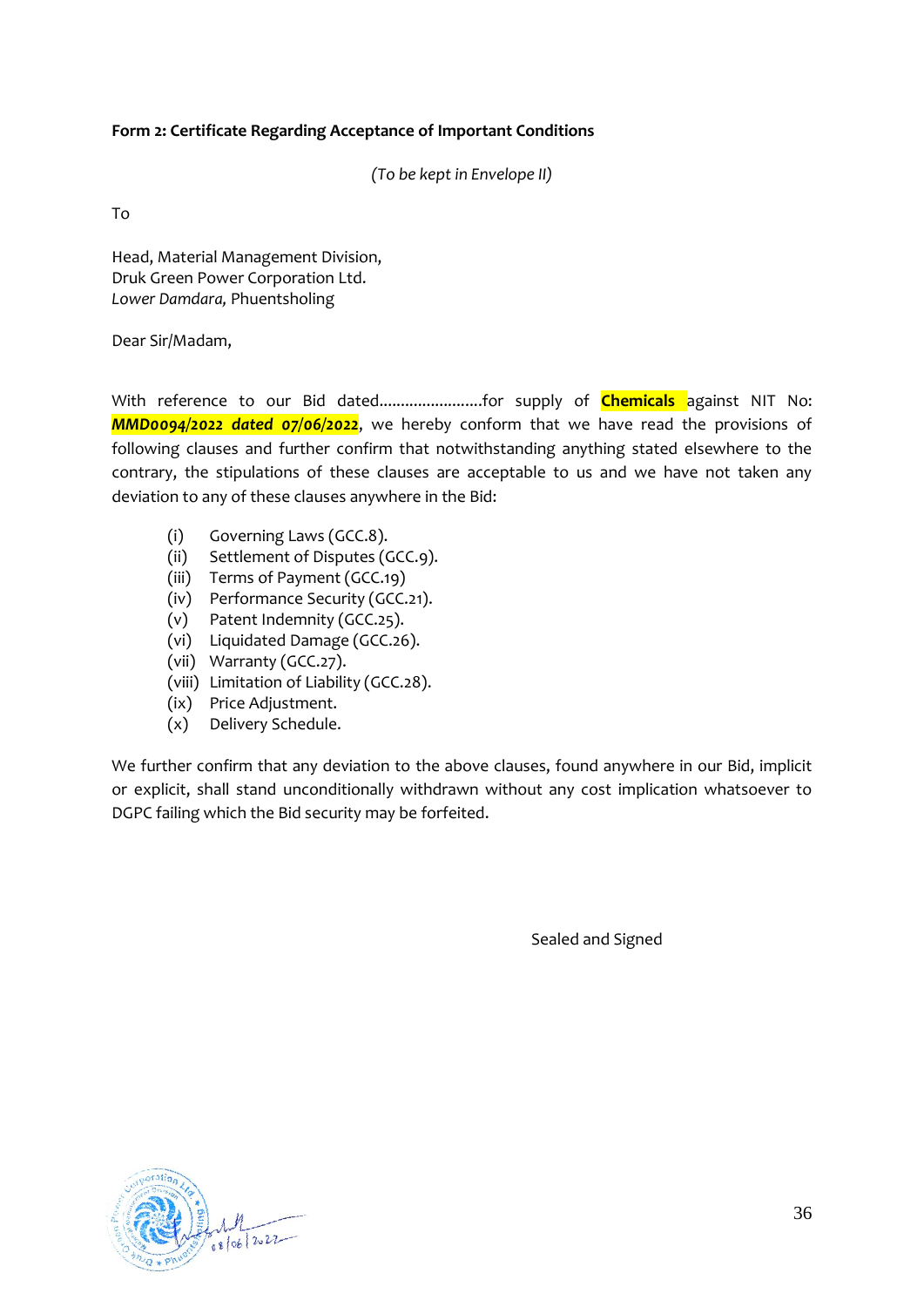# **Form 3: Integrity Pact Statement**

# **1 General:**

Whereas *Wangchuk,* representing the Druk Green Power Corporation Limited, Royal Government of Bhutan, hereinafter referred to as the **"Employer"** on one part, and ....................................................................*(Name of bidder or his/her authorized representative, with power of attorney)* representing M/s. ...................................................(*Name of firm*), hereinafter referred to as the **"Bidder"** on the other part hereby execute this agreement as follows:

This agreement shall be a part of the standard bidding document, which shall be signed by both the parties at the time of purchase of bidding documents and submitted along with the tender document. This IP is applicable only to "**large**" scale works, goods and services, the threshold of which will be announced by the government from time to time. The signing of the IP shall not apply to framework contracting such as annual office supplies etc.

# **2 Objectives:**

Whereas, the Employer and the Bidder agree to enter into this agreement, hereinafter referred to as IP, to avoid all forms of corruption or deceptive practice by following a system that is fair, transparent and free from any influence/unprejudiced dealings in the **bidding process**<sup>7</sup> and **contract administration**<sup>8</sup> , with a view to:

- 2.1 Enabling the Employer to obtain the desired contract at a reasonable and competitive price in conformity to the defined specifications of the works or goods or services; and
- 2.2 Enabling bidders to abstain from bribing or any corrupt practice in order to secure the contract by providing assurance to them that their competitors will also refrain from bribing and other corrupt practices.

# **3. Scope:**

The validity of this IP shall cover the bidding process and contract administration period.

## **4. Commitments of the Employer:**

The Employer Commits itself to the following: -

4.1 The Employer hereby undertakes that no officials of the Employer, connected directly or indirectly with the contract, will demand, take a promise for or accept, directly or through intermediaries, any bribe, consideration, gift, reward, favor or any material or immaterial benefit or any other advantage from the Bidder, either for themselves or for any person, organization or third party related to the contract in exchange for an advantage in the bidding process and contract administration.

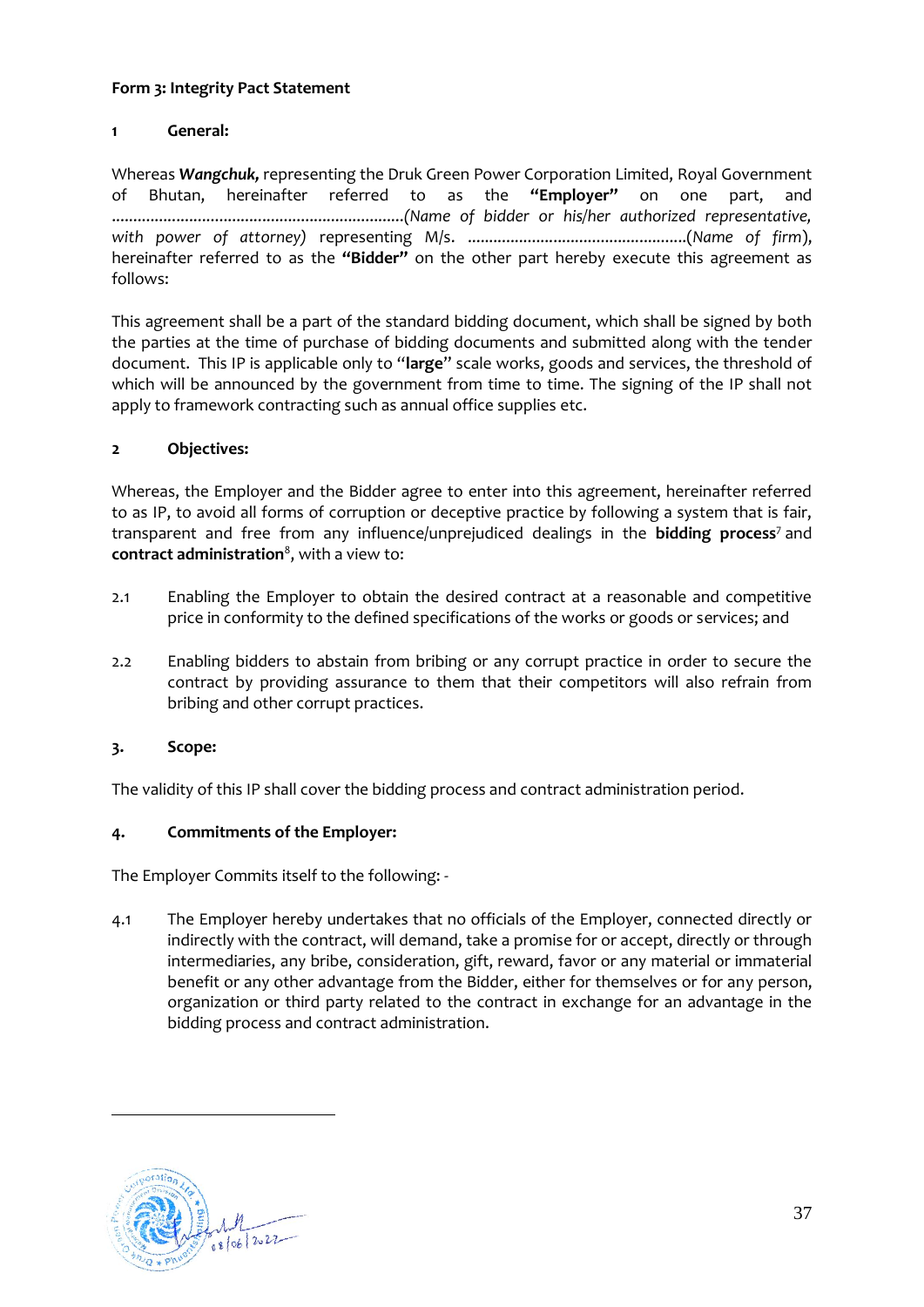- 4.2 The Employer further confirms that its officials shall not favor any prospective bidder in any form that could afford an undue advantage to that particular bidder in the bidding process and contract administration and will treat all Bidders alike.
- 4.3 Officials of the Employer, who may have observed or noticed or have reasonable suspicion shall report to the head of the employing agency or an appropriate government office any violation or attempted violation of clauses 4.1 and 4.2.
- 4.4 Following report on violation of clauses 4.1 and 4.2 by official(s), through any source, necessary disciplinary proceedings, or any other action as deemed fit, including criminal proceedings shall be initiated by the Employer and such a person shall be debarred from further dealings related to the bidding process and contract administration.

# **5. Commitments of Bidders**

The Bidder commits himself/herself to take all measures necessary to prevent corrupt practices, unfair means and illegal activities during any stage of the bidding process and contract administration in order to secure the contract or in furtherance to secure it and in particular commits himself/herself to the following: -

- 5.1 The Bidder shall not offer, directly or through intermediaries, any bribe, gift, consideration, reward, favor, any material or immaterial benefit or other advantage, commission, fees, brokerage or inducement to any official of the Employer, connected directly or indirectly with the bidding process and contract administration, or to any person, organization or third party related to the contract in exchange for any advantage in the bidding process and contract administration.
- 5.2 The Bidder shall not collude with other parties interested in the contract to manipulate in whatsoever form or manner, the bidding process and contract administration.
- 5.3 If the bidder(s) have observed or noticed or have reasonable suspicion that the provisions of the IP have been violated by the procuring agency or other bidders, the bidder shall report such violations to the head of the procuring agency.

## **6. Sanctions for Violation:**

The breach of any of the aforesaid provisions shall result in administrative charges or penal actions as per the relevant rules and laws.

- 6.1 The breach of the IP or commission of any offence (forgery, providing false information, mis-representation, providing false/fake documents, bid rigging, bid steering or coercion) by the Bidder, or any one employed by him, or acting on his/her behalf (whether with or without the knowledge of the Bidder), shall be dealt with as per the terms and conditions of the contract and other provisions of the relevant laws, including De-barment Rules.
- 6.2 The breach of the IP or commission of any offence by the officials of the procuring agency shall be dealt with as per the rules and laws of the land in vogue.

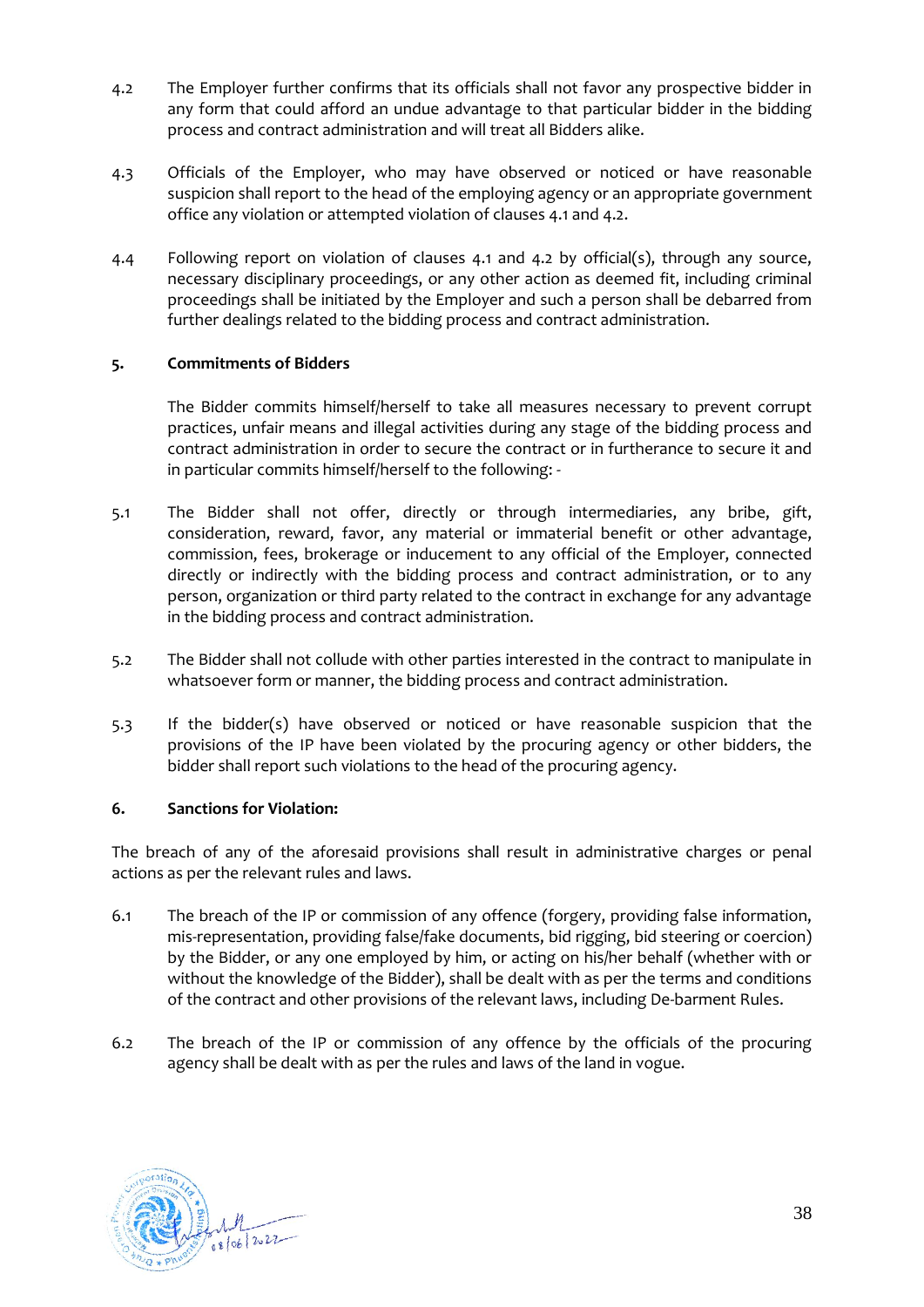## **7. Monitoring and Administration:**

- 7.1 The respective procuring agency shall be responsible for administration and monitoring of the IP as per the relevant laws.
- 7.2 The bidder shall have the right to appeal as per the arbitration mechanism contained in the relevant rules.

We, hereby declare that we have read and understood the clauses of this agreement and shall abide by it.

The parties hereby sign this Integrity Pact at *(place)* \_\_\_\_\_\_\_\_\_\_\_\_\_ on *(date)* \_\_\_\_\_\_\_\_\_

Affix Legal Stamp

Affix Legal Stamp **Affix** Legal Stamp

|                      | DIDDLIVINER IN DENTATIVE |                |   |                               |             |                           |                                           |              |      |          |  |  |  |  |  |  |
|----------------------|--------------------------|----------------|---|-------------------------------|-------------|---------------------------|-------------------------------------------|--------------|------|----------|--|--|--|--|--|--|
| CID:                 | $\mathbf{1}$             | 1              | 5 | 6<br>0                        | $\mathbf 0$ | $\mathbf 0$               | $\overline{7}$<br>$\overline{\mathbf{3}}$ | 0            | CID: |          |  |  |  |  |  |  |
| Witness:             |                          |                |   | <i>Immbygewy<del>g?</del></i> |             |                           |                                           |              |      | Witness: |  |  |  |  |  |  |
| Name: Thinley Penjor |                          |                |   |                               |             | Name:                     |                                           |              |      |          |  |  |  |  |  |  |
| CID:                 | $\mathbf{1}$             | $\overline{2}$ | 0 | $6 \overline{6}$<br>$\circ$   | $\circ$     | $\circ$<br>1 <sup>1</sup> | 6<br>$\circ$                              | $\mathbf{o}$ | CID: |          |  |  |  |  |  |  |



39

## BIDDER/REPRESENTATIVE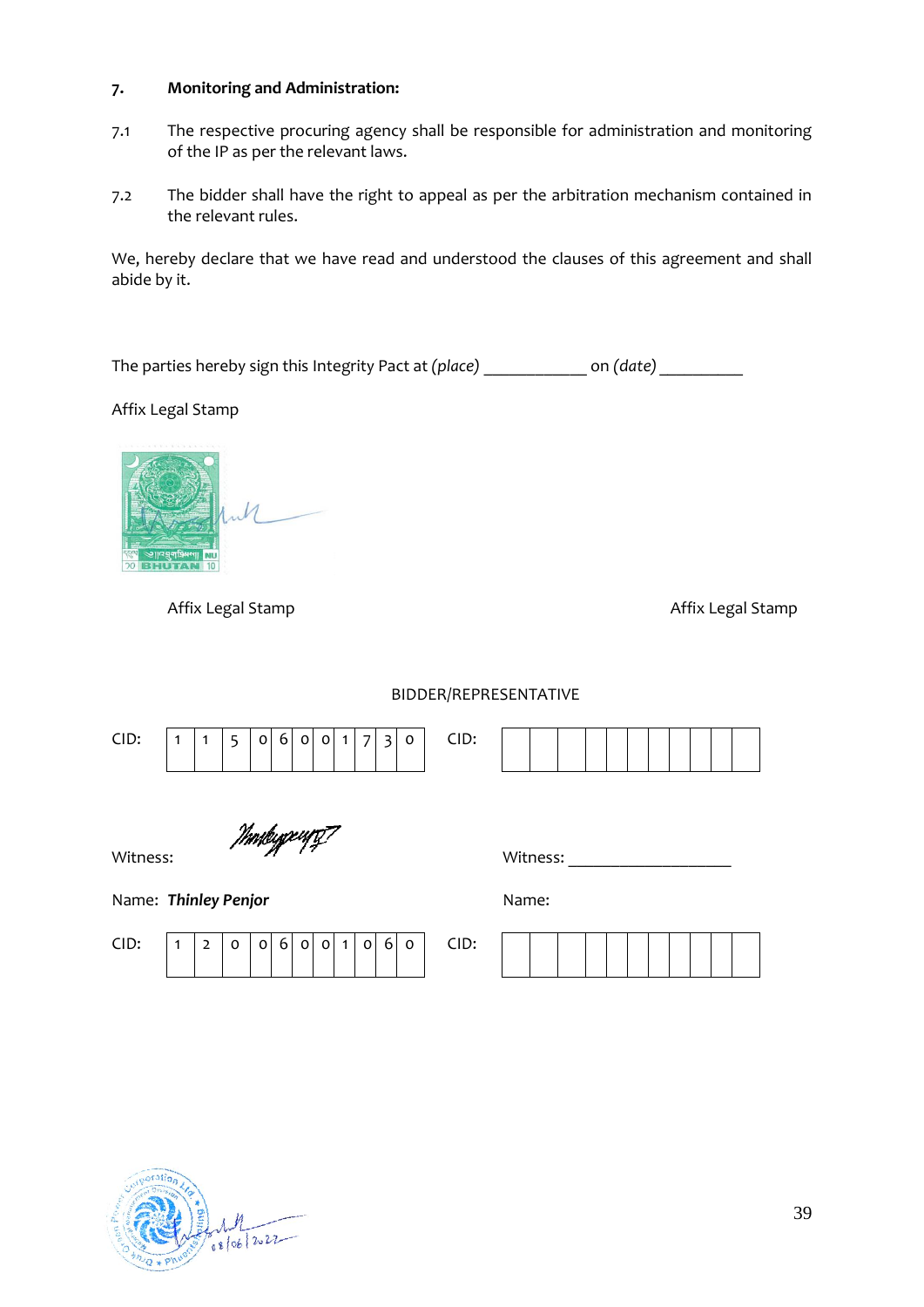## **Form 4: Bidder's Information Form**

*[The Bidder shall fill in this Form in accordance with the instructions indicated below. No alterations to its format shall be permitted and no substitutions shall be accepted.]*

**Date: 07/06/2022**

**NIT No.: MMD0094/2022**

| Bidder's Legal Name:<br>1.                               |
|----------------------------------------------------------|
| Principal place of business of the bidder:<br>2.         |
| Bidder's Country of Registration:<br>$\overline{3}$      |
| Bidder's Year of Registration:<br>4.                     |
| Bidder's Legal Address in Country of Registration:<br>5. |
| Bidder's Website Address (if any):<br>6.                 |
| <b>Bidder's Business Activities:</b><br>7.               |
| 8. Bidder's Authorized Representative Information:       |
| Name:                                                    |
| Designation:                                             |
| Address:                                                 |
| Telephone/Fax numbers:                                   |
| E-mail Address:                                          |
| Country of Origin of Goods to be Supplied:<br>9.         |
| 10. Port of Shipment and Country:                        |
| 11. Status of the Bidder (check the box as applicable):  |
| <b>Bidding Company</b>                                   |
| Lead Member of the Joint Venture                         |
| Agent of the Foreign Bidder                              |

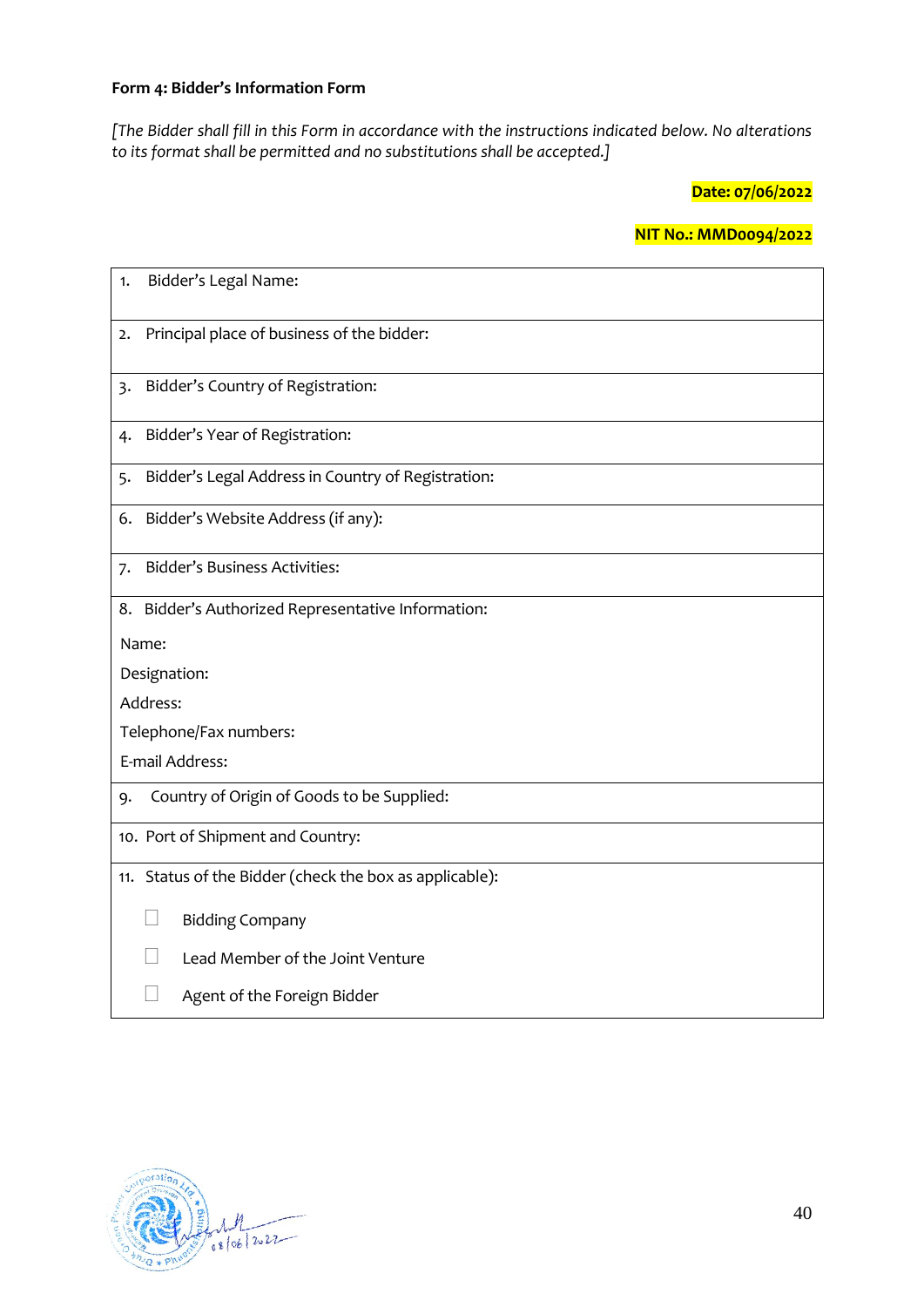| 12. | Attached are copies of the following original documents: [check the box(es) of the<br>attached original documents] |
|-----|--------------------------------------------------------------------------------------------------------------------|
|     | Valid Tax Clearance Certificate of Bidder                                                                          |
|     | Valid Trade License of Bidder                                                                                      |
|     | Equity shareholding certificate of the Bidder duly certified by the statutory auditor of the<br>bidder.            |
|     | Certificate of Incorporation or Registration of Bidder                                                             |
|     | Sales tax or any other tax registration certificate Bidder                                                         |
|     |                                                                                                                    |

| Date:  |  |
|--------|--|
| Place: |  |
|        |  |
|        |  |

## **Form 5: Power of Attorney**

*(To be executed on non-judicial stamp paper of appropriate value)*

KNOW ALL MEN BY THESE PRESENTS THAT WE, ………*[insert name of the Bidder]*………………. a Company incorporated under the *…………….[insert relevant statute of the country of incorporation]*……………. and having its registered office at …………*[insert address]*……………………………………. (hereinafter referred to as the "Bidder") having been authorized by the Board of Directors of the Company, inter alia, to execute contracts in the name of and for and on behalf of the Company. I …….*[insert name of the person giving the power of attorney]…………………*.presently holding the position of ……………….. *[insert designation of the person giving the power of attorney]*……………… in the company do hereby constitute, appoint and authorize Mr.…………… [*insert name, designation and residential address of the person to whom the power of attorney is being given]…………* as our true and lawful attorney to do in our name and on our behalf all such acts, deeds, things necessary and incidental for submission of our Bid against NIT No. …………………….., floated by DGPC. I hereby further authorize the above attorney for signing and submission of the Bid and all other documents, information related to the Bid including undertakings, letters, certificates, declarations, clarifications, acceptances, guarantees, any amendments to the Bid and any other documents related to the Bid, and providing responses and representing us in all the matters before DGPC in connection with the Bid for the said Tender till the completion of the bidding process including signing of the contract.

I accordingly hereby nominate, constitute and appoint above named ……………………………………………… severally, as my lawful attorney to do all or any of the acts specifically mentioned immediately herein above.

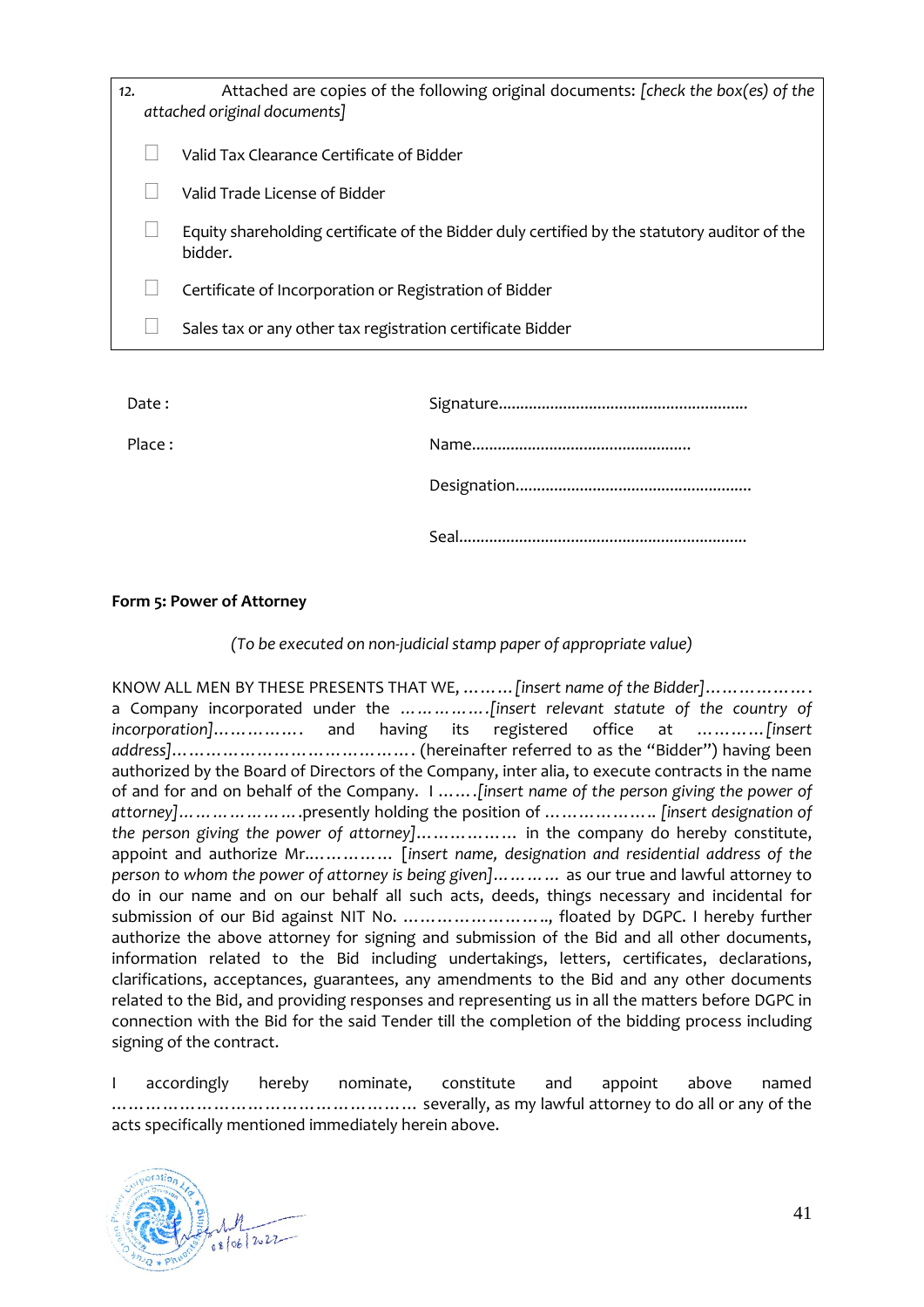WE do hereby agree and undertake to ratify and confirm whatever the said Attorney shall lawfully do or cause to be done under and by virtue of this power of Attorney and the Acts of Attorney to all intents and purposes are done as if I had done the same on behalf of the Company if these presents had not been made.

IN WITNESS whereof I, …………………………………..have executed these presents this ……………………….day of …………………at ………………...

### **EXECUTANT**

### **ACCEPTED:**

Signature of the Attorney Attested

#### ………………………………… **EXECUTANT**

| Designation |  |
|-------------|--|
|             |  |

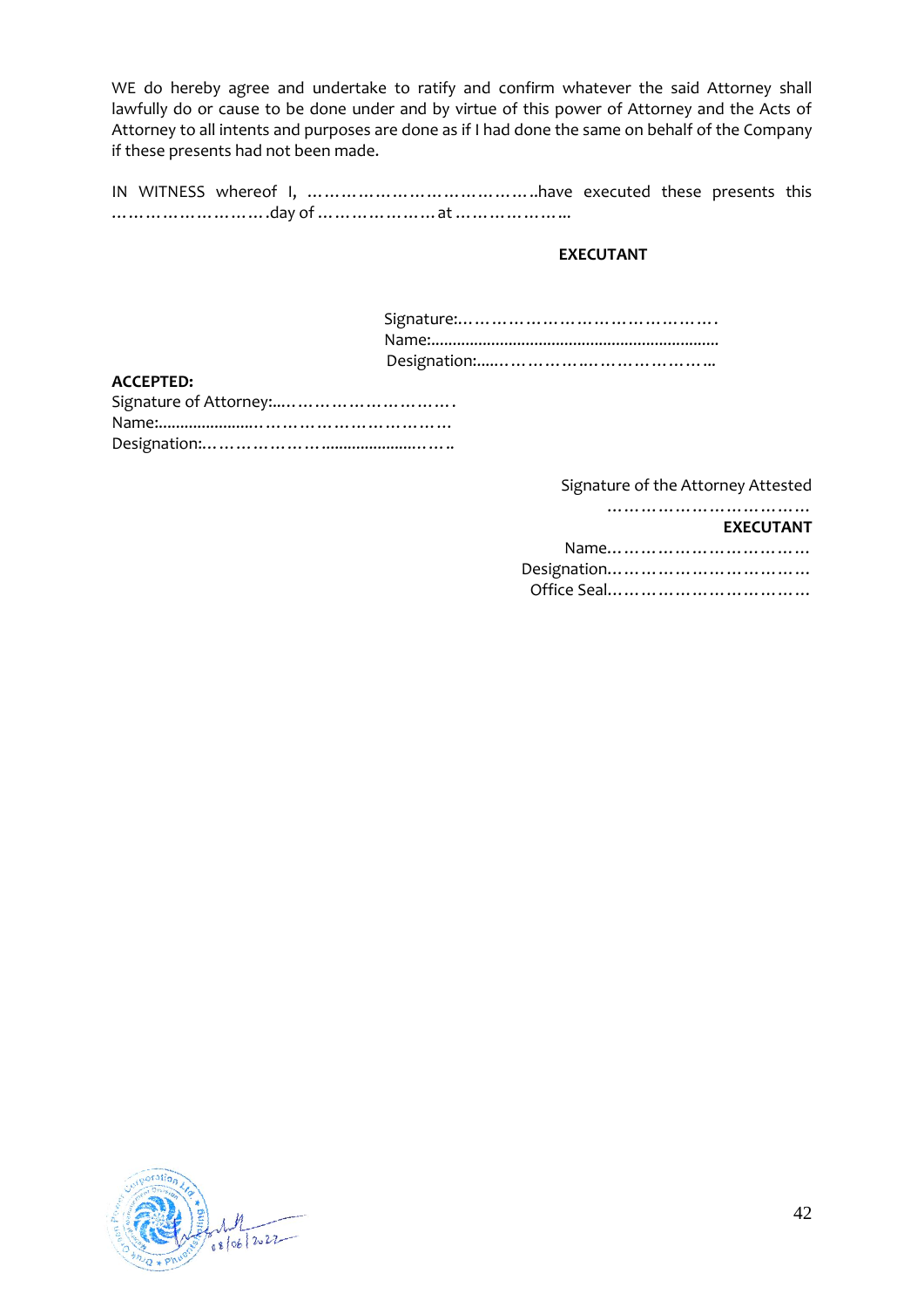### **Form 6: Information for Meeting Qualification Requirement (QR) -** *NOT APPLICABLE*

NIT No.:............................... Bidder's Name & Address:

..............................................

To [DGPC's Name and Address]

Dear Sir/Madam,

We seek qualification under NIT No:.....................and our qualification data in support thereof is enclosed in the following Forms:

|    | Form 6A | Details for meeting financial QR |
|----|---------|----------------------------------|
| ٠. | Form 6B | Details for meeting technical QR |
|    | Form 6C | Capability Status                |

We further understand and agree that any misleading or false information furnished by us may result in summarily rejection of our Bid.

Date : Signature..........................................................

Place : Name...................................................

Designation.......................................................

Seal...................................................................

# **Form 6A: Details for Meeting Financial Qualification Requirement -** *NOT APPLICABLE*

NIT No.:............................... Bidder's Name & Address: ..............................................

To [DGPC's Name and Address] Dear Sir/Madam,

To satisfy the requirements stipulated in the Bidding Documents, we provide the following details.

We confirm that our average annual turnover during the preceding (insert no.of years)financial years as on date of Bid opening is not less than ……*[insert the amount as per NIT]*.……. In support of above, we are enclosing …………*[Balance Sheets and Profit & Loss Account duly certified by the statutory auditors, or Income Tax Return duly acknowledged by the tax department, or any other documents to be inserted as applicable]*…………...

| S No Particulars          | Amount in USD/BTN/INR |
|---------------------------|-----------------------|
| Financial Year: $20 - 20$ |                       |

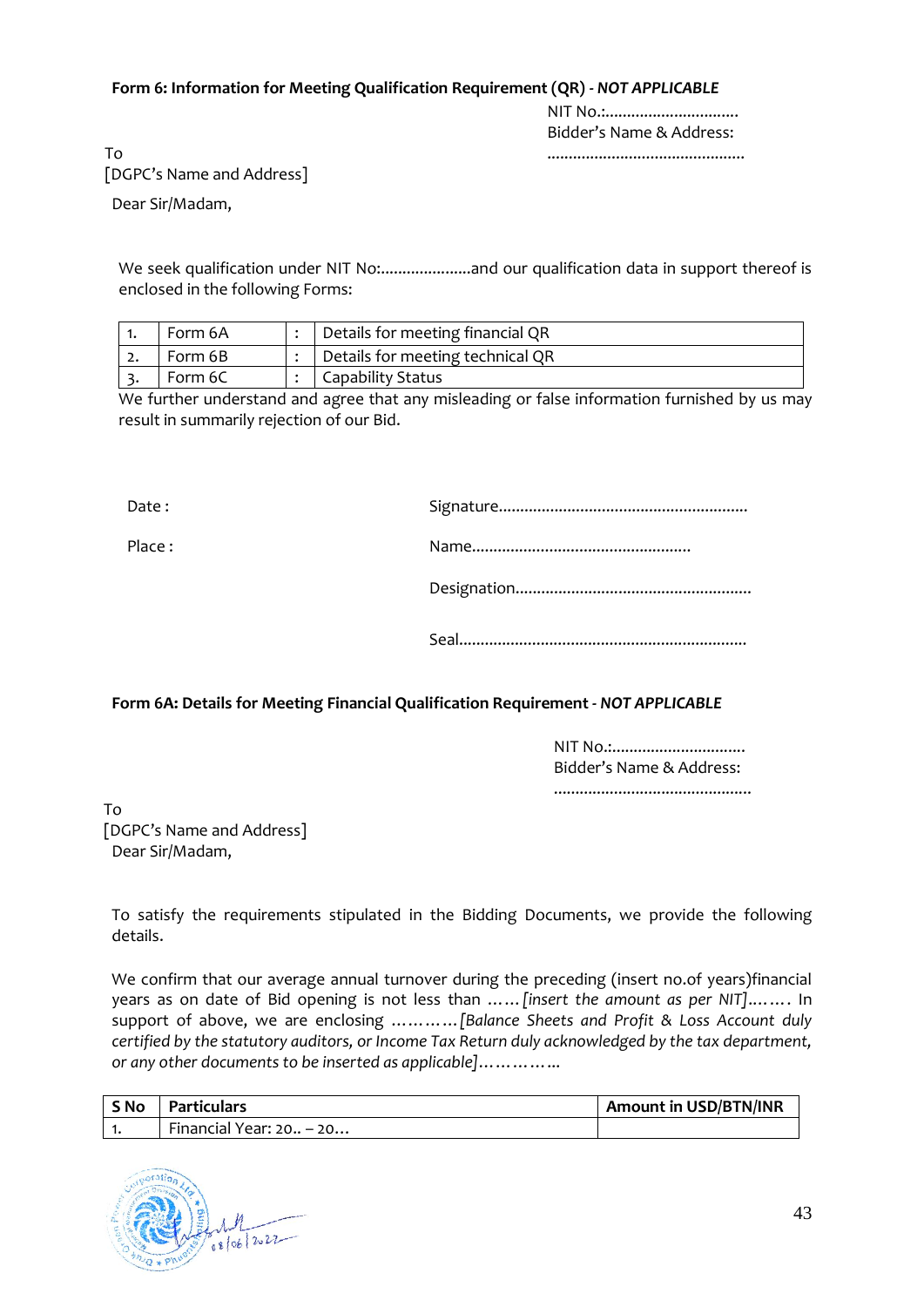| 2. | Financial Year: $20 - 20$                                                                                                                                              |                      |                     |  |  |  |  |
|----|------------------------------------------------------------------------------------------------------------------------------------------------------------------------|----------------------|---------------------|--|--|--|--|
| 3. | Financial Year: $20 - 20$                                                                                                                                              |                      |                     |  |  |  |  |
| 4. | Average Annual Turnover for the preceding (Insert no. of<br>years) Financial Years as on date of Bid Opening.                                                          |                      |                     |  |  |  |  |
| 5  | Net Worth as at the end of the financial year immediately<br>preceding the date of Bid opening                                                                         |                      |                     |  |  |  |  |
| 6. | [insert if this is one of the parameter for financial<br>qualification]Details of Credit Facilities as on date of Bid<br>opening[insert as applicable]<br>a. BG Limits | Sanctioned<br>Limits | Available<br>Limits |  |  |  |  |
|    | b. LC Limits.                                                                                                                                                          |                      |                     |  |  |  |  |
|    | c. Overdraft/Cash credit Limits                                                                                                                                        |                      |                     |  |  |  |  |
| 7  | We have enclosed certificate from the Banks in support of<br>the available limits of the credit facilities                                                             | Yes/No               |                     |  |  |  |  |

| Date:  |  |
|--------|--|
| Place: |  |
|        |  |
|        |  |

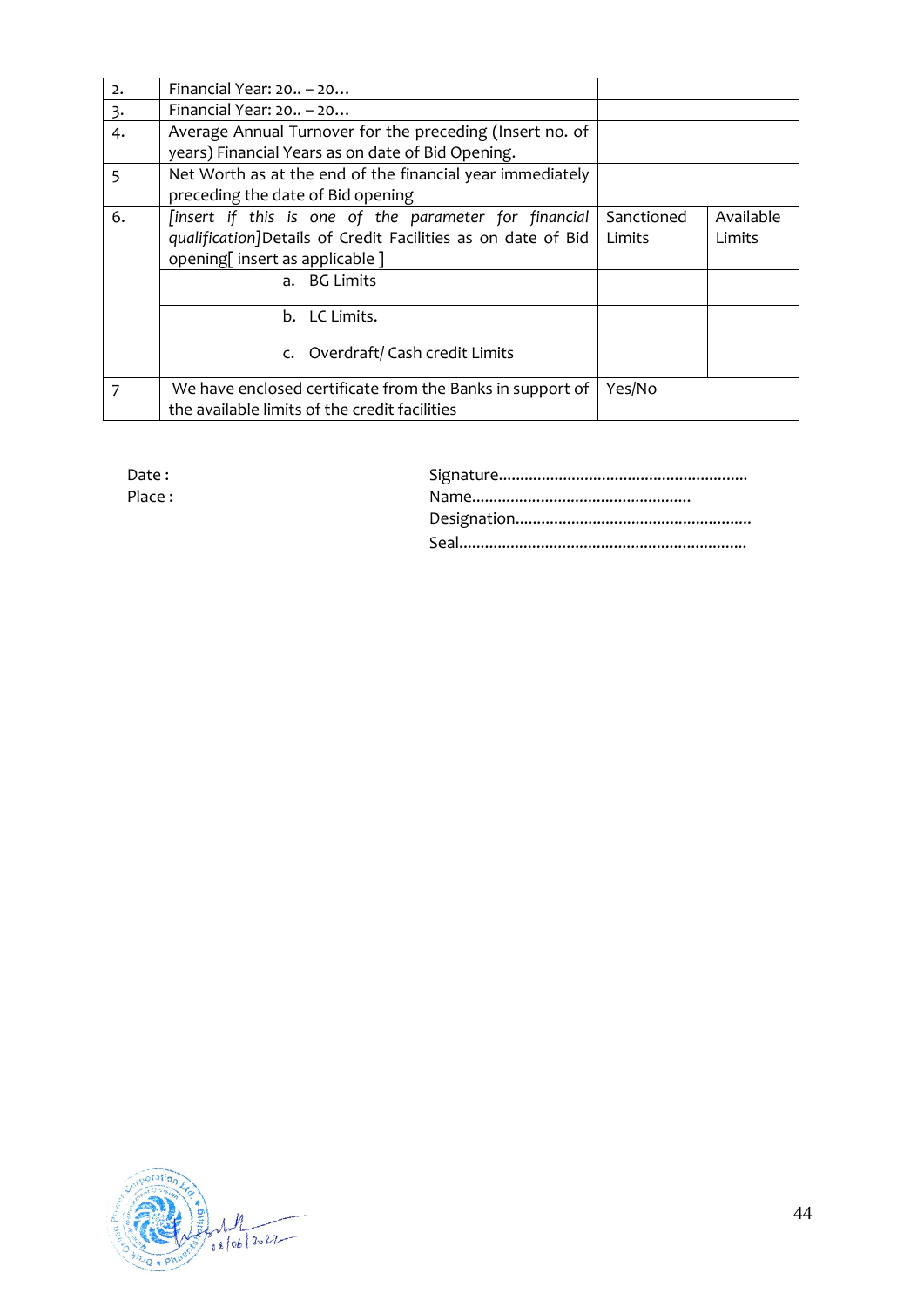## **Form 6B: Details for Meeting Technical Qualification Requirement -** *NOT APPLICABLE*

*(May be modified as per the requirements specified in the BDS)*

NIT No.:................................. Bidder's Name & Address:

..............................................

To

[DGPC's Name and Address]

To satisfy the requirements stipulated in Bidding Documents, we provide the following details.

List of similar orders for similar type and quantity of Goods covered in the NIT No.............dated................, executed in last three (3)\* years:

| Sl. No. | Owner/Client | Scope of Supply | Quantity | Order<br>Value | Completion<br>date of the<br>order |
|---------|--------------|-----------------|----------|----------------|------------------------------------|
|         |              |                 |          |                |                                    |
|         |              |                 |          |                |                                    |
|         |              |                 |          |                |                                    |
|         |              |                 |          |                |                                    |

*\* Bidders can choose to mention assignments executed prior to the last 3 years relevant for meeting the Qualification Requirements*

| Date : |  |
|--------|--|
| Place: |  |

Seal...................................................................

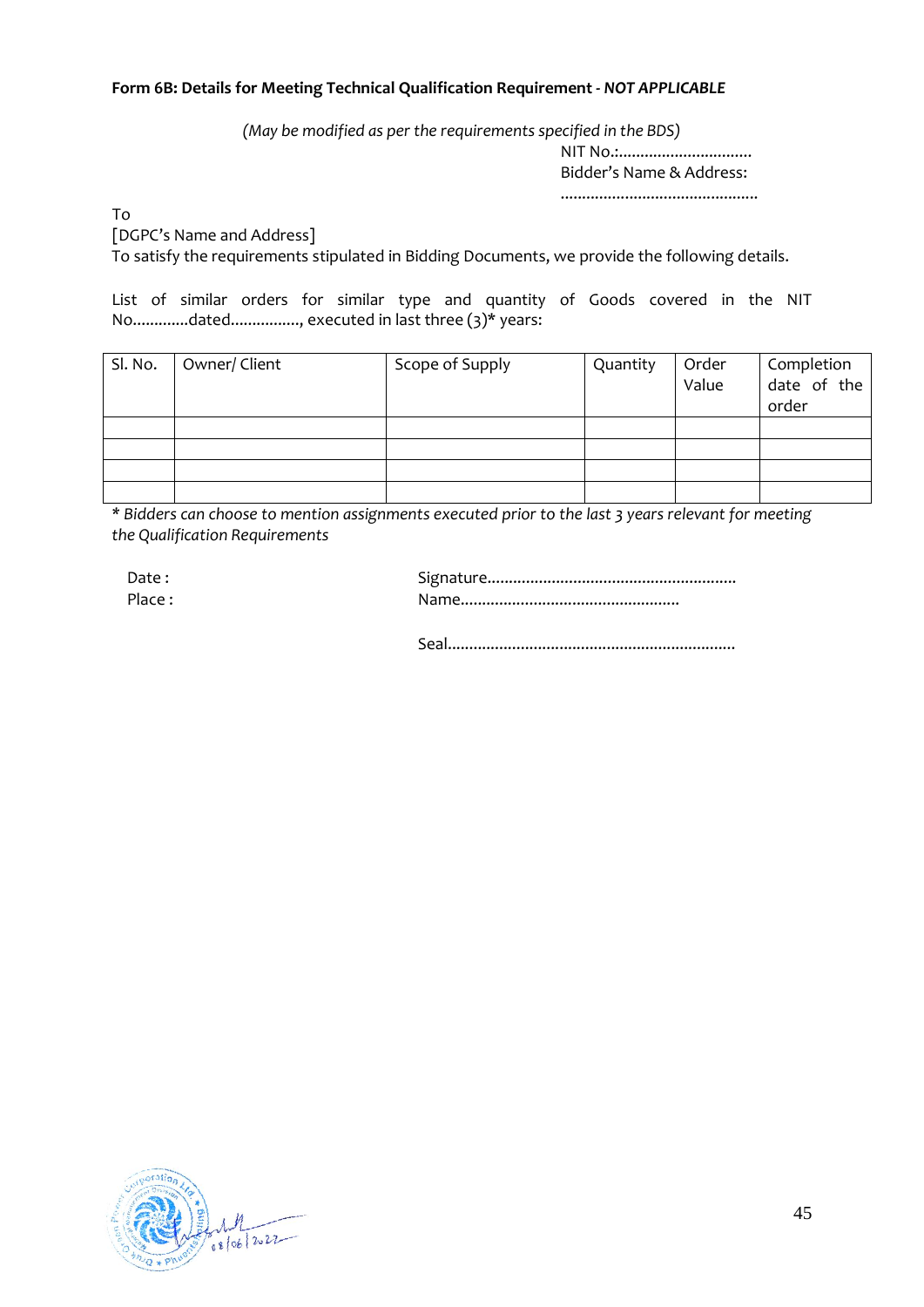## **Form 6C: Capability Status -** *NOT APPLICABLE*

NIT No.:............................... Bidder's Name & Address: ..............................................

To

[DGPC's Name and Address]

We provide the following details to conform that we have sufficient capacity to execute the supply of Goods covered in the NIT:

|     | <b>Orders in Hand</b>                        |  |
|-----|----------------------------------------------|--|
|     | Total value of Orders pending                |  |
| ii  | Value of orders completed out of above value |  |
|     | upto [insert financial year]                 |  |
| iii | Value of anticipated work to be done in the  |  |
|     | following  Financial Years:                  |  |

## Details of orders in hand are as follows:

| S No | Owner/ | Scope    | of   Order Value   Schedule |          | Value          | of   Estimated |
|------|--------|----------|-----------------------------|----------|----------------|----------------|
|      | Client | Supplies |                             | Time     | of Outstanding | Completion     |
|      |        |          |                             | Delivery | Supplies       | date           |
|      |        |          |                             |          |                |                |
|      |        |          |                             |          |                |                |
|      |        |          |                             |          |                |                |
|      |        |          |                             |          |                |                |

Sealed and Signed

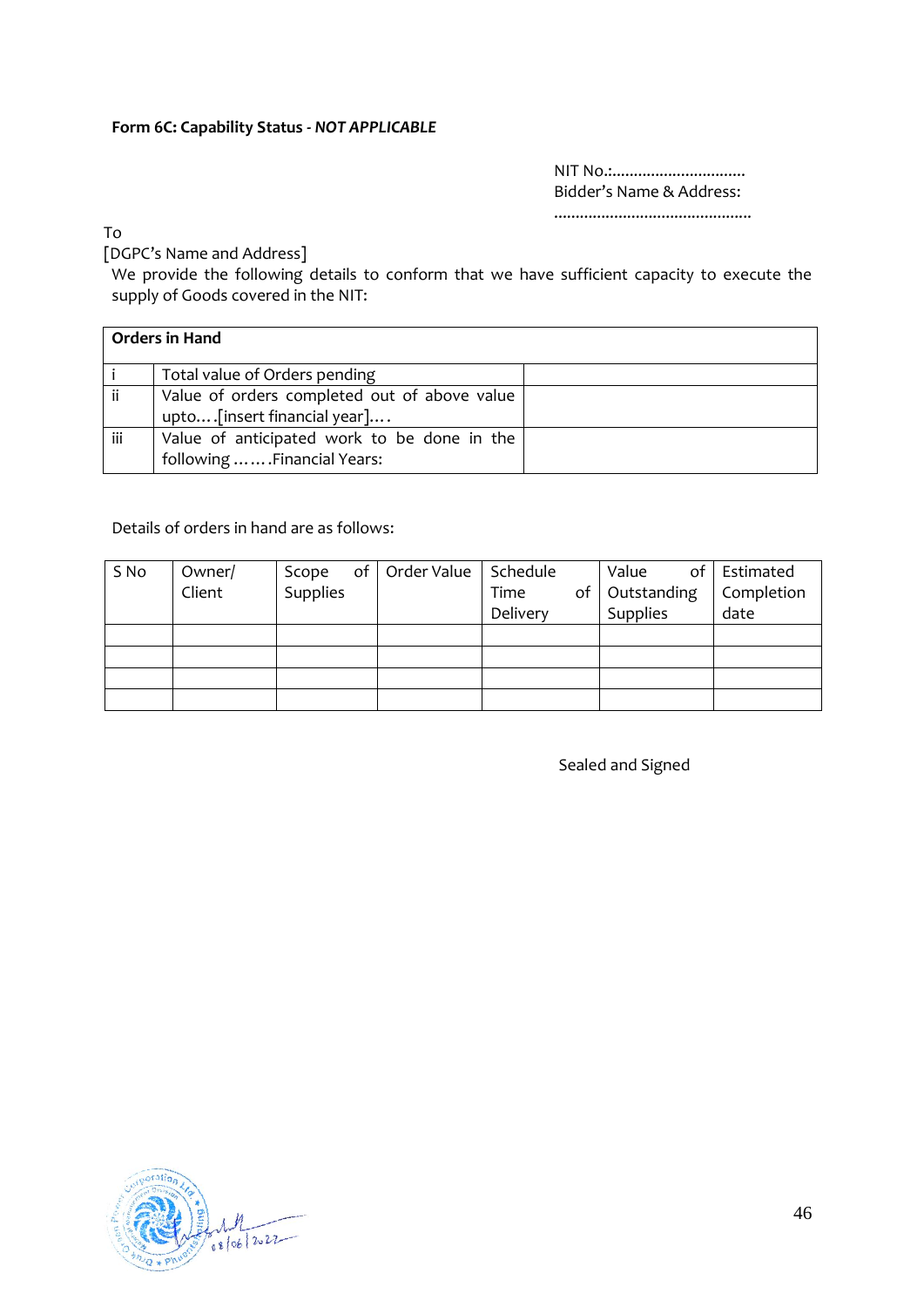# **Form 7: Affidavit/ Self-declaration Regarding Eligibility of Bidders –** *NOT APPLICABLE*

*(To be executed on non-judicial stamp paper)*

I, ………………………*[insert title/ designation]*……………….. the duly authorized representative of ………………*[insert name of the Bidder]*………………………….. hereby confirm that I possess the legal authority to make this Affidavit/ Declaration on behalf of the Bidder.

I solemnly declare and affirm that to the best of my knowledge, information, and belief, the above Bidder:

- a) Is not insolvent or is not in receivership or is not a bankrupt or is not in the process of being wound up, or has not entered into an arrangement with creditors; or,
- b) Have not been found guilty of professional misconduct by any Competent Authority as per law; or,
- c) Have fulfilled the obligations with regard to the payment of taxes, social security or other payments due in accordance with the laws of the country in which the Bidder is established or of the Kingdom of Bhutan; or,
- d) Have not been declared by DGPC to be ineligible for participation in tenders on account of any fraud and/or corruption in competing or executing a Contract; or,
- e) Have not been debarred from participation in any public procurement by any Competent Authority as per law.

Further, I also declare that the affairs of the Bidder are not being administered by a court, judicial officer or by an appointed liquidator; and the company has not suspended business or is in any analogous situation arising from similar procedures under the laws and regulations of the country in which the Bidder is established or of the Kingdom of Bhutan.

Verified on this …………………………… day of …………….. of the year……………………….. that the particulars furnished above are true and correct to the best of my knowledge and belief and nothing in material have been concealed or misrepresented.

Sealed and Signed…………………………….

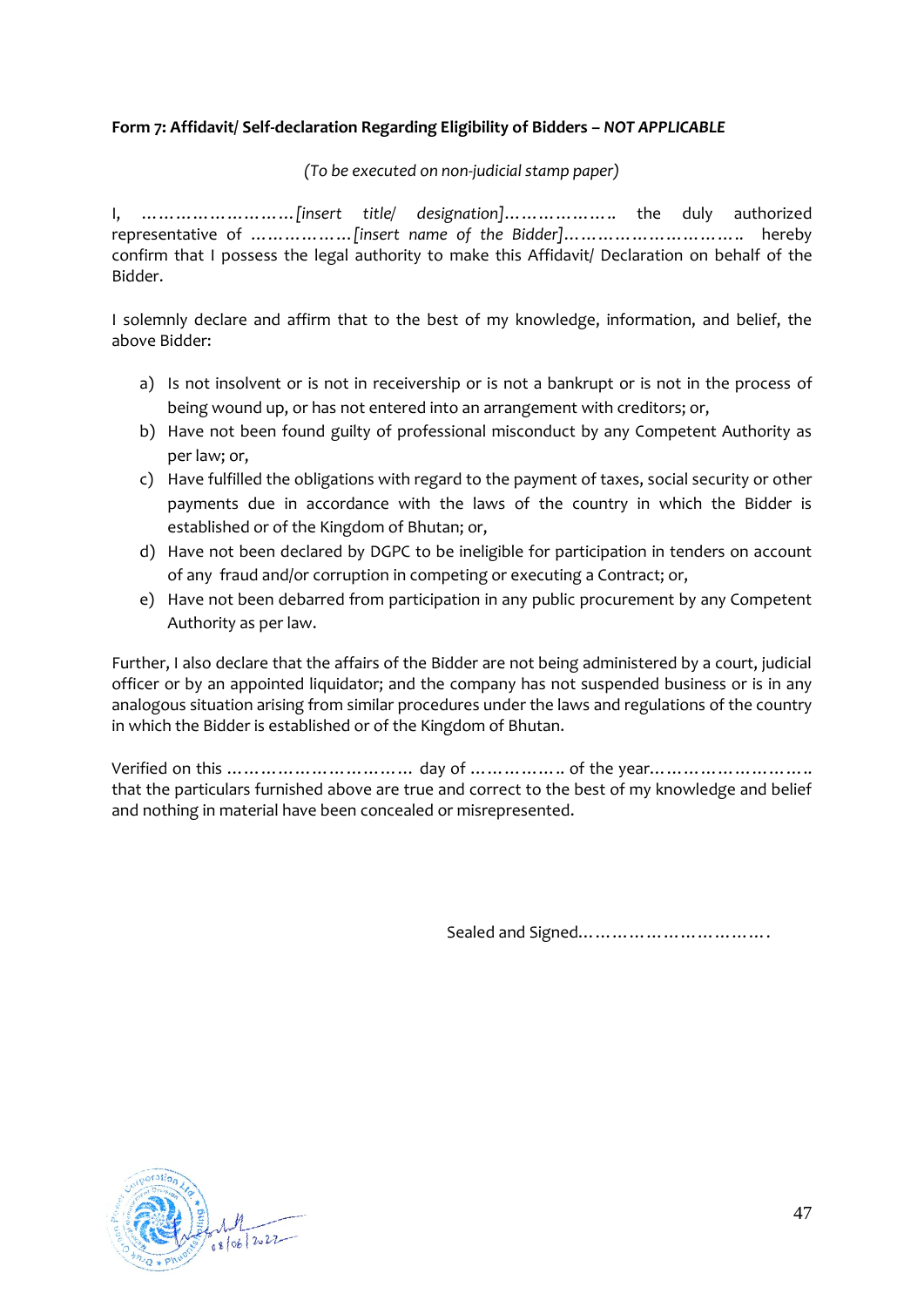# **Form 8: Manufacturer's Authorization Form** *- NOT APPLICABLE*

*[The Bidder shall require the Manufacturer to fill in this Form in accordance with the instructions indicated. This letter of authorization should be on the letterhead of the Manufacturer and be signed by a person with the proper authority to sign documents that are binding on the Manufacturer.]*

NIT No.**:………………………**

To

## WHEREAS

We ...........................................................................*[insert complete name of the Manufacturer]*, are official manufacturers of*......................................................................................[insert type of Goods manufactured]*, having factories at .....................................................................*[insert full address(es) of the Manufacturer's factory/ies]*, do hereby authorize ..............*[insert complete name*  of Bidder]..............to submit a Bid in relation to the NIT No. ..................... dated........................... and supply the following Goods, manufactured by us, namely*.................[insert name and/or brief description of the Goods]..............,* and subsequently to negotiate and sign the Contract.

We hereby extend our full guarantee and warranty in accordance with [GCC.27,](#page-74-0) with respect to the Goods offered by the above firm.

Signed: ...........*[insert signature(s) of authorized representative(s) of the Manufacturer]......*

Name: ..........*[insert complete name(s) of the authorized representative(s) of the Manufacturer]..........*

Designation: ........*[insert designation(s) of the authorized representative(s) of the Manufacturer]...........*

Duly authorized to sign the Bid for and on behalf of: ......*[insert complete name of Bidder]..............*

Signed: ...........*[insert signature(s) of authorized representative(s) of the Bidder]......*

Name: ..........*[insert complete name(s) of the authorized representative(s) of the Bidder]..........*

Designation: ............*[insert designation(s) of the authorized representative(s) of the Bidder]...........*

Dated: ............................day of................................20..........

## **Form 9: Form of Joint Venture Agreement –** *NOT APPLICABLE*

(*On non-judicial stamp paper of appropriate value to be purchased in the name of Lead Member of the Joint Venture)*

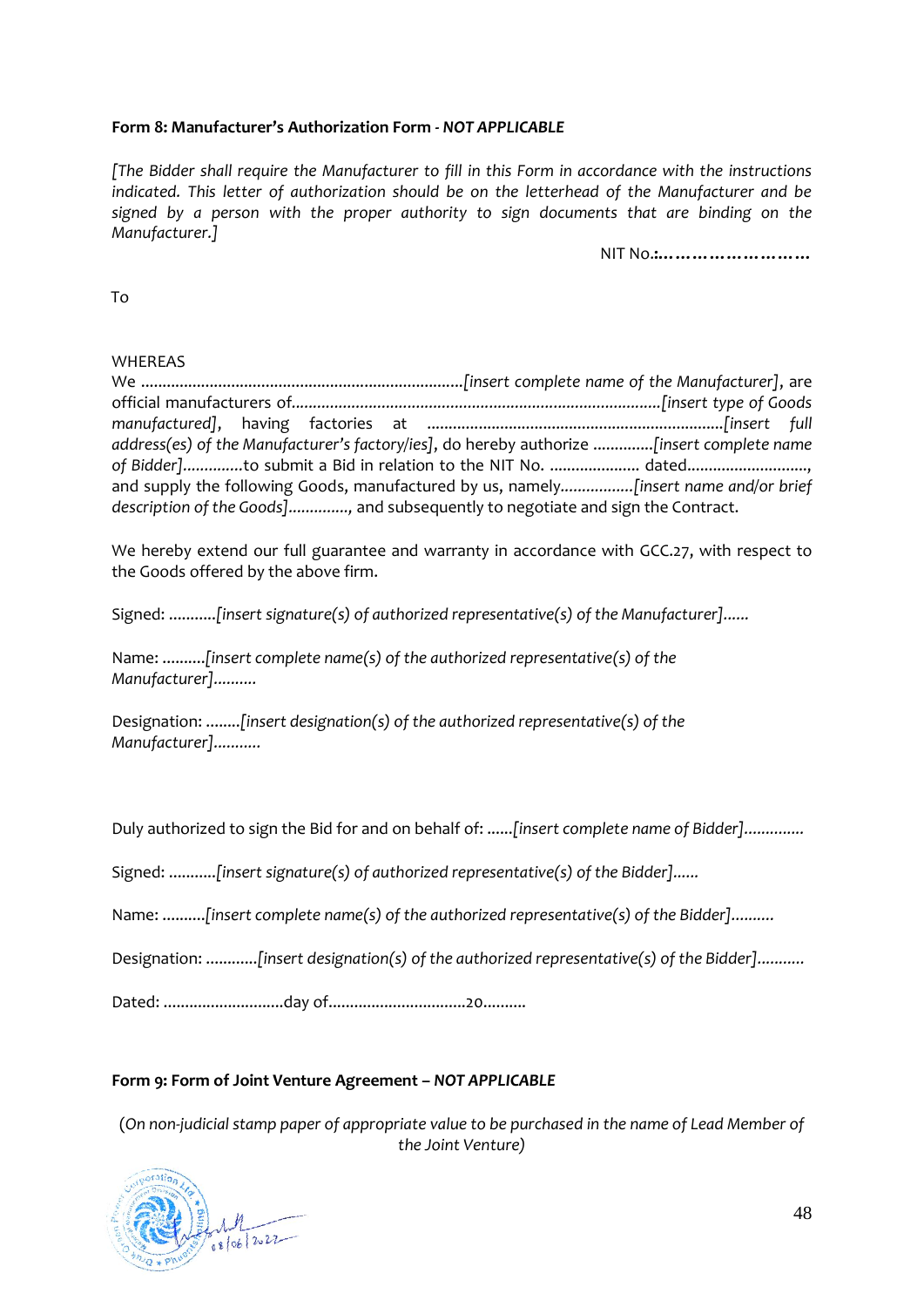THIS Joint Venture Agreement is executed on this ………..day of…………. year and ……………….. between M/s…………………………………………... a company incorporated under the laws of……………(*insert the name of country under the laws of which the company is incorporated for all the members )*…………. …………. and having its Registered Office at ……………………………… (Herein after called the "Lead Member" which expression shall include its successors, executors and permitted assigns), M/s.……………………………..a company incorporated under the ……………………….. and having its Registered Office at……………………………(hereinafter called the "Member" which expression shall include its successors, execute or sand permitted assigns) and M/s…………………… a company incorporated under the ........................... and having its Registered Office at ……………………. .(hereinafter called the "Member" which expression shall include its successors, executors and permitted assigns) for the purpose of making a Bid and entering into a Contract (in case of award) against the NIT No.: ………………….for executing the supply of ……………….................. to Druk Green Power Corporation Limited incorporated under the Companies Act of 2000 of the kingdom of Bhutan having its Registered Office at ………………………. which expression shall include its successors, executors and permitted assigns (hereinafter called DGPC).

WHEREAS the Bidding Documents stipulates that a Joint Venture of two or more firms as members, meeting the requirement of [ITB. 8,](#page-8-0)as applicable may Bid, provided the Lead Member and other Members if so specified fulfils all financial & technical qualification requirements and all members of the JV meet the eligibility requirements as specified in the Bidding Documents and in such a case, the Bid shall be signed by the Lead Member of the Joint Venture, who will be jointly and severally liable to perform the Contract and all obligations hereunder.

NOW THIS INDENTURE WITNESSETH AS UNDER:

In consideration of the above premises and agreements all the Members to this Joint Venture do hereby now agree as follows:

1. In consideration of the award of the Contract by DGPC to the Joint Venture, we, the Members to the Joint Venture do hereby agree that M/s ………………………...shall act as Lead Member and further declare and confirm that we shall jointly and severally be bound unto DGPC for the successful performance of the Contract and shall be fully responsible for the supply of Goods in accordance with the Contract.

2. The Lead Member is hereby authorized by the Members of the Joint Venture to bind the Joint Venture with respect to the Contract as may be awarded by DGPC and to receive instructions for and behalf of all the Members of the Joint Venture.

3. It is hereby agreed that the Lead Member shall furnish the Bid security as stipulated in the Bidding Documents on behalf of the Joint Venture.

4. In case of any breach of the said Contract by the Lead Member or other Member(s) of the Joint Venture agreement, the Member(s) do hereby agree to be fully responsible for the successful performance of the Contract and to carry out all the obligations and responsibilities under the Contract in accordance with the requirements of the Contract.

5. Further, if DGPC suffers any loss or damage on account of any breach in the Contractor any shortfall in the performance of the equipment in meeting the performance guaranteed as per the specification in terms of the Contract, the Member(s) of these presents undertake to

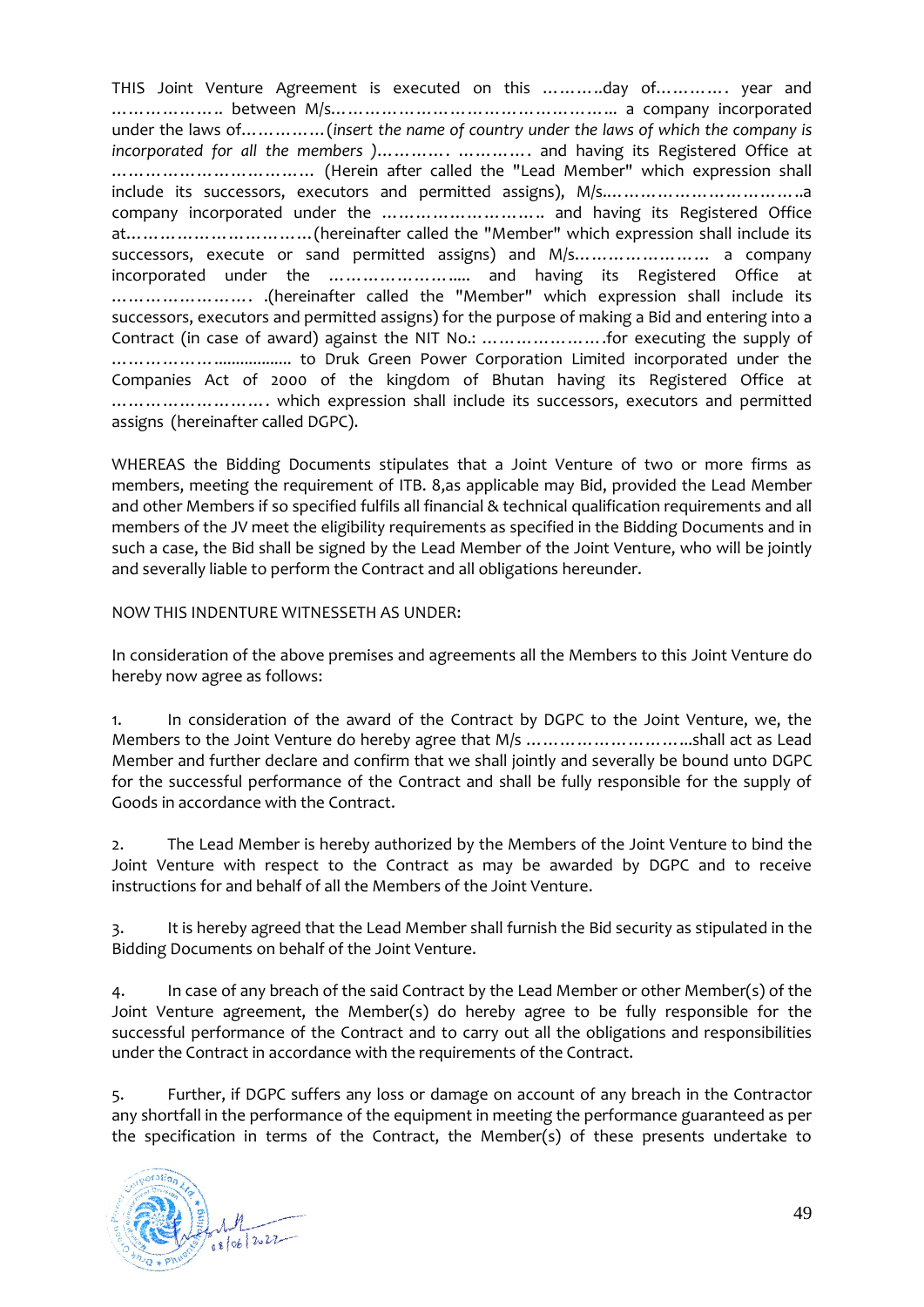promptly make good such loss or damage caused to DGPC, on its demand without any demur. It shall not be necessary or obligatory for DGPC to proceed against Lead Member to these presents before proceeding against or dealing with the other Member(s).

6. The financial liability of the Member of this Joint Venture agreement to DGPC, with respect to any of the claims arising out of the performance or non- performance of the obligations set forth in the said Joint Venture agreement, read in conjunction with the relevant conditions of the Contract shall, however, not be limited in any way so as to restrict or limit the liabilities of any of the Members of the Joint Venture agreement.

7. It is expressly understood and agreed between the members to this Joint Venture agreement that the responsibilities and obligations of each of the Members shall be as delineated in Appendix-I *(\*To be incorporated suitably by the Members)* to this agreement. It is further agreed by the Members that the above sharing of responsibilities and obligations shall not in any way be a limitation of joint and several responsibilities of the Members under this Contract.

8. It is clearly agreed that the Lead Member shall ensure performance under the Contract and if one or more of the Members fail to perform its respective obligations under the Contract, the same shall be deemed to be a default of all the members of the Joint Venture.

9. It is hereby expressly agreed between that members to this Joint Venture that neither member shall assign or delegate its rights duties or obligations under this agreement except with the prior written consent of DGPC.

10. This Joint Venture agreement shall be construed and interpreted in accordance with the laws of the... .. ... (insert applicable law and jurisdiction)shall have the exclusive jurisdiction in all matters arising there under.

11. In case of an award of a Contract, We the Members to the Joint Venture agreement do hereby agree that we shall be jointly and severally responsible for furnishing a Contract Performance Security from a bank in favour of DGPC in the forms acceptable to DGPC for value of ten percent (10%) of the Contract Price. It is further agreed that the Joint Venture agreement shall be irrevocable and shall form an integral part of the Contract, and shall continue to be enforceable till completion of the Contract. It shall be effective from the date first mentioned above for all purposes and intents.

12. We undertake that the Joint Venture agreement shall not be modified or amended without the written permission from DGPC.

IN WITNESS WHEREOF, the Members to the Joint Venture agreement have through their authorised representatives executed these presents and affixed Common Seals of their companies, on the day, month and year first mentioned above.

1 For lead Member

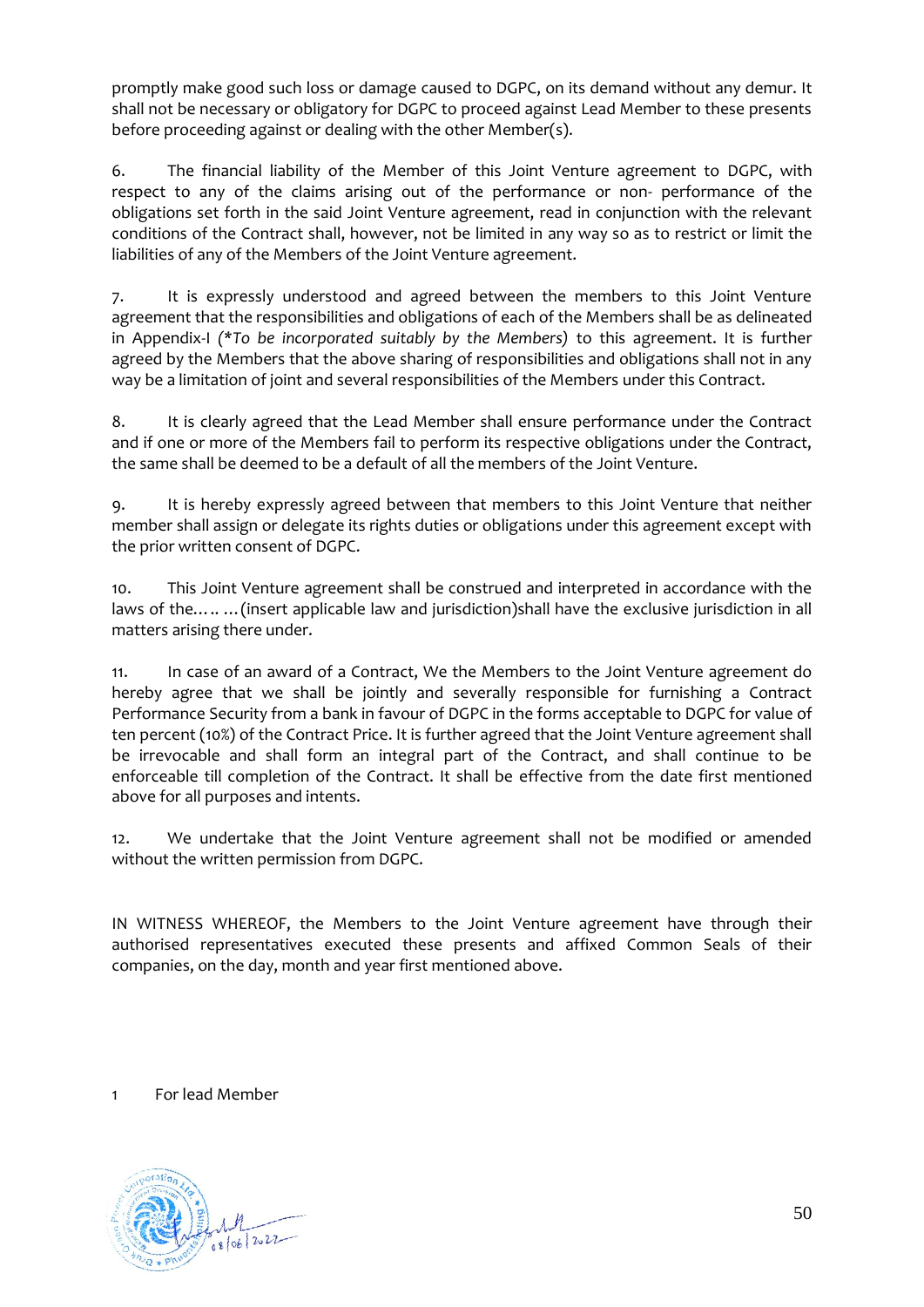(Signature of authorised representative)

Signature …………………………………… Name ………………………………………..

2 For other Member

| (Signature of authorised representative) |
|------------------------------------------|
|                                          |
|                                          |
|                                          |

## **WITNESSES**:

| (Signature) | (Signature) |
|-------------|-------------|
|             |             |
|             |             |

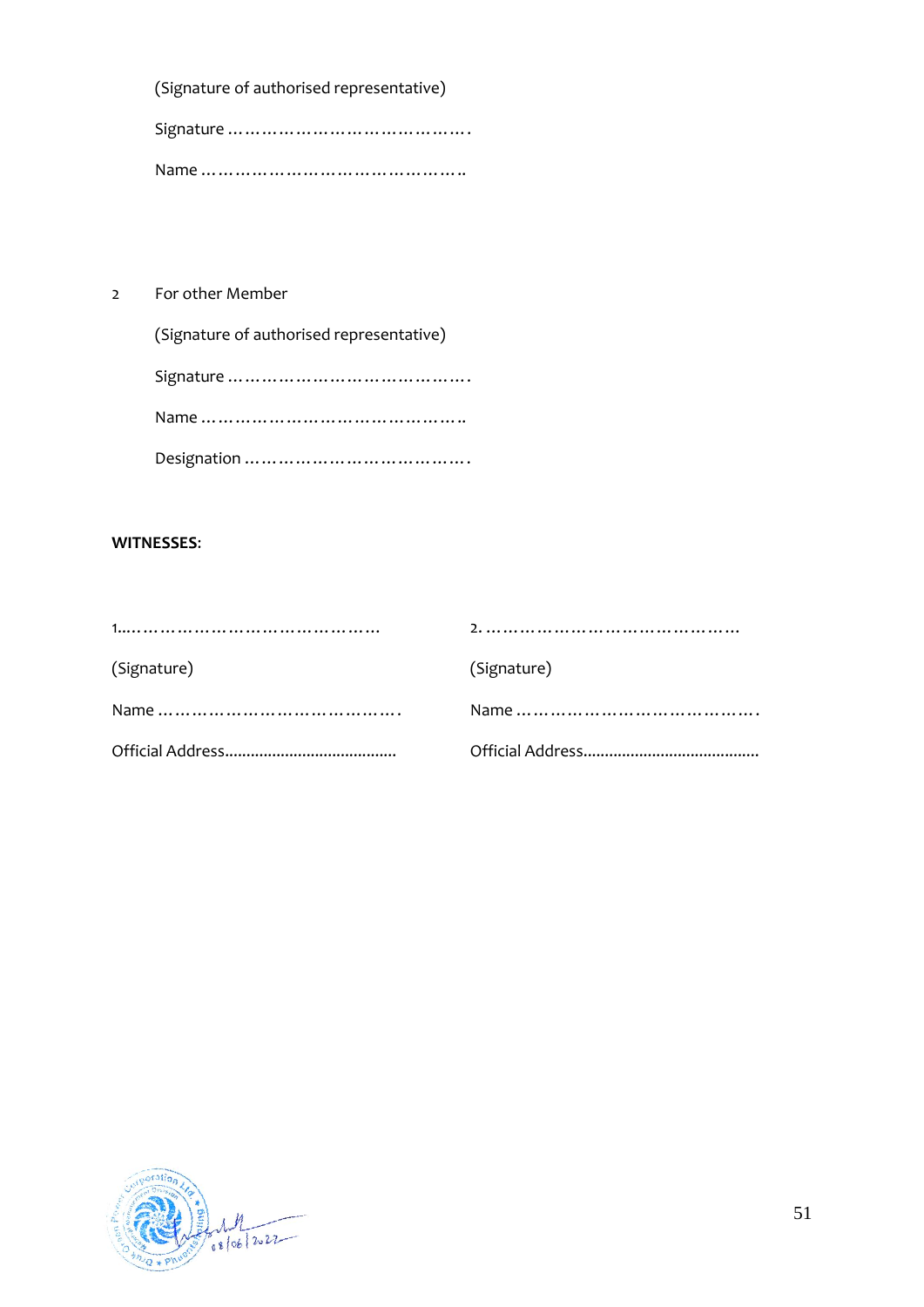NIT No.: *MMD0094/2022* Bidder's Name & Address: ..............................................

To

Head, Material Management Division Druk Green Power Corporation Ltd. *Lower Damdara,* Phuentsholing

The following are the deviations and variations from and exceptions to the terms, conditions and specifications of the bidding documents for *Supply and Delivery of* **Chemicals***.* These deviations and variations are exhaustive. We shall withdraw the deviations proposed by us in this Form at the cost of withdrawal indicated in the financial bid, failing which our bid may be rejected and bid security forfeited.

We confirm that except for the deviations and variations stated in this Form to our bid, the entire supply shall be executed as per specifications and conditions of the bidding documents without any extra cost to DGPC, irrespective of any mention to the contrary anywhere else in the bid, failing which our bid may be rejected and bid security forfeited.

Further, we agree that additional condition, deviation, if any, found in the bidding documents other than those stated in this Form, save those pertaining to any rebates offered, shall not be given effect to.

| Section / Clause No<br>Page No. | <b>Statement of Deviations</b> |
|---------------------------------|--------------------------------|
|---------------------------------|--------------------------------|

| Date : |  |
|--------|--|
| Place: |  |
|        |  |
|        |  |

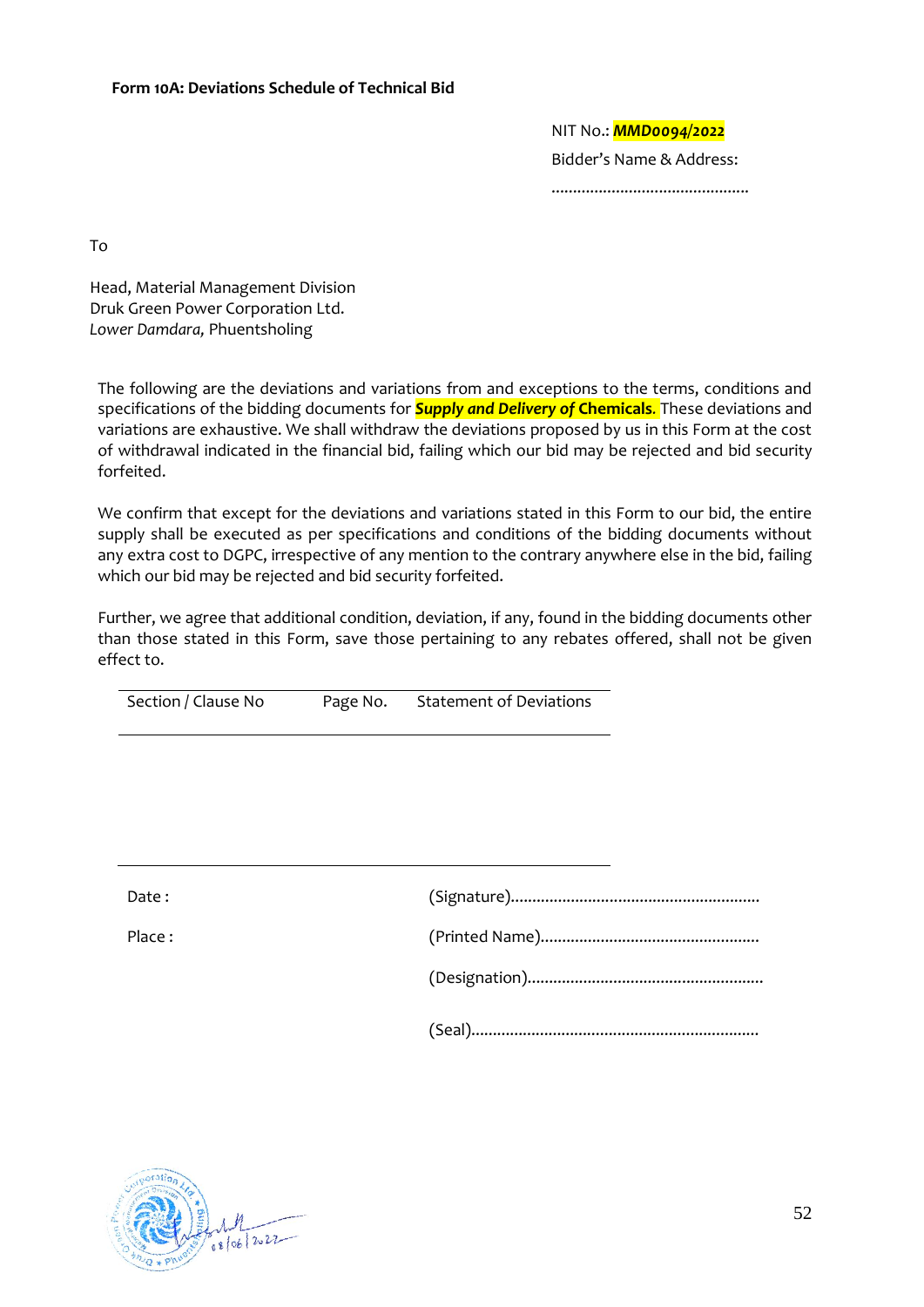### **Form 10B: Deviation Schedule of Financial Bid -** *NOT APPLICABLE*

*(The deviation mentioned in the schedule shall be the same deviation as mentioned in Form 10A and submitted along with technical bid. Additionally, only the cost of withdrawal, if any, shall be mentioned against each deviation)*

### NIT No.: **MMD00942022**

Bidder's Name & Address:

..............................................

Head, Material Management Division Druk Green Power Corporation Ltd. Phuentsholing

To

The following are the deviations and variations from and exceptions to the terms, conditions and specifications of the Bidding Documents for procurement of **Chemicals** These deviations and variations are exhaustive. We are furnishing below the cost of withdrawal for the deviations and variations stated in this Form. We shall withdraw the deviations proposed by us in this Form at the cost of withdrawal indicated herein, failing which our Bid may be rejected and bid security forfeited.

We confirm that except for the deviations and variations stated in this Form to our Bid, the entire supply shall be executed as per specifications and conditions of the Bidding Documents without any extra cost to DGPC, irrespective of any mention to the contrary anywhere else in the Bid, failing which our

Bid may be rejected and Bid security forfeited.

Further, we agree that additional condition, deviation, if any, found in the Bidding Documents other than those stated in this Form, save those pertaining to any rebates offered, shall not be given effect to.

| Date:  |  |
|--------|--|
| Place: |  |
|        |  |
|        |  |

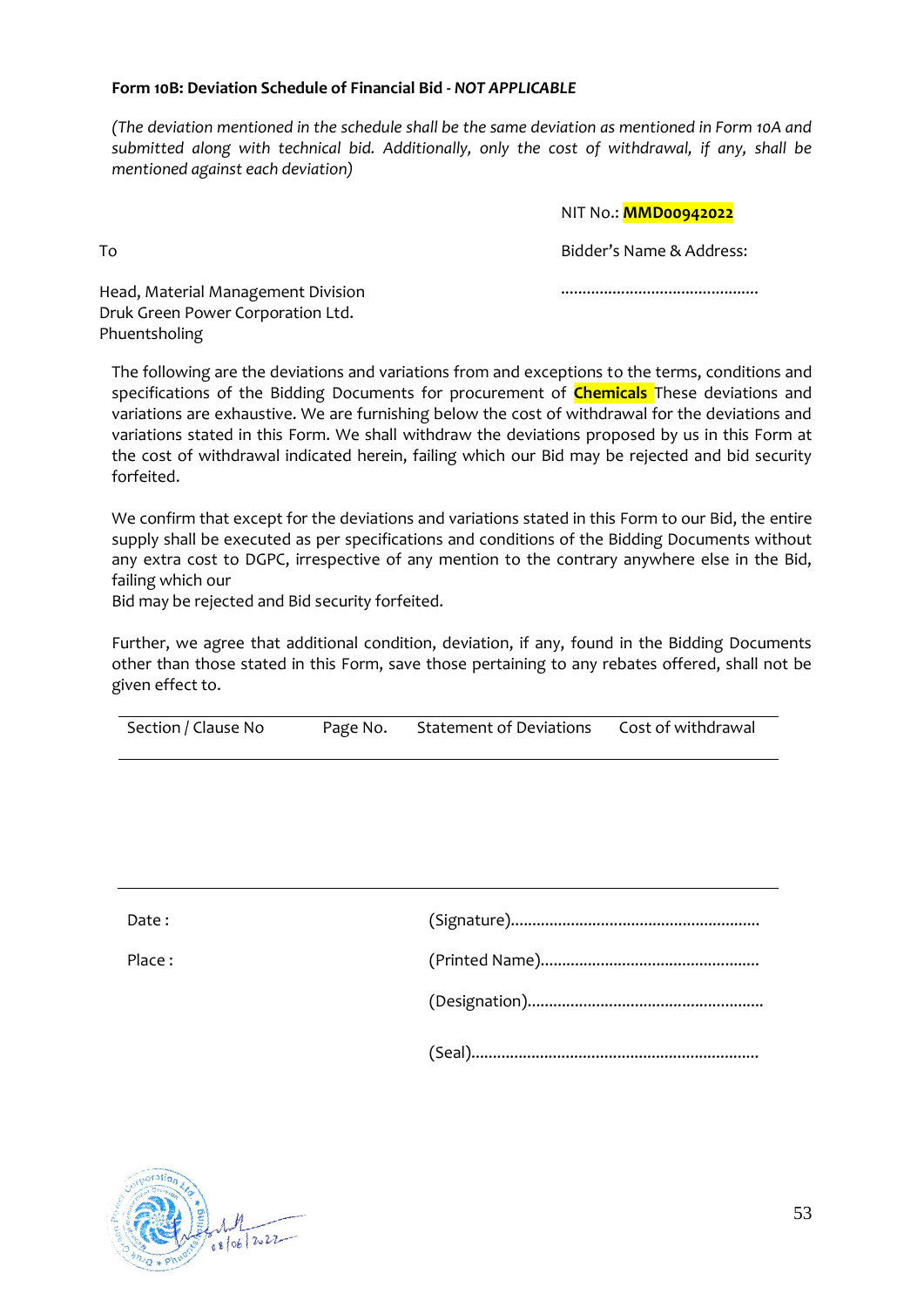### **NIT No.: MMD0094/2022**

Bidder's Name & Address:

..............................................

To Head, Material Management Division Druk Green Power Corporation Ltd. Phuentsholing

Dear Sirs,

Following are the additional information in addition to the information already provided.

| S.No | Description of Information |           |  | Reference to Bidding Reference to Bid |
|------|----------------------------|-----------|--|---------------------------------------|
|      |                            | documents |  | Proposal                              |

| Date:  |  |
|--------|--|
| Place: |  |
|        |  |
|        |  |

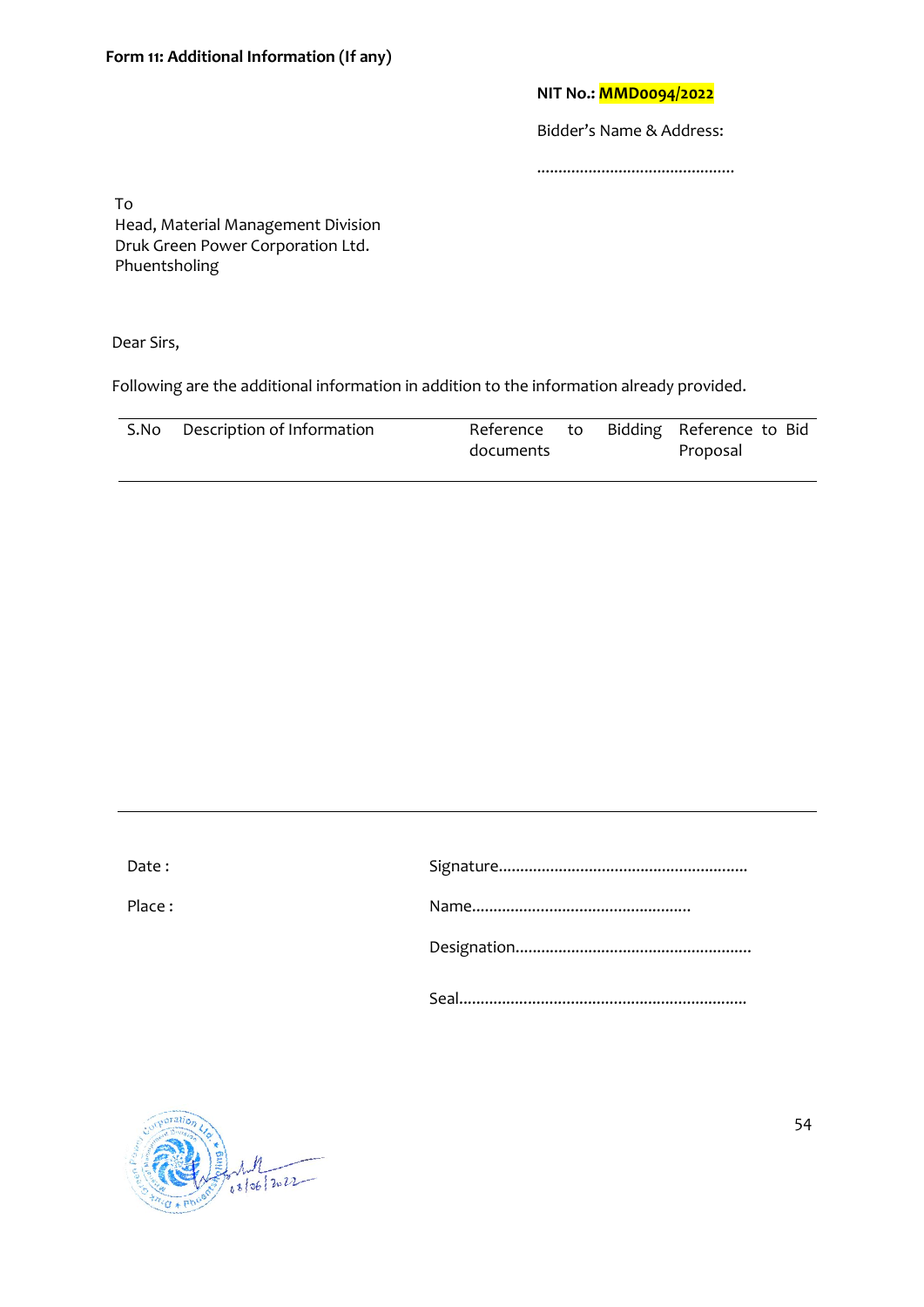*(The Bidder shall fill in this form in accordance with the instructions indicated. No alterations to this format shall be permitted and no substitutions shall be accepted.)*

Date: ........*[insert date of Bid submission*]...............

NIT No.: *..................................................*

Alternative No.: ......*[insert number, if this Bid is for an alternative]..........*

To: *[DGPC's Name and Address]*

We, the undersigned, declare that:

- (a) We have examined and have no reservations to the Bidding Documents with NIT No:........................,including subsequent amendments.........*[insert date and number]*.................... and clarifications....... *[insert date and number]*......................, if any;
- (b) We offer to supply in conformity with the Bidding Documents and in accordance with the Delivery Schedules specified in the BDS, the following Goods: ..........*[insert a brief description of the Goods]*.................;
- (c) We have read the ITB and GCC carefully and understood the obligations of the DGPC fully and agree to comply with all the clauses which are mentioned therein. In case of any breach of any condition on our part, we shall be liable for actions as per terms and conditions of the Contract including the rejection of the bid and termination of the Contract if awarded.
- (d) In line with the requirement of the Bidding Documents we enclose herewith the following Attachments to the Bid Form:
	- i. Bid Security in the form of *..........................(insert the alternative chosen)*................. for a sum of....................................................................*(insert currency and amount in words & figures)*........... ……valid till........................*(insert date)............*. As required, the Bid Security has been furnished in a separate sealed envelope;
	- ii. **Integrity Pact Statement** duly executed by Bidder;
	- iii. **Latest Tax Clearance Certificate** from the tax authority of the respective country or any other equivalent document to confirm that we are tax compliant in the country of its incorporation;
	- iv. **Valid Trade License** (for Bhutanese Bidders);
	- v. **A certificate regarding acceptance of important conditions** of the Bidding Documents as per the form provided with the Bidding Document.
	- vi. **Bidder's Information Form, i**ncluding Certificate of Incorporation as an evidence of a legal entity (for International Bidders);
	- vii. **A Power of Attorney**, in original, authorising that the person(s) signing the Bid has/have the authority to sign the Bid and to make the Bid binding upon us as per the form provided with the Bidding Document;

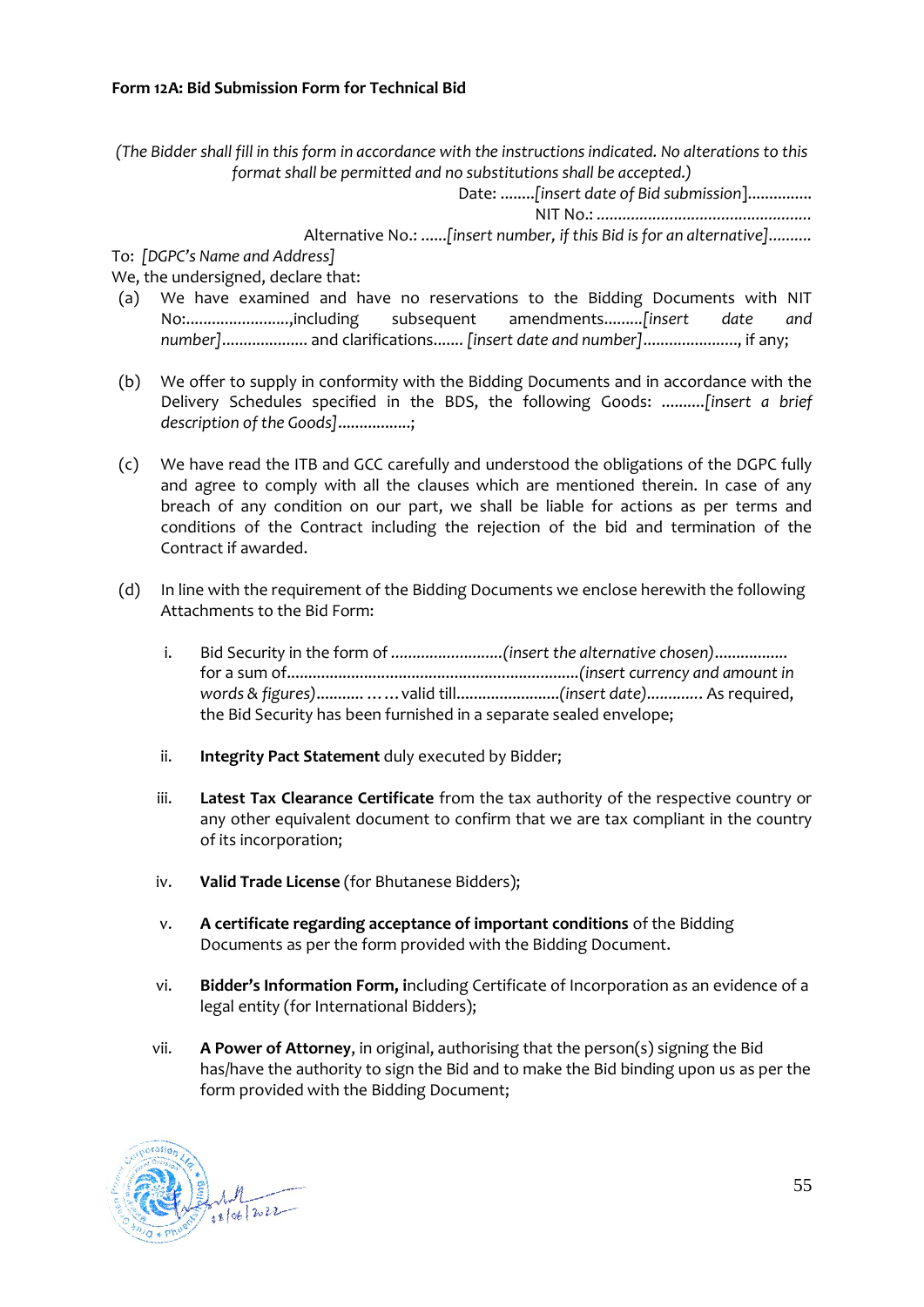- viii. **Documentary evidence** establishing that we are qualified to perform the Contract if our Bid is accepted as per the requirements specified in the Bidding Document. The qualification data has been furnished as per your format enclosed with the Bidding Documents;
- ix. **An affidavit or self -declaration** form affirming our eligibility as per the form provided with the Bidding Document;
- x. **Manufacturer's Authorization** to demonstrate that we have been duly authorized by the manufacturer or producer of the Goods to supply these Goods in the Kingdom of Bhutan (applicable only in cases where the Bidder is not a manufacturer himself);
- xi. **Technical drawings and documentation** including Guaranteed Technical Particulars/Parameters;

## **xii. Vendor Rating Acceptance Form**

- xiii. The variations and deviations from the technical and commercial requirements of the Bidding Documents in your enclosed format with the Bidding Documents;
- (e) We understand that this Bid, together with your written acceptance thereof included in your notification of award and our unconditional acceptance of letter of intent, shall constitute a binding Contract between us, until a formal Contract is prepared and executed.
- (f) We understand that you are not bound to accept the lowest evaluated Bid or any other Bid that you may receive.
- (g) My/Our Bid shall be valid for a period till..............*[insert date]*..............in accordance with [ITB.26.1,](#page-17-0) and it shall remain binding upon us and may be accepted at any time before expiry of that period;
- (h) If my/our Bid is accepted, I/we commit to provide a Performance Security in accordance with [ITB. 42a](#page-26-0)nd [GCC.21f](#page-72-0)or the due performance of the Contract;
- (i) We are not participating, as Bidders, in more than one Bid in this bidding process, other than any alternative offers submitted in accordance wit[h ITB. 16;](#page-11-0)
- (j) We have nationality from eligible countries, viz: *[insert the nationality of the Bidder, including that of all parties that comprise the Bidder if the Bidder is a JV]*
- (k) We have no conflict of interest pursuant t[o ITB.5.2](#page-7-0)

Signed: ................*[insert signature of person whose name and capacity are shown below]......* In the capacity of ....................................*[insert legal capacity of person signing the Bid Submission Sheet]....*

Name: ...........................*[insert complete name of person signing the Bid Submission Sheet]..........*

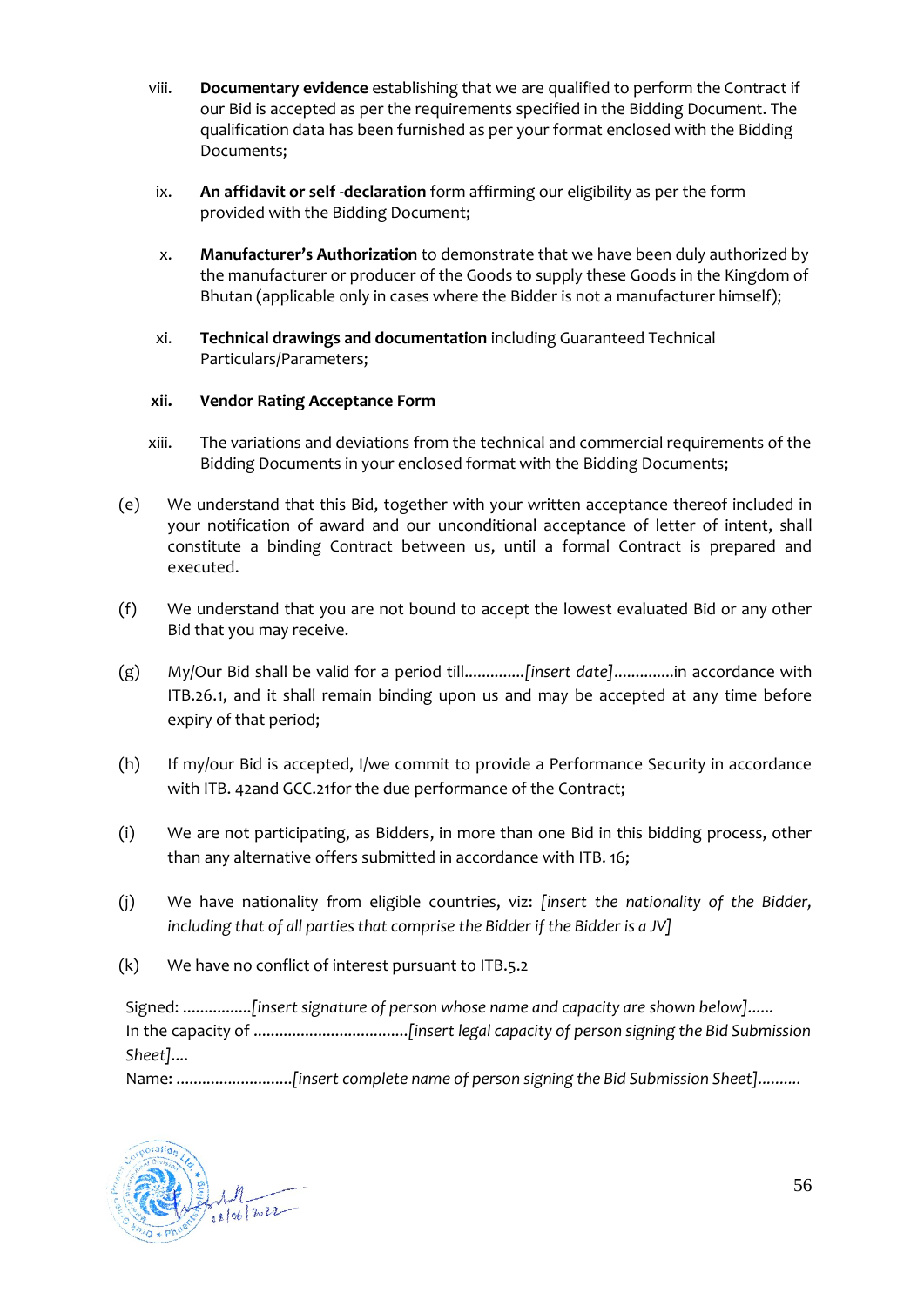| complete name of Bidder] |  |
|--------------------------|--|
|                          |  |

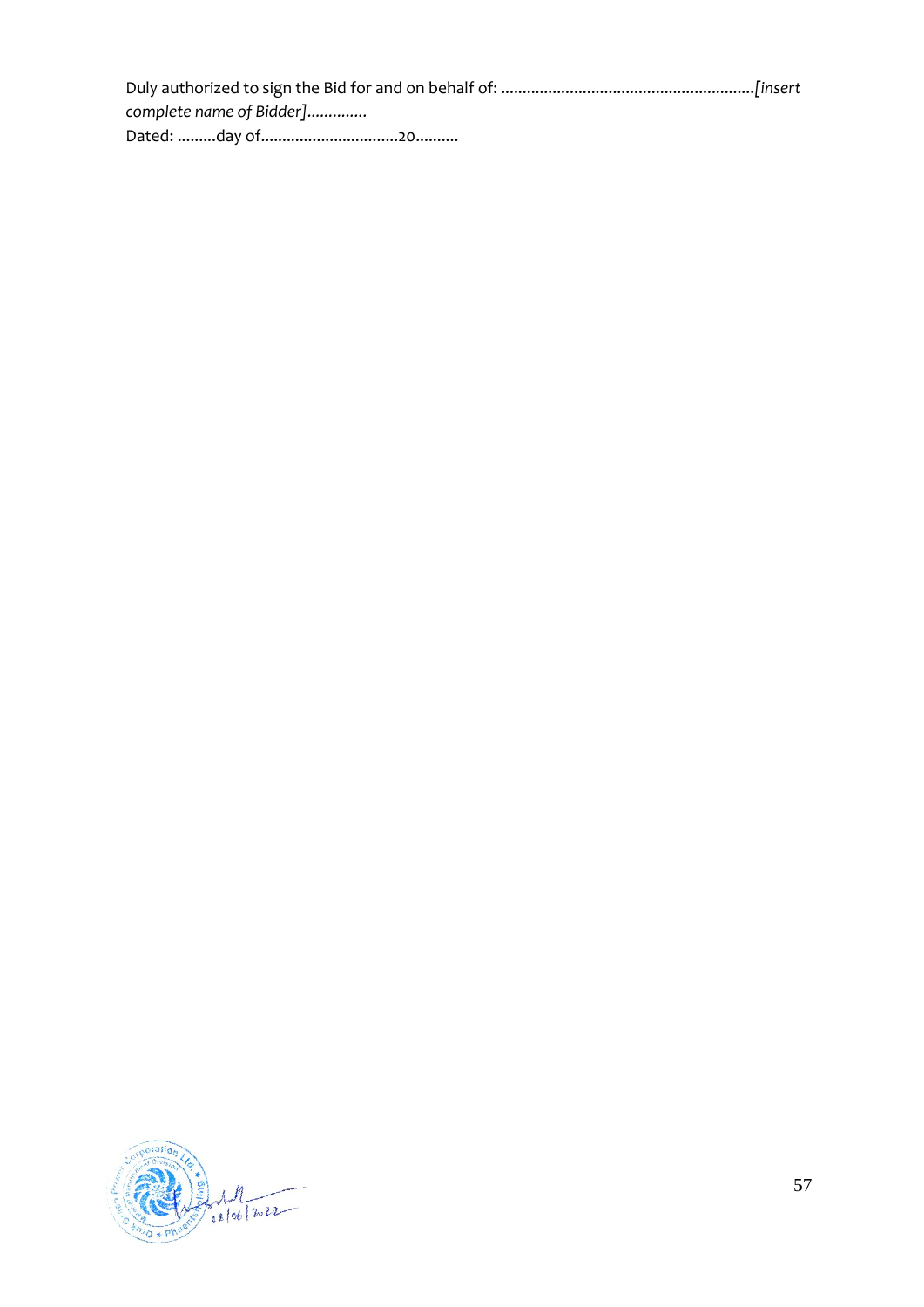### **Form 12B: Financial Bid Submission**

Date: **07/06/2022** Name of Contract: **Supply and Delivery of Chemicals**  NIT No.: **MMD0094/2022,** 

To

Head, Material Management Division Druk Green Power Corporation Ltd. *Lower Damdara,* Phuentsholing

### Dear Sir,

- 1. Having examined the Bidding Documents with NIT No.: **MMD0094/2022** including subsequent amendments ................................ and clarifications................................, if any, the receipt of which is hereby acknowledged, we the undersigned, offer to supply the goods under the above-named package in full conformity with the said Bidding Documents for the sum of …..………………………………………………………………………………………………….. (Currency in Words and Figures)
- 2. Attachments to the Bid Submission Form: We enclose herewith all the supporting documents along with the Bid Submission Form in line with the requirement of  $I$ TB 17:
	- a. The Form 10 of Section IV A attached to the technical bid wherein the deviations from the terms, conditions and technical specifications of the Bidding documents are mentioned, have now been priced and the additional price for withdrawal of the deviations have been included in the deviation schedules of Form 10 B of Section IV A of the Bidding Documents.;
- 3. In line with the requirements of the Bidding Documents, we enclose herewith the following Price Schedule, duly filled-in as per your pro-forma in envelop as part of our financial Bid.
	- 3.1. We are aware that the Price Schedules do not generally give a full description of the work to be performed under each item and we shall be deemed to have read the Technical Specifications, Drawings and other Sections of the Bidding Documents to ascertain the full scope of work included in each item while filling in the rates and prices. We agree that the entered rates and prices shall be deemed to include the full scope as aforesaid, including overheads and profit.
	- 3.2. We declare that prices left blank in the Schedules will be deemed to have been included in the prices of other items. The TOTAL for each Schedule and the TOTAL of Grand Summary shall be deemed to be the total price for supply of Goods in complete accordance with the Contract, whether or not each individual item has been priced.

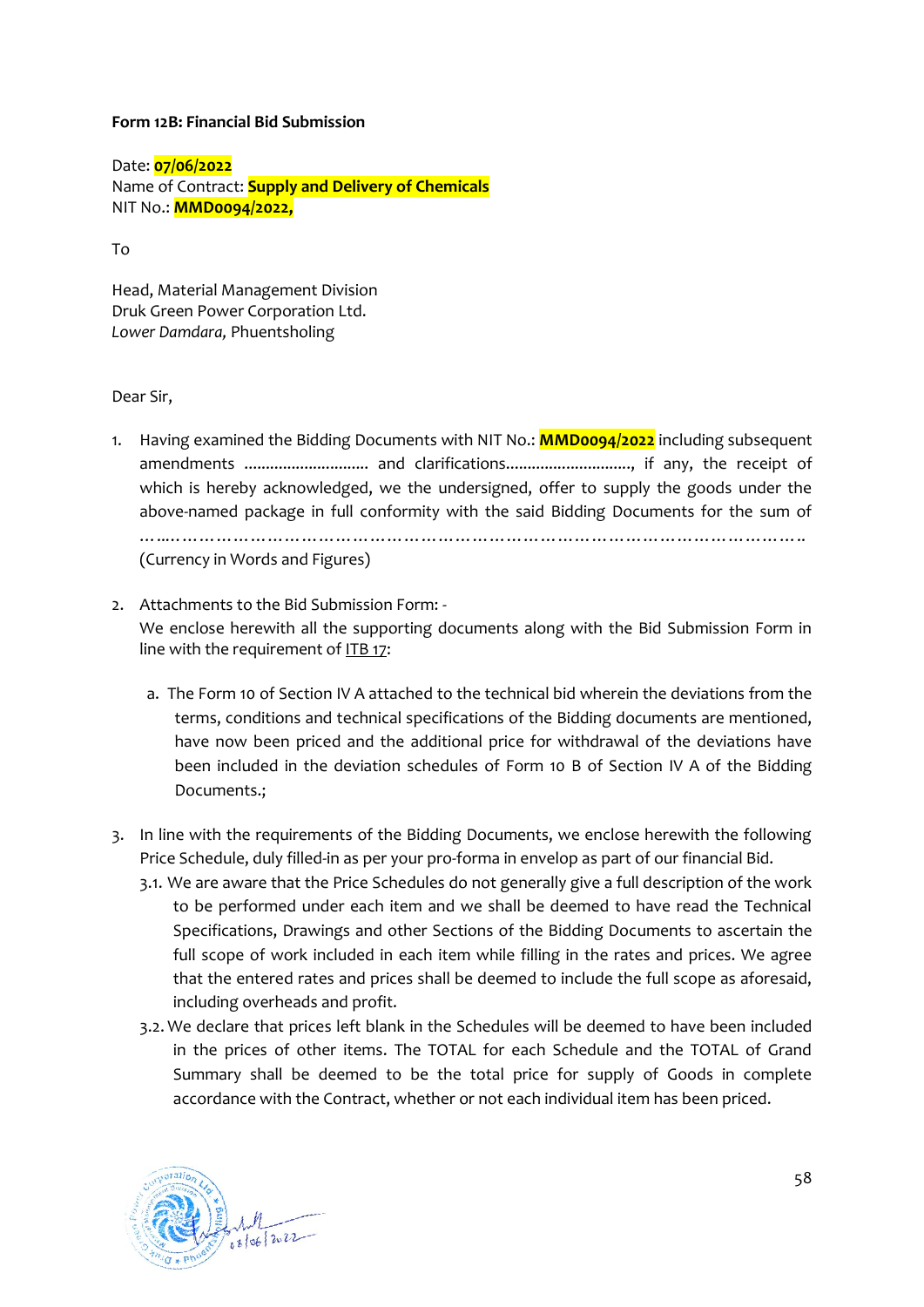- 3.3. My/Our Bid shall be valid for a period till..........*[insert date]*.......... in accordance with [ITB.26.1,](#page-17-0) and it shall remain binding upon us and may be accepted at any time before expiry of that period;
- 3.4.If my/our Bid is accepted, I/we commit to provide a Performance Security in accordance wit[h ITB. 42a](#page-26-0)n[d GCC.21f](#page-72-0)or the due performance of the Contract;
- 3.5. We are not participating, as Bidders, in more than one Bid in this bidding process, other than any alternative offers submitted in accordance wit[h ITB. 16;](#page-11-0)
- 3.6.We have nationality from eligible countries, viz: *[insert the nationality of the Bidder, including that of all parties that comprise the Bidder if the Bidder is a JV]*
- 3.7. We have no conflict of interest pursuant to [ITB.5.2;](#page-7-0)
- 4. Commissions or gratuities, if any, paid or to be paid by us to agents relating to this Bid, and to contract execution if we are awarded the contract, are listed below:

| Name and address of Agent | <b>Amount &amp; Currency</b> | Purpose of Commission or<br>Gratuity |
|---------------------------|------------------------------|--------------------------------------|
|                           |                              |                                      |
|                           |                              |                                      |
|                           |                              |                                      |

The agency commission will be paid to the Bidder's agent in Bhutan in Ngultrum, if the Bid currency is other than INR/BTN then equivalent Nu using the TT selling exchange rate on the date of Technical bid opening or of any immediate preceding date prior to the date of technical bid opening announced by the Royal Monetary Authority of (RMA) the Kingdom of Bhutan (www.rma.org.bt), and such remuneration shall not be subject to any escalation or any further exchange rate variation.

- 5. Until a formal Contract is prepared and executed between us, this Bid, together with your written acceptance thereof in the form of your Letter of Award shall constitute a binding Contract between us.
- 6. We understand that you are not bound to accept the lowest or any other Bid you may receive.
- 7. We, hereby, declare that only the persons or firms interested in this proposal as principals are named here and that no other persons or firms other than those mentioned herein have any interest in this proposal or in the Contract to be entered into, if the award is made on us, that this proposal is made without any connection with any other person, firm or party likewise submitting a proposal, is in all respects for and in good faith, without collusion or fraud.

Yours faithfully

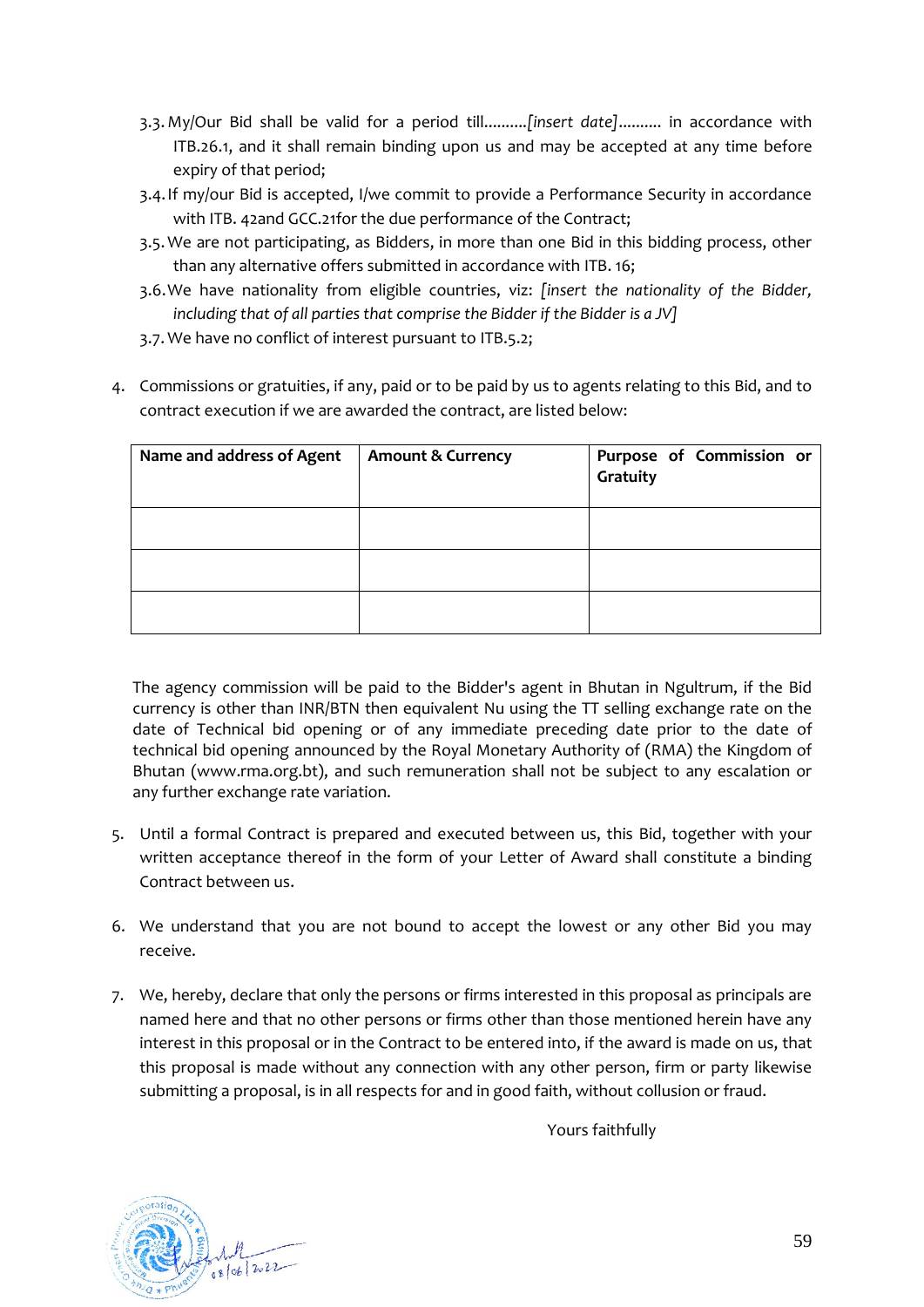| Date:  |  |
|--------|--|
| Place: |  |
|        |  |

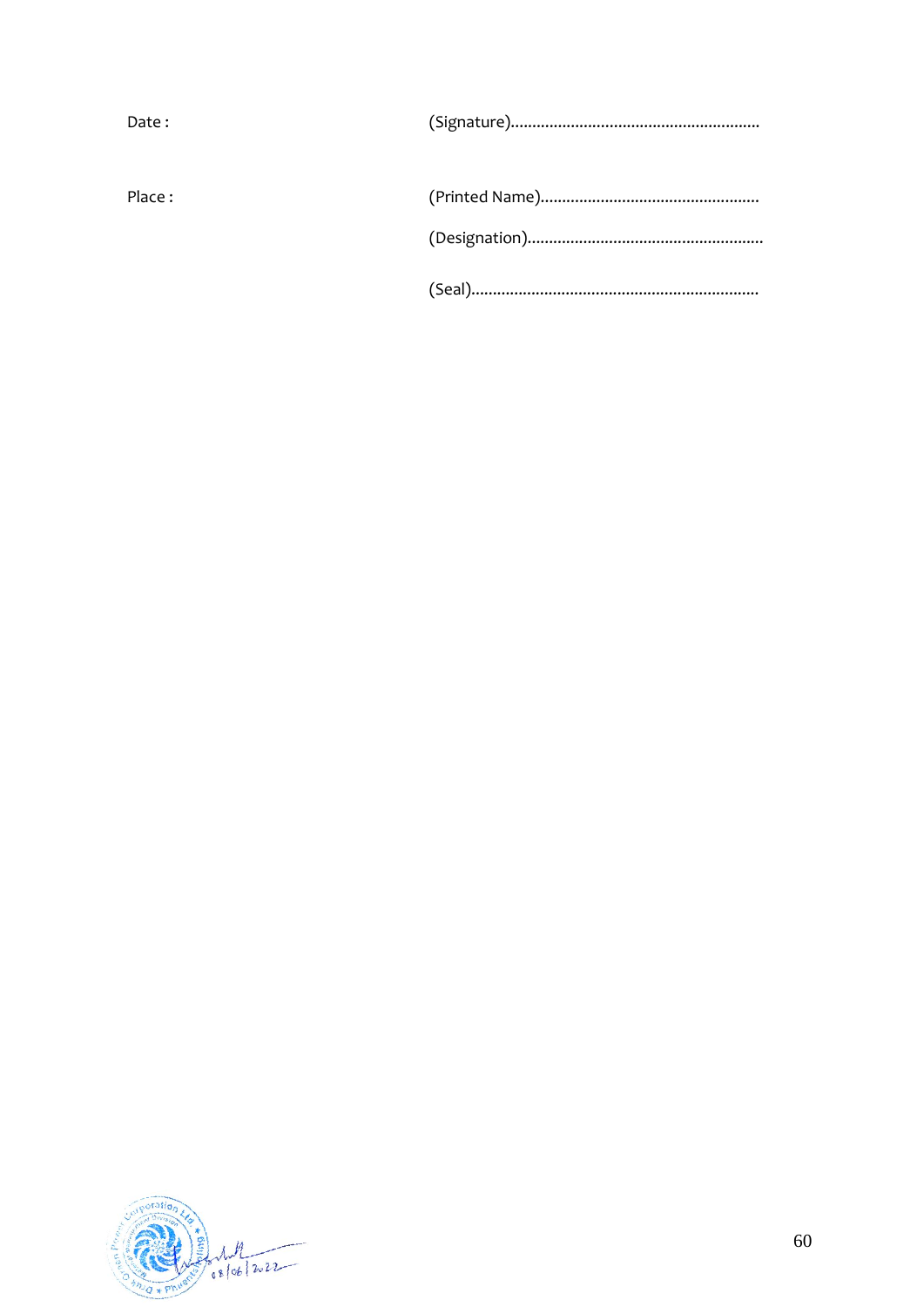**Form 13: Price Schedule**

*As per the Price Schedule attached.* 



61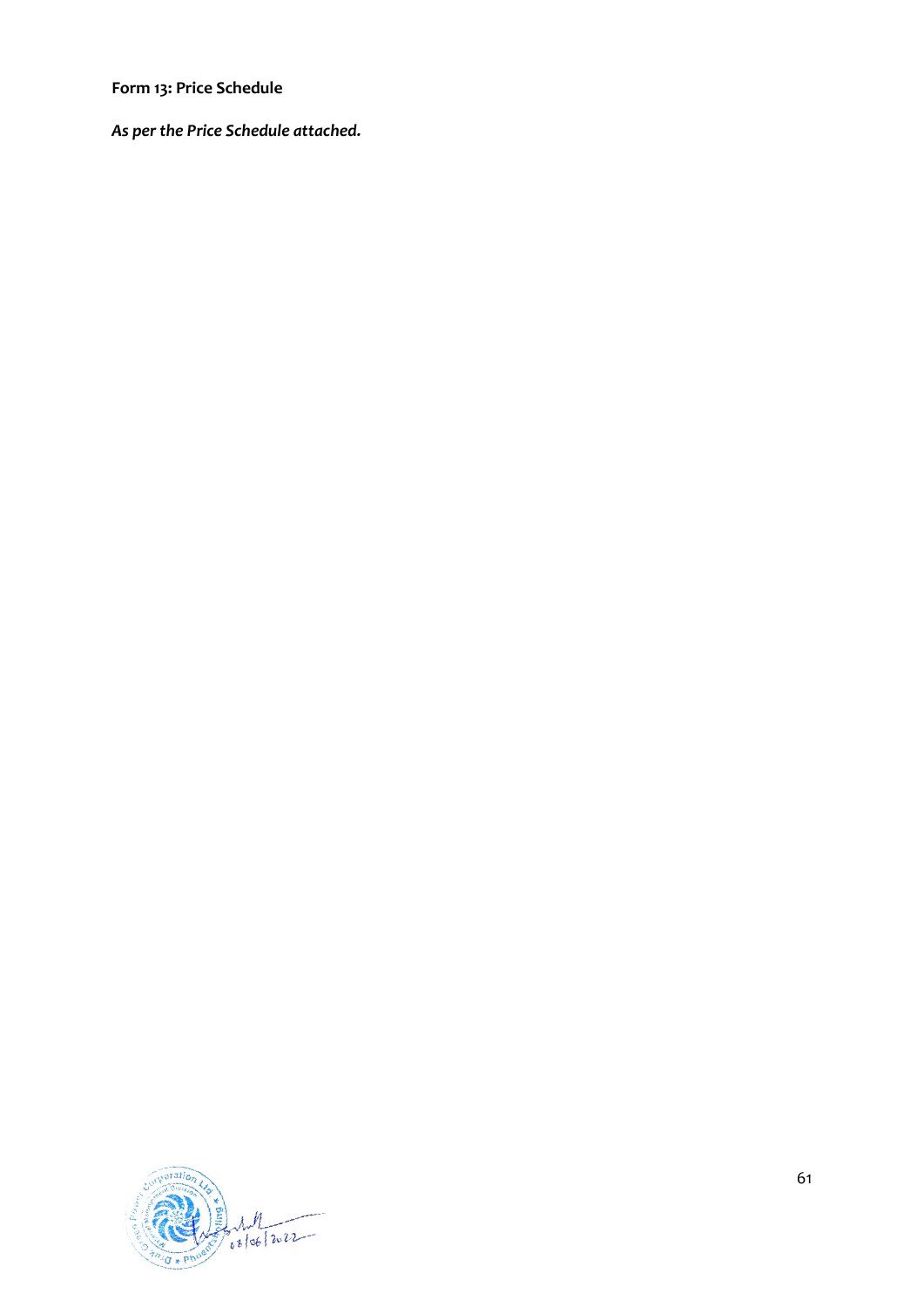## **Form 14: Vendor Rating System Acceptance**

To

Head, Material Management Division Druk Green Power Corporation Ltd. *Lower Damdara,* Phuentsholing

Dear Sir,

With reference to our Bid dated………..for supply of **Chemicals** against NIT No.: *MMD0094/2022*, we hereby conform that we have read the provisions in [ITB. 43r](#page-27-0)egarding the Vendor Rating System and we hereby agree to abide by the provisions in the Vendor Rating System or do affirm as follows:

- 1. We agree to abide by all the provisions in the VRS.
- 2. If our bid is accepted, we agree to be assessed as per the vendor rating methodology adopted by DGPC.
- 3. We accept the rating of Vendor Rating System depending on our performance and any action hereof.
- 4. We shall be liable for any breach of this undertaking and non- compliance to the provisions of VRS.

#### **Sealed and signed**

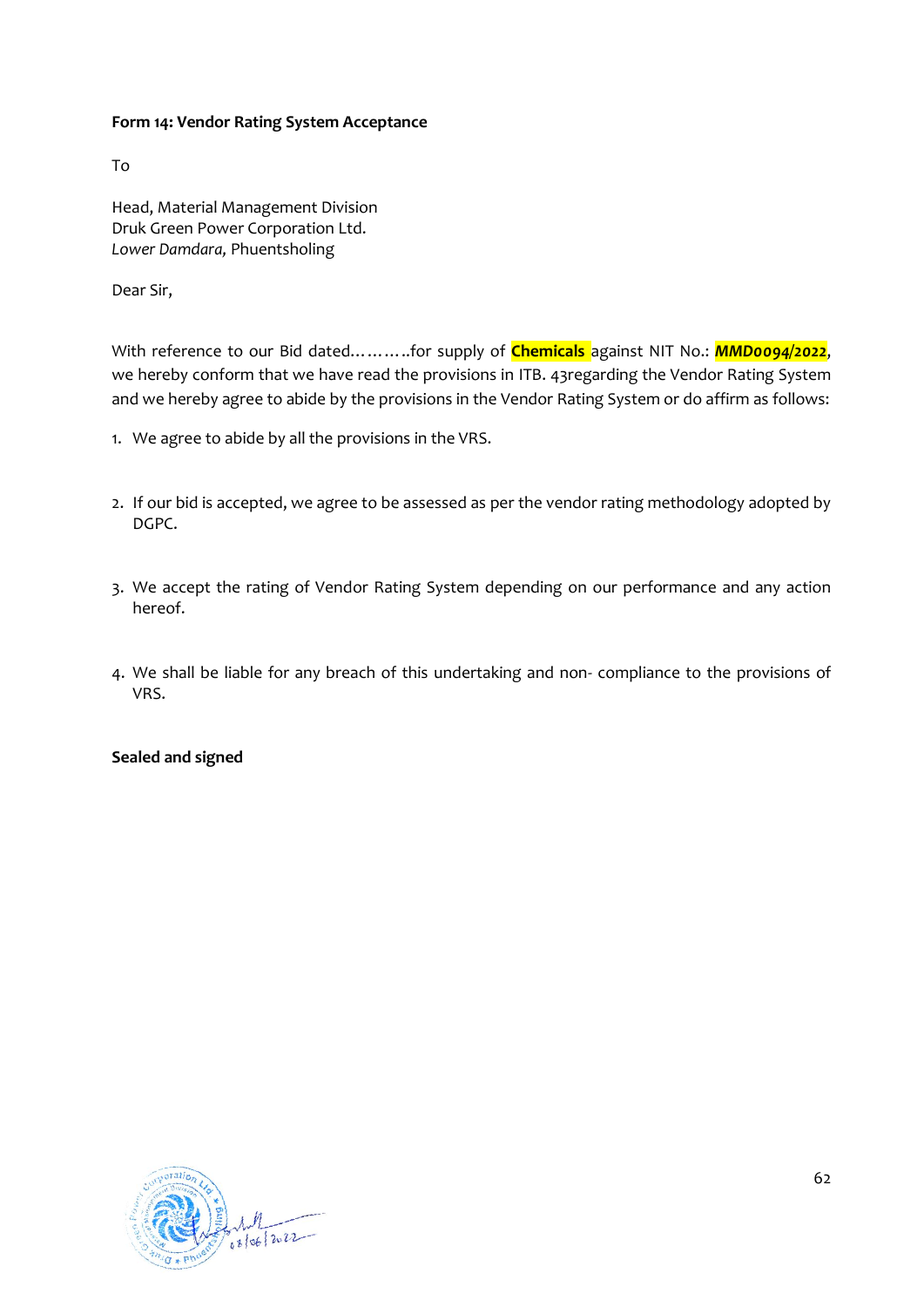## **SECTION V – GENERAL CONDITIONS OF CONTRACT**

### **A. CONTRACT AND INTERPRETATION**

## **GCC.1. Definitions**

GCC.1.1.The following words and expressions shall have the meaning hereby assigned to them.

- a) "Affiliate" means business concerns, organizations, or individuals that control each other or that are controlled by a common third party. Control may include shared management or ownership, common use of facilities, equipment and employees or family interest;
- b) "Bid" means an offer to supply Goods in accordance with the terms and conditions set out in the Bidding Documents inviting such offers. The term "Tender" is synonymous with the term "Bid";
- c) "BDS" means the Bid Data Sheet;
- d) "Bidder" means an eligible legal entity or Joint Venture that participates in a competitive bidding process governed by the Bidding Documents; the terms "Bidder" and "Tenderer" are synonymous;
- e) "Bidding Documents" means the set of documents issued by DGPC to potential Bidders in which the specifications, terms and conditions of the proposed procurement are prescribed. The terms "Bidding Documents", "Tender Documents" and "Bid Documents" are synonymous;
- f) "Commencement Date" means the date of notification of award/ letter of acceptance or any other date specified therein;
- g) "Contract" means a formal agreement in writing entered into between DGPC and the Supplier on mutually agreed terms and conditions including the Contract Documents referred therein and amendments thereto pursuant to the Letter of Award issued by DGPC and accepted by the Supplier and which are in compliance with all the relevant provisions of the Governing Law of the Contract as per [GCC.8;](#page-66-0) In absence of signing of such an agreement the purchase order issued by DGPC shall constitute a contract;
- h) "Contract Document" means the documents referred in Contract agreement where such agreement is signed, or the Purchase Order and shall in particular, consist of documents specified in [GCC.2.2](#page-63-0) including any amendments thereto;
- i) "Contract Price" means the price payable to the Supplier as specified in the Contract at the time of award, subject to such additions and adjustments thereto or deductions there from as may be made pursuant to the provisions of the Contract till the completion of the contract, the price so adjusted shall be termed as Executed Price;
- j) "Day" means calendar day. However, "Working day" as used herein means all calendar days excluding Sundays and Government holidays in the Kingdom of Bhutan;
- k) "DGPC" means Druk Green Power Corporation Limited including its successors and permitted assigns;
- l) "Delivery" means the transfer of the Goods from the Supplier to DGPC in accordance with the terms and conditions set forth in the Contract;
- m) "Domestic Bidder" means any Bidder having nationality of Bhutan or group of legal entities, all members of the group having nationality of Bhutan. A legal entity shall be considered as having the nationality of Bhutan if it is registered within in Bhutan and constituted under and governed by the civil,

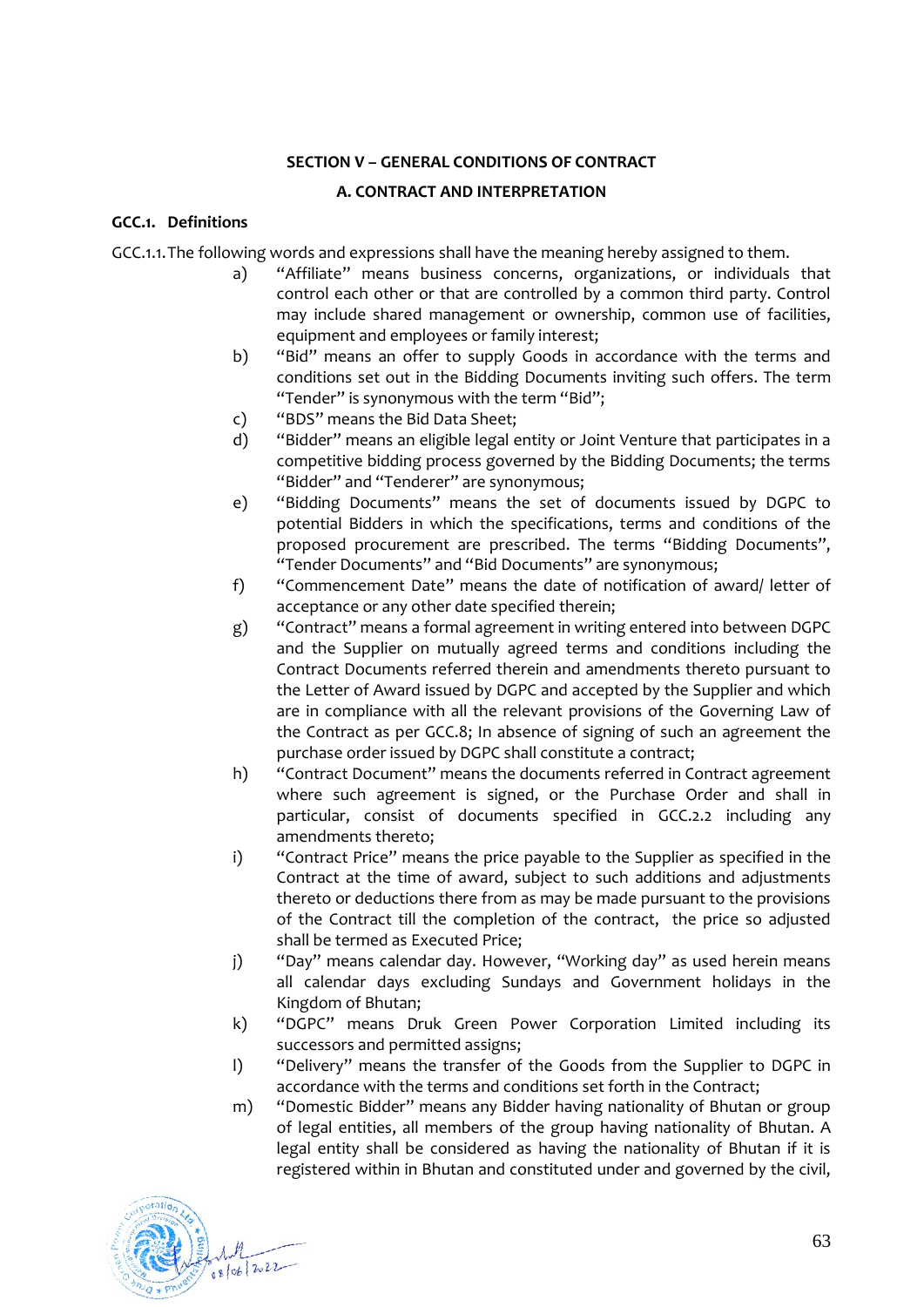commercial or public laws of Bhutan, and having its statutory office, central administration or principle place of business in Bhutan;

- n) "Foreign Bidder" means any Bidder other than the domestic Bidder;
- o) "GCC" means General Conditions of Contract;
- p) "Goods" means all of the commodities, raw materials, machinery and equipment, and/or other materials, including any object in solid, liquid or gaseous form that has an economic utility or value and which can be exchanged or traded, and the services incidental to the supply of the Goods, and other obligations of the Supplier under the Contract;
- q) "ITB" means Instructions to Bidders;
- r) "Joint Venture" means an association of legal entities that pool their resources and skills to undertake a large or complex Contract in the role as a Supplier , with all legal entities (partners in the JV) being legally liable, jointly and severally, for the execution of the Contract in the event of a partner's withdrawal;
- s) "Letter of Award" means the letter issued by DGPC conveying the acceptance of the bid of the successful bidder subject to such terms and conditions as may have been stated therein;
- t) "Place of Delivery" means the place named in the SCC for Delivery of Goods;
- s) "Price Schedule" means the schedules or any part or individual schedule thereof, submitted by the Bidder with his Bid and forming a part of the Contract;
- (v) "RGoB" means the Royal Government of Bhutan;
- (w) "SCC" means Special Conditions of Contract;
- (x) "Sub-vendor" means any natural person, private or government entity, or a combination thereof, including its legal successors and permitted assigns, to whom any part of the Goods to be supplied or execution of any part of the services incidental to the Delivery of Goods is subcontracted by the Supplier;
- (y) "Supplier" means a legal entity, including the legal successors or permitted assigns of such entity, entering into a Contract with DGPC for the supply of Goods;
- (z) "Warranty Period" means the period of validity of the warranties given by the Supplier commencing at completion of procurement of goods or a part thereof, if separate completion of the procurement of goods for such part has been provided in the Contract, during which the Supplier is responsible for defects with respect to the goods (or the relevant part thereof) as provided in [GCC.27h](#page-74-0)ereof.

## **GCC.2. Contract Documents**

- GCC.2.1. Subject to the order of precedence set forth in the Contract, all documents forming part of the Contract (and all parts thereof) are intended to be correlative, complementary and mutually explanatory. The Contract shall be read as a whole.
- <span id="page-63-0"></span>GCC.2.2. The Contract Document shall consist of all the engineering data, drawings and descriptive materials submitted with the Bid, complete set of Bid and Bidding Documents, copies of all the correspondence with DGPC, and any other documents as may be specified by DGPC.
- <span id="page-63-1"></span>GCC.2.3. The Supplier shall not, without DGPC's prior written consent, disclose the Contract, or any provision thereof, or any specification, drawing, pattern, sample or information furnished by or on behalf of DGPC in connection therewith, to any person other than a person employed by the Supplier in the performance of the Contract. Disclosure to any such employed person or any entity shall be made in

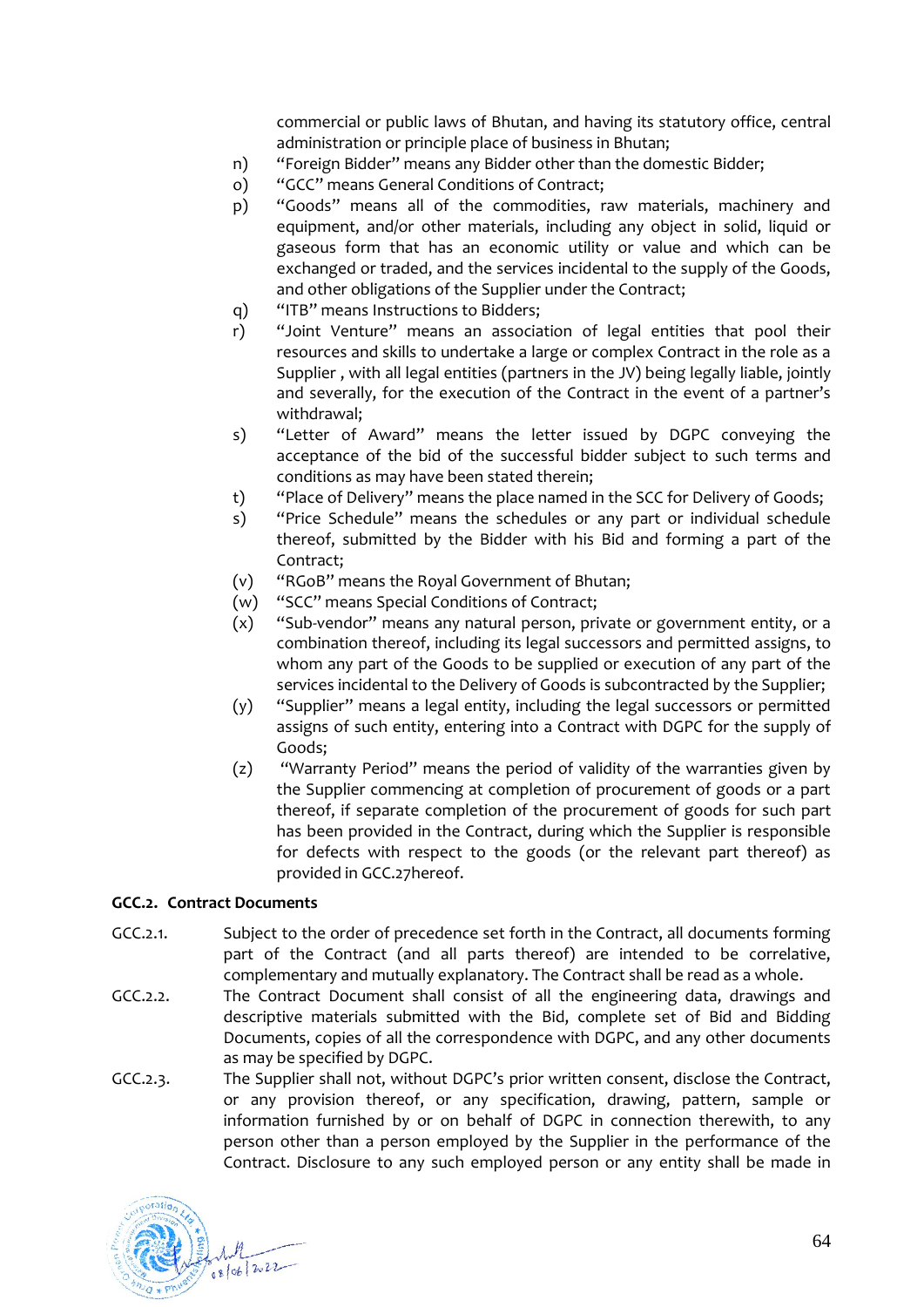confidence and shall extend only as far as necessary for purposes of such performance.

GCC.2.4. The Supplier shall not, without DGPC's prior written consent, make use of any document or information specified in [GCC.2.3](#page-63-1) above except for the purpose of performing the Contract.

# **GCC.3. Interpretation**

- GCC.3.1. In the Contract, except where the context requires otherwise:
	- a. words indicating one gender include all genders;
	- b. words indicating the singular also include the plural and words indicating the plural also include the singular;
	- c. provisions including the word "agree," "agreed," or "agreement" require the agreement to be recorded in writing; and
	- d. "written" or "in writing" means hand-written, type-written, printed or electronically made, and resulting in a permanent record.

The headings and sub-headings to these GCC shall not be deemed to form part thereof or be taken into consideration in the interpretation of these conditions.

- GCC.3.2. "Month" and "Year" and all dates shall be reckoned according to the Gregorian calendar.
- GCC.3.3. A "law" shall be construed as a reference to such law including its amendments or re-enactments from time to time.
- GCC.3.4. A "person" shall be construed as a reference to any person, firm, company, corporation, society, trust, government, or agency of a government or any association or partnership (whether or not having separate legal personality) of two or more of the above and a person shall be construed as including a reference to its successors, permitted transferees and permitted assigns in accordance with their respective interests.
- GCC.3.5. The words "hereof" or "herein" if and when used in the Contract Documents shall mean a reference to the Contract Documents of this Contract.
- GCC.3.6. Incoterms

Unless inconsistent with any provision of the Contract, the meaning of any trade terms, when used, and the rights and obligations of parties there under shall be governed by the rules prescribed in the current edition of Incoterms specified in the SCC and published by the International Chamber of Commerce in Paris, France.

- GCC.3.7. Amendment No amendment or other variation of the Contract shall be effective unless it is in writing, is dated, expressly refers to the Contract, and is signed by duly authorized representatives of DGPC and the Supplier.
- <span id="page-64-0"></span>GCC.3.8. Non-waiver
	- a. Subject to [GCC.3.8\(](#page-64-0)b) below, no relaxation, forbearance, delay or indulgence by either party in enforcing any of the terms and conditions of the Contract or the granting of time by either party to the other shall prejudice, affect or restrict the rights of that party under the Contract, nor shall any waiver by either party of any breach of Contract operate as waiver of any subsequent or continuing breach of Contract;
	- b. Any waiver of a party's rights, powers or remedies under the Contract must be in writing, dated and signed by an authorized representative of the party granting such waiver, and must specify the right and the extent to which it is being waived.

GCC.3.9. Severability

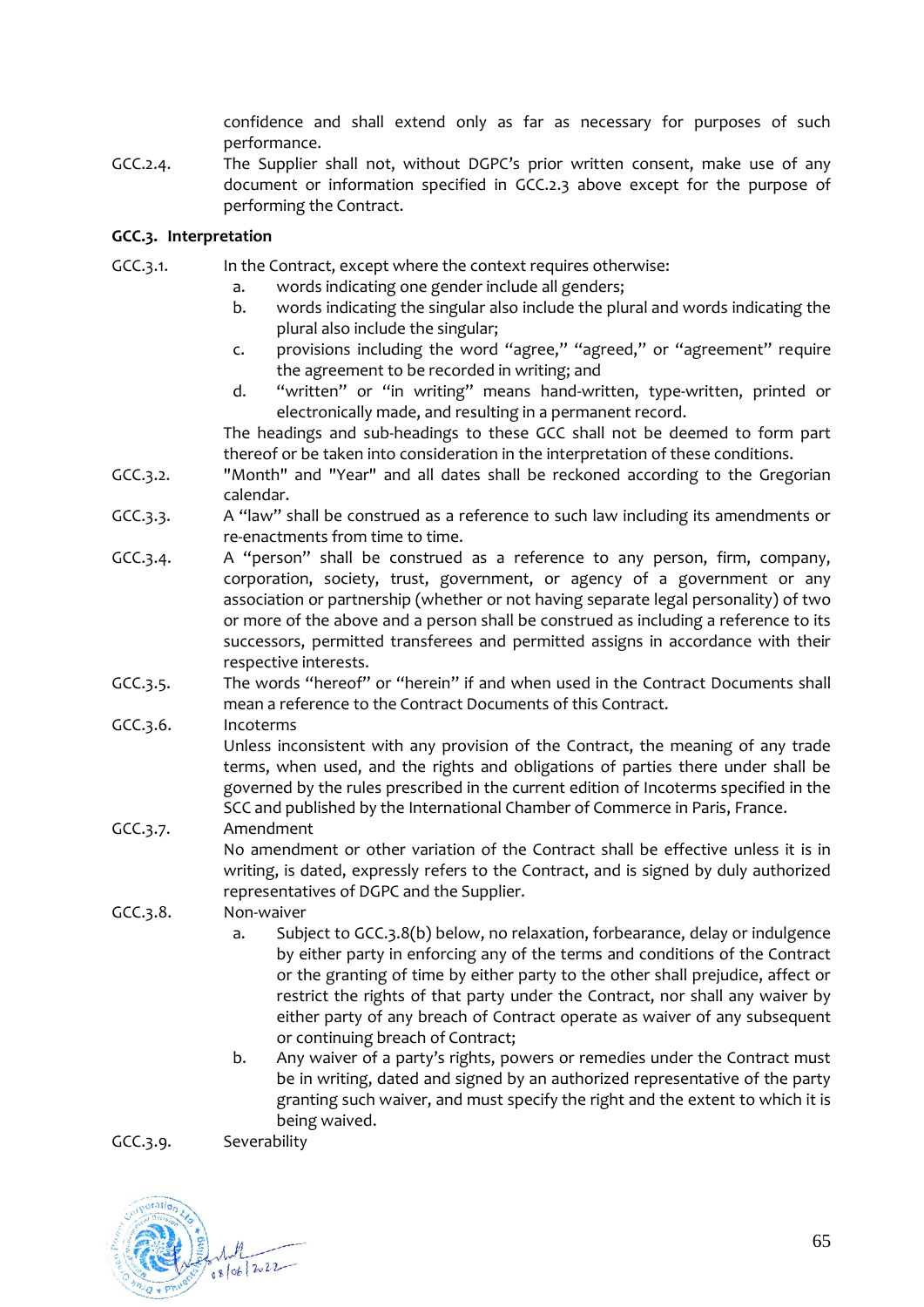If any provision or condition of the Contract is prohibited or rendered invalid or unenforceable, such prohibition, invalidity or unenforceability shall not affect the validity or enforceability of any other provisions and conditions of the Contract.

### GCC.3.10. Effect

The Contract shall be deemed to have come into effect from the date of notification of award. This date shall be considered as the Commencement Date of the Contract. The time for completion shall be reckoned from the Commencement Date.

### GCC.3.11. Entire Agreement

The Contract constitutes the entire agreement between DGPC and the Supplier, with respect to the subject matter of Contract, and supersedes all communications, negotiations and agreements (whether written or oral) of the parties with respect thereto made prior to the date of Contract.

GCC.3.12. Responsibility Subject to the provisions of the Contract, the Supplier shall be solely responsible for the manner in which the Contract is performed. All employees, Sub-vendors and representatives, engaged by the Supplier in connection with the performance of the Contract, shall be under the complete control of the Supplier and shall not be deemed to be employees of DGPC, and nothing contained in the Contract, or in any sub-contract awarded by the Supplier, shall be construed to create any contractual relationship between any such employees, representatives and DGPC.

## <span id="page-65-0"></span>**GCC.4. Fraud and Corruption**

- GCC.4.1. If DGPC determines that the Supplier has engaged in corrupt, fraudulent, collusive, coercive or obstructive practices in competing for or in executing the Contract then DGPC may, after giving fourteen (14) days notice to the Supplier, terminate the Supplier's employment under the Contract and cancel the Contract, and the provisions of shall apply as if such termination has been made unde[r GCC.34.1.](#page-77-0)
- GCC.4.2. Should any employee of the Supplier be determined to have engaged in corrupt, fraudulent, collusive, coercive or obstructive practice during the execution of the Contract, then that employee shall be removed from the performance of the Contract.
- GCC.4.2.1. For the purposes of this Sub-Clause:
	- a. "Corrupt practice" means the offering, giving, receiving or soliciting, directly or indirectly, anything of value to influence improperly the actions of another party;
	- b. "Fraudulent practice" means any act or omission, including a misrepresentation, suppression of facts or disclosure of incomplete facts that knowingly or recklessly misleads, or attempts to mislead, a party to obtain a financial or other benefit or to avoid an obligation or to influence the procurement process;
	- c. "Collusive practice" means an arrangement between two or more parties designed to achieve an improper purpose, including to influence improperly the actions of another party;
	- d. "Coercive practice" means impairing or harming, or threatening to impair or harm, directly or indirectly, any party or the property of the party to influence improperly the actions of a party in connection with the procurement process;
	- e. "Obstructive practice" is
		- − deliberately destroying, falsifying, altering or concealing of evidence material to the investigation or making false statements to

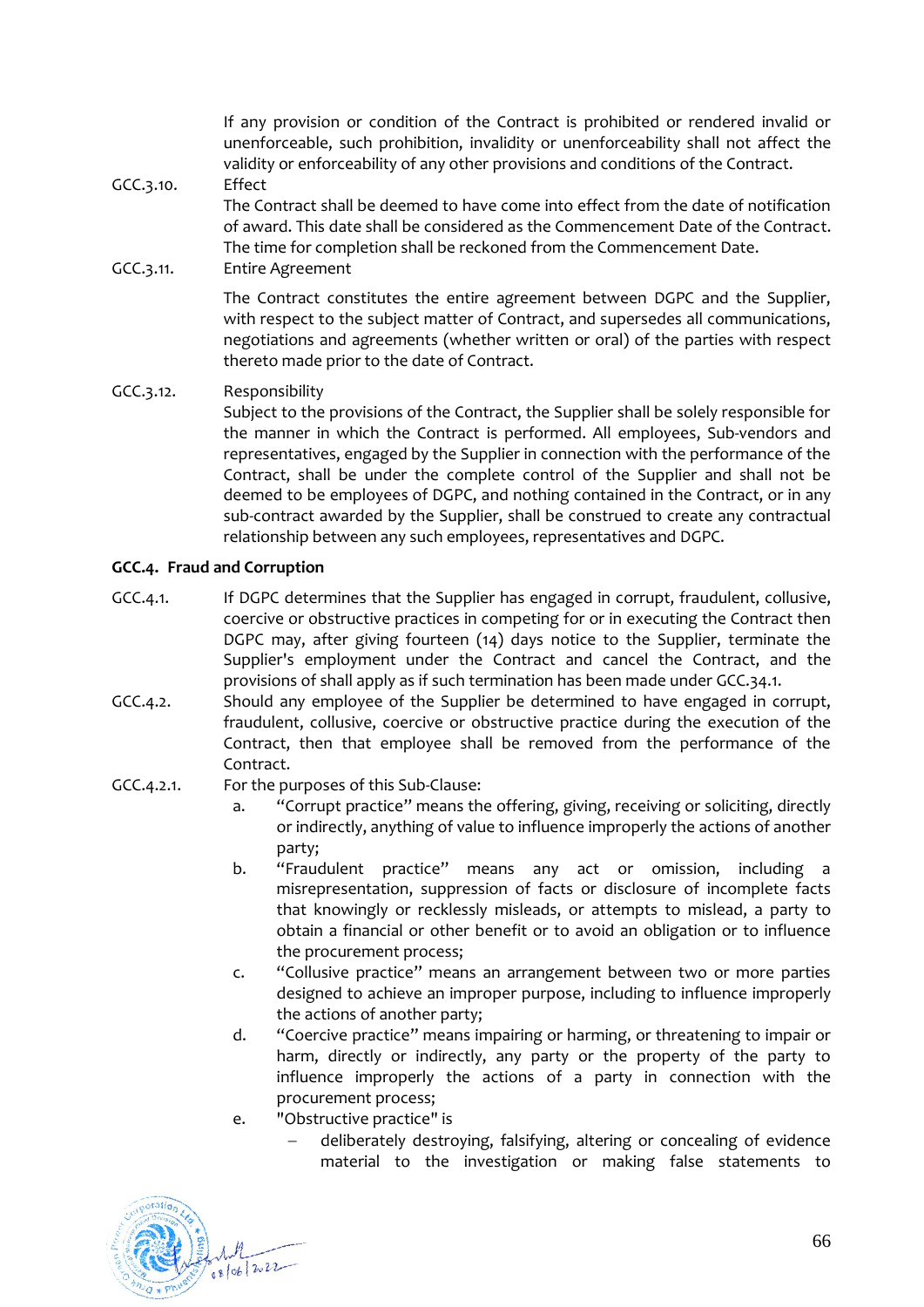investigators in order materially to impede any investigation into allegations of a corrupt, fraudulent, coercive or collusive practice; and/or threatening, harassing or intimidating any party to prevent it from disclosing its knowledge of matters relevant to the investigation or from pursuing the investigation; or

- acts intended materially to impede the exercise of the inspection rights of DGPC or any organization or person appointed by DGPC.
- GCC.4.3. Any communications between the Supplier and DGPC related to matters of alleged fraud or corruption must be made in writing.

## **GCC.5. Language**

- GCC.5.1. The Contract, as well as all correspondence and documents relating to the Contract exchanged by the Supplier and DGPC, shall be written in English. Supporting documents and printed literature that are part of the Contract may be in another language provided they are accompanied by an accurate translation of the relevant passages in English, in which case, for purposes of interpretation of the Contract, the translation shall govern.
- GCC.5.2. The Supplier shall bear all costs of translation to the governing language and all risks of the accuracy of such translation, for documents provided by the Supplier.

# **GCC.6. Joint Venture**

GCC.6.1. If the Supplier is a Joint Venture (JV) of two or more parties, all such parties shall be jointly and severally bound to DGPC for the fulfilment of the obligations under the Contract and shall designate one of such party to act as a leader with authority to bind the JV. The composition or the constitution of the JV shall not be altered without the prior consent of DGPC.

## **GCC.7. Notices**

- GCC.7.1. Notices shall be deemed to include any approvals, consents, instructions, orders and certificates to be given under the Contract.
- GCC.7.2. Unless otherwise stated in the Contract, all notices to be given under the Contract shall be in writing, to the address specified in the Contract.
- GCC.7.3. Any notice delivered personally or sent by fax or electronic mail shall be deemed to have been delivered on date of its despatch.
- GCC.7.4. Either party may change its address at which notices are to be received by giving ten (10) days notice to other party in writing.

## <span id="page-66-0"></span>**GCC.8. Governing Law**

- GCC.8.1. The Contract shall be governed by and interpreted in accordance with the laws of the Kingdom of Bhutan, unless otherwise specified in SCC.
- GCC.8.2. The Supplier shall, in all matters arising in the performance of the Contract, comply in all respects, give all notices and pay all fees required by the provisions of any statute, ordinance or other law or any regulation or by law of any duly constituted authority of the Kingdom of Bhutan.
- GCC.8.3. The Supplier shall indemnify and hold harmless DGPC from and against any and all liabilities, damages, claims, fines, penalties and expenses of whatever nature arising or resulting from the violation of such laws by the Supplier or its personnel.

## **GCC.9. Settlement of Disputes**

GCC.9.1. Amicable Settlement

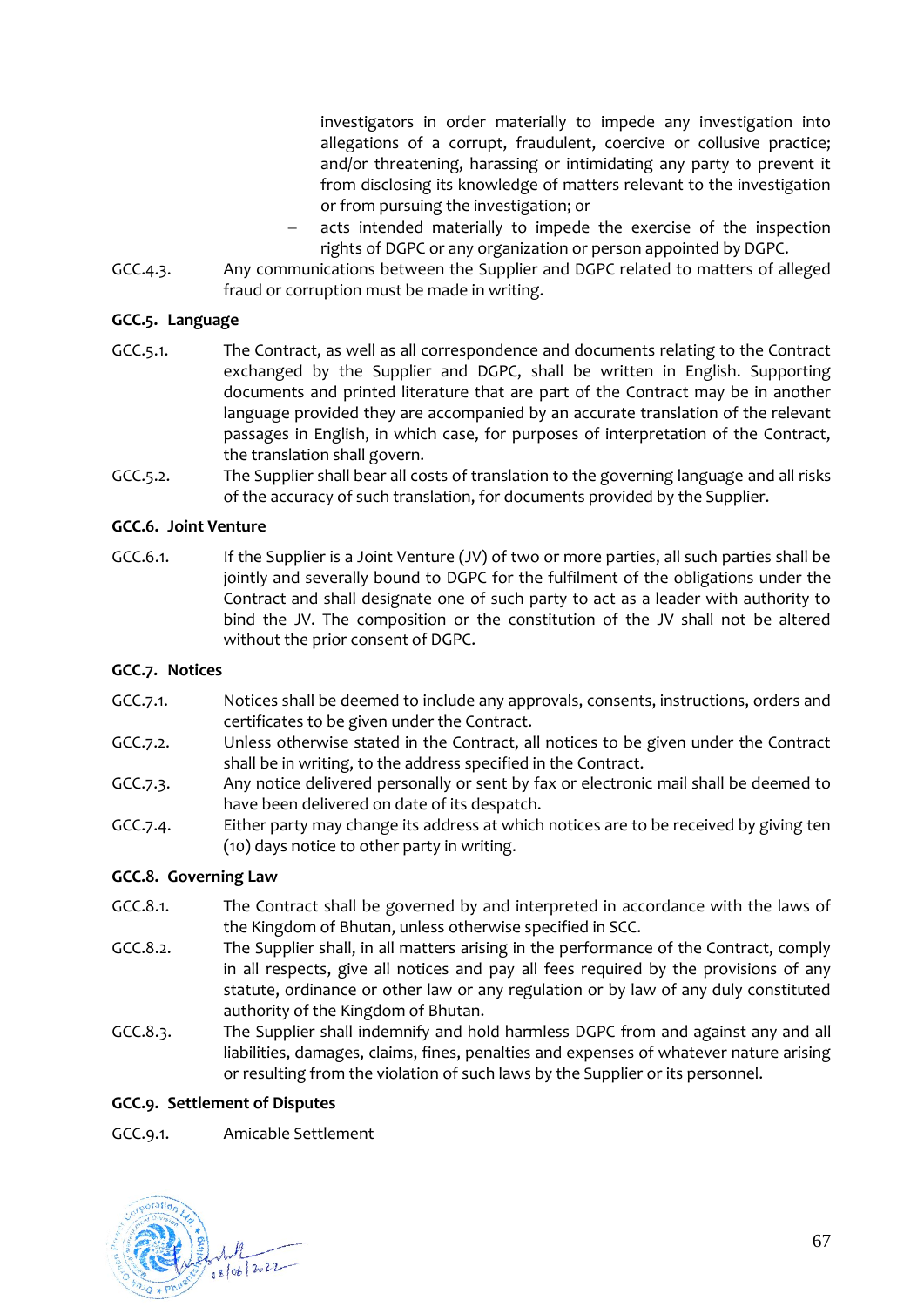- GCC.9.1.1. DGPC and the Supplier shall make every effort to resolve amicably by direct informal negotiation of any disagreement or dispute arising between them under or in connection with the contract.
- GCC.9.1.2. If the parties fail to resolve such a dispute or difference by mutual consultation within 30 days from commencement of such consultation, either part may require that the dispute be referred for resolution to the formal mechanisms specified in the SCC.
- GCC.9.2. Adjudication
- GCC.9.2.1. If any dispute of any kind whatsoever shall arise between DGPC and the Contractor in connection with or arising out of the Contract, including without prejudice to the generality of the foregoing, any question regarding its existence, validity or termination, or the execution of the Works– whether during the progress of the Works or after their completion and whether before or after the termination, abandonment or breach of the Contract – the Parties shall seek to resolve any such dispute or difference by mutual consultation. If the Parties fail to resolve such a dispute or difference by mutual consultation, then the dispute shall be referred in writing by either Party to the Adjudicator, with a copy to the other Party.
- <span id="page-67-0"></span>GCC.9.2.2. The Adjudicator shall be jointly appointed by DGPC and the Contractor under the Contract. Failing agreement between the two within thirty (30) days, the Adjudicator shall be appointed under the Contract on the request of either Party by the Appointing Authority specified in the SCC. The Adjudicator so appointed shall be by mutual consent.
- GCC.9.2.3. The Adjudicator shall give its decision in writing to both Parties within twenty-eight (28) days of a dispute being referred to it. If the Adjudicator has done so, and no notice of intention to commence arbitration has been given by either DGPC or the Contractor within fifty-six (56) days of such reference, the decision shall become final and binding upon DGPC and the Contractor. Any decision that has become final and binding shall be implemented by the Parties forthwith.
- GCC.9.2.4. Should the Adjudicator resign or die, or should DGPC and the Contractor agree that the Adjudicator is not fulfilling its functions in accordance with the provisions of the Contract; another Adjudicator shall be appointed in the same manner as provided in [GCC.9.2.2.](#page-67-0)
- GCC.9.2.5. The Adjudicator shall be paid fee plus expenditures incurred in the execution of its duties as Adjudicator under the Contract as specified in the SCC. These costs shall be divided equally between DGPC and the Contractor.

GCC.9.3. Arbitration

- <span id="page-67-1"></span>GCC.9.3.1. If either DGPC or the Contractor is dissatisfied with the Adjudicator's decision, or if the Adjudicator fails to give a decision within forty-five (45) days of a dispute being referred to it, then either DGPC or the Contractor may, within sixty(60) days of such reference, give notice to the other Party, with a copy for information to the Adjudicator, of its intention to commence arbitration, as hereinafter provided, as to the matter in dispute, and no arbitration in respect of this matter may be commenced unless such notice is given.
- GCC.9.3.2. Any dispute, in respect of which a notice of intention to commence arbitration has been given, in accordance wit[hGCC.9.3.1,](#page-67-1) shall be finally settled by arbitration. Arbitration may be commenced prior to or after completion of the Works.
- GCC.9.3.3. Arbitration proceedings shall be conducted:
	- a) in accordance with the rules of procedure designated in the SCC,
	- b) in the place designated in the SCC, and
	- c) in the language in which this Contract has been executed.

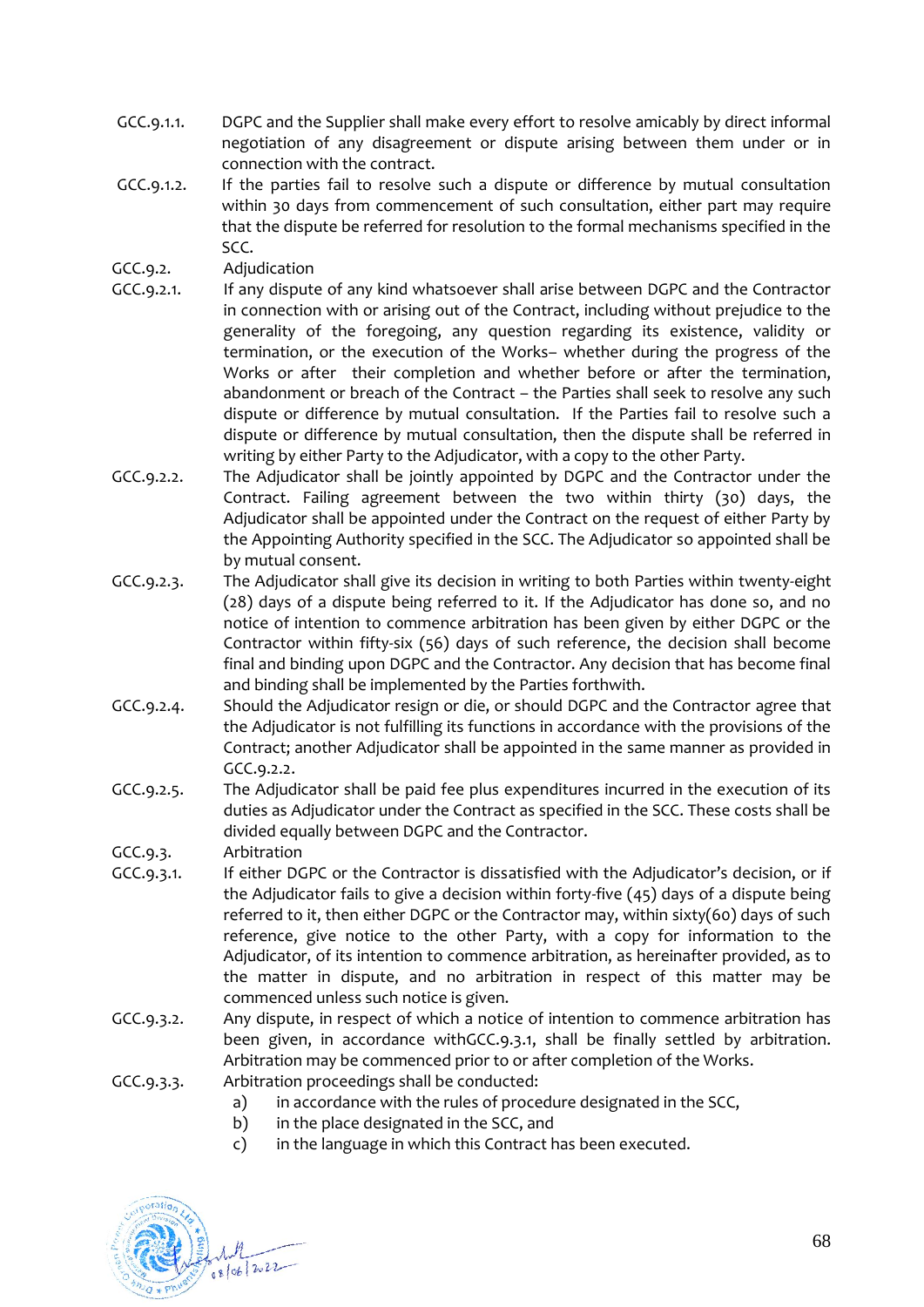- GCC.9.3.4. The arbitrators shall also decide on the cost of arbitration and allocation thereof. The expenses incurred by each Party in connection with the preparation and presentation of its case prior to, during and after the arbitration proceedings shall however be borne by the respective Party.
- GCC.9.4. Notwithstanding any reference to the Adjudicator or arbitration herein:
	- a) the Parties shall continue to perform their respective obligations under the Contract unless they otherwise agree; and
	- b) DGPC shall pay the Contractor any monies due to it.
- GCC.9.5. The arbitration award shall be final on the Parties who shall be deemed to have accepted to carry out the resulting award without delay and to have waived their right to any form of appeal insofar as such waiver can validly be made.

### **B. SUBJECT MATTER OF CONTRACT**

### **GCC.10. Supplier's Responsibilities**

GCC.10.1. The Supplier shall supply all the Goods and services incidental thereto in accordance with Section III, Technical Specification, and the Delivery and completion requirements as pe[r GCC.16.](#page-70-0)

### **GCC.11. DGPC's Responsibilities**

GCC.11.1. Whenever the supply of Goods requires that the Supplier obtain permits, approvals and/or import and other licenses or similar permissions from Bhutanese authorities, DGPC shall, if so required by the Supplier, use its best efforts to assist the Supplier in complying with such requirements in a timely and expeditious manner, but without incurring any costs and liabilities for any failure to obtain such permits, approval, and/or import and other licenses or similar permissions.

## **GCC.12. Subcontracting**

- GCC.12.1. The Supplier shall seek approval from DGPC in writing of all subcontracts awarded under the Contract if not already specified in the Bid. Such approval, in the original Bid or later, shall not relieve the Supplier of any of its obligations, duties, responsibilities or liabilities under the Contract.
- GCC.12.2. Subcontracts shall comply with the provisions o[f GCC.4a](#page-65-0)nd GCC.7

#### **GCC.13. Specifications and Standards**

- GCC.13.1. The Goods supplied under this Contract shall conform to the technical specifications and standards stipulated in Section III, Technical Specification and, when no applicable standard is mentioned, the standard shall be equivalent or superior to the internationally accepted standards whose application is appropriate to the Goods in its country of origin.
- GCC.13.2. The Supplier shall be entitled to disclaim responsibility for any design, data, drawing, specification or other document, or any modification thereof provided or designed by or on behalf of DGPC, by giving a notice of such disclaimer to DGPC.
- GCC.13.3. Wherever references are made in the Contract to codes and standards in accordance with which it shall be executed, the editions or the revised versions of such codes and standards shall be those specified in Section III, Technical Specification. During Contract execution, any changes in any such codes and standards shall be applied only after approval by DGPC and shall be treated in accordance with [GCC.31.](#page-76-0)
- GCC.13.4. Any information, details, etc. called for in the specifications and not shown in the drawings and vice versa shall have the same effect and meaning as if called for and

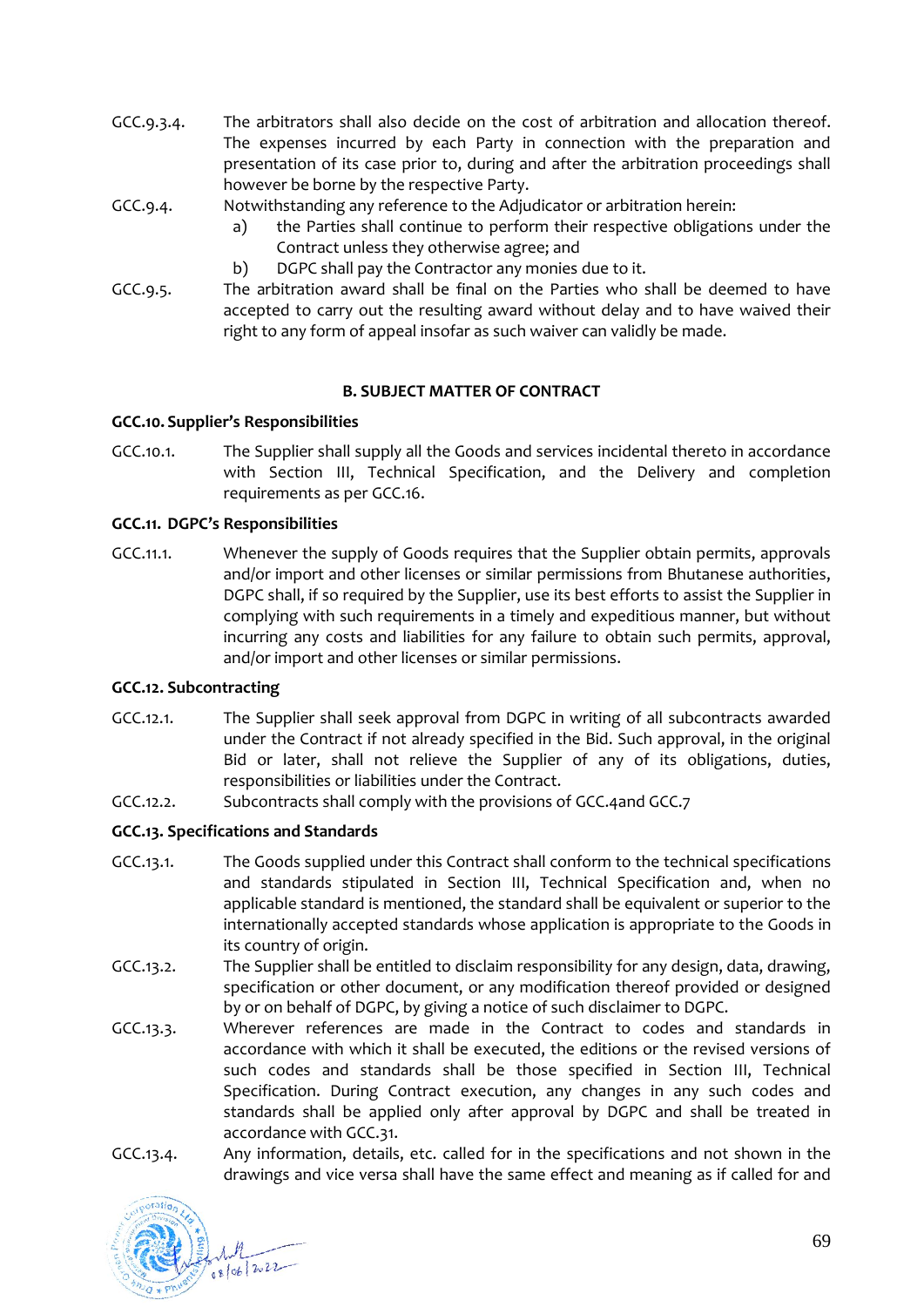shown both in the specifications and drawings. In case of conflict between the specifications and drawings, the decision of DGPC shall be final and binding.

## **GCC.14.Quality Assurance Plan**

GCC.14.1. Immediately after signing of the Contract, the Supplier shall submit a Quality Assurance Plan if so, required as per the contract, indicating the specific quality control procedure and practices, wherever so required, to be adopted in the major activities of production to ensure compliance of manufacturing standards.

### **GCC.15. Inspection and Tests**

- GCC.15.1. At its own expense and at no cost to DGPC the Supplier shall carry out all such tests and/or inspections of the Goods as are specified in the Section III, Technical Specification.
- <span id="page-69-1"></span>GCC.15.2. The inspections and tests may be conducted on the premises of the Supplier or its Sub-vendor, or at Place of Delivery, or in another place in the Kingdom of Bhutan as specified in the SCC. Subject to [GCC.15.4,](#page-69-0) if conducted on the premises of the Supplier or its Sub-vendor, all reasonable facilities and assistance, including access to drawings and production data, shall be furnished to the inspectors at no charge to DGPC.
- GCC.15.3. DGPC or its authorized representatives shall be provided access to the Supplier or its Sub-vendor premises at any time, subject to such request for access being notified by DGPC to the Supplier, during the execution of the Contract for expediting inspection, checking, etc. of Goods.
- <span id="page-69-0"></span>GCC.15.4. DGPC or its designated representative shall be entitled to attend the tests and/or inspections referred to i[n GCC.15.2,](#page-69-1) provided that DGPC bears all of its own costs and expenses incurred in connection with such attendance including, but not limited to, all travelling and board and lodging expenses.
- <span id="page-69-2"></span>GCC.15.5. Whenever the Supplier is ready to carry out any such test and inspection, it shall give reasonable advance notice, including the place and time, to DGPC. The Supplier shall obtain from any relevant third party or manufacturer any necessary permission or consent to enable DGPC or its designated representative to attend the test and/or inspection.
- GCC.15.6. DGPC may require the Supplier to carry out any test and/or inspection not required under the Contract but deemed necessary to verify that the characteristics and performance of the Goods comply with the technical specifications, codes and standards under the Contract, provided that the Supplier's reasonable costs and expenses incurred in the carrying out of such test and/or inspection shall be added to the Contract Price. Further, if such test and/or inspection impedes the progress of manufacturing and/or the Supplier's performance of its other obligations under the Contract, due allowance will be made in respect of the Delivery dates and completion dates and the other obligations so affected.
- <span id="page-69-3"></span>GCC.15.7. The Supplier shall provide DGPC with a report of the results of any such test and/or inspection.
- GCC.15.8. DGPC may reject any Goods or any part thereof that fail to pass any test and/or inspection or do not conform to the specifications. Upon a notification from DGPC, the Supplier shall either rectify or replace such rejected Goods or parts thereof or make alterations necessary to meet the specifications at no cost to DGPC, and shall repeat the test and/or inspection, at no cost to DGPC, upon giving a notice pursuant t[o GCC.15.5.](#page-69-2) Such rectified and/or replaced Goods should also be delivered as per the initial Delivery schedule.

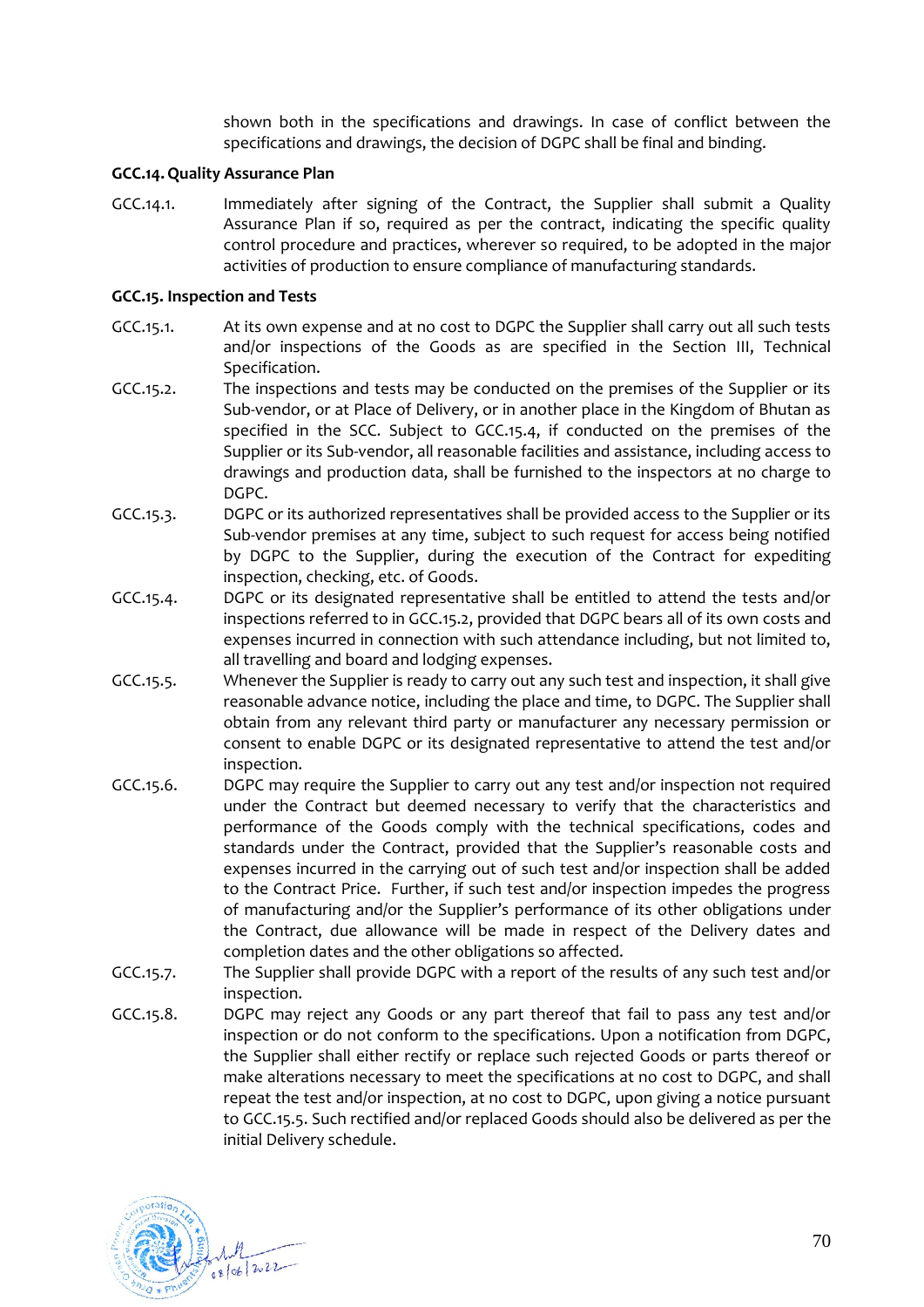- GCC.15.9. The Supplier shall arrange removal of the rejected Goods within fifteen (15) days from the date of notification. In the event the Supplier fails to remove the rejected Goods, within the said fifteen (15) days, DGPC shall be at liberty to dispose of such rejected Goods in any manner as thought fit. All expenses in this regard shall be recoverable from the Supplier.
- GCC.15.10. The Supplier agrees that neither the execution of a test and/or inspection of the Goods or any part thereof, nor the attendance by DGPC or its representative, nor the issue of any report pursuant t[oGCC.15.7,](#page-69-3) shall release the Supplier from any warranties or other obligations under the Contract.

## <span id="page-70-0"></span>**GCC.16. Packing, Delivery and Documents**

- GCC.16.1. The Supplier shall provide such packing of the Goods as is required to prevent their damage or deterioration during transit. During transit, the packing shall be sufficient to withstand, without limitation, rough handling and exposure to extreme temperatures, salt and precipitation, and open storage. Packing case sizes and weights shall take into consideration, where appropriate, the remoteness of the Goods' final destination and the absence of heavy handling facilities at all points in transit.
- GCC.16.2. The packing, marking and documentation within and outside the packages shall comply strictly with such special requirements as shall be expressly provided for in the Contract, including additional requirements, if any, specified in Section III, Technical Specifications, and in any other instructions ordered by DGPC.
- GCC.16.3. The Delivery of the Goods shall be in accordance with the Delivery and completion requirements specified in Section III, Technical Specifications.
- <span id="page-70-2"></span>GCC.16.4. The details of shipping and other documents to be furnished by the Supplier are specified in the SCC. The documents specified in the SCC shall be received by DGPC before arrival of the Goods and, if not received, the Supplier will be responsible for any consequent expenses.

#### **GCC.17. Insurance and Transportation**

- GCC.17.1. The Goods supplied under the Contract shall be fully insured, in the currency of the Contract Price, against loss or damage incidental to manufacture or acquisition, transportation, storage and Delivery, in accordance with the applicable Incoterms or in the manner specified i[n GCC.17.1.1,](#page-70-1) or in the manner specified in the SCC.
- <span id="page-70-1"></span>GCC.17.1.1. The insurance covers to be taken by the Supplier shall be equal to 110% of the value of Goods valid till thirty (30) days after the Delivery of Goods. In case of delays attributable to the Supplier, the validity period of the insurance cover shall be extended up to thirty (30) days after the actual Delivery of the Goods. However, if the delays are attributable to DGPC, the extra cost, if any, for the extended period of insurance cover, shall be reimbursed by DGPC.
- GCC.17.2. The insurance cover shall be in the names of DGPC and the Supplier, wherein the beneficiary will be DGPC and the Supplier will be the custodian. The Supplier shall, however, be authorised to deal directly with the Insurance Company or Companies and shall be responsible in regard to maintenance of all insurance covers.
- GCC.17.3. Unless otherwise specified in the SCC, responsibility for arranging transportation of the Goods shall be as specified in the Incoterms.

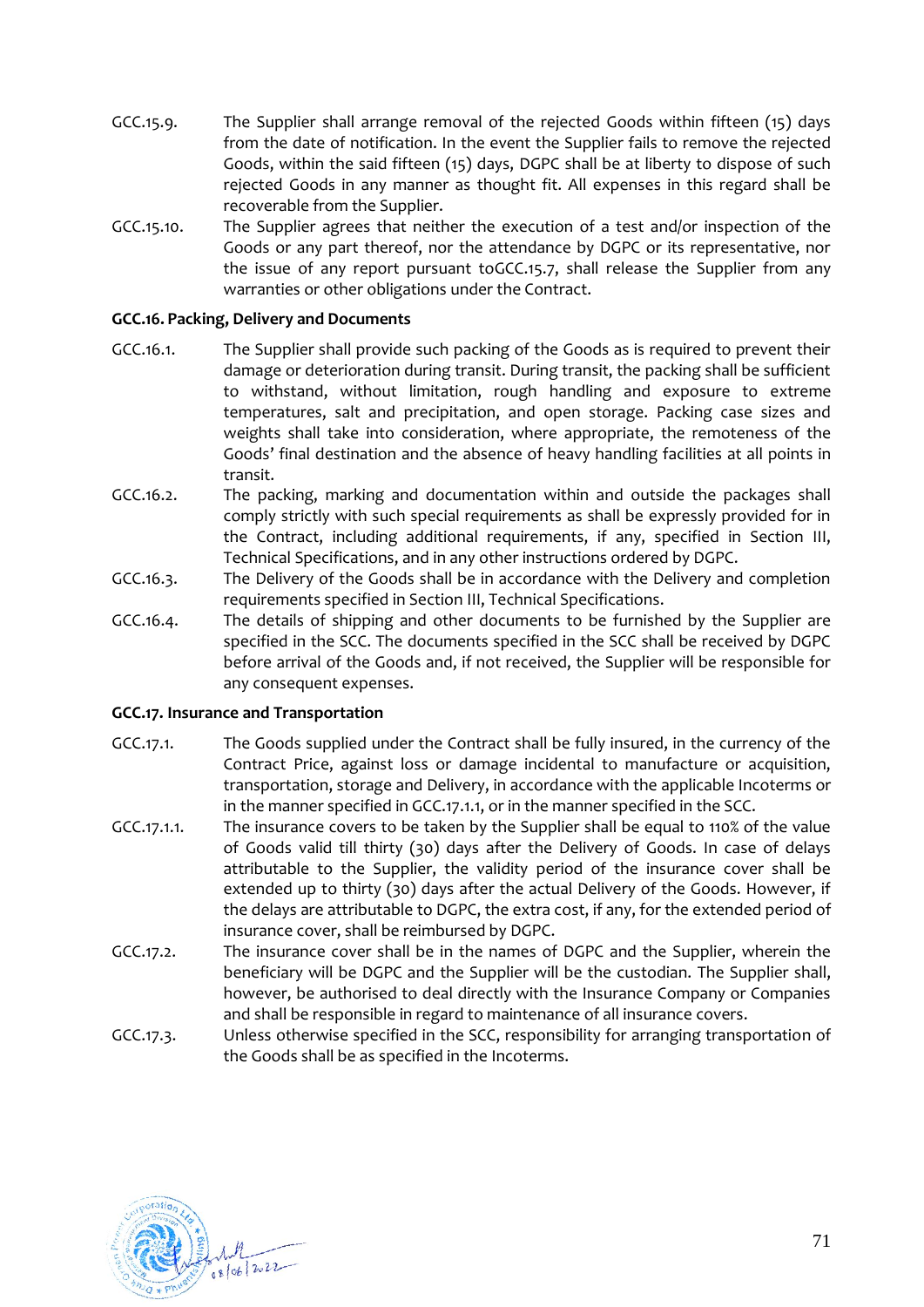# **C. PAYMENT**

# **GCC.18. Contract Price**

- GCC.18.1. The Contract Price shall be as specified in the Contract subject to any additions and adjustments thereto or deductions there from as may be made pursuant to the Contract.
- GCC.18.2. Prices charged by the Supplier for the Goods under the Contract shall be firm and not subject to any escalation till the completion of the supply of Goods as per the Contract or any amendment thereof unless any price adjustments have been specified in SCC.

# **GCC.19. Terms of Payment**

- GCC.19.1. The Contract Price, including any advance payments, if applicable, shall be paid as specified in the SCC.
- <span id="page-71-0"></span>GCC.19.2. The Supplier's request for payment shall be made to DGPC in writing, accompanied by invoices describing, as appropriate, the Goods delivered, and by the documents submitted pursuant to [GCC.16.4](#page-70-2) and upon fulfilment of the obligations stipulated in the Contract.
- GCC.19.3. Payments shall be made promptly by DGPC, no later than thirty (30) days after the receipt of invoices and documents in accordance with [GCC.19.2,](#page-71-0) provided that the documents are compliant with all the requirements of DGPC. In case of incomplete/ non-compliant invoices and documents, DGPC shall ask the Supplier to re-submit the invoices and documents with full compliance.
- GCC.19.4. The currencies in which payments shall be made to the Supplier under this Contract shall be those in which the Contract Price is expressed.

## **GCC.20.Taxes and Duties**

- GCC.20.1. For Goods supplied by the Supplier from outside the Kingdom of Bhutan excluding India, the Supplier shall bear and pay all applicable taxes, stamp duties, licence fees levies and other similar levies imposed outside the Kingdom of Bhutan until the Goods are delivered CIF Place of Delivery. Any local taxes and duties imposed on the goods beyond the point of CIF place of delivery, including custom duties, shall be borne and paid by DGPC.
- GCC.20.2. Bidders participating from India, for supply and bonafide use in the Kingdom of Bhutan shall quote the prices for the items in the price schedule exclusive of any effect of the Integrated Goods and Service Tax (IGST) of India. **The IGST on the export of goods and services or both are covered under Zero Rated Supply as per Chapter VII, 16(1)of the INTEGRATED GOODS AND SERVICES TAX ACT, 2017 of India.**
- GCC.20.3. For Goods manufactured and supplied by the Suppliers from the Kingdom of Bhutan, the Supplier shall bear and promptly pay all applicable taxes, duties, licence fees and other similar levies incurred until Delivery of the contracted Goods to the Place of Delivery.
- GCC.20.4. At the time of release of payment, tax shall be deducted at source (TDS) from Bhutanese Bidders and International Bidders as specified in the SCC from the gross amount of bills. DGPC shall furnish necessary TDS Certificate to the Bidders, issued by the Department of Revenue & Customs, RGoB.
- GCC.20.5. If any tax exemptions, reductions, allowances or privileges may be available to the Supplier in the Kingdom of Bhutan, DGPC shall use its best efforts to enable the Supplier to benefit from any such tax savings to the maximum allowable extent.

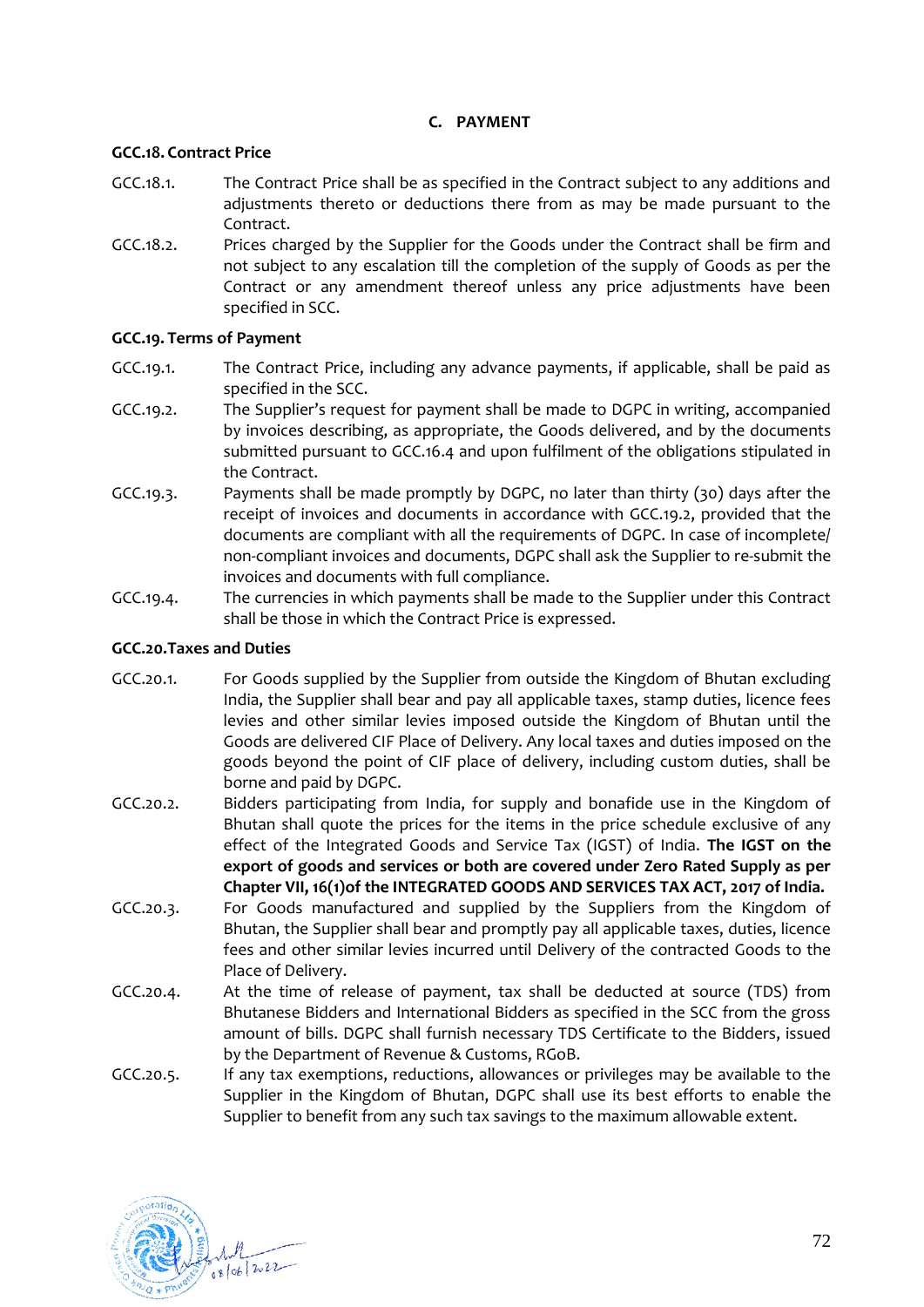### **GCC.21. Performance Security**

- <span id="page-72-2"></span>GCC.21.1. The Supplier shall within thirty (30) days from the date of notification of award, provide a performance security for the due performance of the Contract as specified in the SCC.
- <span id="page-72-3"></span>GCC.21.2. The contract performance security shall be denominated in the currency or currencies of the Contract and shall be in the form of irrevocable bank guarantee provided in Form:3 of Part 2, Section VII. The Performance Security can also be submitted in the form of demand draft if so specified in SCC. The bank guarantee/ demand draft shall be in favour of DGPC, issued by any Financial Institutions of Bhutan or any other Foreign Banks acceptable and enforceable by Financial Institutions in Bhutan.
- GCC.21.3. The proceeds of the Performance Security shall be payable to DGPC as compensation for any loss resulting from the Supplier's failure to complete its obligations under the Contract.
- GCC.21.4. The Performance Security shall be valid thirty (30) days beyond the successful completion of the Supplier's performance obligations under the Contract, including the completion of the warranty period under the Contract and for any extension thereto. It shall serve as a guarantee that the Supplier will perform his contractual obligations under the Contract till the warranty period.
- GCC.21.5. If the Supplier fails to remedy any reported defect within the Warranty Period, the DGPC shall be entitled to remedy the defect at the expense of the Supplier and appropriate the cost of such remedying defects out of the Performance Security.
- GCC.21.6. The performance security will be discharged and returned to the Contractor after thirty (30) days beyond the expiry of the Warranty Period.

### **GCC.22.Advance Payment**

- GCC.22.1. Interest free advance shall be paid to the Supplier if indicated in [GCC.19.](#page-71-0)
- <span id="page-72-4"></span>GCC.22.2. The advance will be secured against an irrevocable bank guarantee acceptable to DGPC. The bank guarantee should be of an amount equal to the initial advance payment, with validity period of upto thirty (30) days beyond the schedule date of the delivery as specified in SCC. However, in case of delay in completion of delivery under contract the validity of security shall be extended by the period of such delay.
- GCC.22.3. This Bank Guarantee shall be returned to the Supplier after full adjustment of advance and against request by the Supplier.

#### **D. INTELLECTUAL PROPERTY**

### **GCC.23.Copyright**

GCC.23.1. The copyright in all drawings, documents and other materials containing data and information furnished to DGPC by the Supplier shall remain vested in the Supplier, or, if they are furnished to DGPC directly or through the Supplier by any third party, including Suppliers of materials, the copyright in such materials shall remain vested in such third party.

#### <span id="page-72-1"></span>**GCC.24.Confidential Information**

<span id="page-72-0"></span>GCC.24.1. DGPC and the Supplier shall keep confidential and shall not, without the written consent of the other party hereto, divulge to any third party any documents, data or other information furnished directly or indirectly by the other party hereto in connection with the Contract, whether such information has been furnished prior to, during or following completion or termination of the Contract. Notwithstanding

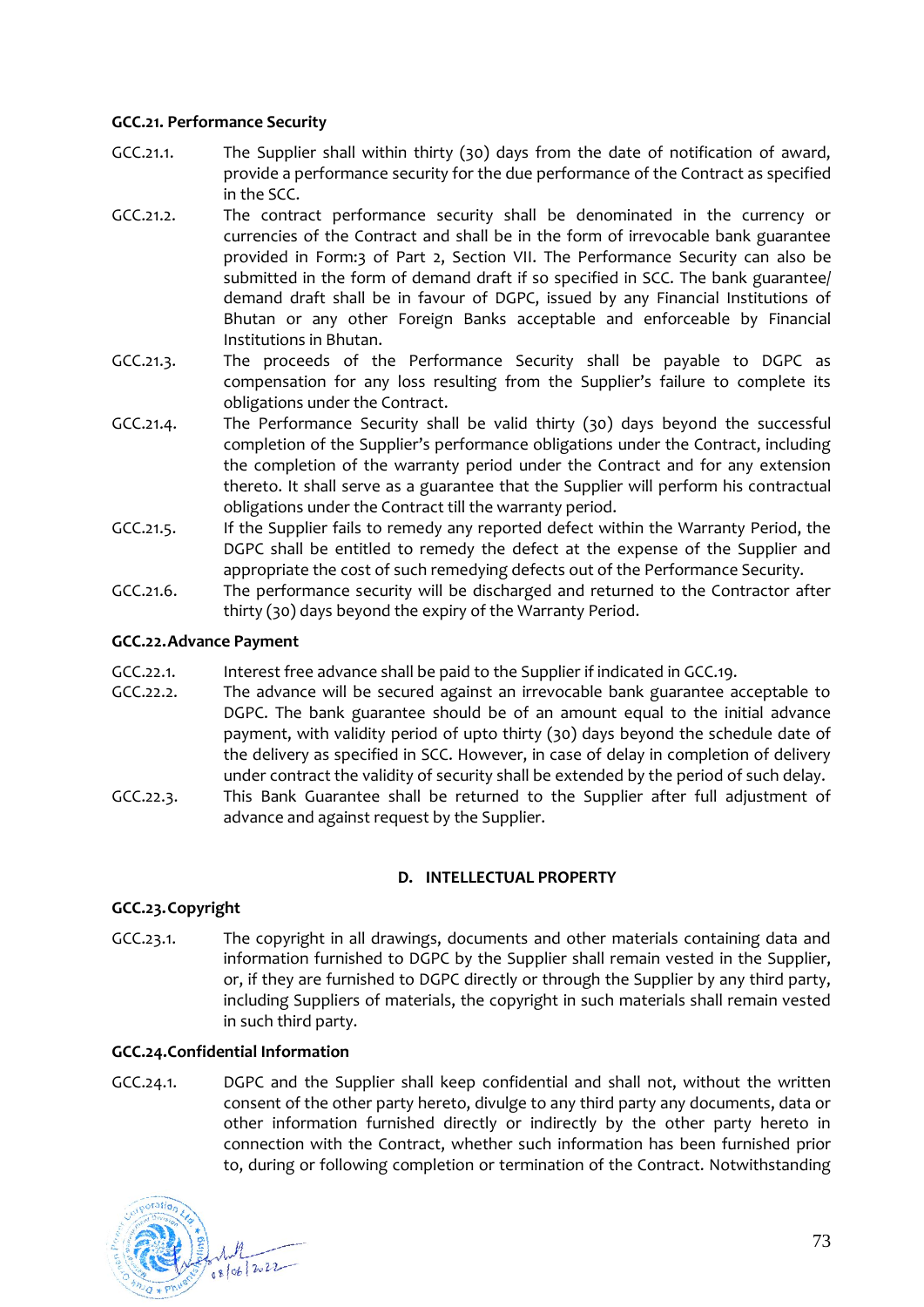the above, the Supplier may furnish to its Sub-vendors such documents, data and other information as it receives from DGPC to the extent required for the Subvendors to perform its obligations under the Contract, in which event the Supplier shall obtain from such Sub-vendor an undertaking of confidentiality similar to that imposed on the Supplier under this clause.

- <span id="page-73-0"></span>GCC.24.2. DGPC shall not use such documents, data and other information received from the Supplier for any purposes unrelated to the Contract. Similarly, the Supplier shall not use such documents, data and other information received from DGPC for any purpose other than the design, procurement or other work and services required for the performance of the Contract.
- GCC.24.3. The obligation of a party under [GCC.24.1](#page-72-0) and [GCC.24.2](#page-73-0) above, however, shall not apply to information that:
	- a. DGPC or Supplier needs to share with the RGoB;
	- b. now or hereafter enters the public domain through no fault of that party;
	- c. can be proven to have been possessed by that party at the time of disclosure and which was not previously obtained, directly or indirectly, from the other party; or
	- d. otherwise lawfully becomes available to that party from a third party that has no obligation of confidentiality.
- GCC.24.4. The above provisions of [GCC.24](#page-72-1) shall not in any way modify any undertaking of confidentiality given by either of the parties hereto prior to the date of the Contract in respect of the Supply or any part thereof.
- GCC.24.5. The provisions of [GCC.24](#page-72-1) shall survive completion or termination, for whatever reason, of the Contract.

### **GCC.25.Patent Indemnity**

- <span id="page-73-2"></span>GCC.25.1. The Supplier shall, subject to DGPC's compliance with [GCC.25.2,](#page-73-1) indemnify and hold harmless DGPC and its employees and officers from and against any and all suits, actions or administrative proceedings, claims, demands, losses, damages, costs and expenses of any nature, including attorney's fees and expenses, which DGPC may suffer as a result of any infringement or alleged infringement of any patent, utility model, registered design, trademark, copyright or other intellectual property right registered or otherwise existing at the date of the Contract by reason of:
	- a. the installation of the Goods by the Supplier or the use of the Goods in the Kingdom of Bhutan; and
	- b. the sale in any country of the products produced by the Goods.
- <span id="page-73-1"></span>GCC.25.2. Such indemnity shall not cover any use of the Goods or any part thereof other than for the purpose indicated by or reasonably to be inferred from the Contract, neither any infringement resulting from the use of the Goods or any part thereof, or any products produced thereby in association or combination with any other equipment, plant or materials not supplied by the Supplier, pursuant to the Contract.
- GCC.25.3. If any proceedings are brought or any claim is made against DGPC arising out of the matters referred to in [GCC.25.1,](#page-73-2) DGPC shall promptly give the Supplier notice thereof, and the Supplier may at its own expense and in DGPC's name conduct such proceedings or claims and any negotiations for the settlement of any such proceedings or claims.
- GCC.25.4. If the Supplier fails to notify DGPC within thirty (30) days after receipt of such notice that it intends to conduct any such proceedings or claims, then DGPC shall be free to conduct the same on its own behalf at the cost of the Supplier. Unless the Supplier

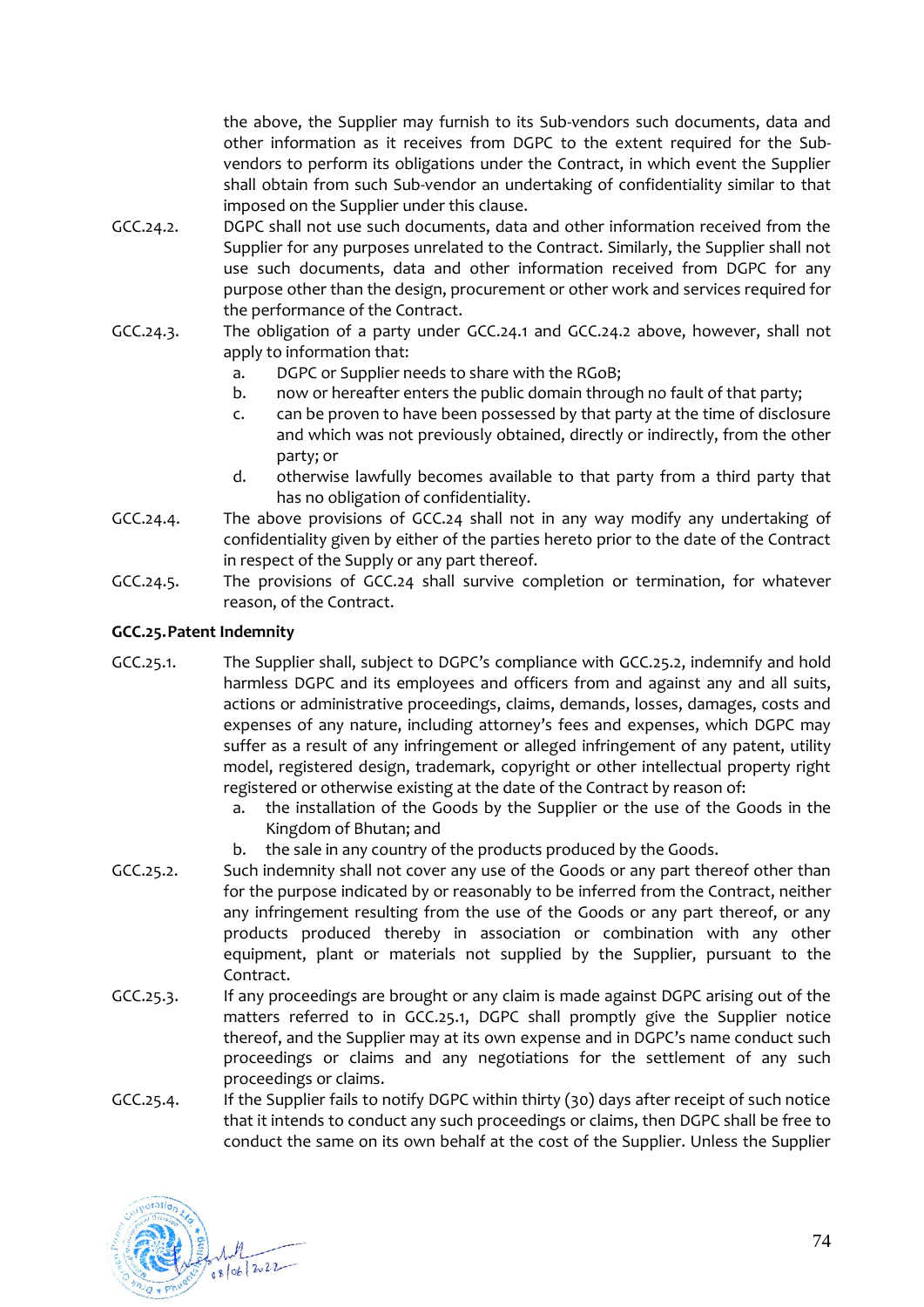has so failed to notify DGPC within the thirty (30) day period, DGPC shall make no admission that may be prejudicial to the defence of any such proceedings or claim.

- GCC.25.5. DGPC shall, at the Supplier's request, provide all available assistance to the Supplier in conducting such proceedings or claim, and shall be reimbursed by the Supplier for all reasonable expenses incurred in so doing.
- GCC.25.6. DGPC shall indemnify and hold harmless the Supplier and its employees, officers from and against any and all suits, actions or administrative proceedings, claims, demands, losses, damages, costs and expenses of any nature, including attorney's fees and expenses, which the Supplier may suffer as a result of any infringement or alleged infringement of any patent, utility model, registered design, trademark, copyright or other intellectual property right registered or otherwise existing at the date of the Contract arising out of or in connection with any design, data, drawing, specification or other documents or materials provided or designed by or on behalf of DGPC.

### **E. GUARANTEES AND LIABILITIES**

### <span id="page-74-0"></span>**GCC.26.Liquidated Damages**

<span id="page-74-1"></span>GCC.26.1. Except as provided for under [GCC.30,](#page-75-0) if the Supplier fails to deliver any or all of the Goods by the date(s) of delivery or fails to perform the related services within the period specified in the Contract, DGPC may, without prejudice to all its other remedies under the Contract, deduct from the Contract Price, as liquidated damages, a sum equivalent to the percentage specified in the SCC of the delayed goods or unperformed services for each day of delay beyond the scheduled delivery period until actual delivery or performance, up to a maximum deduction of ten (10) percentage of the total value of delayed goods or unperformed services.

In case of delay for supply of an item which can be made in parts, but the item cannot be put to use unless the supplies are complete, the liquidated damage shall be levied up to the maximum 10% of the Contract Price.

If in the opinion of DGPC the Supplier is indefinitely delaying the supplies, DGPC may terminate the Contract pursuant t[o GCC.34.](#page-77-0)

# **GCC.27.Warranty**

- GCC.27.1. The Supplier warrants that all the Goods are new, unused, and of the most recent or current models, and that they incorporate all recent improvements in design and materials, unless provided otherwise in the Contract.
- GCC.27.2. Subject to [GCC.13.2,](#page-68-0) the Supplier further warrants that the Goods and spares supplied, in accordance with the Contract Documents, shall be free from defects arising from any act or omission of the Supplier or arising from design, materials and workmanship, under normal use in the conditions prevailing in the Kingdom of Bhutan.
- <span id="page-74-2"></span>GCC.27.3. Unless otherwise specified in the SCC, the warranty shall remain valid for twelve (12) months after the goods have been delivered and accepted at the final destination specified in the SCC or eighteen (18) months from date of shipment from the port or place of loading in the country of origin, whichever is earlier.
- GCC.27.4. DGPC shall give notice to the Supplier stating the nature of any such defects together with all available evidence thereof, promptly following the discovery thereof. DGPC shall provide all reasonable opportunity for the Supplier to inspect such defects.

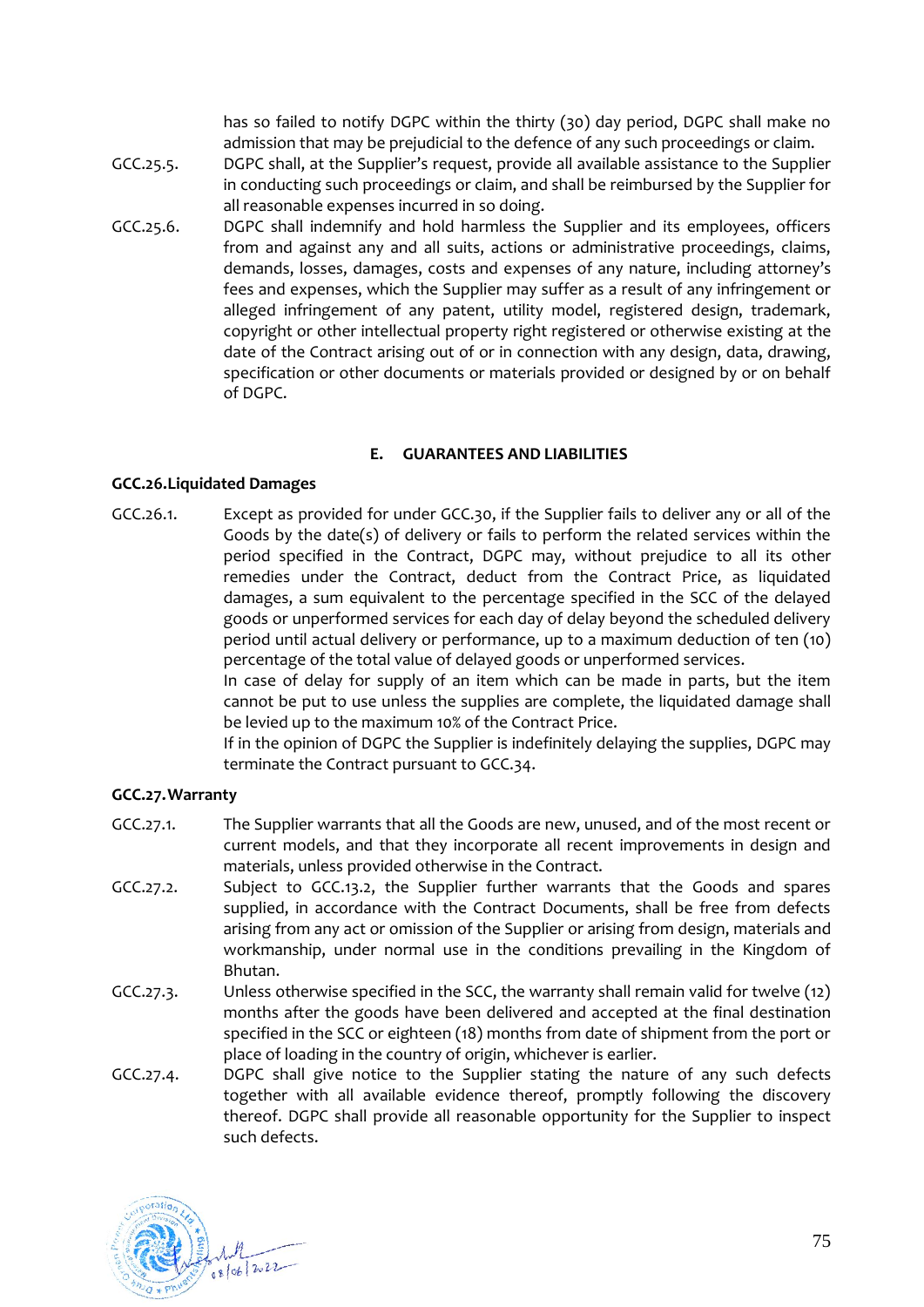- <span id="page-75-1"></span>GCC.27.5. Upon receipt of such notice, the Supplier shall, within the period specified in the SCC, expeditiously repair or replace the defective Goods or parts thereof, at no cost to DGPC.
- GCC.27.5.1. In case the Goods are required to be taken back to the Supplier's works, or any other such place which the Supplier may think fit, all costs incidental to such movement of Goods and their repair, replacement thereof, will be borne by the Supplier. In such cases, the Supplier shall provide a security in the form of Bank Guarantee to DGPC, valid for twelve (12) months, for value of the Goods equivalent to payments made by DGPC for such Goods.
- GCC.27.6. If, having been notified, the Supplier fails to remedy the defect within the period specified i[nGCC.27.5,](#page-75-1) DGPC may proceed to take within a reasonable period such remedial action as may be necessary, at the Supplier's risk and expense and without prejudice to any other rights which DGPC may have against the Supplier under the Contract

# **GCC.28.Limitations of Liability**

- GCC.28.1. Except in cases of gross negligence or wilful misconduct:
	- a) neither party shall be liable to the other party, whether in Contract, tort or otherwise, for any indirect or consequential loss or damage, loss of use, loss of production, or loss of profits or interest costs, provided that this exclusion shall not apply to any obligation of the Supplier to pay liquidated damages to DGPC; and
	- b) the aggregate liability of the Supplier to DGPC, whether under the Contract, in tort or otherwise, shall not exceed the total Contract Price, provided that this limitation shall not apply to the cost of repairing or replacing defective goods , or to any obligation of the Supplier to indemnify DGPC with respect to patent infringement.

### **F. RISK DISTRIBUTION**

### <span id="page-75-2"></span>**GCC.29.Change in Laws and Regulations**

GCC.29.1. If, after thirty (30) days prior to the date of Bid submission, any law, regulation, ordinance, order or by-law having the force of law is enacted, promulgated, abrogated or changed in the Kingdom of Bhutan (which shall be deemed to include any change in interpretation or application by the competent authorities) that subsequently affects the Delivery/Completion Schedule and/or the Contract Price, then such Delivery/Completion Schedule and/or Contract Price shall be correspondingly increased or decreased, to the extent that the Supplier has thereby been affected in the performance of any of its obligations under the Contract. Notwithstanding the foregoing, such additional or reduced cost shall not be separately paid or credited if the same has already been accounted for in the price adjustment provisions where applicable, in accordance with [GCC.18.2.](#page-71-1)

### <span id="page-75-0"></span>**GCC.30.Force Majeure**

- GCC.30.1. The Supplier shall not be liable for forfeiture of its Performance Security, liquidated damages or termination for default if and to the extent that it's delay in performance or other failure to perform its obligations under the Contract is the result of an event of Force Majeure.
- GCC.30.2. For purposes of this Clause, "Force Majeure" means an event or situation beyond the control of the Supplier that is not foreseeable, is unavoidable, and its origin is

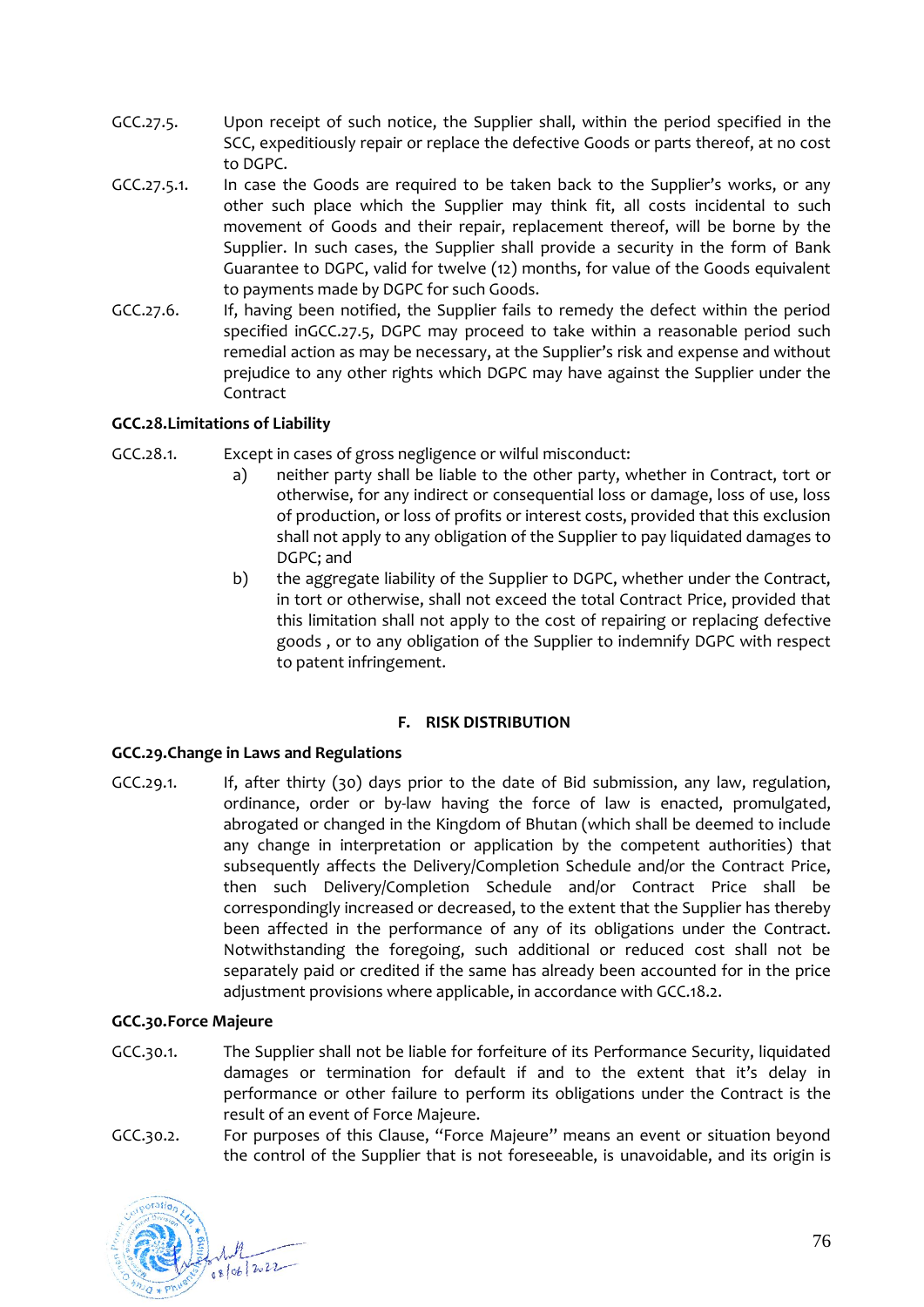not due to negligence or lack of care on the part of the Supplier. Such events may include, but not be limited to, acts of the RGoB in its sovereign capacity, wars or revolutions, fires, floods, epidemics, quarantine restrictions and freight embargoes.

GCC.30.3. If a Force Majeure situation arises, the Supplier shall promptly notify DGPC in writing of such condition and the cause thereof, along with documentary or pictorial evidence. Unless otherwise directed by DGPC in writing, the Supplier shall continue to perform its obligations under the Contract as far as is reasonably practical and shall seek all reasonable alternative means for performance not prevented by the Force Majeure event.

### **G. CHANGE IN CONTRACT ELEMENTS**

### <span id="page-76-1"></span>**GCC.31. Variations**

- GCC.31.1. DGPC, during execution of the Contract, may vary the quantity of the Goods within variation of the total Contract Price by plus/ minus twenty percent  $(+/- 20%)$  but without any change in unit price or other terms and conditions. The item wise quantities may also vary to the same extent without any adjustment in the unit rates. However, the variation can also exceed 20% where in one more additional unit exceeds 20% of the contract price.
- GCC.31.2. DGPC may, by variation order to the Supplier, at any time before the supply of Good is completed, instruct the Supplier to vary the quantity of the Goods. The Supplier shall not vary the quantity of the Goods, except in accordance with a variation order from DGPC.
- GCC.31.3. DGPC shall on its own or on the basis of a request from the Supplier, after due consultation with the Supplier, decide whether or not the variation shall be carried out. If DGPC decides that the variation shall be carried out, DGPC shall issue a variation order clearly identified as such in accordance with the Supplier's submission or as modified by mutual agreement. The Delivery schedule for such extra quantities will be mutually agreed between DGPC and the Supplier.

### **GCC.32.Extension of Time for Delivery**

- <span id="page-76-3"></span>GCC.32.1. Delivery of Goods shall be made by the Supplier in accordance with the time for Delivery specified in the SCC or within such extended time to which the Supplier shall be entitled under [GCC.32.2.](#page-76-0)
- <span id="page-76-0"></span>GCC.32.2. The Supplier may seek an extension of the time for Delivery if Supplier is or will be delayed in supplying the Goods for any of the following reasons:
	- a. extra or additional quantities ordered in writing under [GCC.31](#page-76-1) The time extension can be sought here only in respect of the Delivery of the extra quantities ordered;
	- b. Force Majeure as per [GCC.30;](#page-75-0)
	- c. any changes in laws and regulations as provided in [GCC.29;](#page-75-2)
	- d. any other matter specifically mentioned in the Contract.
- <span id="page-76-2"></span>GCC.32.3. The Supplier shall also not be held responsible for:
	- a. the delay caused for no fault on the part of the Supplier due to orders/instructions issued by DGPC;
	- b. any default or breach of the Contract by DGPC.
- GCC.32.4. Except for grant of extension of time for completion of Delivery, DGPC shall not bear any other financial liability for delays caused pursuant t[oGCC.32.2](#page-76-0) an[d GCC.32.3.](#page-76-2)
- GCC.32.5. The Supplier shall give notice to DGPC of his intention to make a claim for an extension of time within fifteen (15) days of the occurrence of any of the above

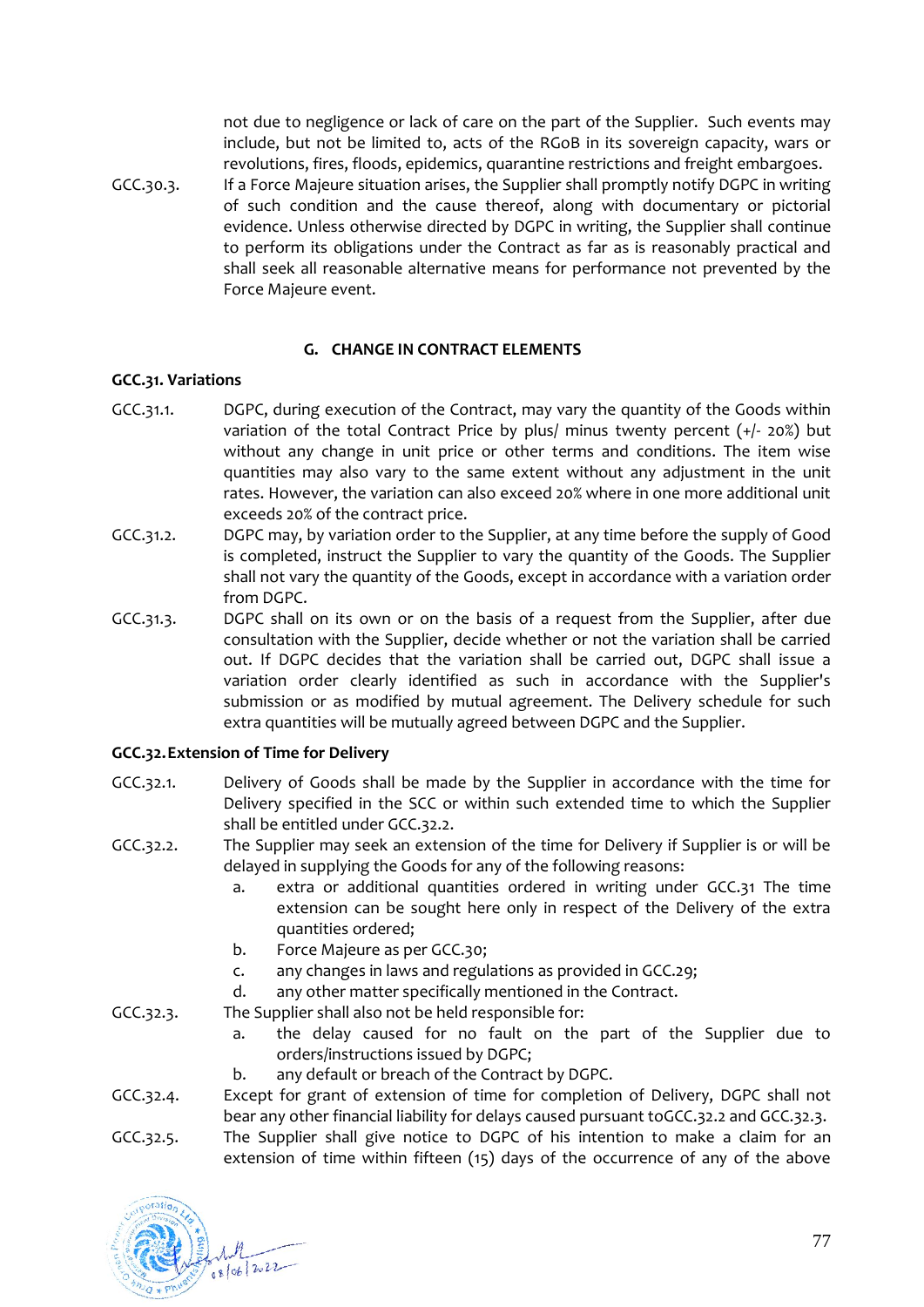cause(s). The notice shall be followed as soon as possible by the claim with full supporting details.

- <span id="page-77-1"></span>GCC.32.6. The Supplier shall demonstrate to DGPC's satisfaction that the Supplier has used their best endeavour to avoid or overcome such causes for delay and the parties will mutually agree upon remedies to mitigate or overcome causes for such delays.
- GCC.32.7. Notwithstanding the provisions of clause [GCC.32.6,](#page-77-1) the Supplier shall not be entitled to an extension of time for Delivery, unless the Supplier, at the time when circumstances specified in [GCC.32.2](#page-76-0) arises, has immediately notified DGPC in writing that Supplier may claim such extension as caused by such circumstances. DGPC on receipt of such notice may agree to extend the Delivery Schedule as may be reasonable and mutually agreed but without prejudice to other terms and conditions of the Contract.
- GCC.32.8. DGPC may require Delivery of the Goods or part thereof earlier than the time for Delivery, as mutually agreed between DGPC and the Supplier. The earlier completion date so agreed, if not achieved, shall not be considered for the purpose of levy of liquidated damages as pe[r GCC.26.](#page-74-0)

### **GCC.33.Export Restrictions**

GCC.33.1. Notwithstanding any obligation of the Supplier under the Contract to complete all export formalities, any export restrictions attributable to DGPC, to the Kingdom of Bhutan, or to the use of the products/Goods, systems or services to be supplied, which arise from trade regulations from a country supplying those products/Goods, systems or services, and which substantially impede the Supplier from meeting its obligations under the Contract, shall release the Supplier from the obligation to provide deliveries or services, always provided, however, that the Supplier can demonstrate to the satisfaction of DGPC that it has completed all formalities in a timely manner, including applying for permits, authorizations and licenses necessary for the export of the products/Goods, systems or services under the terms of the Contract. Termination of the Contract on this basis shall be for DGPC's convenience pursuant t[o GCC.34.3.](#page-78-0)

### <span id="page-77-0"></span>**GCC.34.Termination**

- GCC.34.1. Termination for Default
- <span id="page-77-2"></span>GCC.34.1.1. DGPC, without prejudice to any other remedy for breach of Contract, by written notice of default sent to the Supplier, may terminate the Contract in whole or in part:
	- a. if the Supplier fails to deliver any or all of the Goods within the period specified in the Contract, or within any extension thereof granted by DGPC pursuant to [GCC.32.2;](#page-76-0) or
	- b. if the Supplier fails to perform any other obligation under the Contract; or
	- c. if the Supplier, in the opinion of DGPC has engaged in fraud and corruption, as defined i[n GCC.3,](#page-64-0) in competing for or in executing the Contract, DGPC shall be the final authority to decide whether the Supplier has engaged in any Fraud and Corruption as mentioned above and such decision shall be final and binding on the Supplier.
- GCC.34.1.2. In the event DGPC terminates the Contract in whole or in part, pursuant to [GCC.34.1.1,](#page-77-2) DGPC may procure, upon such terms and in such manner as it deems appropriate, Goods similar to those undelivered, and the Supplier shall be liable to DGPC for any additional costs incurred by DGPC in procurement of such undelivered Goods. Wherever the Contract is terminated in part, the Supplier shall continue performance of the Contract to the extent not terminated.

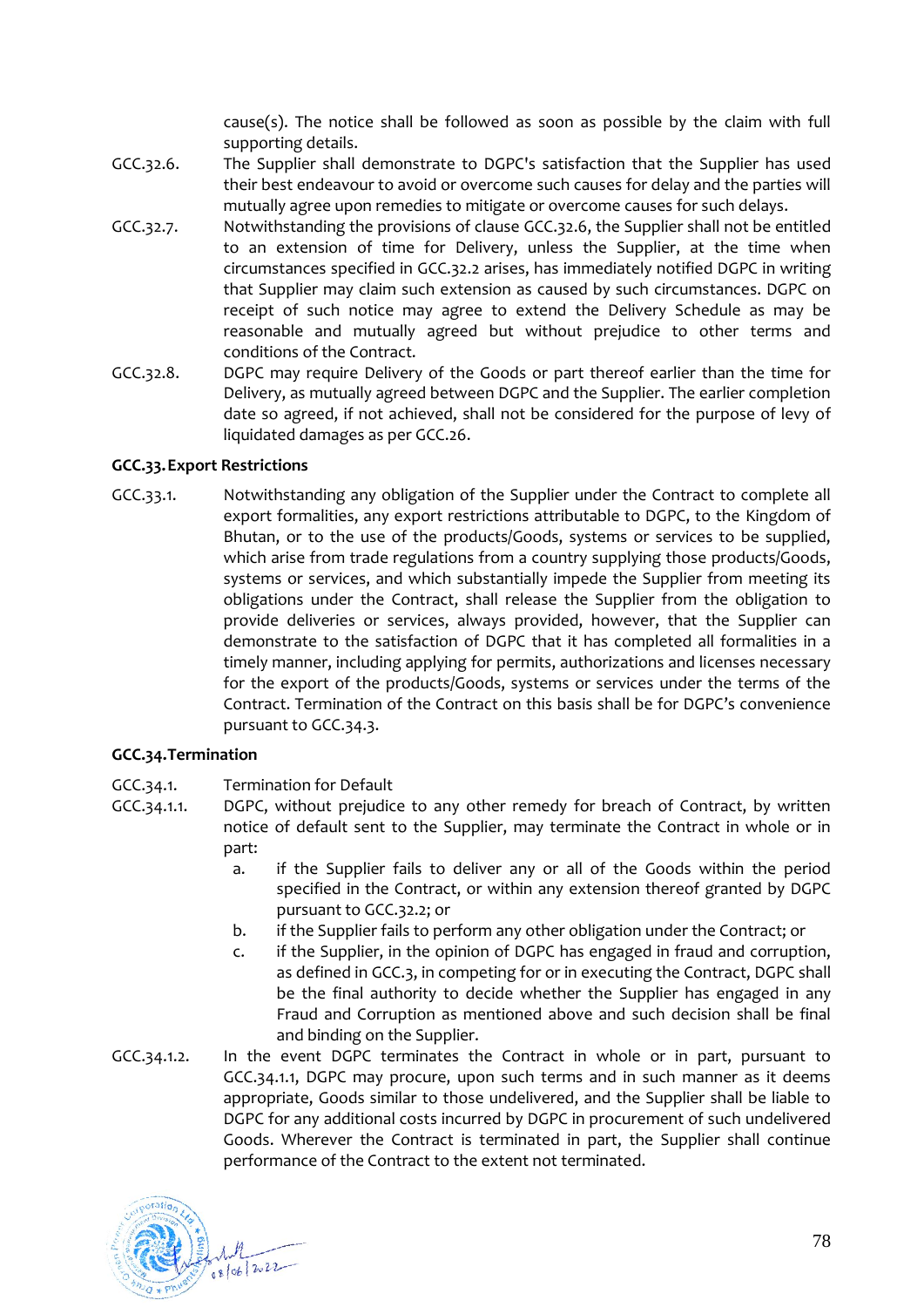- GCC.34.2. Termination for Insolvency
- GCC.34.2.1. DGPC may at any time terminate the Contract by giving notice to the Supplier if the Supplier becomes bankrupt or otherwise insolvent, has a receiving order issued against it, compounds with its creditors, or, is wound up (other than a voluntary liquidation for the purposes of amalgamation or reconstruction), a receiver is appointed over any part of its undertaking or assets, or if the Supplier takes or suffers any other analogous action in consequence of debt.
- GCC.34.2.2. In such event, termination shall be without compensation to the Supplier, provided that such termination shall not prejudice or affect any right of action or remedy that has accrued or will accrue thereafter to DGPC.
- <span id="page-78-0"></span>GCC.34.3. Termination for Convenience
- GCC.34.3.1. DGPC, by notice sent to the Supplier, may terminate the Contract, in whole or in part, at any time for its convenience. The notice of termination shall specify that termination is for DGPC's convenience, the extent to which performance of the Supplier under the Contract is terminated, and the date upon which such termination becomes effective.
- GCC.34.4. The Goods that are complete and ready for shipment within thirty (30) days after the Supplier's receipt of notice of termination shall be accepted by DGPC at the Contract terms and prices. For the remaining Goods, DGPC may elect:
	- a. to have any portion completed and delivered at the Contract terms and prices; and/or
	- b. to cancel the remainder and pay to the Supplier an agreed amount for partially completed Goods and for materials and parts previously procured by the Supplier.
- <span id="page-78-1"></span>GCC.34.5. Termination by Supplier

GCC.34.5.1. If,

- a) DGPC commits a substantial breach of the Contract, the Supplier may give a notice to DGPC that specifies the breach and requires DGPC to remedy the same. If DGPC fails to remedy the breach or take steps to remedy the breach within thirty (30) days after receipt of the Supplier's notice, or,
- b) If the Supplier is unable to carry out any of its obligations under the Contract for any reason attributable to DGPC, including but not limited to DGPC's failure to obtain any governmental permit necessary for the Delivery of Goods, which DGPC is required to obtain as per provision of the Contract or as per relevant applicable laws, the Supplier may give a notice to DGPC to carry out such obligation under the Contract and if DGPC fails to comply within thirty (30) days after receipt of the Supplier's notice, then the Supplier may, referring to this sub-clause, forthwith terminate the Contract.
- GCC.34.5.2. The Supplier may also terminate the Contract forthwith by giving a notice to DGPC to that effect, referring to this sub-clause, if DGPC becomes bankrupt or insolvent, has a receiving order issued against it, compounds with its creditors, or, being a corporation, if a resolution is passed or order is made for its winding up (other than a voluntary liquidation for the purposes of amalgamation or reconstruction), a receiver is appointed over any part of its undertaking or assets, or if DGPC takes or suffers any other analogous action in consequence of debt.
- GCC.34.5.3. In the event of termination unde[rGCC.34.5,](#page-78-1) all payments due to the Supplier for the Goods already delivered, shall be settled by DGPC with no further liability on any account whatsoever.

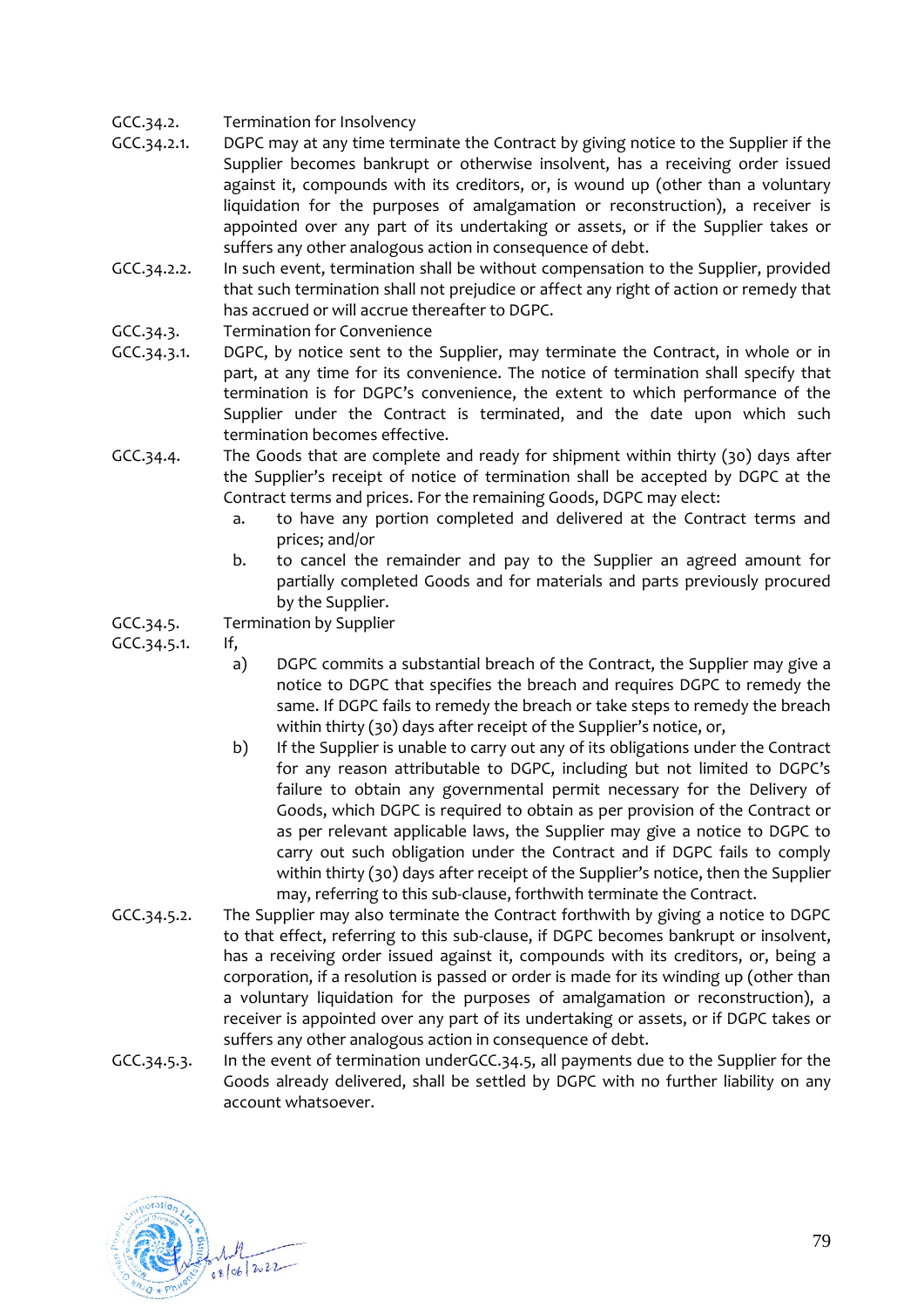# **GCC.35.Assignment**

GCC.35.1. Neither DGPC nor the Supplier shall assign, in whole or in part, their obligations under the Contract, except with the prior written consent of the other party.

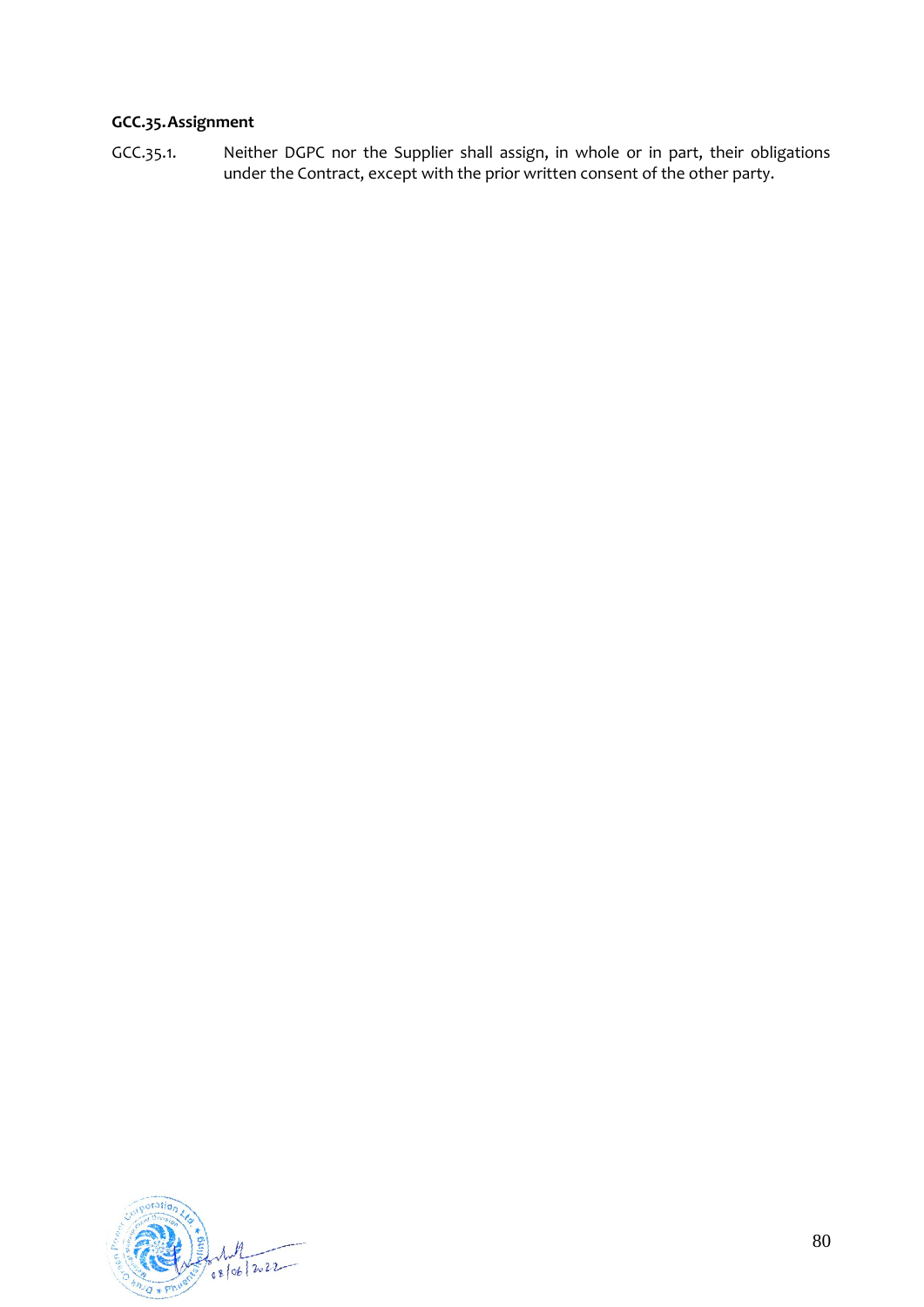### **SECTION VI–SPECIAL CONDITIONS OF CONTRACT**

The following Special Conditions of Contract (SCC) shall supplement and/or amend the General Conditions of Contract (GCC). Whenever there is a conflict, the provisions herein shall prevail over those in the GCC.

| <b>GCC Clause</b><br>Reference | <b>Particulars</b>                                                                                                                                                                                                                                                                                                                                                                                                      |  |  |  |  |  |
|--------------------------------|-------------------------------------------------------------------------------------------------------------------------------------------------------------------------------------------------------------------------------------------------------------------------------------------------------------------------------------------------------------------------------------------------------------------------|--|--|--|--|--|
| A. CONTRACT AND INTERPRETATION |                                                                                                                                                                                                                                                                                                                                                                                                                         |  |  |  |  |  |
| GCC.1.1(t)                     | The Place of Delivery for Goods to be supplied shall be CIP [Material<br>Management Division, Phuentsholing]                                                                                                                                                                                                                                                                                                            |  |  |  |  |  |
| GCC.3.3                        | The version of Incoterms shall be: [2020]                                                                                                                                                                                                                                                                                                                                                                               |  |  |  |  |  |
| GCC.9.2.2                      | The Appointing Authority for the appointment of Adjudicator shall be: Managing<br>Director, DGPC.                                                                                                                                                                                                                                                                                                                       |  |  |  |  |  |
| GCC.9.2.5                      | The fees and expenditure to be paid to the Adjudicator shall be borne by both<br>the parties.                                                                                                                                                                                                                                                                                                                           |  |  |  |  |  |
| GCC.9.3.3                      | For Contracts with Bhutanese Contractors                                                                                                                                                                                                                                                                                                                                                                                |  |  |  |  |  |
|                                | All disputes arising in connection with the present Contract shall be finally<br>resolved by arbitration in accordance with the rules and procedures of the<br>Construction Development Board (CDB) or any other independent agency that<br>has been appropriately mandated at the time of submission of the dispute<br>through its National Arbitration Committee.                                                     |  |  |  |  |  |
|                                | <b>B. SUBJECT MATTER OF CONTRACT</b>                                                                                                                                                                                                                                                                                                                                                                                    |  |  |  |  |  |
| GCC.15.2                       | The inspections and tests shall be conducted at: Final point of delivery                                                                                                                                                                                                                                                                                                                                                |  |  |  |  |  |
| GCC.16.4                       | The Shipping and other Documents to be furnished by the Supplier shall be as<br>follows: Invoice & Challan, etc.                                                                                                                                                                                                                                                                                                        |  |  |  |  |  |
| GCC.17.1                       | If there is any variation with GCC.17.1, insurance shall be as follows:                                                                                                                                                                                                                                                                                                                                                 |  |  |  |  |  |
|                                | <b>NOT APPLICABLE</b>                                                                                                                                                                                                                                                                                                                                                                                                   |  |  |  |  |  |
| GCC.17.3                       | Not applicable beyond 1 <sup>st</sup> point of delivery (CIP, Phuentsholing)                                                                                                                                                                                                                                                                                                                                            |  |  |  |  |  |
|                                | <b>C. PAYMENT</b>                                                                                                                                                                                                                                                                                                                                                                                                       |  |  |  |  |  |
| GCC.18.2                       | Prices shall be firm during the entire contract period.                                                                                                                                                                                                                                                                                                                                                                 |  |  |  |  |  |
| GCC.19.1                       | 100% payment shall be made promptly by DGPC, no later than thirty (30) days<br>after the receipt of goods along with invoices and documents in accordance<br>with GCC.19.2 provided that the documents are compliant with all the<br>requirements of DGPC. In case of incomplete/ non-compliant invoices and<br>documents, DGPC shall ask the Supplier to re-submit the invoices and<br>documents with full compliance. |  |  |  |  |  |
| GCC.20.4                       | The rate of deduction of tax at source for goods is $@$ $2%$ of the total invoice value<br>in case of Bhutanese Bidders.                                                                                                                                                                                                                                                                                                |  |  |  |  |  |
| GCC.21.1                       | The amount of the Performance Security shall be 10% of the contract value, if<br>each contract value is above Nu. 0.50 Million prior to signing of contract.                                                                                                                                                                                                                                                            |  |  |  |  |  |

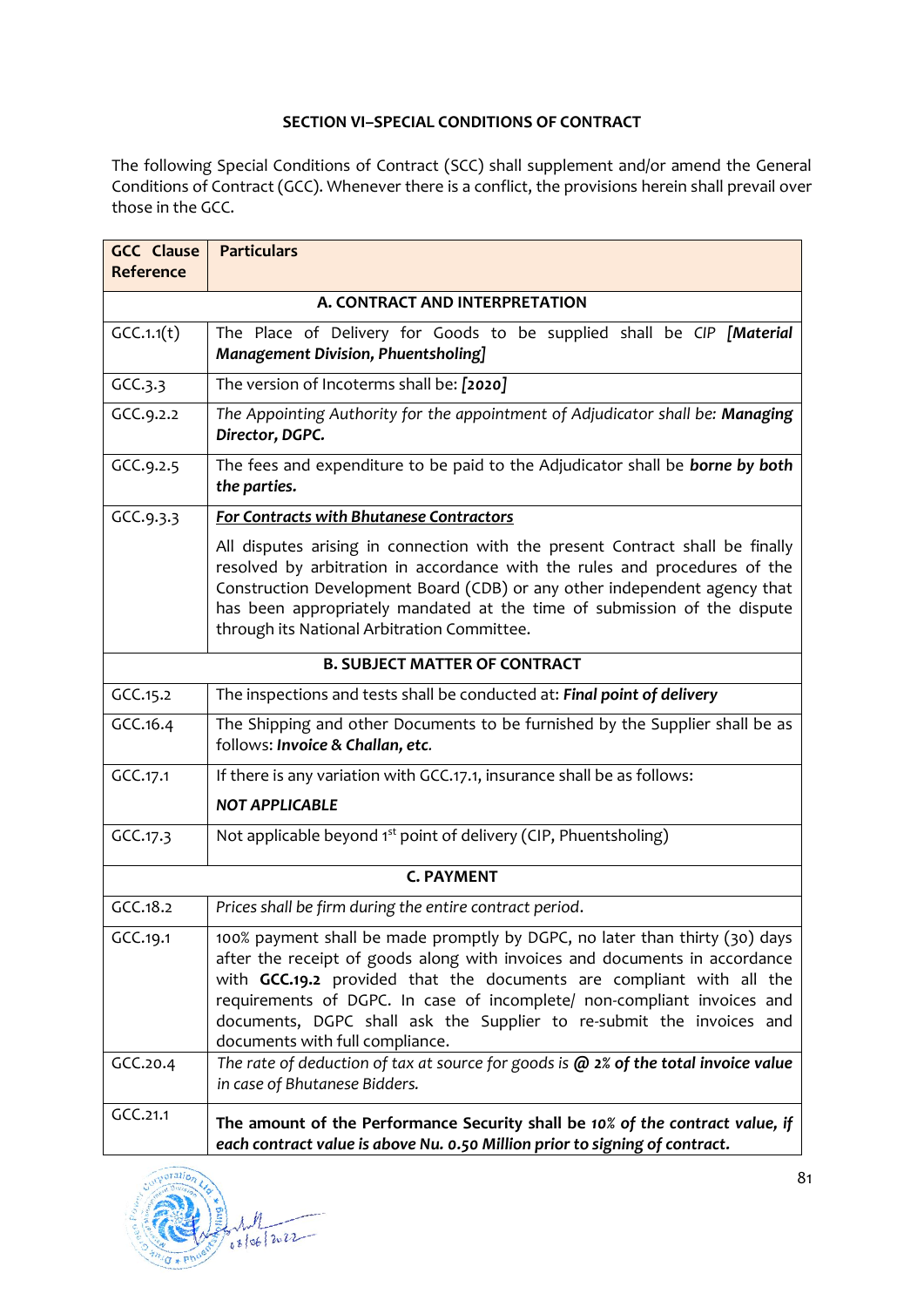| <b>GCC Clause</b> | <b>Particulars</b>                                                                                                                                                                                                                                                                                                                                                                       |  |  |  |  |
|-------------------|------------------------------------------------------------------------------------------------------------------------------------------------------------------------------------------------------------------------------------------------------------------------------------------------------------------------------------------------------------------------------------------|--|--|--|--|
| Reference         |                                                                                                                                                                                                                                                                                                                                                                                          |  |  |  |  |
|                   | <b>OR</b>                                                                                                                                                                                                                                                                                                                                                                                |  |  |  |  |
|                   | In case of contract value up to Nu.0.50 million, the employer shall retain 10% of<br>contract value in place of performance security against each supply. The<br>retention money/performance security shall be released within 30 days from<br>the date of completion of warranty period (if applicable), or within thirty (30)<br>days from the date of complete delivery of all items. |  |  |  |  |
| GCC.21.2          | The Performance Security shall be in the form of: irrevocable bank guarantee<br>issued by any financial institutions acceptable and enforceable by Financial<br>Institutions in Bhutan, in the form provided in the Contract/Cash warrant/Demand<br>draft.                                                                                                                               |  |  |  |  |
| GCC.22.2          | The bank guarantee for advance payment shall be valid till thirty (30) days after<br>scheduled end date of Delivery schedule.                                                                                                                                                                                                                                                            |  |  |  |  |
|                   | <b>F. GUARANTEES AND LIABILITIES</b>                                                                                                                                                                                                                                                                                                                                                     |  |  |  |  |
| GCC.26.1          | The liquidated damages shall be: 0.30% per day of delay with a maximum of 10%<br>(ten) percent of the total value of the delayed goods or unperformed services.                                                                                                                                                                                                                          |  |  |  |  |
| GCC.27.3          | The warranty shall be valid for 365 days after the goods have been delivered<br>and accepted at the final destinations (BHP, CHP, CO, HRDC, KHP, THP) or as per<br>manufacturer's warranty period. (not applicable)                                                                                                                                                                      |  |  |  |  |
| GCC.27.5          | The period for repair or replacement shall be: [30] days.                                                                                                                                                                                                                                                                                                                                |  |  |  |  |
|                   | <b>H. CHANGE IN CONTRACT ELEMENTS</b>                                                                                                                                                                                                                                                                                                                                                    |  |  |  |  |
| GCC.32.1          | The time for Delivery shall be 90 days from the date of issue of Notification of<br>Award or Purchase Order.                                                                                                                                                                                                                                                                             |  |  |  |  |

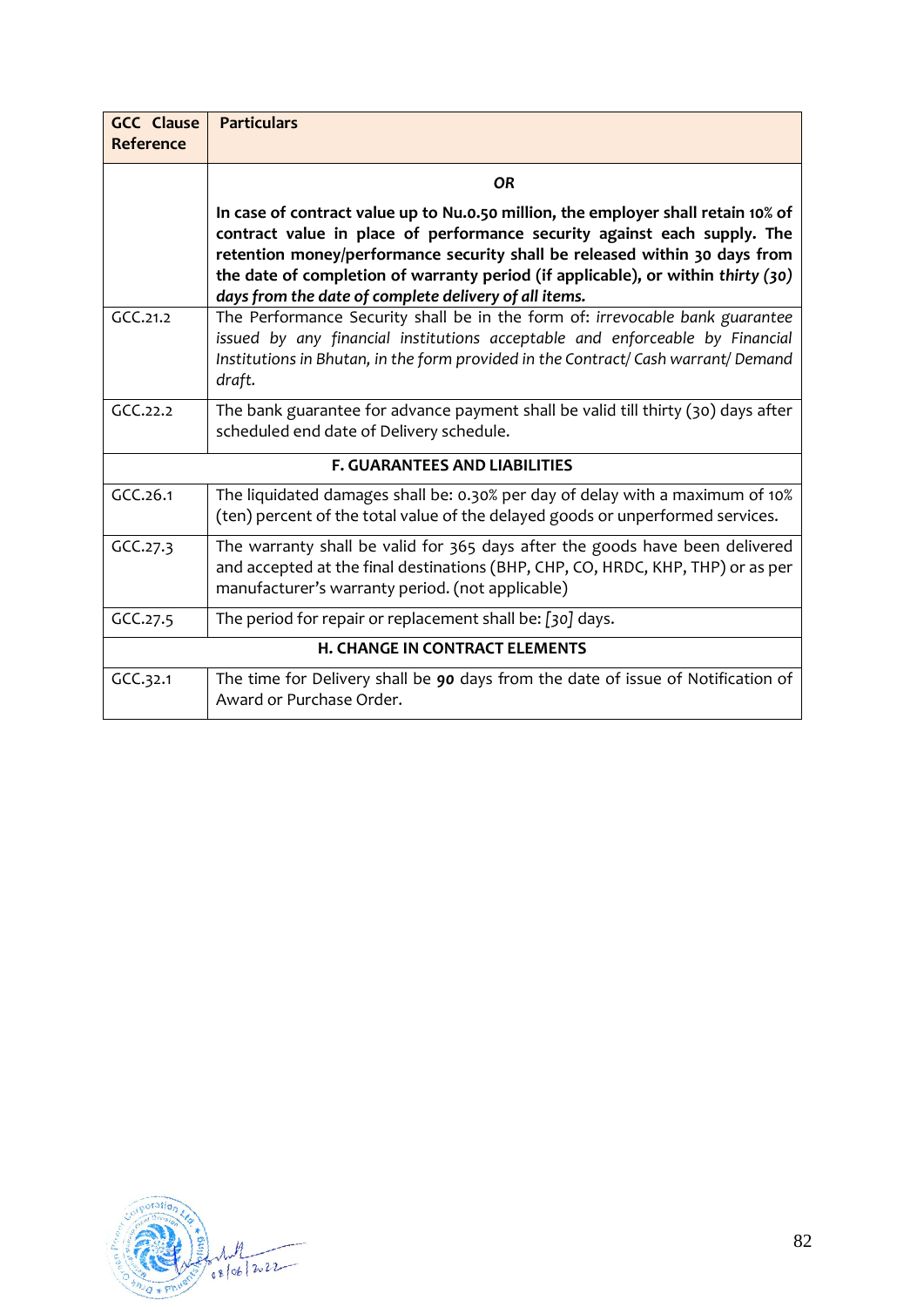#### **Attachment: Price Adjustment Formula**

If, in accordance with [GCC.18.2,](#page-71-1) prices shall be adjustable, the following method may be used to calculate the price adjustment:

Prices payable to the Supplier, as stated in the Contract, shall be subject to adjustment during performance of the Contract to reflect changes in the cost of labor and material components in accordance with the formula:

$$
P_1 = P_o \left[ a + \frac{bL_1 + cM_1}{L_o} \right] - P_o
$$
  

$$
L_o \qquad M_o
$$

 $a+b+c=1$ 

in which:

- $P_1$  = adjustment amount payable to the Supplier.
- P<sub>o</sub>=Contract Price (base price).
- a = percentage of fixed element representing profits and overheads included in the Contract Price.
- b = estimated percentage of labor component in the Contract Price.
- c =estimated percentage of material component in the Contract Price.
- $L_0$ ,  $L_1 =$  labor indices applicable to the appropriate industry in the country of origin on the base date and date for adjustment, respectively.
- $M<sub>0</sub>$ ,  $M<sub>1</sub>$  material indices for the major raw material on the base date and date for adjustment, respectively, in the country of origin.

The coefficients a, b, and c as specified by DGPC are as follows and total should not exceed 100% :

a = *[insert value of coefficient of 5% to 20%]*

b= *[insert value of coefficient of 15% to 30%]*

c= *[insert value of coefficient of 30% to 60%]*

The Bidder shall indicate the source of the indices and the base date indices in its Bid.

Base date = thirty (30) days prior to the Bid opening date.

Date of adjustment = two-third  $(2/3)$  period of scheduled Delivery date or actual Delivery date, whichever is earlier

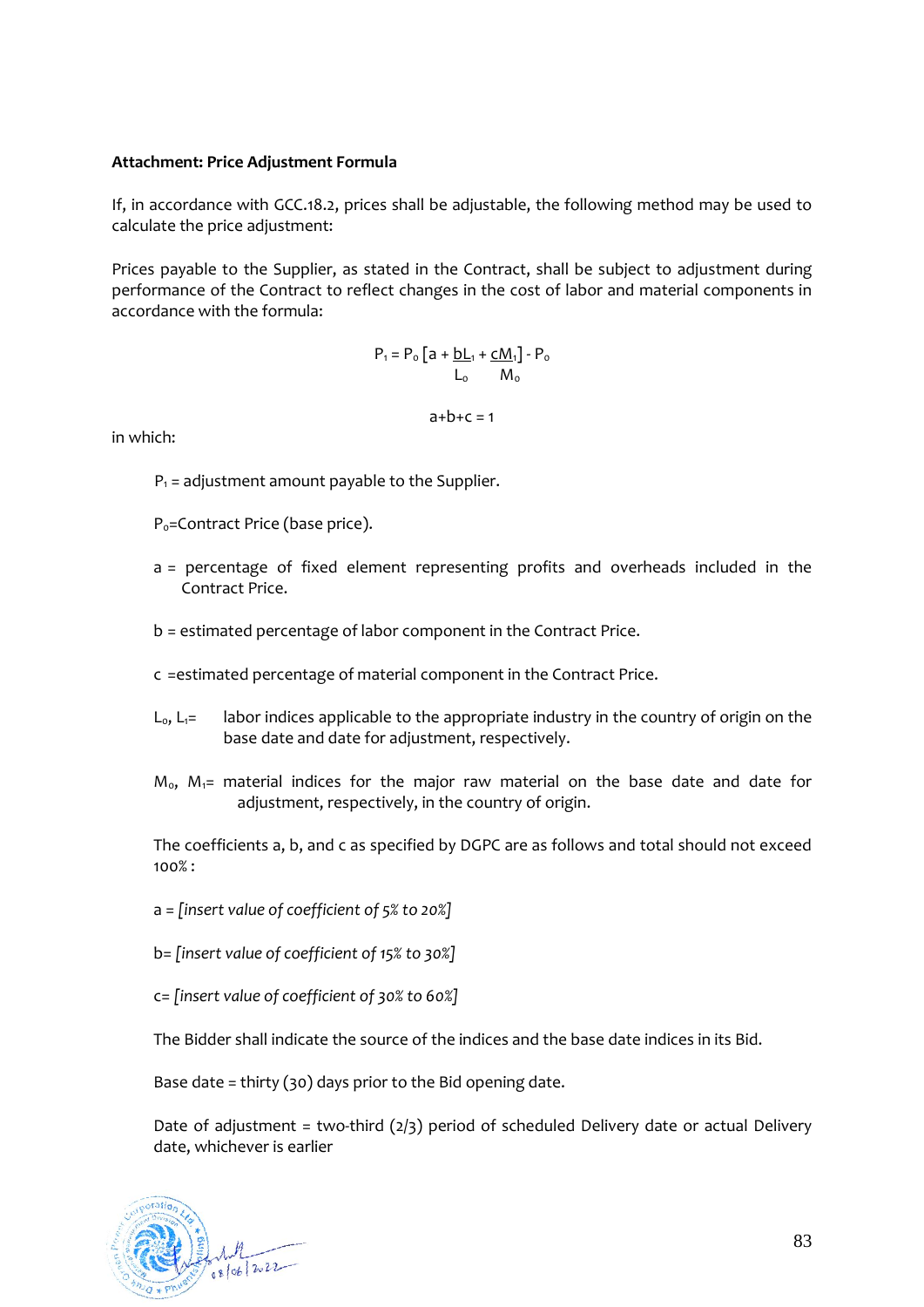The above price adjustment formula shall be invoked by either party subject to the following further conditions:

- a. No price adjustment shall be allowed beyond the Scheduled Delivery Date unless specifically stated in the extension letter. As a rule, no price adjustment shall be allowed for periods of delay for which the Supplier is entirely responsible. DGPC will, however, be entitled to any decrease in the prices of the Goods subject to adjustment.
- b. If the currency in which the Contract Price Po is expressed is different from the currency of origin of the labor and material indices, a correction factor will be applied to avoid incorrect adjustments of the Contract Price. The correction factor shall correspond to the ratio of exchange rates between the two currencies on the base date and the date for adjustment as defined above.
- c. No price adjustment shall be payable on the portion of the Contract Price paid to the Supplier as advance payment.
- d. Price adjustment shall be payable within a maximum ceiling of twenty percent (20%) over the Contract price.

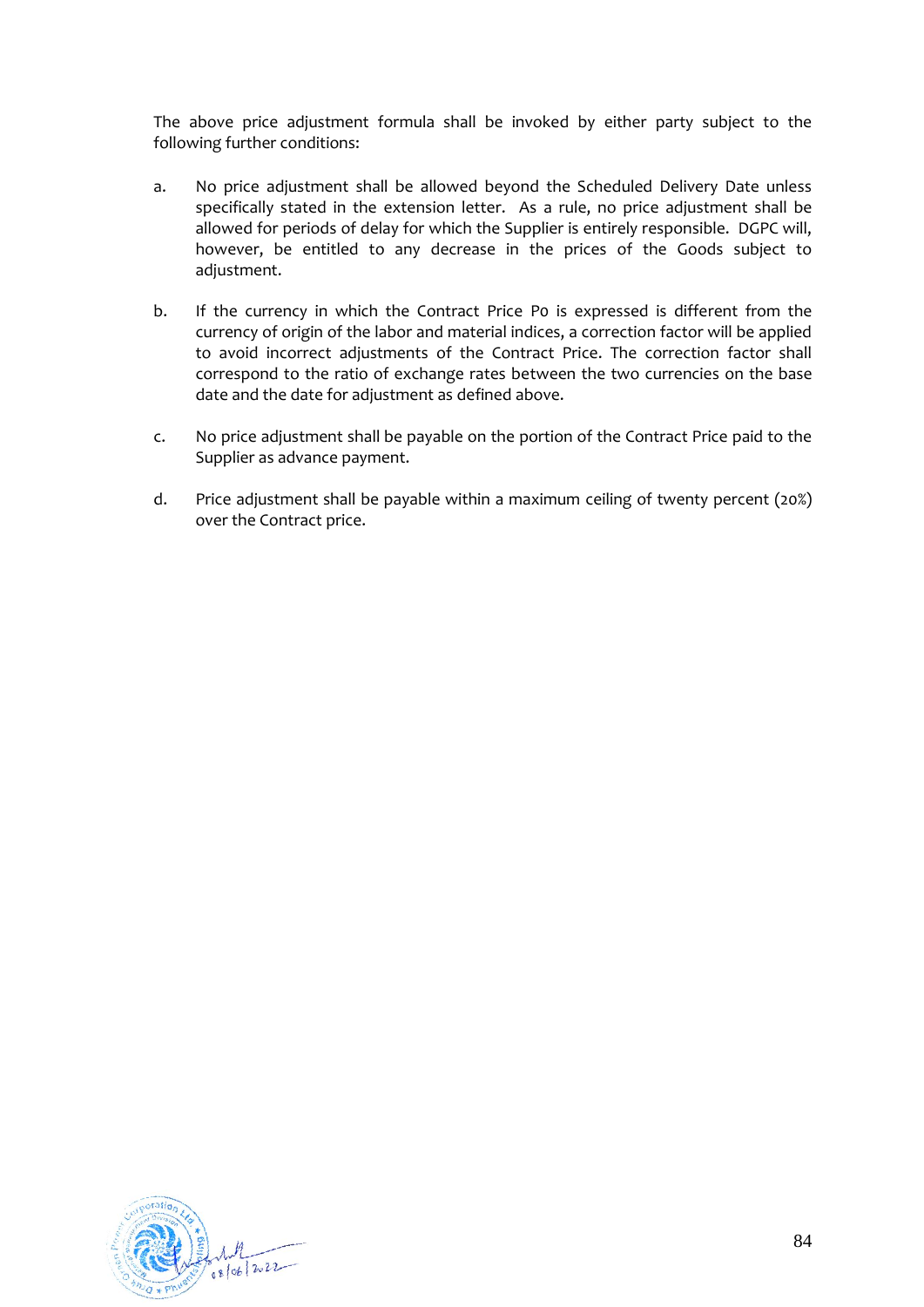# **SECTION VII–CONTRACT FORMS**

### **Form 1: Purchase Order**

*[Format as per SAP to be used]*

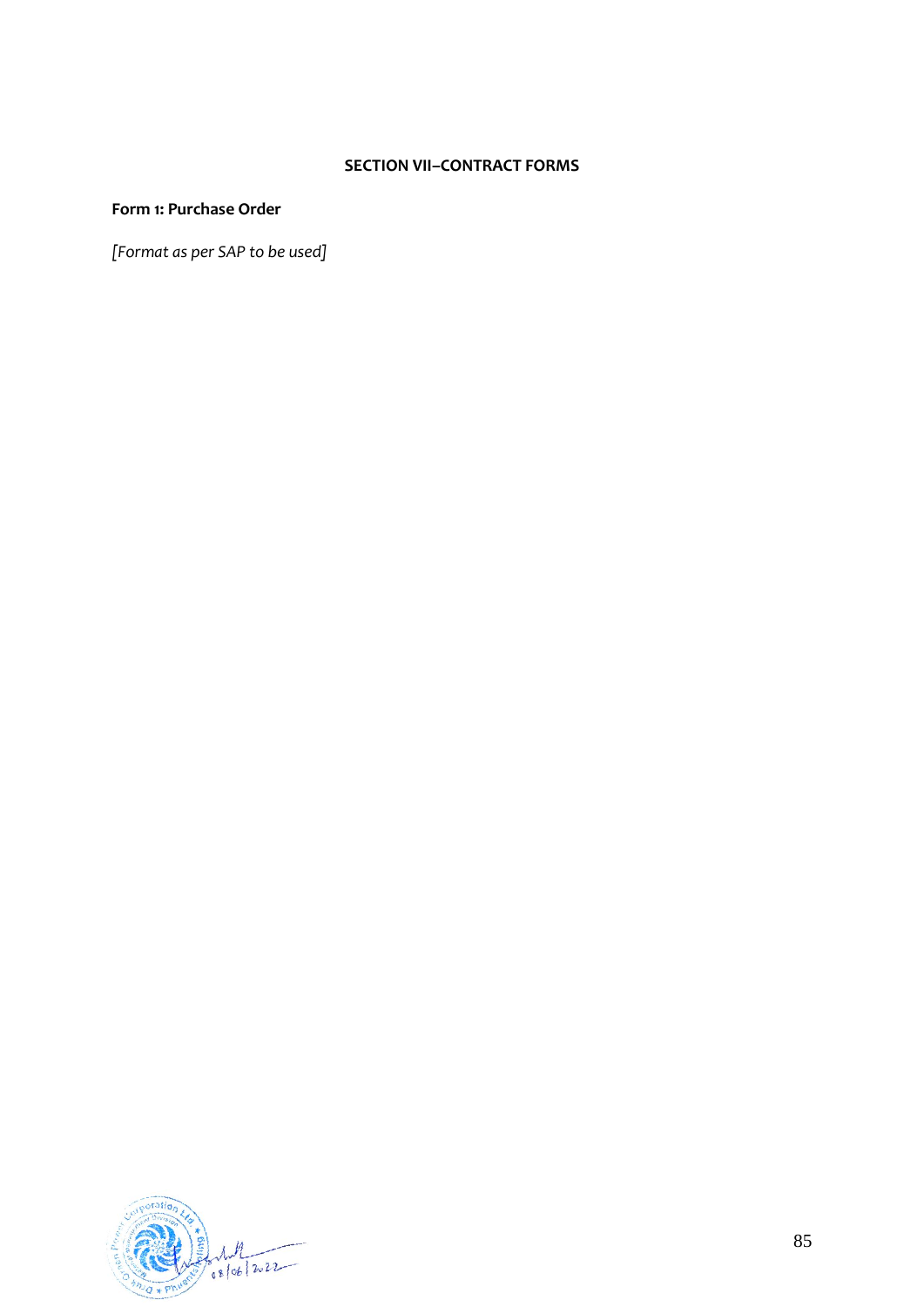# **Form 2: Contract Agreement**

*(The successful Bidder shall execute this agreement in accordance with the instructions indicated on the judicial stamp paper as applicable)*

THIS CONTRACT AGREEMENT made this....*[insert number].....*day of ......*[insert month].....*, ......*[insert year]........*,

### BETWEEN

- (1) Druk Green Power Corporation Limited, a company registered under the ......*..........* and having its principal place of business at ..............*[insert: address of DGPC].........*(hereinafter called "DGPC"), and
- (2) ..........*[insert name of Supplier].........*, a company incorporated under the laws of ............*[insert: country of Supplier]...........*and having its principal place of business at ...........*[insert: address of Supplier]...........* (Hereinafter called "the Supplier").

WHEREAS the DGPC invited Bids for supply of **Chemicals** and has accepted the Bid of the Supplier for the supply of those Goods.

NOW THIS AGREEMENT WITNESSETH AS FOLLOWS:

- 1. In this agreement words and
- 2. Expressions shall have the same meanings as are respectively assigned to them in the General Conditions of Contract hereinafter referred to and they shall be deemed to form and be read and construed as part of this Agreement.
- 3. The following documents shall constitute the Contract between DGPC and the Supplier, and each shall be read and construed as an integral part of the Contract, viz.:
	- a) This Contract Agreement including any minutes of meeting regarding the contract (post bid submission);
	- b) DGPC's Notification of Award of Contract;
	- c) The Special Conditions of Contract;
	- d) The General Conditions of Contract;
	- e) Technical Specifications & Drawings;
	- f) The Supplier's Bid and original Price Schedules;
	- *g) [insert here any other document(s) forming part of the Contract]*
- 4. In the event of any discrepancy or inconsistency within the Contract documents, then the documents shall prevail in the order listed above.
- 5. DGPC hereby agrees to pay to the Supplier the Contract Price in consideration of the performance by the Supplier of its obligations hereunder. The Contract Price shall be the

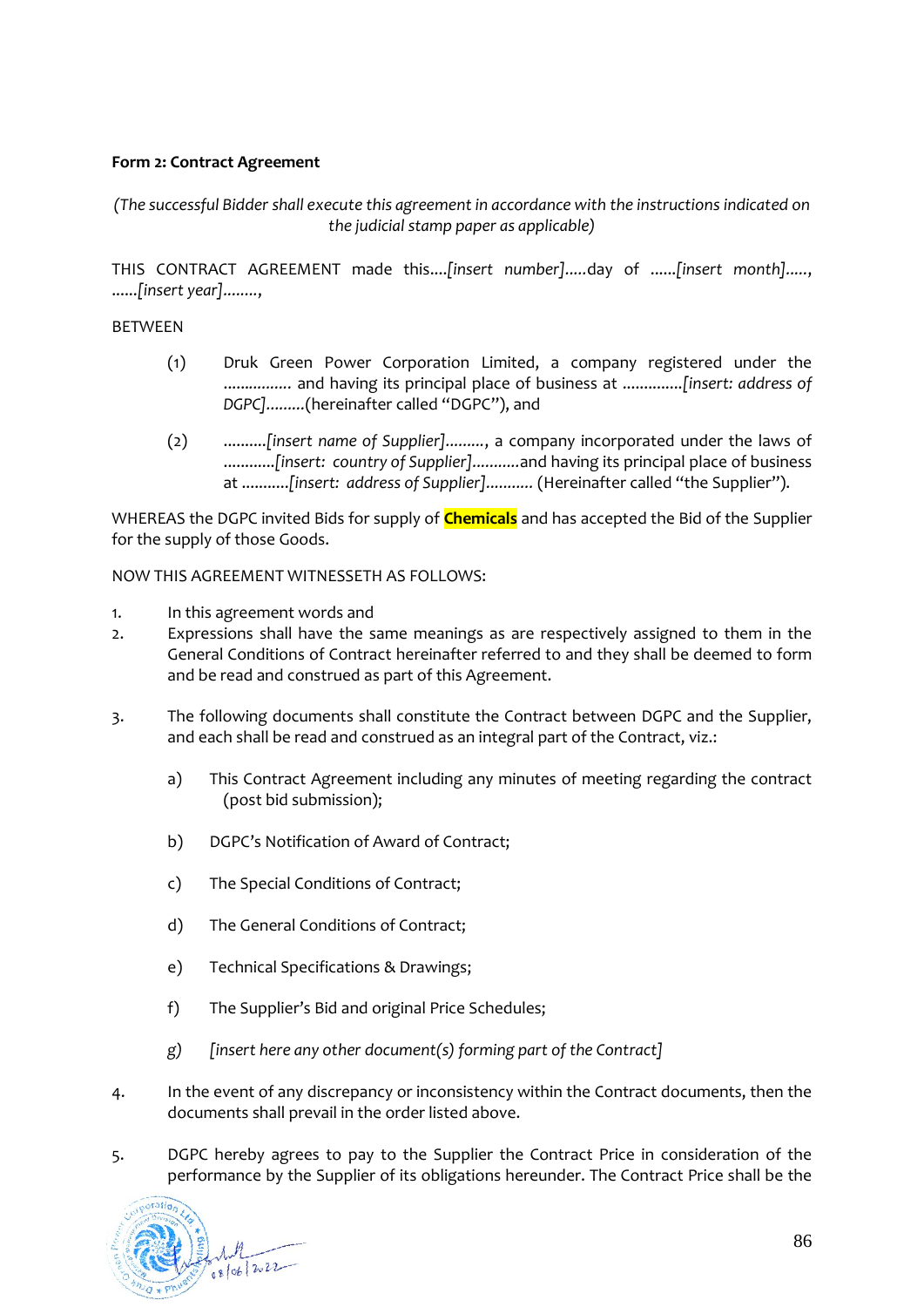aggregate of: .............*[amount of foreign currency in words], [amount in figures], and [amount of local currency in words], [amount in figures]..............,* or such other sums as may be determined at times and in the manner in accordance with the terms and conditions of the Contract.

<span id="page-86-0"></span>6. The Delivery Schedule of the Goods shall be determined from the date of notification of award provided all of the following conditions have been fulfilled within a period of fifteen (15) days from the date of said notification of award:

(a) This Contract Agreement has been duly executed for and on behalf of DGPC and the Supplier;

(b) The Supplier has submitted to DGPC the performance security.

Each party shall use its best efforts to fulfil the above conditions for which it is responsible as soon as practicable.

- 7. If the conditions listed under clause [6](#page-86-0) above are not fulfilled within fifteen (15) days from the date of Notification of Award because of reasons attributable to DGPC, the Contract would become effective only from the date of fulfilment of all the above mentioned conditions and, the parties shall discuss and agree on an equitable adjustment to the Contract Price and the Delivery Schedule and/or other relevant conditions of the Contract.
- 8. However, if any of the conditions listed under clause [6a](#page-86-0)bove are not fulfilled within fifteen (15) days from the date of notification of award because of the reasons attributable to the Supplier, the Contract will become effective from the date of Notification of Award. In this case, Contract Price and/or Delivery Schedule shall not be adjusted.
- 9. In consideration of the payments to be made by DGPC to the Supplier as hereinafter mentioned, the Supplier hereby covenants with DGPC to provide the Goods and to remedy defects therein in conformity in all respects with the provisions of the Contract.
- 10. The Appendices listed in the attached list of Appendices shall be deemed to form an integral part of this Contract Agreement. Reference in the Contract to any Appendix shall mean the Appendices attached hereto, and the Contract shall be read and construed accordingly
- 11. Any notice under this Contract shall be sent by personal delivery, or courier, or post, or fax, or electronic mail. Notices to either party shall be given at such address or addresses as such party shall specify from time to time by written notice to the other. In the absence of such notice to the contrary, notice to DGPC shall be properly addressed to:

*[Mail and electronic transmission address of concerned officer of DGPC]*

\_\_\_\_\_\_\_\_\_\_\_\_\_\_\_\_\_\_\_\_\_\_\_\_\_\_\_\_\_\_\_\_\_\_\_\_\_\_\_\_\_\_\_\_\_\_\_\_

\_\_\_\_\_\_\_\_\_\_\_\_\_\_\_\_\_\_\_\_\_\_\_\_\_\_\_\_\_\_\_\_\_\_\_\_\_\_\_\_\_\_\_\_\_\_\_\_

\_\_\_\_\_\_\_\_\_\_\_\_\_\_\_\_\_\_\_\_\_\_\_\_\_\_\_\_\_\_\_\_\_\_\_\_\_\_\_\_\_\_\_\_\_\_\_\_

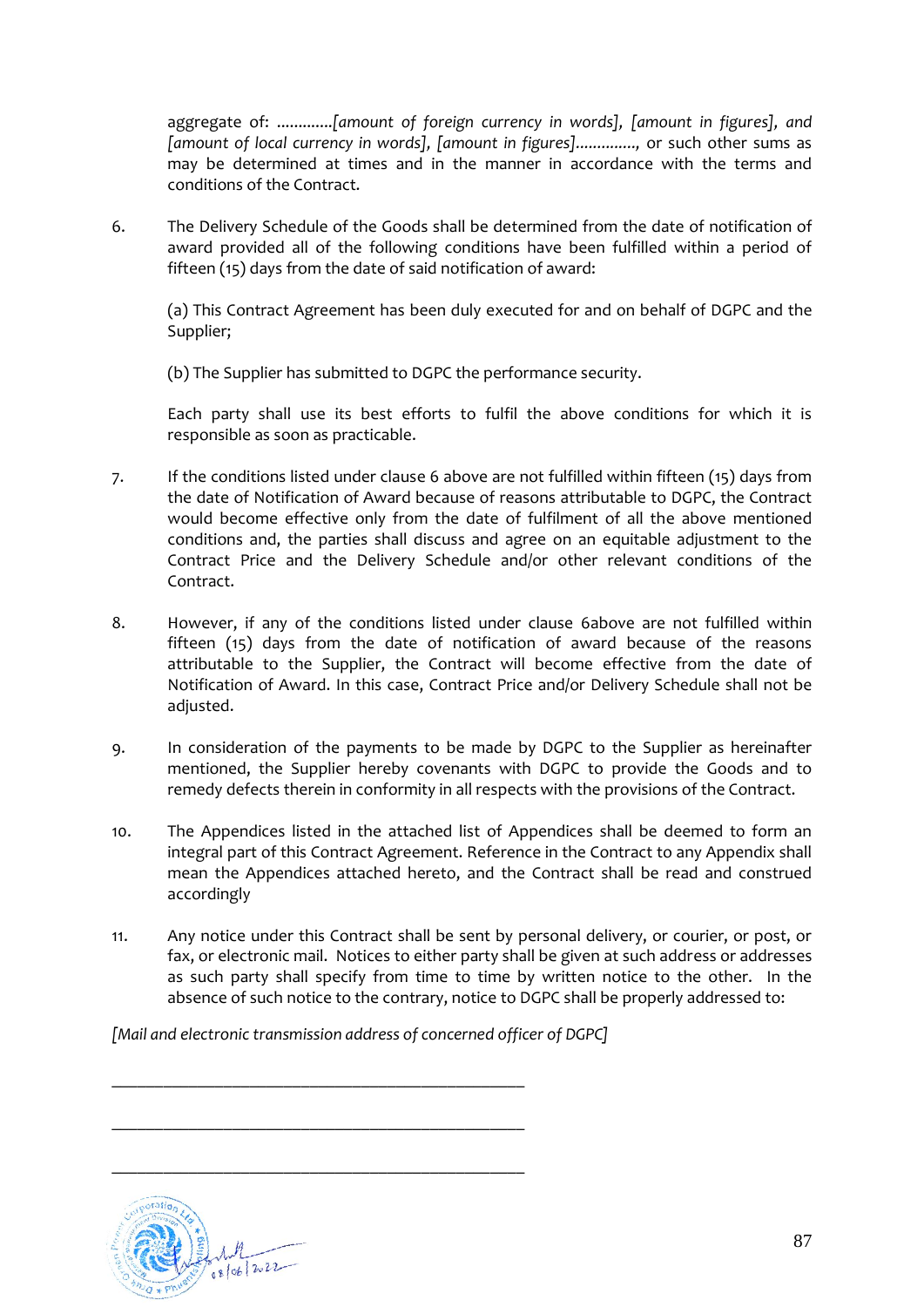### and notice to the Supplier shall be properly addressed to:

*[Mail and electronic transmission address of Supplier]*

\_\_\_\_\_\_\_\_\_\_\_\_\_\_\_\_\_\_\_\_\_\_\_\_\_\_\_\_\_\_\_\_\_\_\_\_\_\_\_\_\_\_\_\_\_\_\_\_

\_\_\_\_\_\_\_\_\_\_\_\_\_\_\_\_\_\_\_\_\_\_\_\_\_\_\_\_\_\_\_\_\_\_\_\_\_\_\_\_\_\_\_\_\_\_\_\_

\_\_\_\_\_\_\_\_\_\_\_\_\_\_\_\_\_\_\_\_\_\_\_\_\_\_\_\_\_\_\_\_\_\_\_\_\_\_\_\_\_\_\_\_\_\_\_\_

IN WITNESS whereof the parties hereto have caused this Agreement to be executed in accordance with the laws of Kingdom of Bhutan on the day, month and year indicated above.

### **For and on behalf of DGPC**

Signed: .....*[insert signature]...........*

in the capacity of ........*[insert title or other appropriate designation].......*

in the presence of ............*[insert signature].........*

*..........[insert identification of official witness].............*

#### **For and on behalf of the Supplier**

Signed: ........*[insert signature of authorized representative(s) of the Supplier]*........

in the capacity of ...........*[insert title or other appropriate designation]..............*

in the presence of .......*[insert signature]..........*

*.........[insert identification of official witness]............*

#### APPENDICES

Appendix 1: Terms and Procedures of Payment

Appendix 2: Price Adjustment

Appendix 3: List of Documents for Approval or Review

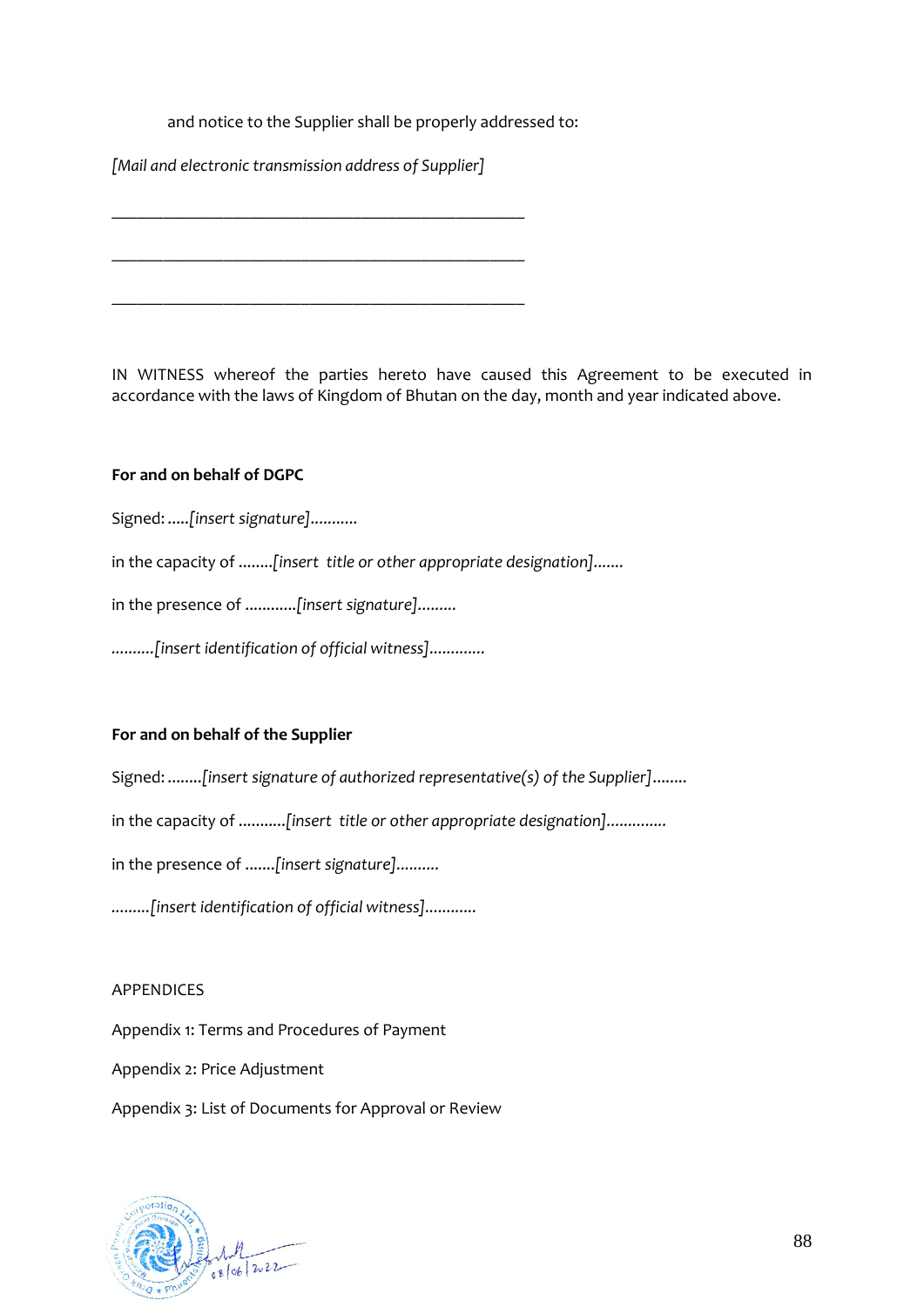## **Form 3: Bank Guarantee for Contract Performance (If applicable)**

*[To be provided on the relevant legal document, as per applicable law in the country of execution]*

Bank Guarantee No. .......................

Date..................................................

To [DGPC's Address]

Dear Sir/Madam,

In consideration of Druk Green Power Corporation Limited (hereinafter referred to as DGPC which expression shall unless repugnant to the context or meaning thereof include its successors, administrators and assigns) having awarded to M/s ................ with its Registered/Head Office at ……………………………(hereinafter referred to as the 'Supplier' which expression shall unless repugnant to the context or meaning thereof, include its successors, administrators, executors and assigns), a Contract by issue of Notification of Award No………….. dated ……….. valued at .............*[amount of foreign currency in words], [amount in figures], and [amount of local currency in words], [amount in figures]*.............., for …………………….. *(insert Scope of Contract)*………… and the Supplier having agreed to provide a Contract Performance Guarantee for the faithful performance of the entire Contract equivalent to ten percent (10%) of the said value of the Contract to DGPC.

We ………….. *(insert Name and Address of the bank issuing the Guarantee)*…………. having its Head Office at …………………….. hereinafter referred to as the 'Bank' which expression shall, unless repugnant to the context or meaning thereof include its successors, administrators, executors and assigns), do hereby guarantee and undertake to pay DGPC, on demand any and all monies payable by the Supplier to the extent of …….*[insert amount of the Bank Guarantee and its currency]*…………….. at any time up to ………….@...............(day/month/year) without any demur, reservation, contest recourse or protest and or without any reference to the Supplier. Any such demand made by DGPC on the Bank shall be conclusive and binding notwithstanding any difference between DGPC and the Supplier or any dispute pending before any Court, Tribunal or any other Authority. The Bank undertakes not to revoke this guarantee during its currency without prior consent of DGPC.

DGPC shall have the fullest liberty without affecting in any way the liability of the Bank under this guarantee from time to time to extend the time for performance of the Contract by the Supplier. DGPC, shall have the fullest liberty, without affecting this guarantee to postpone from time to time the exercise of any powers vested in DGPC or of any right which they might have against the Supplier and to exercise the same at any time and any manner, and either to enforce or to forbear to enforce any covenants, contained or implied in the Contract between DGPC and the Supplier or any other course of remedy or security available to DGPC. The Bank shall not be released of its obligations under these presents by any exercise by DGPC of its liberty with reference to the matters aforesaid or any of them or by reason or any other acts of omission or commission on the part of DGPC or any other indulgence shown by DGPC or by any other matter

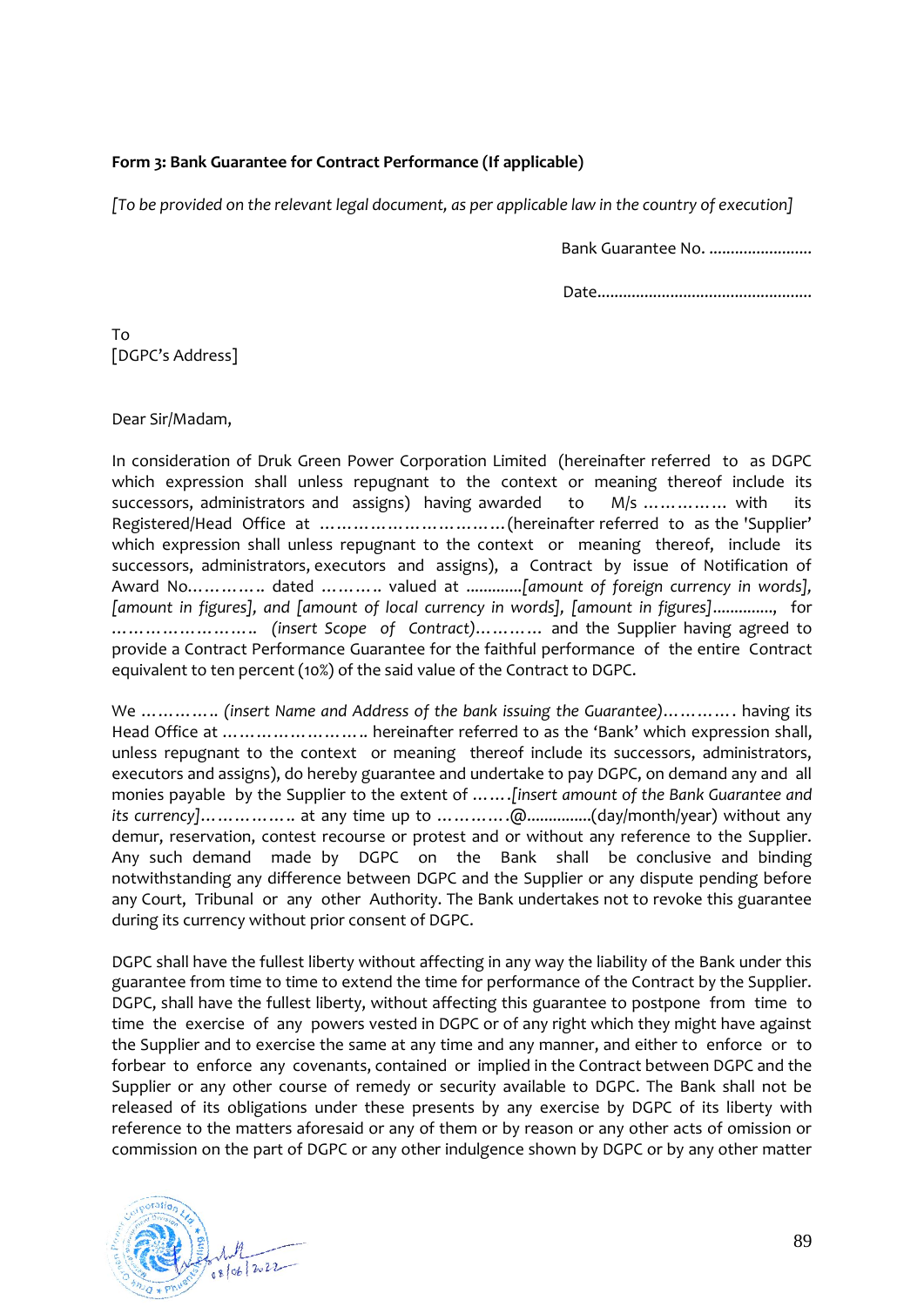or thing whatsoever which under the law would but for this provisions have the effect of relieving the Bank.

The Bank also agrees that DGPC at its option shall be entitled to enforce this guarantee against the Bank as a Principal debtor, in the first instance without proceeding against the Supplier and notwithstanding any security or other guarantee that DGPC may have in relation to the Supplier's liabilities.

Notwithstanding anything contained herein above, our liability under this guarantee is restricted to ……………… and shall remain in force up to and including ………………… and shall be extended from time to time for such period, as may be desired by M/s ………………………….on whose behalf this guarantee has been given.

All rights of DGPC under this guarantee shall be forfeited and the Bank shall be relieved and discharged from all liabilities after the above mentioned date or from the extended date.

Dated this ………………day of …………….20 ……… at …………………….

Witness:

| (Signature)             |
|-------------------------|
| (Name)                  |
| .<br>(Official Address) |
|                         |

Authorized vide

Power of Attorney No:………………….

Date…………………………………….

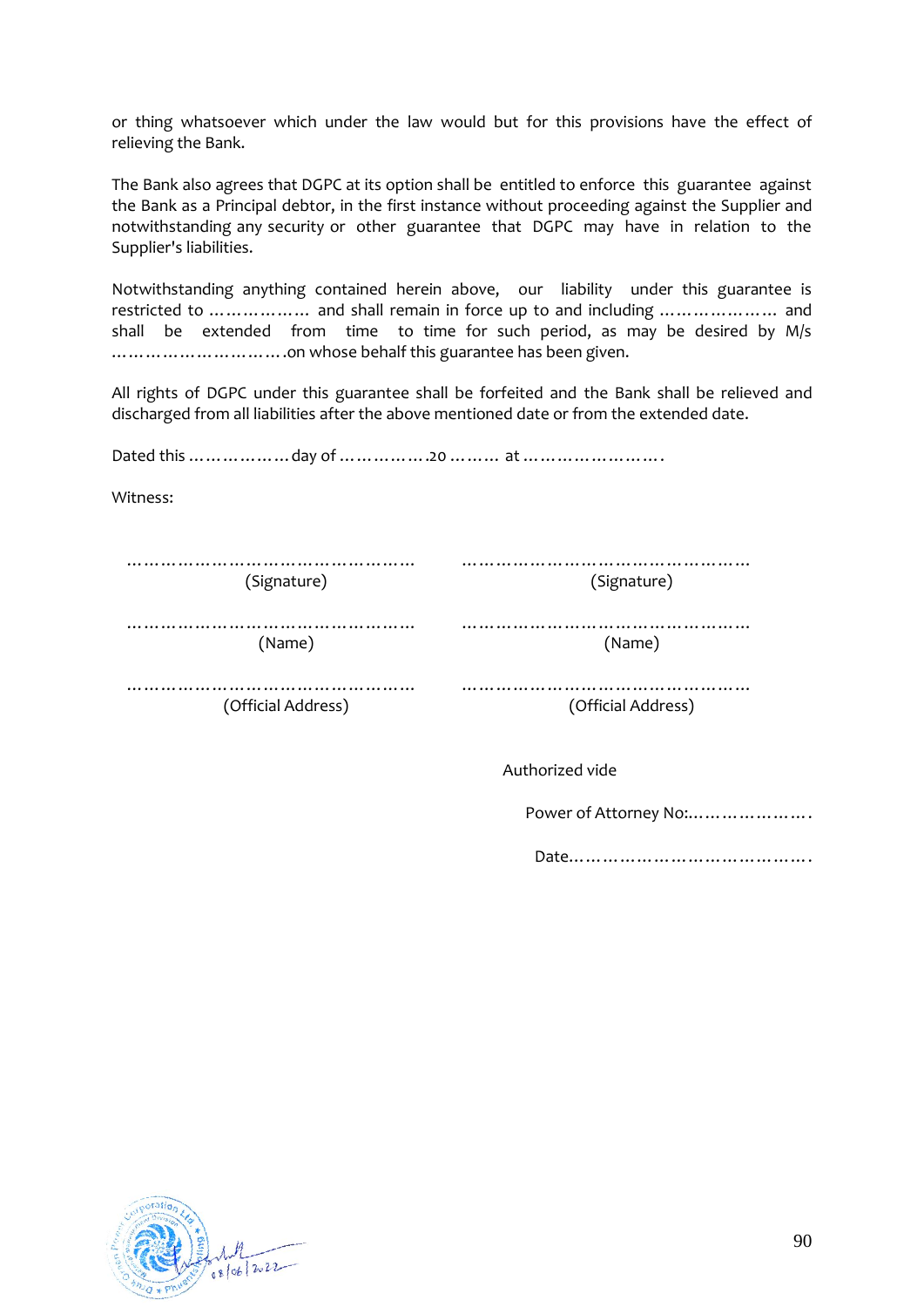### **Form 4: Bank Guarantee for Advance Payment (IF APPLICABLE)**

*[To be provided on the relevant legal document, as per applicable law, in the country of execution]*

Bank Guarantee No. ........................

Date..................................................

To [DGPC's address]

Dear Sir/Madam,

In consideration of the Druk Green Power Corporation Limited (hereinafter referred to as DGPC) which expression shall unless repugnant to the context or meaning thereof include its successors, administrators, executors and assigns having awarded to M/s............................ with its registered/Head Office at ................................ (here-in-after referred to as the Supplier) which expression shall unless repugnant to the context or meaning thereof, include its successors, administrators, executors and assigns, a Contract by issue of DGPC's Notification of Award No. ………. dated …………………. and the same having been unequivocally accepted by the Supplier ……………… valued at …….............*[amount of foreign currency in words], [amount in figures], and [amount of local currency in words], [amount in figures]*…………….for ……*(insert Scope of Contract)*…………………. (hereinafter called the Contract) and DGPC having agreed to make advance payment to the Supplier for performance of the above Contract amounting to*.*........*[insert currency and amount of the advance]*................., as an advance against Bank Guarantee to be furnished by the Supplier.

We, ……….*[Insert name and address of the bank issuing Branch]* ………………….. having its Head Office at …………………….. (hereinafter referred to as the 'Bank' which expression shall, unless repugnant to the context or meaning thereof, include its successors, administrators, executors and assigns) do hereby guarantee and undertake to pay DGPC immediately on demand any or all monies payable by the Supplier to the extent of …….*[insert currency and amount of the advance]*.……….at any time up to …….@…….. without any demur, reservation, contest, recourse or protest and/or without any reference to the Supplier. Any such demand made by DGPC on the Bank shall be conclusive and binding not withstanding any difference between DGPC and the Supplier or any dispute pending before any Court, Tribunal, Arbitrator or any other Authority. The Bank undertakes not to revoke this guarantee during its currency without prior consent of DGPC.

DGPC shall have the fullest liberty without affecting in any way the liability of the Bank under this guarantee from time to time to vary the advance or to extend the time for performance of the Contract by the Supplier. DGPC shall have the fullest liberty, without affecting this guarantee to postpone from time to time the exercise of any powers vested in them or of any right which they might have against the Supplier and to exercise the same at any time in any manner and either to enforce or to forbear to enforce any covenants contained or implied in the Contract between the DGPC and the Supplier or any other course or remedy or security available to DGPC. The Bank shall not be released of its obligations under these presents by any exercise by DGPC of its liberty with reference to the matters aforesaid or any of them or by reason of any other act or

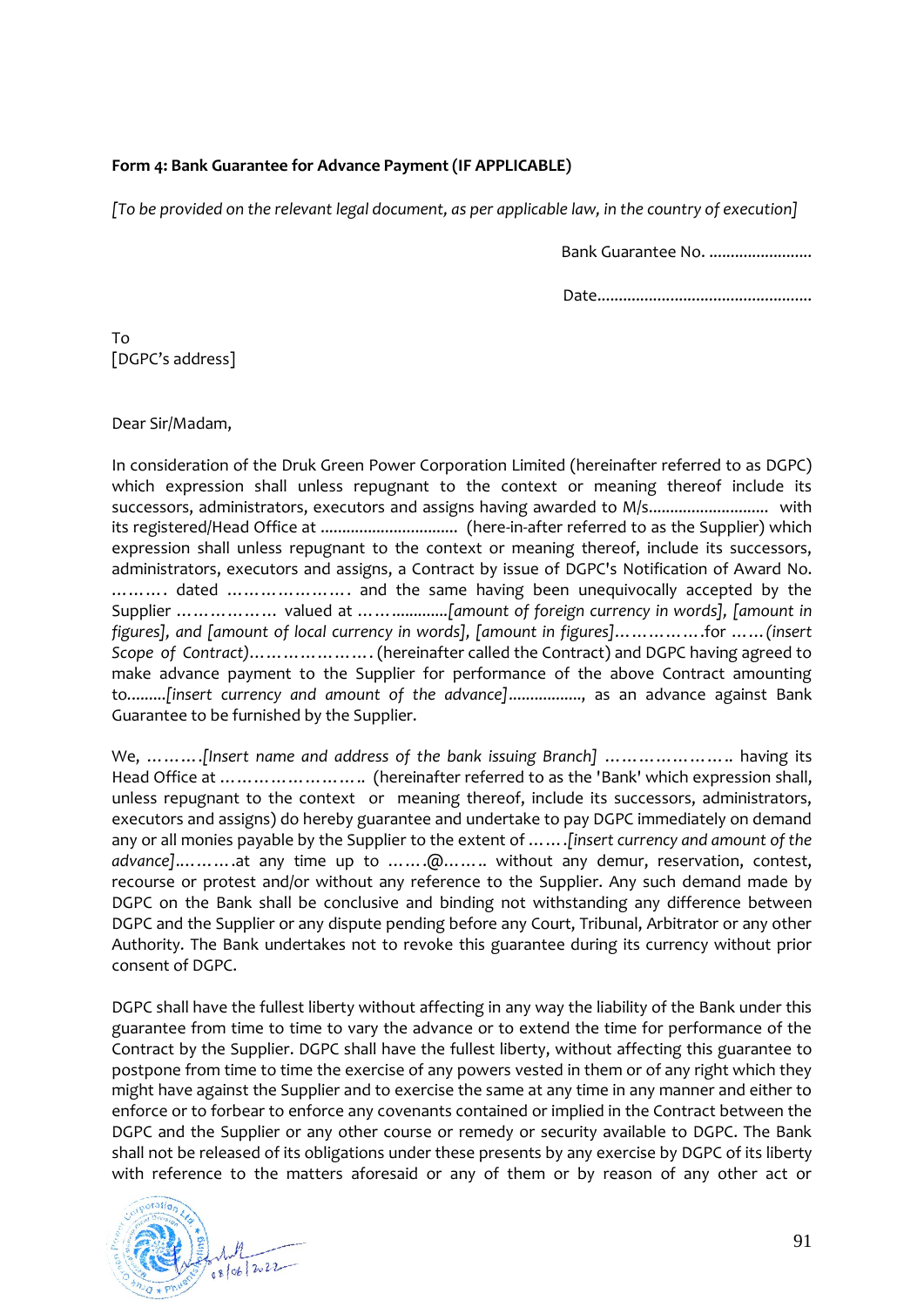forbearance or other acts of omission or commission on the part of DGPC or any other indulgence shown by DGPC or by any other matter or thing whatsoever which under law would, but for this provision, have the effect of relieving the Bank.

The Bank also agrees that DGPC at its option shall be entitled to enforce this Guarantee against the Bank as a principal debtor, in the first instance without proceeding against the Supplier and notwithstanding any security or other guarantee that DGPC may have in relation to the Supplier's liabilities.

Notwithstanding anything contained hereinabove our liability under this guarantee is limited to .……*[insert currency and amount of the advance]*.……… and it shall remain in force up to and including …………… and shall be extended from time to time for such period as may be desired by M/s ………………… on whose behalf this guarantee has been given.

All rights of DGPC under this guarantee shall be forfeited and the Bank shall be relieved and discharged from all liabilities after the above mentioned date or from the extended date.

Dated this ………………day of …………….20 ……… at …………………….

Witness:

| (Signature)            | (Signature)        |
|------------------------|--------------------|
|                        |                    |
| (Name)                 | (Name)             |
| <br>(Official Address) | (Official Address) |

Attorney as per

Power of Attorney No: ………………….

Date…………………………………….

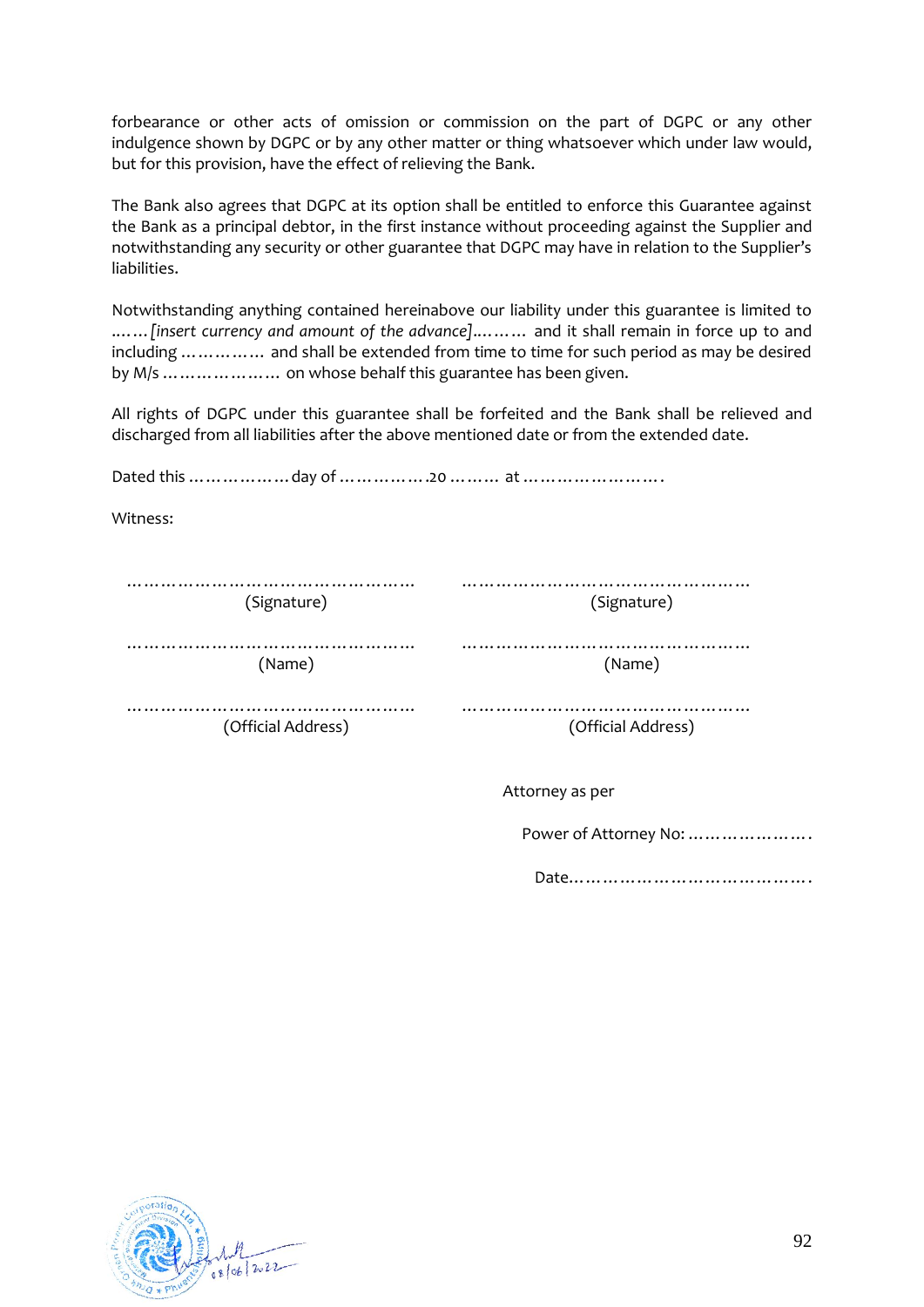#### **Form 4: Validity extension of Bank Guarantee**

Bank Guarantee No. .......................

Date..................................................

To [DGPC's Address]

Dear Sir/Madam,

Sub: Validity Extension of Bank Guarantee No. ................................... dtd........................ for ...........*[insert currency and amount of the Guarantee]*............................... favouring yourselves, expiring on....................... on account of M/s\*............................................................... in respect of Contract for procurement of.................*(insert name of the procurement)*.................................... for ................................................... Contract No. ................................... dated............... (hereinafter called original Bank Guarantee).

At the request of M/s\*...................................................... we ........................................... Bank having branch office at .......................................... and having Head Office at ..............................................................do hereby extend our liability under the above mentioned Bank Guarantee No......................... dtd .......... for a further period of..................Years/ Months from ................. to expire on .........................

Except as provided above, all other terms and conditions of the original Bank Guarantee No.............................. dtd.................. shall remain unaltered and binding on us.

Please treat this as an integral part of the original guarantee to which it would be attached.

Yours Faithfully,

(Signature)…………………………..

(Name & Designation)…………………………..

(Bank's Seal)…………………………..

Authorized vide Power of Attorney No

………………………………………..

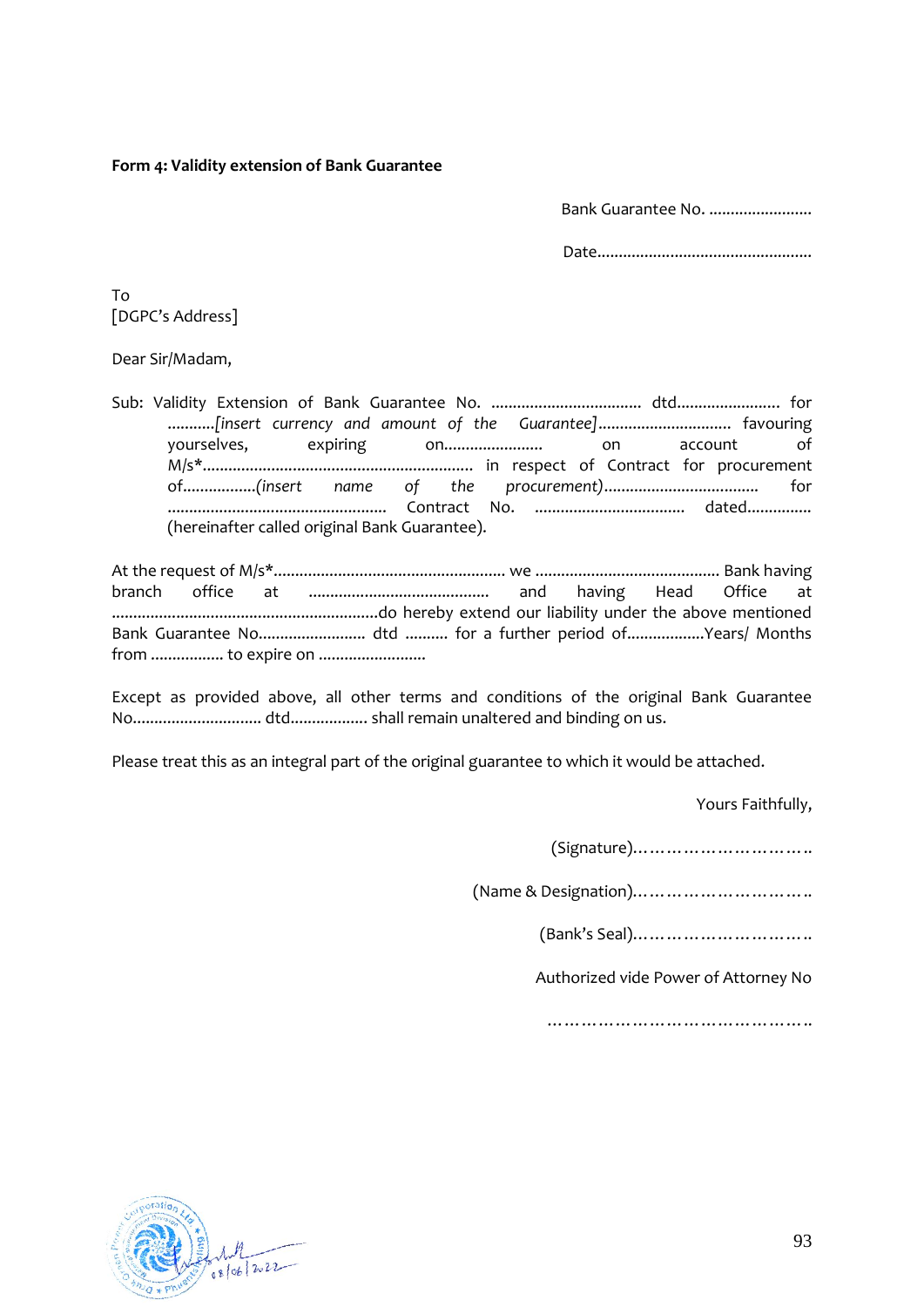# **SECTION VIII–ANNEXURE**

**1. Details of Electronic Bidding Procedure (if applicable)**

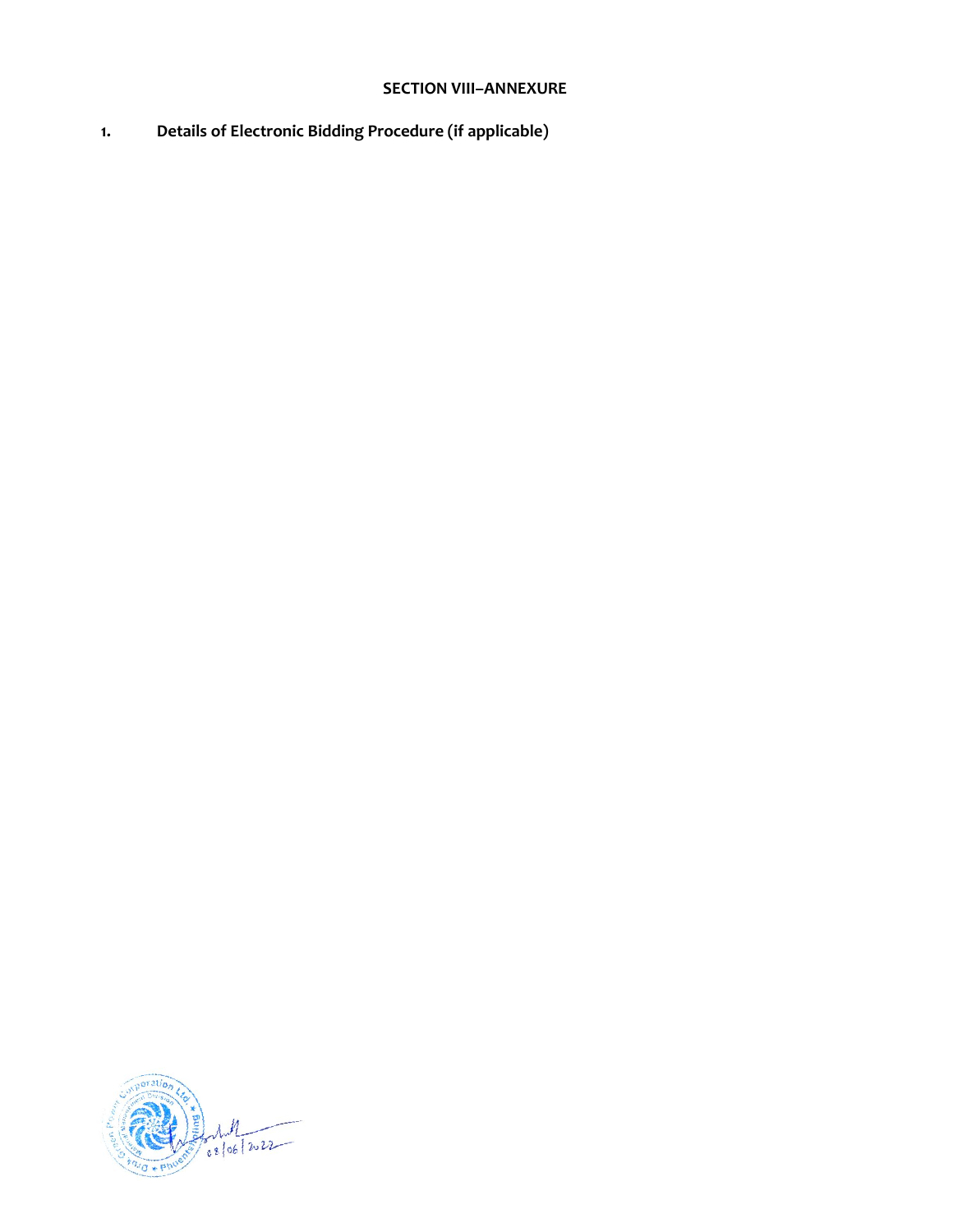#### **SECTION IX – VENDOR RATING SYSTEM**

#### **1. VENDOR RATING SYSTEM (VRS)**

The assessment of the Vendors/Suppliers would be done as follows:

#### **1.1 Vendor Assessment Criteria**

The annual rating shall be based only on two criteria: (i) Conformity rate (Quality) of each of the supplier and (ii) On time Delivery (On time performance). The following formulae shall be used for the computation for both the criteria in percentage: (1) Conformity Rate (CR) = Total quantity accepted Total quantity ordered

| (2) On Time Delivery (OTD) | - = 1 | Total quantity delivered on time |  |  |
|----------------------------|-------|----------------------------------|--|--|
|                            |       | Total quantity ordered           |  |  |

### **1.2 Performance Measure Weightage**

Considering the importance and its consequences of both the criteria, the weight age assigned is as follows:

| Performance measure    | Weightage |
|------------------------|-----------|
| Conformity Rate (CR)   | 50%       |
| On Time Delivery (OTD) | 50%       |
| <b>Total</b>           | 100%      |

#### **1.3 Supplier Assessment Category**

The suppliers shall be categorized in following three categories.

| Category | <b>Score</b> | <b>Remarks</b>                                                                                                  |  |  |  |  |
|----------|--------------|-----------------------------------------------------------------------------------------------------------------|--|--|--|--|
| A        | 80-100       | Recommended/Preferred Suppliers                                                                                 |  |  |  |  |
| B        | 50-79        | Supplier must be developed;<br>Consider, but with mandatory<br>$\checkmark$<br>debriefing on the short comings. |  |  |  |  |
|          | $0 - 49$     | Supplier is not qualified;<br>No purchasing allowed.                                                            |  |  |  |  |

#### **1.4 Illustration for the Computation of Vendor Rating**

The computation of above criteria are illustrated as follows:

At the end of the year, the total quantities of materials against the following two suppliers, M/s. ABC and M/s. XYZ shall be obtained from SAP system along with the required information.

*Conformity Rate (CR)*

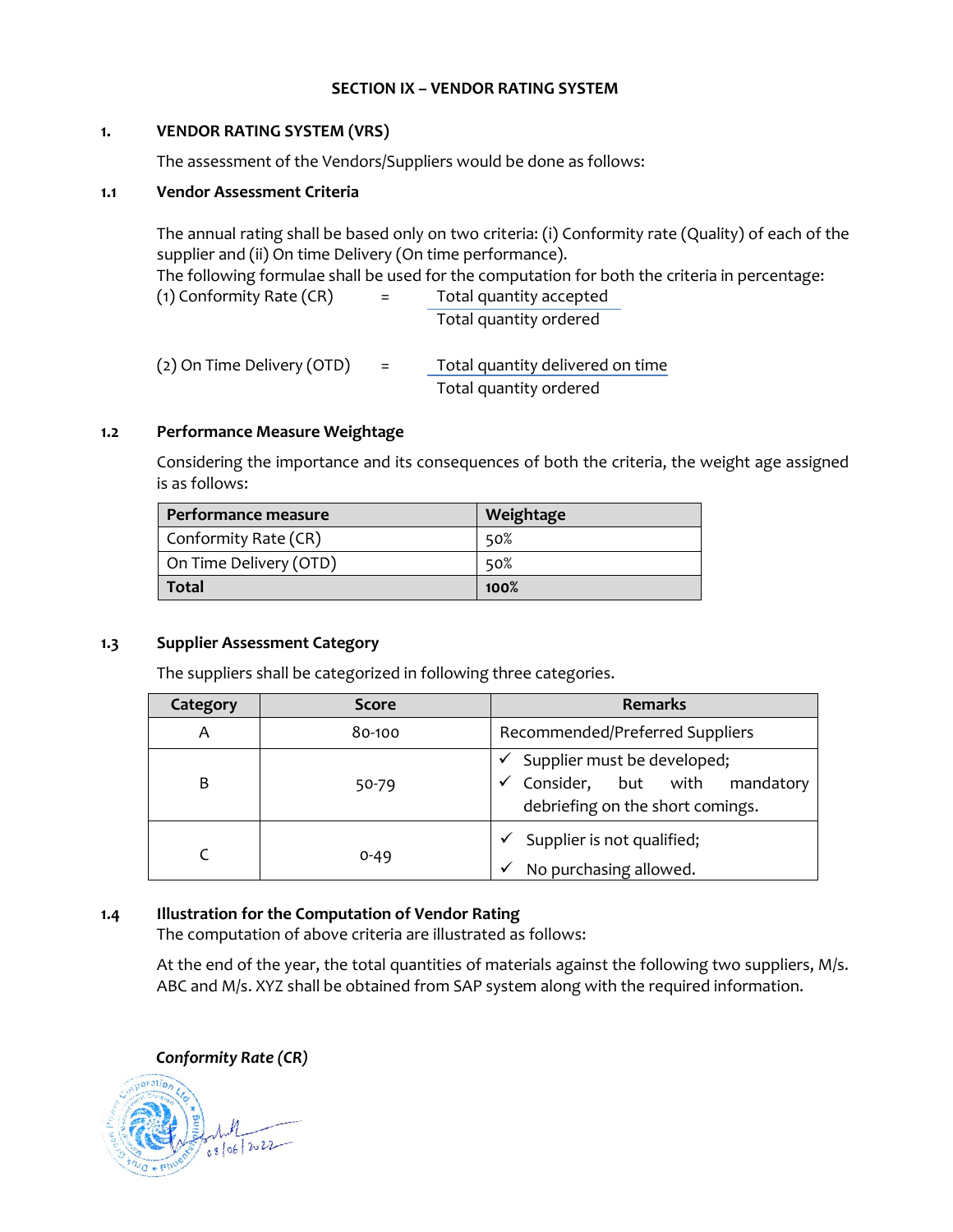| Supplier |     | Total Qty. Ordered   Total Qty. Accepted   Total Qty. Rejection |     |
|----------|-----|-----------------------------------------------------------------|-----|
| M/s. ABC | 500 | 450                                                             |     |
| M/s. XYZ | 600 | 450                                                             | 150 |

#### *On Time Delivery (OTD)*

| <b>Supplier</b> | <b>Total Qty. Ordered</b> | Total Qty.<br><b>Delivered on Time</b> | <b>Total Qty. Delayed</b> |  |  |
|-----------------|---------------------------|----------------------------------------|---------------------------|--|--|
| M/s. ABC        | 500                       | 470                                    | 30                        |  |  |
| M/s. XYZ        | 600                       | 480                                    | 120                       |  |  |

### *M/s. ABCs*

| Conformity Rate (CR)   | = (Total Qty. Accepted/Total Qty. Ordered) X 100<br>$= (450/500)x100$<br>$= 90%$                 |
|------------------------|--------------------------------------------------------------------------------------------------|
| On Time Delivery (OTD) | = (Total Qty. Delivered on Time/Total Qty. Ordered)<br>$X$ 100<br>$= (470/500) X 100$<br>$= 94%$ |
| <b>Total Rating</b>    | $= 90\% \times 50 = 45$ (For CR)<br>$= 94\% \times 50 = 47$ (For OTD)<br>$= 92%$                 |

### *M/s. XYZ*

| Conformity Rate (CR)   | = (Total Qty. Accepted/Total Qty. Ordered) X 100<br>$= (450/600) X 100$<br>$= 75%$               |
|------------------------|--------------------------------------------------------------------------------------------------|
| On Time Delivery (OTD) | = (Total Qty. Delivered on Time/Total Qty. Ordered)<br>$X$ 100<br>$= (480/600) X 100$<br>$= 80%$ |
| <b>Total Rating</b>    | $= 75\% \times 50 = 37.5$ (For CR)<br>$= 80\% \times 50 = 40$ (For OTD)<br>$= 77.5%$             |

As can been seen from above table, M/s. ABC falls under category A and is a preferred/recommended supplier, while M/s. XYZ falls in category B and needs vendor development and guidance to improve their performance.

### **2. EVALUATION PERIOD, THRESHOLDS AND DEBARMENT OF VENDORS**

### **2.1. Evaluation period**

The assessment would be evaluated at the end of every year and the report would be extracted and maintained by Material Management Division, DGPC to take further actions.

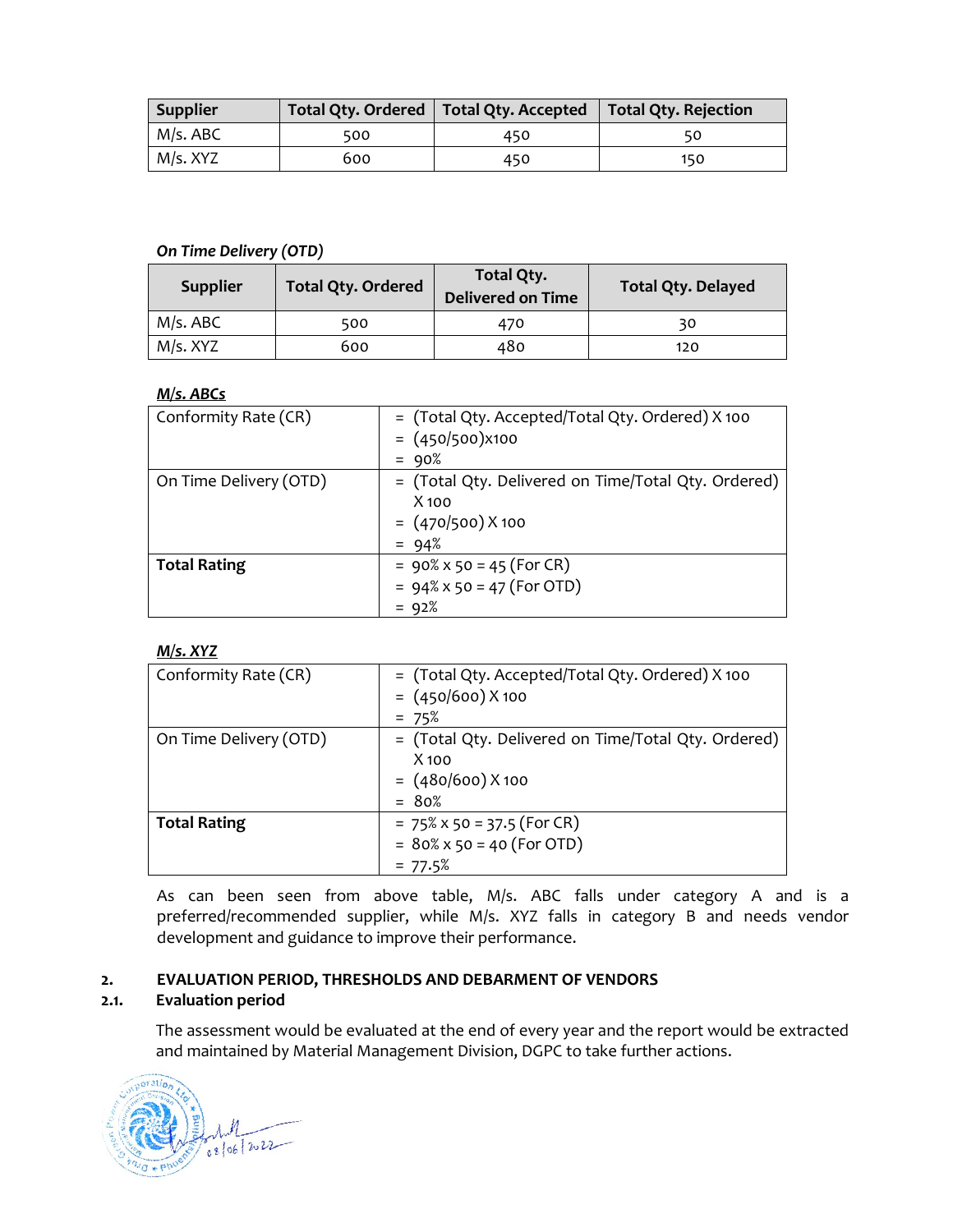#### **2.2. Threshold**

For the purpose of vendor rating, the assessment would be done for vendor whose cumulative supply is more than BTN 0.5 million in year.

#### **2.3. Debarment of defaulters**

Based on the assessment of vendors at the end of the year, all non-performing vendors shall be referred to the Debarment Committee as per the Debarment Rules 2019 of RGoB. The nonperforming vendor falling under category B and C shall be subjected to referral to the Debarment Committee and the decision of the Committee shall be final and binding

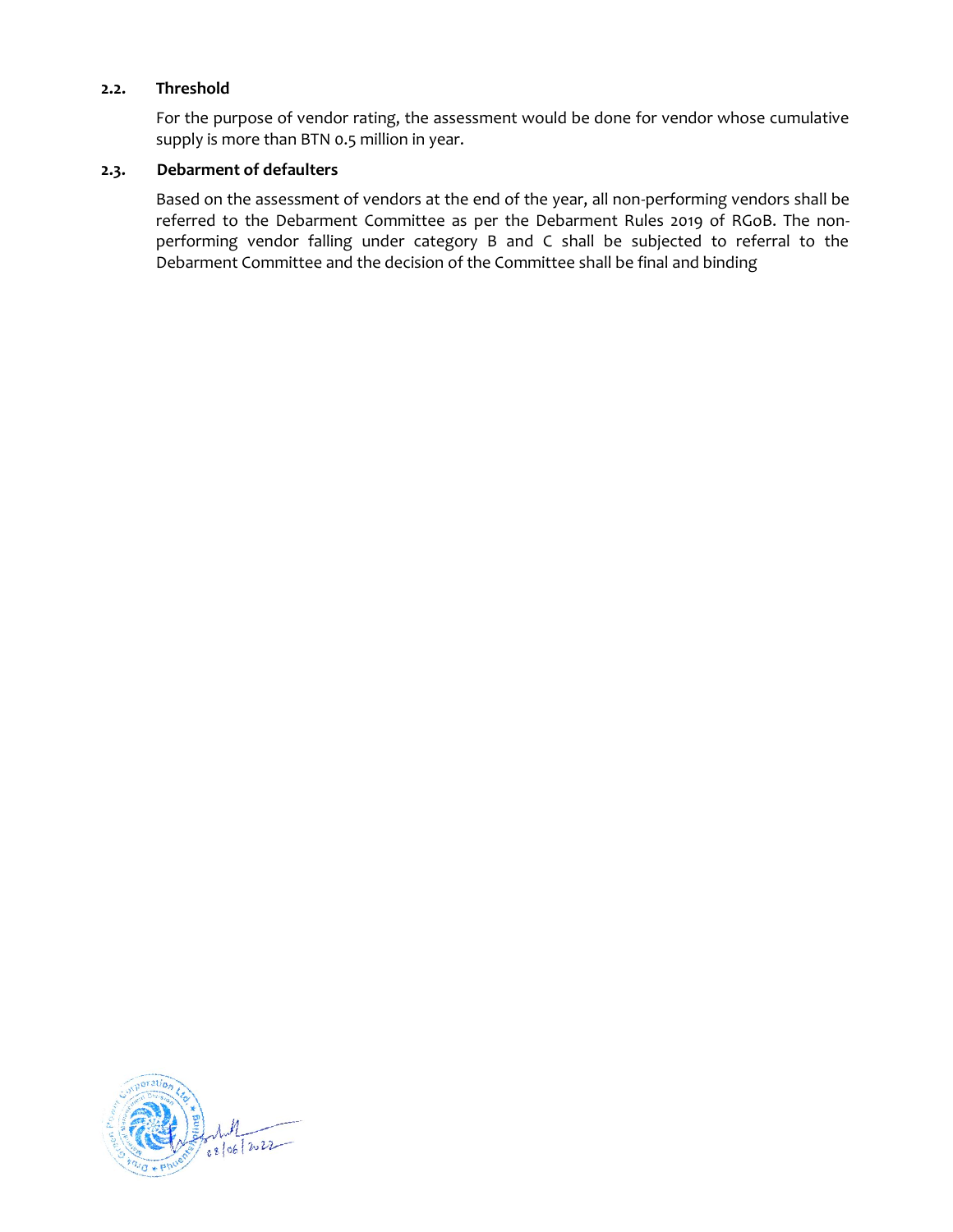|                         | <b>Price Schedule</b>                        |                                                                     |       |            |                        |                 |               |                                   |                            |
|-------------------------|----------------------------------------------|---------------------------------------------------------------------|-------|------------|------------------------|-----------------|---------------|-----------------------------------|----------------------------|
|                         | <b>MATERIAL</b><br><b>GROUP &amp;</b><br>NO. | <b>DESCRIPTION</b>                                                  | QTY.  |            | <b>UNIT RATE (Nu.)</b> |                 | <b>TOTAL</b>  | <b>MAKE/</b>                      | <b>COUNTRY</b>             |
| SN                      |                                              |                                                                     |       | <b>UOM</b> | <b>IN FIGURE</b>       | <b>IN WORDS</b> | <b>AMOUNT</b> | <b>BRAND</b>                      | <b>OF</b><br><b>ORIGIN</b> |
| $\overline{1}$          | COGNCHCH<br>10000002709                      | Acetone extra pure<br>merck, 2.5 ltr.                               | 3.00  | <b>NO</b>  |                        |                 |               | Merk/<br>Equivalent or<br>Higher  |                            |
| $\overline{2}$          | COGNCHCH<br>10000002711                      | Ethanol merck, 500 ml                                               | 5.00  | <b>NO</b>  |                        |                 |               | Merck/<br>Equivalent or<br>Higher |                            |
| $\overline{\mathbf{3}}$ | COGNCHCH<br>10000002712                      | Hexane, 2.5 ltr. Merck                                              | 3.00  | <b>NO</b>  |                        |                 |               | Merck/<br>Equivalent or<br>Higher |                            |
| 4                       | COGNCHCH<br>10000002713                      | Hydrochloric acid, 500<br>ml 35% concentrated.<br>Merck             | 3.00  | <b>NO</b>  |                        |                 |               | Merck/<br>Equivalent or<br>Higher |                            |
| 5                       | COGNCHCH<br>10000002717                      | N. Heptane AR merck,<br>500 ml                                      | 20.00 | <b>NO</b>  |                        |                 |               | Merck/<br>Equivalent or<br>Higher |                            |
| 6                       | COGNCHCH<br>10000002720                      | Iso propyl alcohol<br>merck, 2.5 ltr, Propane<br>2 OL-AR            | 20.00 | <b>NO</b>  |                        |                 |               | Merck/<br>Equivalent or<br>Higher |                            |
| $\overline{7}$          | COGNCHCH<br>10000002725                      | Toluene laboratory<br>rasayan merck 2.5ltr,<br>Toluene sulphur free | 20.00 | <b>NO</b>  |                        |                 |               | Merck/<br>Equivalent or<br>Higher |                            |
| 8                       | COGNCHCH<br>10000002730                      | Tween 20 For<br>synthesis, 500ml                                    | 2.00  | <b>NO</b>  |                        |                 |               | Merck/<br>Equivalent or<br>Higher |                            |

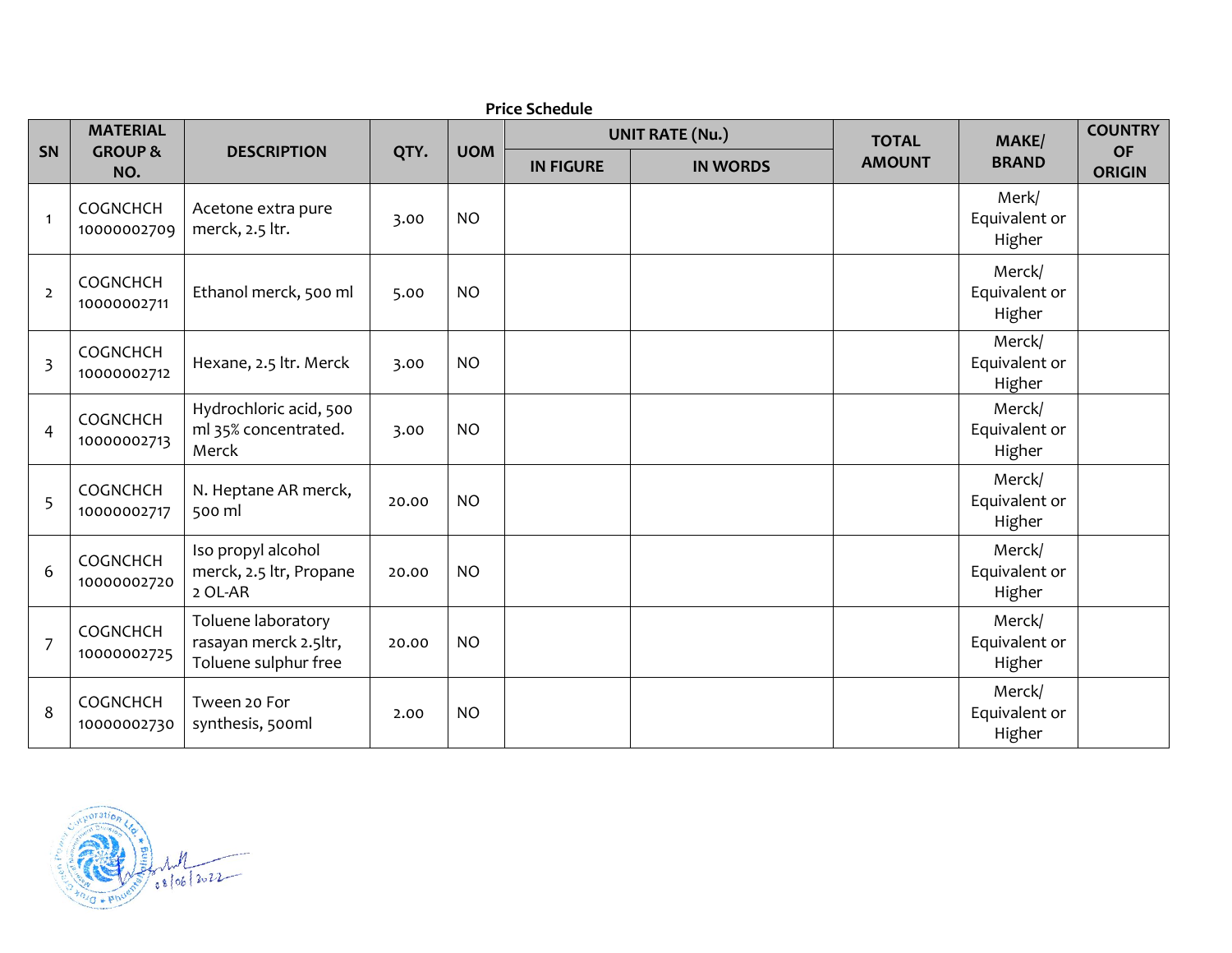|    | <b>Price Schedule</b>                        |                                                                                                                                                                                                                                                                               |       |            |                        |                 |               |                                      |                            |  |  |  |
|----|----------------------------------------------|-------------------------------------------------------------------------------------------------------------------------------------------------------------------------------------------------------------------------------------------------------------------------------|-------|------------|------------------------|-----------------|---------------|--------------------------------------|----------------------------|--|--|--|
| SN | <b>MATERIAL</b><br><b>GROUP &amp;</b><br>NO. | <b>DESCRIPTION</b>                                                                                                                                                                                                                                                            | QTY.  | <b>UOM</b> | <b>UNIT RATE (Nu.)</b> |                 | <b>TOTAL</b>  | MAKE/                                | <b>COUNTRY</b>             |  |  |  |
|    |                                              |                                                                                                                                                                                                                                                                               |       |            | <b>IN FIGURE</b>       | <b>IN WORDS</b> | <b>AMOUNT</b> | <b>BRAND</b>                         | <b>OF</b><br><b>ORIGIN</b> |  |  |  |
| 9  | COGNCHCH<br>10000002736                      | Potassium Hydroxide<br>pellets 500gm merck                                                                                                                                                                                                                                    | 3.00  | <b>NO</b>  |                        |                 |               | Merk/<br>Equivalent or<br>Higher     |                            |  |  |  |
| 10 | COGNCHCH<br>10000002739                      | TAN Standard, o.1mg/g<br>KOH (100g), Reagecon<br>Product No.<br>RETAN01R-100 g                                                                                                                                                                                                | 1.00  | <b>NO</b>  |                        |                 |               | Merck/<br>Equivalent or<br>Higher    |                            |  |  |  |
| 11 | COGNCHCH<br>10000002740                      | HYDRANALTM - Water<br>Standard o.1 PC,<br>"Standard for Karl<br>Fischer titration (water<br>content $0.1$ mg/g =<br>0.01%, exact value on<br>report of analysis),<br>verified against NIST<br>SRM 2890 <(>&<)><br>NMIJ CRM 4222, Box<br>contains 10 glass<br>ampoules of 4ml" | 1.00  | <b>NO</b>  |                        |                 |               | Hydroral/<br>Equivalent or<br>Higher |                            |  |  |  |
| 12 | COGNCHCH<br>10000002750                      | Water for<br>Chromatography,<br>Product Number =<br>61765010001730,<br>merck, 1 ltr                                                                                                                                                                                           | 16.00 | <b>NO</b>  |                        |                 |               | Merck/<br>Equivalent or<br>Higher    |                            |  |  |  |
| 13 | COGNCHCH<br>10000002751                      | Acetonitrile for HPLC,<br>Product Number =<br>61803025001730,<br>merck, 2.5 ltr                                                                                                                                                                                               | 10.00 | <b>NO</b>  |                        |                 |               | Merck/<br>Equivalent or<br>Higher    |                            |  |  |  |